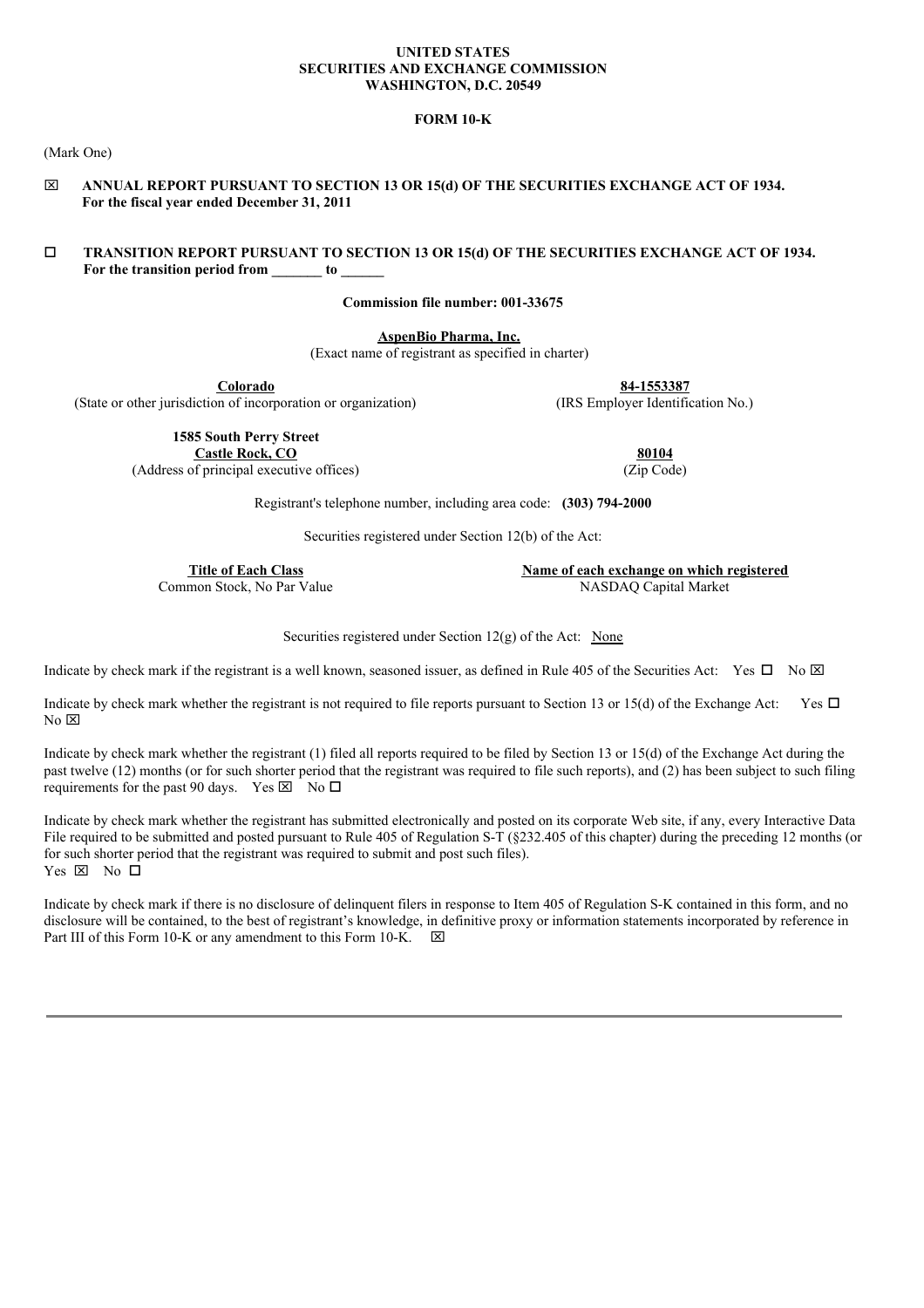Indicate by check mark whether the registrant is a large accelerated filer, an accelerated filer, a non-accelerated filer, or a smaller reporting company (as defined in Exchange Act Rule 12b-2).

Large accelerated filer  $\Box$ 

Accelerated filer  $\Box$ 

Non-accelerated filer  $\Box$ (Do not check if smaller reporting company) Smaller reporting company  $\boxtimes$ 

Indicate by check mark whether the registrant is a shell company (as defined in Rule 12b-2 of the Exchange Act): Yes  $\Box$  No  $\boxtimes$ 

The aggregate market value of Common Stock held by non-affiliates of the registrant as of June 30, 2011, computed by reference to the closing price on that date was \$26,090,000.

The number of shares outstanding of the registrant's common stock at March 12, 2012, was 9,633,321.

# DOCUMENTS INCORPORATED BY REFERENCE

Part III of this Form 10-K is incorporated by reference to the registrant's definitive proxy statement, which is due to be filed within 120 days after the end of the registrant's fiscal year ended December 31, 2011 (the Proxy Statement).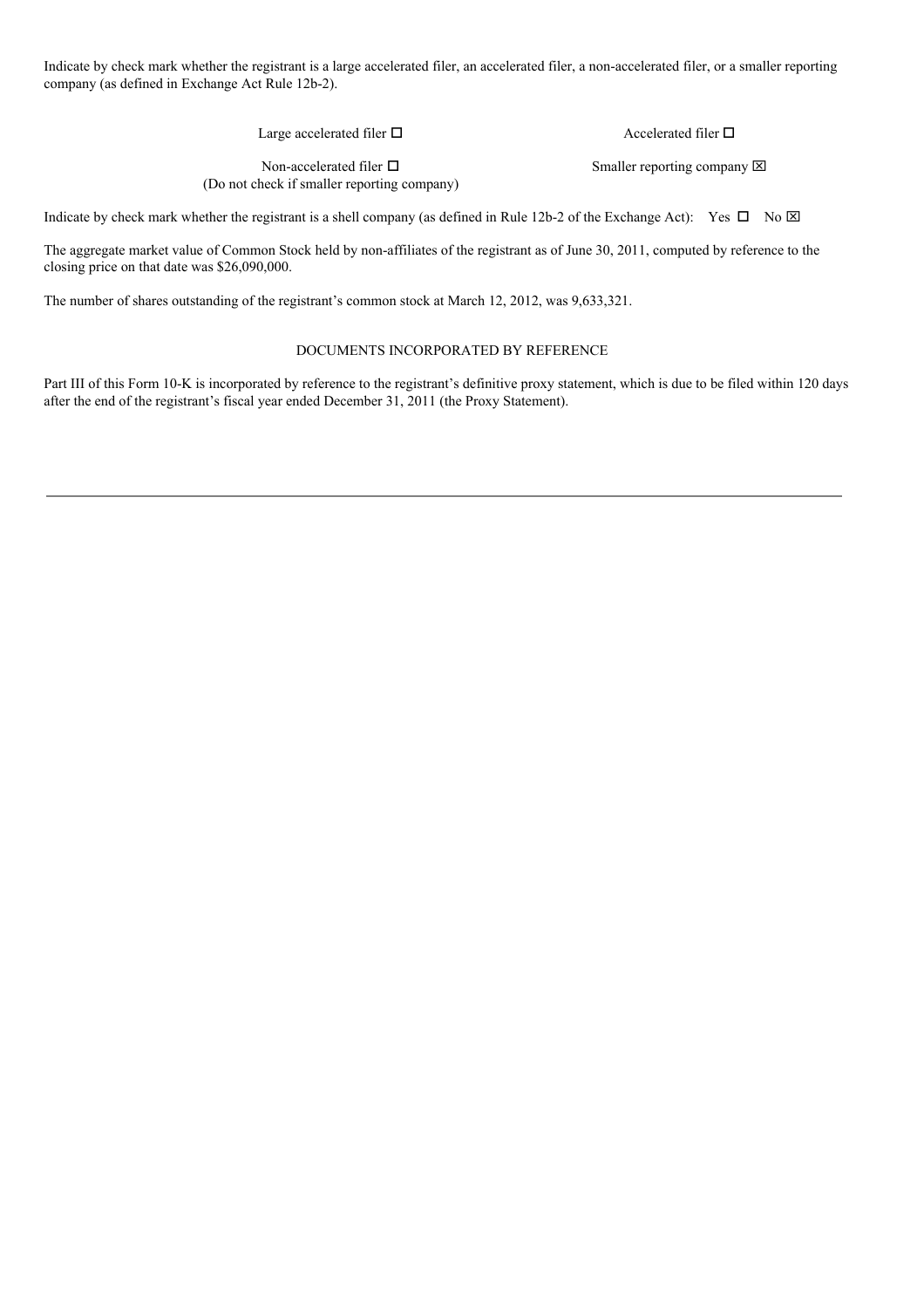### **ASPENBIO PHARMA, INC. INDEX TO ANNUAL REPORT ON FORM 10-K**

**Page**

### PART I

| Item 1.  | Business.                  |    |
|----------|----------------------------|----|
| Item 1A. | Risk Factors.              | 16 |
| Item 1B. | Unresolved Staff Comments. | 22 |
| Item 2.  | Properties.                | 22 |
| Item 3.  | Legal Proceedings.         | 22 |
| Item 4.  | Mine Safety Disclosures    | 23 |
|          |                            |    |

#### PART II

| Market for Registrant's Common Equity, Related Stockholder Matters and Issuer Purchases of Equity<br>Item 5. |                                                                                        |    |  |
|--------------------------------------------------------------------------------------------------------------|----------------------------------------------------------------------------------------|----|--|
|                                                                                                              | Securities.                                                                            | 24 |  |
| Item 6.                                                                                                      | Selected Financial Data.                                                               | 25 |  |
| Item 7.                                                                                                      | Management's Discussion and Analysis of Financial Condition and Results of Operations. | 26 |  |
| Item 7A.                                                                                                     | Quantitative and Qualitative Disclosures About Market Risk.                            | 34 |  |
| Item 8.                                                                                                      | Financial Statements and Supplementary Data.                                           | 35 |  |
| Item 9.                                                                                                      | Changes in and Disagreements with Accountants on Accounting and Financial Disclosure.  |    |  |
| Item 9A.                                                                                                     | Controls and Procedures.                                                               | 54 |  |
| Item 9B.                                                                                                     | Other Information.                                                                     | 54 |  |

#### PART III

| Item $10$ . | Directors, Executive Officers and Corporate Governance.                                         |    |
|-------------|-------------------------------------------------------------------------------------------------|----|
| Item $11$ . | Executive Compensation.                                                                         | 55 |
| Item $12$ . | Security Ownership of Certain Beneficial Owners and Management and Related Stockholder Matters. | 55 |
| Item $13$ . | Certain Relationships and Related Transactions and Director Independence.                       | 55 |
| Item 14.    | Principal Accountant Fees and Services.                                                         | 55 |
|             |                                                                                                 |    |

#### PART IV

Item 15. Exhibits and Financial Statement Schedules. 56

### DISCLOSURE REGARDING FORWARD-LOOKING STATEMENTS

Certain statements contained in this report that are not historical facts constitute forward-looking statements, within the meaning of the Private Securities Litigation Reform Act of 1995, and are intended to be covered by the safe harbors created by that Act. Reliance should not be placed on forward-looking statements because they involve known and unknown risks, uncertainties, and other factors, which may cause actual results, performance, or achievements to differ materially from those expressed or implied. Any forward-looking statement speaks only as of the date made. We undertake no obligation to update any forward-looking statements to reflect events or circumstances after the date on which they are made.

These forward-looking statements are not guarantees of the future as there are a number of meaningful factors that could cause AspenBio's actual results to vary materially from those indicated by such forward-looking statements. These statements are based on certain assumptions made based on experience, expected future developments and other factors AspenBio believes are appropriate in the circumstances. Meaningful factors, which could cause actual results to differ from expectations, many of which are beyond the control of AspenBio, include, but are not limited to, our ability to successfully complete the clinical trial data assessments required for FDA submission, obtain FDA approval for, cost effectively manufacture and generate revenues from, the acute appendicitis test in development, as well as the animal health products and other new products developed by AspenBio, and our ability to retain the scientific management team to advance the products in development, execute agreements to provide AspenBio with rights to meet its objectives, overcome adverse changes in market conditions and the regulatory environment, obtain and enforce intellectual property rights, obtain adequate financing in the future through product licensing, co-promotional arrangements, public or private equity or debt financing or otherwise; general business conditions; competition; business abilities and judgment of personnel; availability of qualified personnel; and other factors referenced herein in "Risk Factors".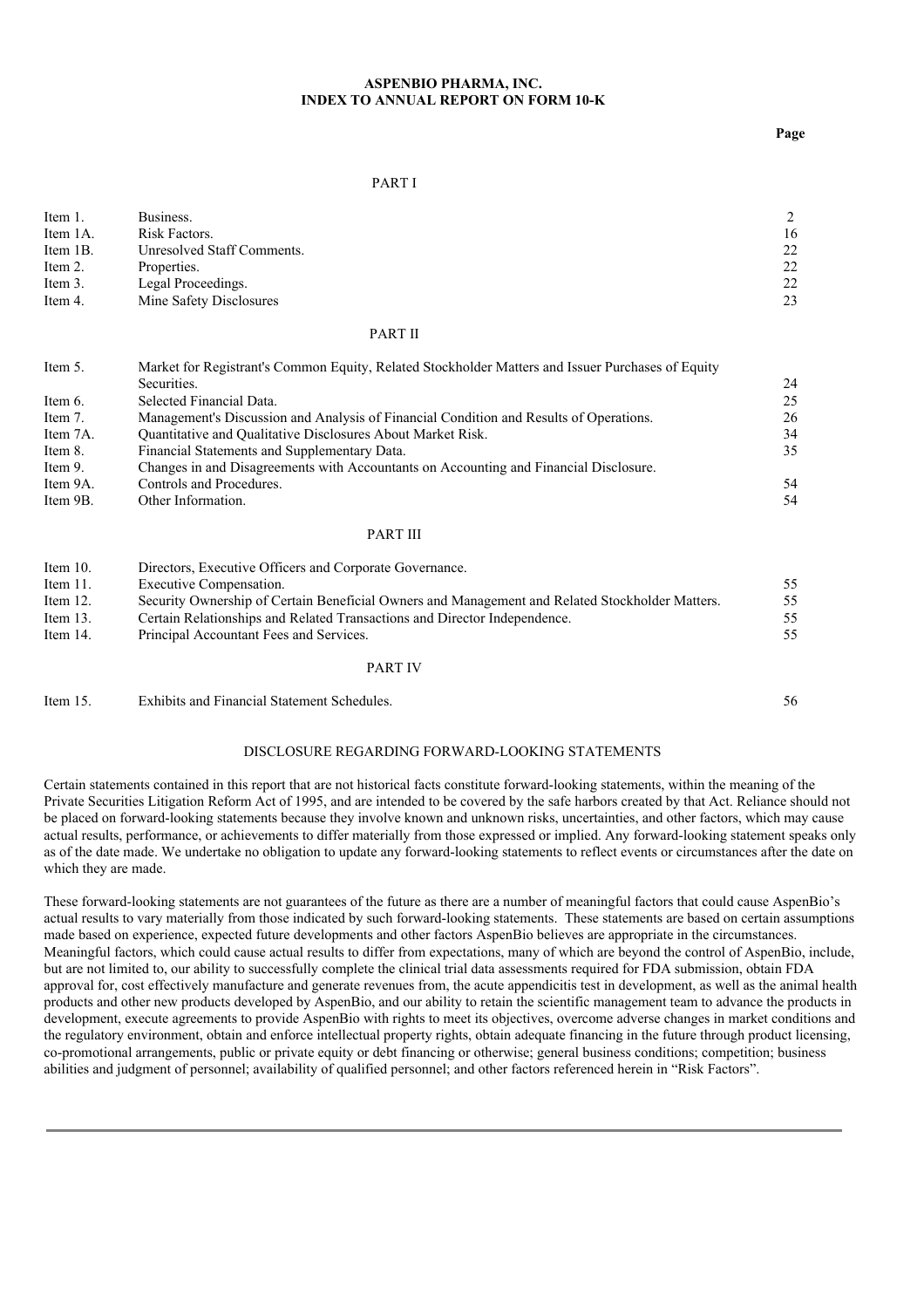# **PART I**

## **ITEM 1. BUSINESS.**

#### *Overview*

AspenBio Pharma, Inc. (the "Company" or "AspenBio" also "we", "us" or "our") is advancing products that address unmet human diagnostic and animal health therapeutic needs. AspenBio was formed in August 2000 as a Colorado corporation to produce purified proteins for diagnostic applications. We have leveraged our science and technology to develop a number of product candidates.

The Company's primary focus is on advancing AppyScore™, its human diagnostic test to aid in the risk management of acute appendicitis, toward commercialization. AppyScore is a proprietary blood-based diagnostic test that, if successfully cleared for marketing in the U.S. by the United States Food and Drug Administration (FDA), and CE marked for the European Union, we believe will provide emergency department physicians a valuable and objective tool to aid in the risk management of patients suspected of having acute appendicitis. We expect AppyScore to be useful in the diagnostic evaluation of patients based on the test's sensitivity and negative predictive value, which could provide physicians with additional clinical information to help manage patients who are at low risk of having acute appendicitis without using expensive imaging and potentially exposing the patient to unnecessary radiation. We intend to seek FDA clearance for AppyScore for use in the risk management of children and adolescents presenting in the emergency departments of hospitals with abdominal pain suggestive of an acute appendicitis.

Our animal health product development efforts are directed toward the creation of reproduction drugs for the enhancement of animal fertility. The initial focus is for use in the cattle industry, to be followed by other livestock species of economic importance. The cattle therapeutics were sub-licensed in 2008 to Novartis Animal Health (NAH or Novartis) under a long-term world-wide development and marketing agreement. In November 2011 AspenBio and Novartis entered into a termination agreement and, subject to agreed upon conditions, including specified payments being made by AspenBio, product rights and technology returns to AspenBio. As a result of our decision to focus on the human AppyScore test development activities, we are currently advancing in a strategic process to monetize our animal health business and related intellectual property, with the goal of entering into a transaction or license agreement with a third party, most likely a company currently in the industry, who would take over product development and commercialization.

#### **Product Overview**

Our business strategy is to focus on products and technologies which we believe have attractive worldwide markets and significant product margin potential. Our acute appendicitis test, AppyScore is our primary focus. We also pursue technologies under "in-licensing" agreements with third parties such as universities, researchers or individuals; add value by advancing the stage of research and development on the technologies through proof of concept, and then will either "out-license" to "big pharma" and/or diagnostic companies or continue with inhouse development towards regulatory approval, product introduction and launch. Presently the products in our existing pipeline are under the regulatory jurisdiction of the FDA for the United States.

#### *Human Diagnostics*

AppyScore is a blood-based test designed to aid in the evaluation of patients presenting signs and symptoms of acute appendicitis to help physicians with the difficult task of diagnosing acute appendicitis in children and adolescents entering the emergency room with symptoms of the disease. AppyScore is a multi-marker blood test panel of biomarkers consisting of the Company's patented MRP 8/14 (also known as S100A8/A9 or calprotectin) and C-reactive protein (CRP), along with White Blood Cell count (WBC). The scoring results of these individual components will be analyzed using the company's proprietary algorithm software embedded in the AppyScore cassette reader, to provide an AppyScore result to the clinician. We expect AppyScore will help physicians manage those patients who are suspected of having acute appendicitis but can be determined to be at sufficiently low risk to avoid imaging procedures which are costly and potentially harmful to patients. We believe AppyScore may potentially mitigate unnecessary radiologic imaging in a percentage of the patient population suspected of having acute appendicitis, but are at low risk for the disease, who enter emergency departments (ED) or urgent care centers throughout the U.S. suspected of having acute appendicitis, but at low risk for the disease. The use of AppyScore in emergency departments could also positively impact resource utilization and improve patient management. The primary focus of our recent efforts is directed toward obtaining regulatory clearance for AppyScore for the patient population consisting of children and adolescents. We are focusing on this intended use because acute appendicitis is primarily a disease that impacts children, adolescents and young adults, and the young ages of these patients heightens the risk from exposure to radiation.

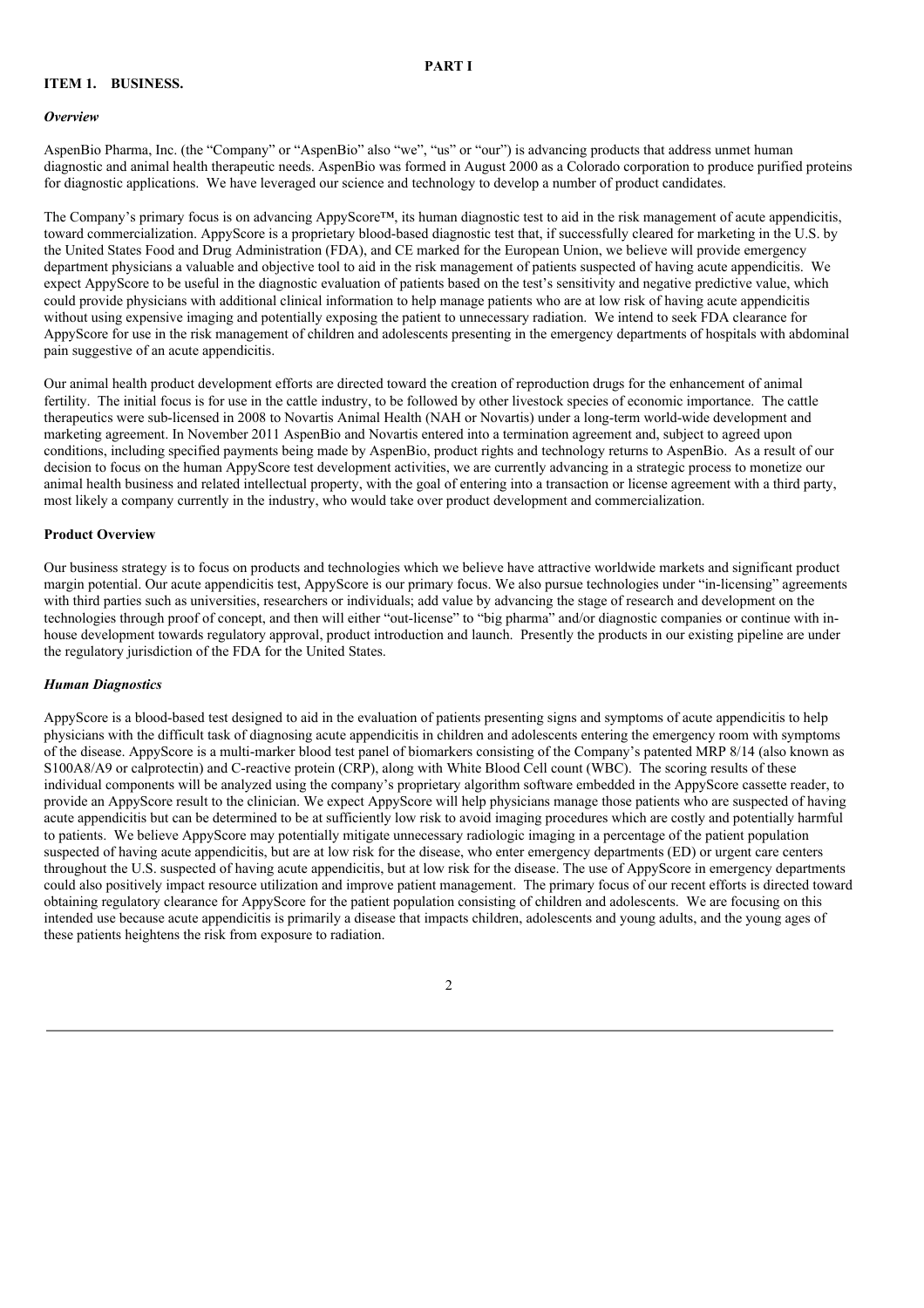#### *Appendicitis Overview and Market*

Appendicitis is a rapidly progressing condition which typically causes lower abdominal pain to increase over a period of 12 to 48 hours from onset of symptoms to perforation. This progressive pain period is variable, however, and can be sustained for 48 hours or more. Failure to accurately diagnose and treat acute appendicitis before perforation can lead to serious complications and, in some cases, death. The current diagnostic and treatment paradigm for acute appendicitis includes many factors, such as a review of the patient's clinical presentation including signs and symptoms, health history, blood chemistry, temperature and white blood count. In the U.S. patients who are considered to be at risk for acute appendicitis are frequently sent for computerized tomography (CT) or ultrasound imaging for further diagnosis and then surgery if indicated. Unfortunately, imaging-based methods and interpretations can be inconclusive or lead to inaccurate or inconclusive diagnosis. It is estimated that approximately 5 to 7% of the world's population will get appendicitis in their lifetime with the peak age range for the disease being the early teens. Published data from several sources indicate that in the United States, 3-15% of appendectomies remove a normal appendix due primarily to incorrect diagnosis prior to surgery. The rate of negative appendectomy is impacted by the use of CT and the rates are considerably higher in places that do not use CT. In the U.S. alone, according to National Hospital Ambulatory Medical Care Survey (NHAMCS) data from the Centers for Disease Control and Prevention (CDC) in 2009 there were approximately 9.6 million patients who entered emergency departments complaining of abdominal pain. Out of this total, 6.6 million had complete blood count (CBC) work-ups performed, 3.2 million underwent CT imaging studies and 1.2 million underwent ultrasound procedures. Approximately 280,000 of these total patients were diagnosed as having acute appendicitis and underwent appendectomies. Included in these totals were 2.1 million patients (approximately 21%) who were children, adolescents and young adults aged two to twenty. Out of this sub-population, 1.1 million had CBC work-ups performed, 417,000 underwent CT imaging and 259,000 underwent ultrasound procedures. Approximately 100,000 of this group of patients were diagnosed as having acute appendicitis and underwent appendectomies. To date, there appears to be no individual sign, symptom, test, or procedure capable of providing either a conclusive rule in or rule out diagnosis of acute appendicitis. Although the use of CT scans appears to be the most widely used diagnostic tool in the U.S., its results are subject to interpretation and can be inconclusive in addition to subjecting patients to large doses of radiation. Over the past decade there has been increasing concern identified regarding the radiation exposure caused by radiologic tests. In 2010, the FDA released a report titled "Initiative to Reduce Unnecessary Radiation Exposure from Medical Imaging." We believe that reports such as this FDA Report could have positive implications for a test like AppyScore which, if cleared could be used to help physicians determine which patients are at low risk for the disease and potentially avoid CT scanning. Misdiagnosis of acute appendicitis can lead not only to unnecessary surgery but also to the delay of proper therapy for the actual underlying condition. Physicians also face the dilemma of minimizing the negative appendectomy surgery rate without increasing the incidence of a life threatening perforation among patients presenting with symptoms of suspected acute appendicitis. We expect AppyScore will provide an additional objective tool to assist physicians in their initial clinical evaluation of patients with acute abdominal pain suspicious for acute appendicitis.

An accurate diagnosis of acute appendicitis is a difficult challenge for emergency department physicians and the ability to do so effectively is a significant factor in achieving a successful patient outcome. Appendicitis diagnosis can be time consuming, expensive and difficult because there is considerable overlap between acute appendicitis symptoms and those of other clinical conditions. Furthermore, to date there appears to be no individual sign, symptom, test, or procedure capable of providing a conclusive diagnosis or rule out of acute appendicitis. Misdiagnosis of acute appendicitis can lead not only to unnecessary surgery but also to delay of proper therapy for the actual underlying condition. A dilemma for surgeons is minimizing the negative appendectomy surgery rate without increasing the incidence of perforation among patients referred for suspected acute appendicitis. Techniques currently used by emergency department doctors to diagnose millions of patients complaining of abdominal pain are time consuming, can be variable depending upon the patient and can be expensive. After performing basic tests and a physical health examination, a CT scan is one of the most common diagnostic methods used in the U.S. to evaluate acute appendicitis in patients with abdominal pain. Currently the total estimated cost of an abdominal or pelvic CT scan plus associated fees can range from several hundreds of dollars to a few thousand dollars per procedure, resulting in a total estimated expenditure of over \$1.0 billion annually in the U.S. on CT scans to diagnose acute appendicitis. A scan can take more than four hours to complete (including typical processing time) and exposes the patient to high levels of ionizing radiation. While CT scans are still the current medical standard for diagnosing acute appendicitis, many times CT scan results are simply inconclusive. The present approach contributes to a significantly large number of CT scans being performed despite the potential negative implications from the use of this technology.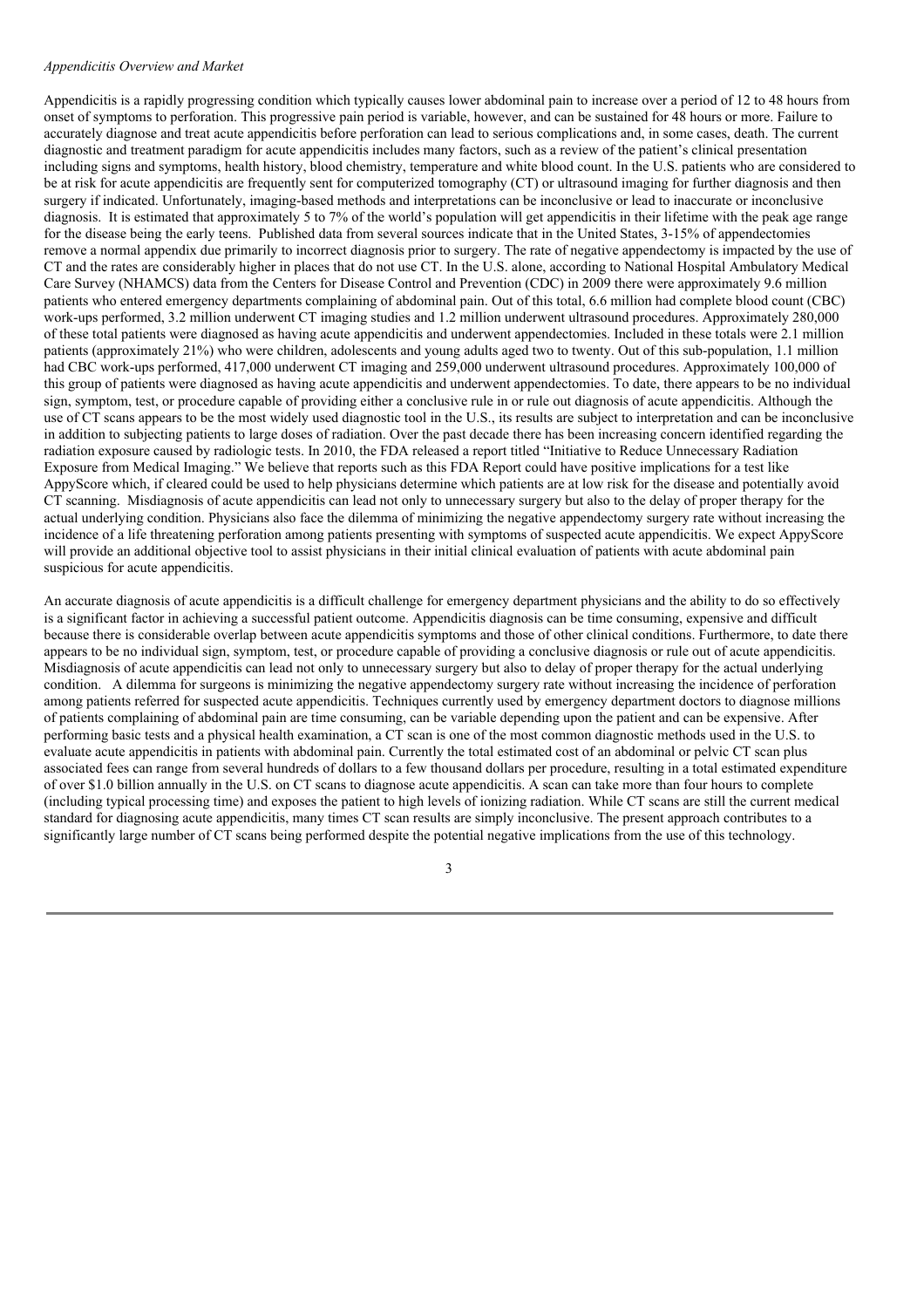Published data from several sources indicate that in the United States, an estimated 3 to 15% of appendectomies remove a normal appendix due primarily to incorrect diagnosis prior to surgery with this number declining in recent years. In addition to health risks, hospital charges for unnecessary (negative) appendectomies are estimated to cost approximately \$740 million annually in the U.S. alone (Flum et al., Arch Surg. 2002;137:799-804). Appendicitis is one of the leading causes of medical malpractice claims in the U.S. due to many factors, including high diagnostic error rates, negative appendectomies, and increased cost and complications in cases where the appendix perforates.

Acute appendicitis most frequently occurs in patients aged 10 to 30, but can affect all ages. Using a CT scan to rule out acute appendicitis can be particularly difficult in children and young adults because many patients in these age groups have low body fat resulting in poor tissue differentiation or contrast on the CT scan. The AppyScore blood-based acute appendicitis test, has the potential, though its negative predictive value, to enhance overall safety by reducing the amount of radiation exposure from unnecessary CT scans in the low-risk patient population. In 2010, the FDA released a report titled "Initiative to Reduce Unnecessary Radiation Exposure from Medical Imaging" which we believe could have positive implications for a test like AppyScore if clearance is achieved.

Results from our development efforts, clinical and pilot trials performed to date indicate that the greatest benefit of the AppyScore test would be in aiding the physician in the evaluation of those patients at low risk for having acute appendicitis. We believe that AppyScore has the potential to enhance the effectiveness and speed of patient evaluation and improve the standard of care for low risk patients. We anticipate that if AppyScore is cleared by the FDA, it will be incorporated in routine blood testing as a patient's blood sample is taken in the ordinary course of an initial assessment of the patient entering the emergency department or urgent care setting when the physician suspects appendicitis, but considers the patient at low risk for the disease. The AppyScore test will comprise a multi-marker blood test panel of biomarkers consisting of the company's patented MRP 8/14 and CRP, along with incorporating the hospital collected WBC input into the reader which will then provide a result. The AppyScore result is intended to help the physician determine if a patient is at a low risk for acute appendicitis. The test is intended to cost-effectively assist emergency room physicians in evaluating low-risk patients complaining of acute abdominal pain suspicious for acute appendicitis.

Our AppyScore test is expected to be sold into the emergency medicine diagnostic market. If successfully developed and cleared by the FDA, we expect our test will be the only commercially available blood-based test specifically designed to aid in the evaluation of acute appendicitis for low risk children and young adult patients. We believe there is a significant worldwide market opportunity for this product.

### *Clinical and Product Development - Appendicitis*

We began product development of AppyScore in 2003 with the objective of developing a blood-based, human diagnostic test to aid in the evaluation of patients suspicious for acute appendicitis. In December 2008, we completed a clinical trial (approximately 800 patients) using the ELISA-based AppyScore test using MRP 8/14 as a single biomarker test, for use as an aid in the evaluation of acute appendicitis. The results of this study, based upon an MRP 8/14 AppyScore cut off value of 15, showed sensitivity of 89%, negative predictive value of 89% and specificity of 38%. Based on these results, in June 2009 we submitted a 510(k) premarket notification application to the FDA to seek clearance of the AppyScore ELISA-based test used in this trial. In August 2009 the FDA responded to our submission with a request for additional information. As a result of a number of factors, primarily the need to revise the test's cut-off value, the Company withdrew its 510(k) submission in mid-2010.

In March 2010, we completed enrollment for an additional clinical trial (859 patients) of our AppyScore ELISA-based test, based upon MRP 8/14 as a single biomarker test. The patients enrolled in this clinical trial were seen in the emergency departments of more than a dozen wellknown hospitals across the United States. The statistical analysis report for this 2010 trial, based upon an MRP 8/14 cut-off value of 14, showed higher sensitivity (96%) and negative predictive value (92%) but lower specificity (16%) than seen in the 2008 ELISA-based study. The study report also revealed a wider range in prevalence of acute appendicitis between sites than had been anticipated. The overall prevalence of acute appendicitis was similar to that seen in the previous clinical trial, however inter-site variability was notably larger, with a wider range of patients enrolled with acute appendicitis observed between sites. We believe that the large inter-site variability in the prevalence reported is an indication of the clinical challenge of diagnosing acute appendicitis and the judgment of individual ED physicians in evaluating acute abdominal pain.

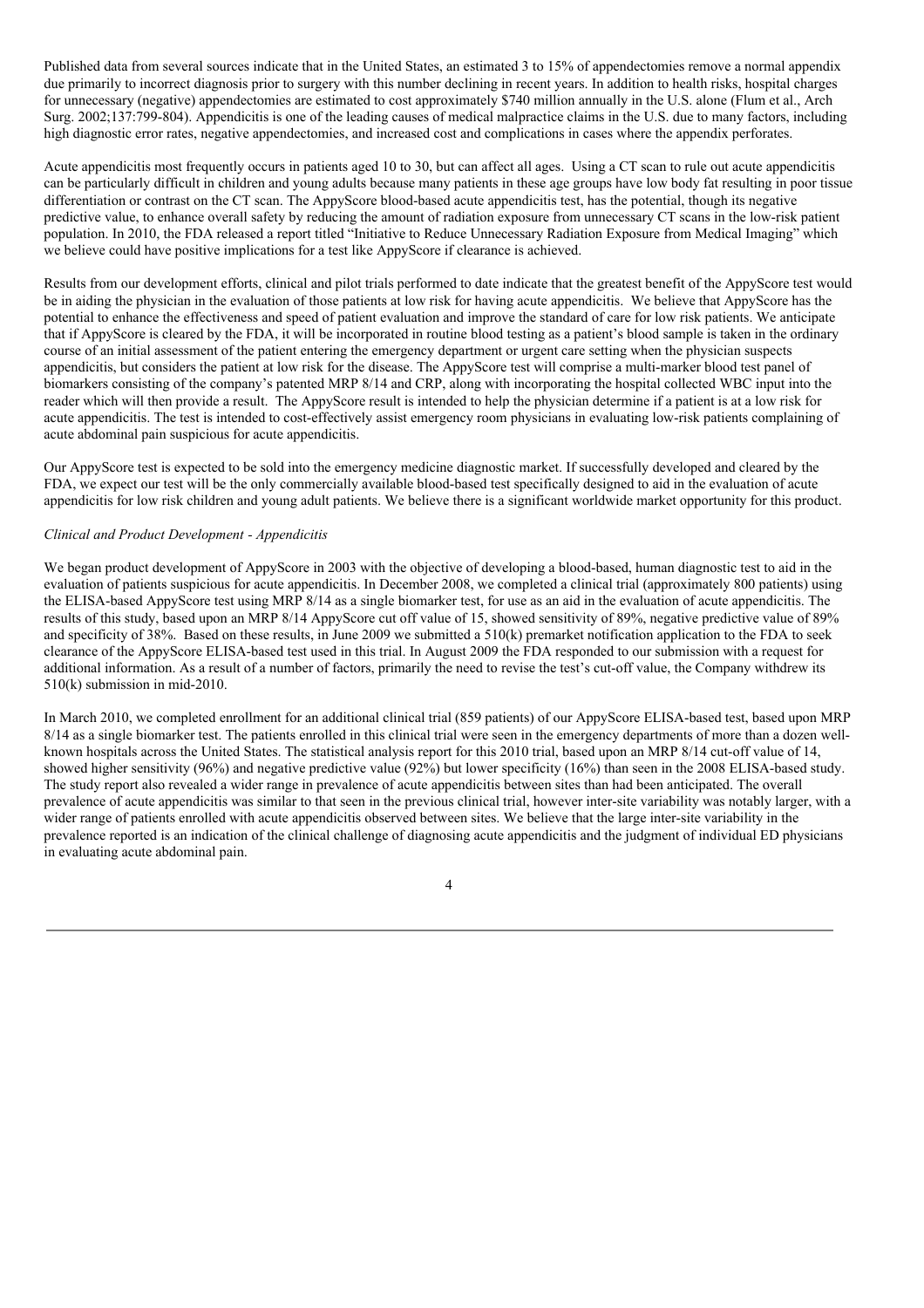We performed, in conjunction with our consultants and scientific advisors, significant secondary analyses of the 2010 clinical trial results and data to explore the observed change in specificity in the 2010 trial as compared to the 2008 trial. These analyses suggested that the apparent differences between the two studies were primarily due to the conditions of transport for samples from the sites to the central laboratory, where the testing was conducted, in the 2010 trial. An increase in AppyScore test values that occurred in the "pre-measurement" phase between blood draw at the hospital and the testing at the central laboratory, which involved sample handling, time and transportation, resulted in an apparent increased level of false positives and, accordingly, decreased specificity. As a result of these analyses, we determined that we would not file a 510(k) premarket notification with the FDA based on the results of the 2010 AppyScore ELISA-based clinical trial, primarily due to the low specificity observed in the study not meeting the success criteria specified in the study's statistical analysis plan; and although the post hoc analysis of the 2010 clinical trial results was able to identify the likely source of the performance problems, conclusions based on such a post hoc analysis would not be deemed to be acceptable performance evidence by the FDA for filing a 510(k). A primary objective of originally developing the AppyScore ELISA-based product was to serve as the predicate for the rapid, single-use cassette version of the AppyScore assay. We believe that the poor performance arising from the pre-measurement sample handling should be mitigated by the cassette version of AppyScore, which will be run on site in the hospitals' laboratory shortly after the patient's blood has been drawn.

In late 2011, we completed enrollment and, in early 2012, completed the analysis of the data for a pilot trial (approximately 500 patients) of our AppyScore test, involving pediatric and adolescent patients aged 2 to 20 with symptoms suspicious for acute appendicitis who were enrolled from 11 hospital sites across the country. Based upon data obtained from samples at AspenBio, we ran MRP 8/14 values using both our cassette based reader system as well as the ELISA-based test. We also measured values for a number of other biomarkers using internal assays. As part of the patient enrollment and sample collection we also obtained numerous subjective and objective data points for each subject. This included the patient's WBC count as processed by the hospital. Our extensive analysis of the data, focusing on the use and interaction of combinations of multiple biomarkers, analyzed using a proprietary algorithm for the AppyScore test configuration, demonstrated appreciably better results than the single-marker test evaluated in previous studies. The results of this pilot study based on the multi-marker panel, showed negative predictive value of 97% sensitivity of 96%, and specificity of 43%. Prevalence of the disease in the pilot study was 29%.

We are advancing the AppyScore product configuration in a product that uses the MRP 8/14 and CRP biomarkers, along with WBC and a proprietary algorithm. MRP 8/14 and CRP testing will be performed on AspenBio's cassette based system, with WBC performed by the hospital's hematology system or potentially, a standalone system. Each of the individual biomarker's and the white blood cell count results will be combined and analyzed using the Company's proprietary algorithm software embedded in the AppyScore cassette reader system. An additional patent application has been filed based on the results of our work involving a number of markers including those mentioned above. Completion of the product development required for the test panel will primarily involve incorporating the CRP test into the current cassette based reader system. The AspenBio development team has completed the initial work required to add CRP to the assay test cassette. Based on a preliminary assessment of the ongoing activities, completion of the development work is expected late in the second quarter of 2012.

The expected indication for use for our AppyScore product is to aid in the identification of patients at low risk for acute appendicitis. A negative AppyScore result can be used by physicians, as an adjunct to signs and symptoms, to allow for more conservative treatment planning.

Major AppyScore clinical and product development milestones to be accomplished are:

- · Finish the conversion of AppyScore to a multi-marker or "multivariate" blood-based test on the AppyScore reader cassette system – this is currently near completion;
- · Submit a pre-IDE information package, including the pivotal clinical trial protocol and statistical analysis plan to the FDA;
- · Commence the pivotal clinical trial, planned for mid-2012; and
- · Complete the pivotal clinical trial patient enrollment planned for late 2012 into early 2013, analyze data, and submit pivotal clinical trial results to FDA.

Assuming a successful outcome of the planned clinical pivotal trial this, data would serve as the basis for a 510(k) submission to the FDA.

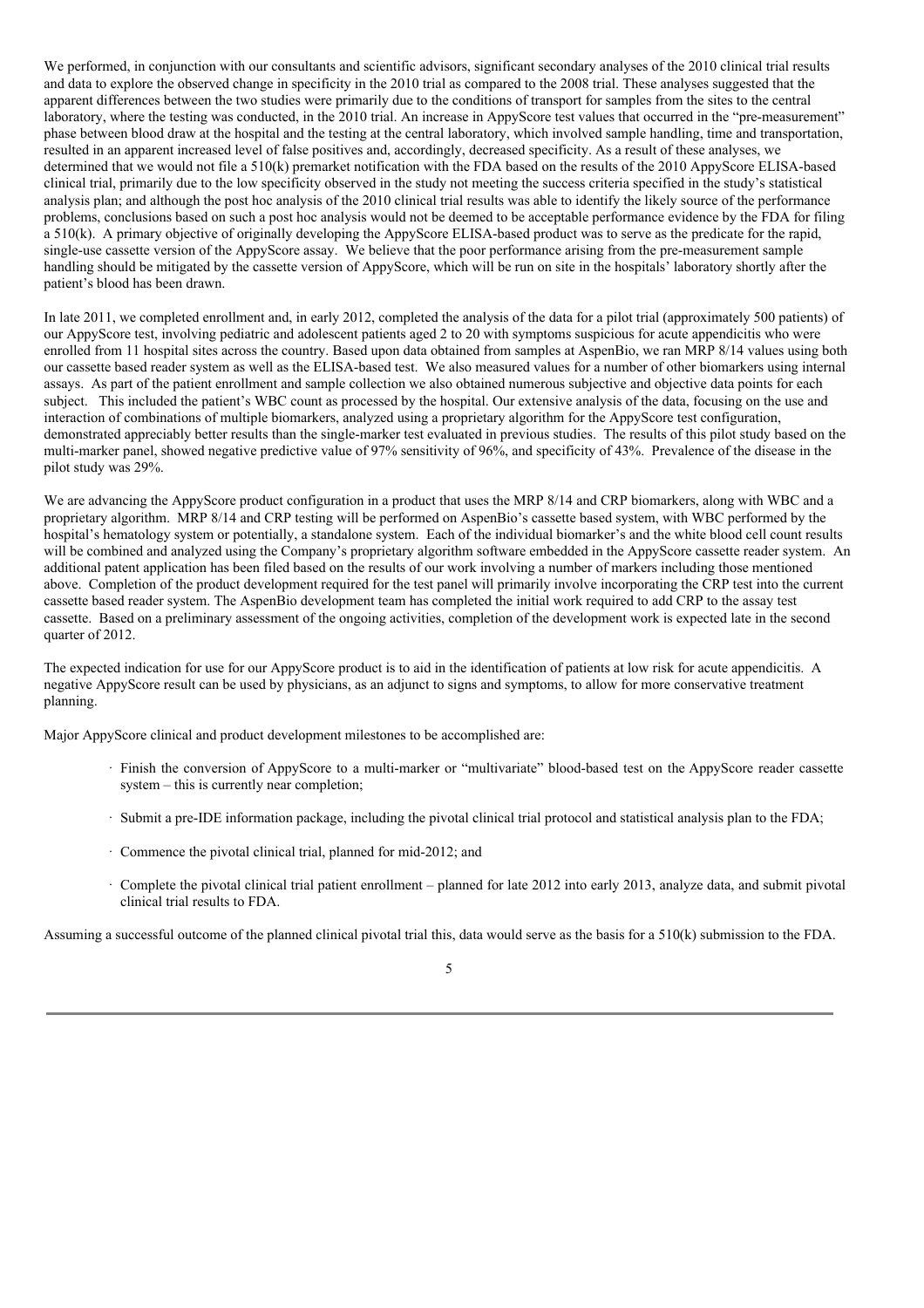The majority of medical *in vitro* diagnostic assays are regulated as Class II medical devices with 510(k) pre-market notification submissions based on comparing a new device to an existing product being legally marketed under the FDA guidelines, with the new product being shown "substantially equivalent to its predicate". This is not believed to be the case with the AppyScore product because it addresses an unmet need in urgent care where no similar products have been cleared. The FDA has previously indicated that there are probably no appropriate predicates. Therefore, we believe based on consultation with consultants that the FDA under its 510(k) guidelines may process the submission through the established *de novo* process, wherein a new diagnostic test is regulated as a Class II device but evaluated for its safety and effectiveness with a new product classification being assigned. Approximately 50 products have successfully followed this *de novo* path since this approach was first approved for use in 1997. There can be no assurance that the pathway described will be suggested by the FDA for AppyScore.

### *AppyScore Intellectual Property*

Beginning in 2004, we initiated the establishment of an intellectual property portfolio for the acute appendicitis testing technology and products that have been used in the development of AppyScore. We have filed for and are pursuing extensive patent coverage related to several aspects of the initial discovery and various test applications. Further enhancement and expansion of our proprietary patent position is ongoing with respect to the scope of protection for our first generation and future generation versions of the test. Scientific and technical progress remains the basis for these efforts. In March 2009, the United States Patent and Trademark Office issued AspenBio's patent directed to methods relating to its appendicitis diagnostic technology. This patent, No. 7,501,256, is entitled 'Methods and Devices for Diagnosis of Appendicitis'. Additional U.S. patents, 7,659,087 and 7,670,769, have recently issued on February 9, 2010 and March 2, 2010, respectively. Two foreign patents have also been allowed, Japanese patent, 4,447,641 was allowed on January 29, 2010 and Philippine patent, 12007500226, was allowed on May 11, 2010. At this time, additional foreign patent applications have been allowed or are pending.

In late 2011 an additional provisional patent application was filed for the appendicitis testing technology and products. This patent filing focuses on the newly developed multiple-marker technology, providing patent coverage for using the MRP8/14 levels in a given sample in conjunction with CRP levels and WBC among a number of other markers in order to provide an increasingly robust test to aid in the management of low risk patients suspicious for appendicitis. Additionally, this patent filing claims a method for ruling out appendicitis based on multiple markers, a device or system for assessing a subject based on a plurality of markers, and a kit or device to determine the value of a biomarker in a given sample. Currently, this filing is a provisional patent and not yet filed or granted in any specific countries.

## *Animal Healthcare*

Our animal health technology, licensed from Washington University in St. Louis (WU) in 2004 and further developed at AspenBio, is the basis of our product development efforts focused on reproduction drugs, initially for cattle, to be followed by other livestock species of economic importance. The cattle products were sub-licensed in 2008 to Novartis Animal Health (NAH or Novartis) under a long-term worldwide development and marketing agreement. Between 2008 and 2011 substantial investment and progress in product, regulatory and clinical activities were made on the bovine drug products. A pilot study was completed during late 2010 using the cattle LH drug and subsequently NAH informed us that preliminary pilot study results revealed that the pilot study did not demonstrate the outcomes as defined in the success criteria. NAH requested a refund of the contingent \$900,000 milestone payment that was tied to the pilot study outcome and notified us that they wished to terminate the agreements. On November 15, 2011, AspenBio and Novartis executed a Termination and Settlement Agreement ("Agreement") that provided for the termination of the existing agreements between the Company and NAH. Under the terms of the Agreement, the Company will pay to NAH the refundable \$900,000 milestone payment and a negotiated amount totaling \$475,000 of the Company's portion of net shared development expenses. The settlement amount is payable in quarterly installments commencing upon execution of the Agreement and for the following six fiscal quarters. Upon execution of the Agreement, the Company gained access to and use of all development and research materials and protocols developed under the prior NAH agreements. All of NAH's rights under the prior agreements will be terminated in full once the Company pays the settlement amount in full.

The Exclusive License Agreement (WU License Agreement) between AspenBio and WU was entered into effective May 1, 2004, and grants AspenBio exclusive license and rights to sublicense WU's technology (as defined under the WU License Agreement) for veterinary products worldwide, except where such products are prohibited under U.S. laws for export. The term of the WU License Agreement continues until the expiration of the last of WU's patents (as defined in the WU License Agreement) to expire. AspenBio has agreed to pay minimum annual royalties of \$20,000 annually during the term of the WU License Agreement and such amounts are creditable against future royalties. Royalties payable to WU under the WU License Agreement for covered product sales by AspenBio carry a mid-single digit royalty rate and for sublicense fees received by AspenBio carry a low double-digit royalty rate. The WU License Agreement contains customary terms for confidentiality, prosecution and infringement provisions for licensed patents, publication rights, indemnification and insurance coverage. The WU License Agreement is cancelable by AspenBio with ninety days advance notice at any time and by WU with sixty days advance notice if AspenBio materially breaches the WU License Agreement and fails to cure such breach.

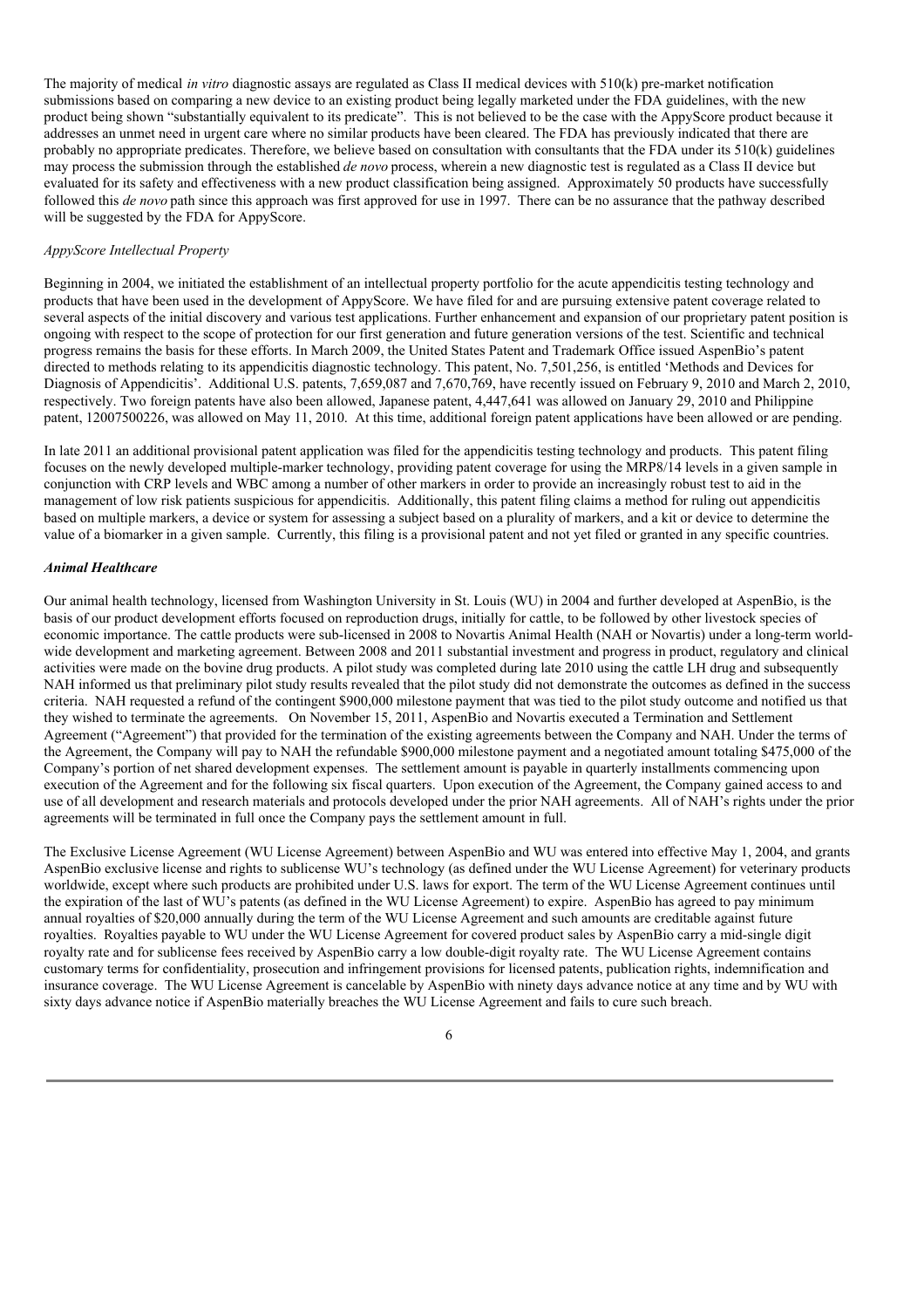Our animal health products consists of four veterinary therapeutic drug products which are anticipated to be an important new addition to veterinary medicine with two drugs each in large livestock markets, cattle and equine. We have also advanced in the preliminary development of potential recombinant products for use in commercial pig operations. Cattle products, BoviPure-LH™ and BoviPure-FSH™ are the most advanced products in the pipeline and we believe represent the largest market opportunity.

We are currently advancing in a strategic process to monetize our animal health business and related intellectual property. The goal of this process is to enter into a transaction or license agreement with a third party, most likely a company currently in the industry, who would take over product development and launch.

Assuming we are successful in completing a transaction or a licensing agreement for the animal health business, future product development and any potential product revenues would be expected to be undertaken by a new partner or other third-party. The discussion below represents a summary of the products and markets that would be the subject of such third party rights, assuming a third-party agreement is in fact entered into and finalized and the products are thereafter advanced to commercialization.

## *Recombinant LH and FSH Analog Drugs for Animal Reproduction Technology*

#### *Cattle Reproduction Products*

We believe that the cattle market, primarily dairy operations, represents the largest market opportunity of our current animal products in development.

The success of a modern dairy cow operation is dependent upon a number of critical factors. Several of these factors are outside the control of the dairy producer, such as milk prices and costs for feed, nutrients, and medicines. Other factors, however, are within the dairyman's control such as size of the operation (number of head milked), labor costs, and access to high quality bulk feed. The amount of revenue derived from milk sales is a function of the quantity of milk produced and the level of milk fat contained in the milk. These factors correspond directly to the amount of time that a cow is pregnant. The more days during a year that a cow is not pregnant (frequently referred to as "open"), the lower the annual milk production from that cow, hence the lower the revenue received.

The worldwide population of dairy cows is estimated to exceed 125 million, of which approximately 35 million cows are located in North America, South America and Europe. According to industry estimates approximately 70% of cows in the North American and European dairy industry are artificially inseminated (AI). The average number of days per year that a cow remains open has steadily increased over a number of years. This has had a negative impact on the average milk revenue produced per head. A significant percentage of dairy cows, when artificially inseminated, do not become pregnant. There is a growing percentage, estimated currently at over 70% of artificially inseminated cows that do not become pregnant or they abort or absorb prior to delivery. Lower pregnancy rates are associated with higher milk production costs.

Dairy cows that fail to conceive or maintain a viable pregnancy after AI result in significant financial and production losses to the dairy. BoviPure-LH utilizes our exclusively licensed drug technology which we believe will offer performance advantages over conventional hormone products currently available in the worldwide market. We believe this drug may create a totally new pregnancy maintenance market to enhance dairy economics for artificially inseminated dairy cows.

### *BoviPure-LH*

BoviPure-LH is a novel LH analog for cows. This new hormone analog is designed to induce ovulation and produce an effect that has been shown to reduce the rate of pregnancy loss in cows. Currently, it is estimated that more than 70% of dairy cows fail to conceive and/or maintain a viable pregnancy resulting in significant financial and production losses to dairy farmers.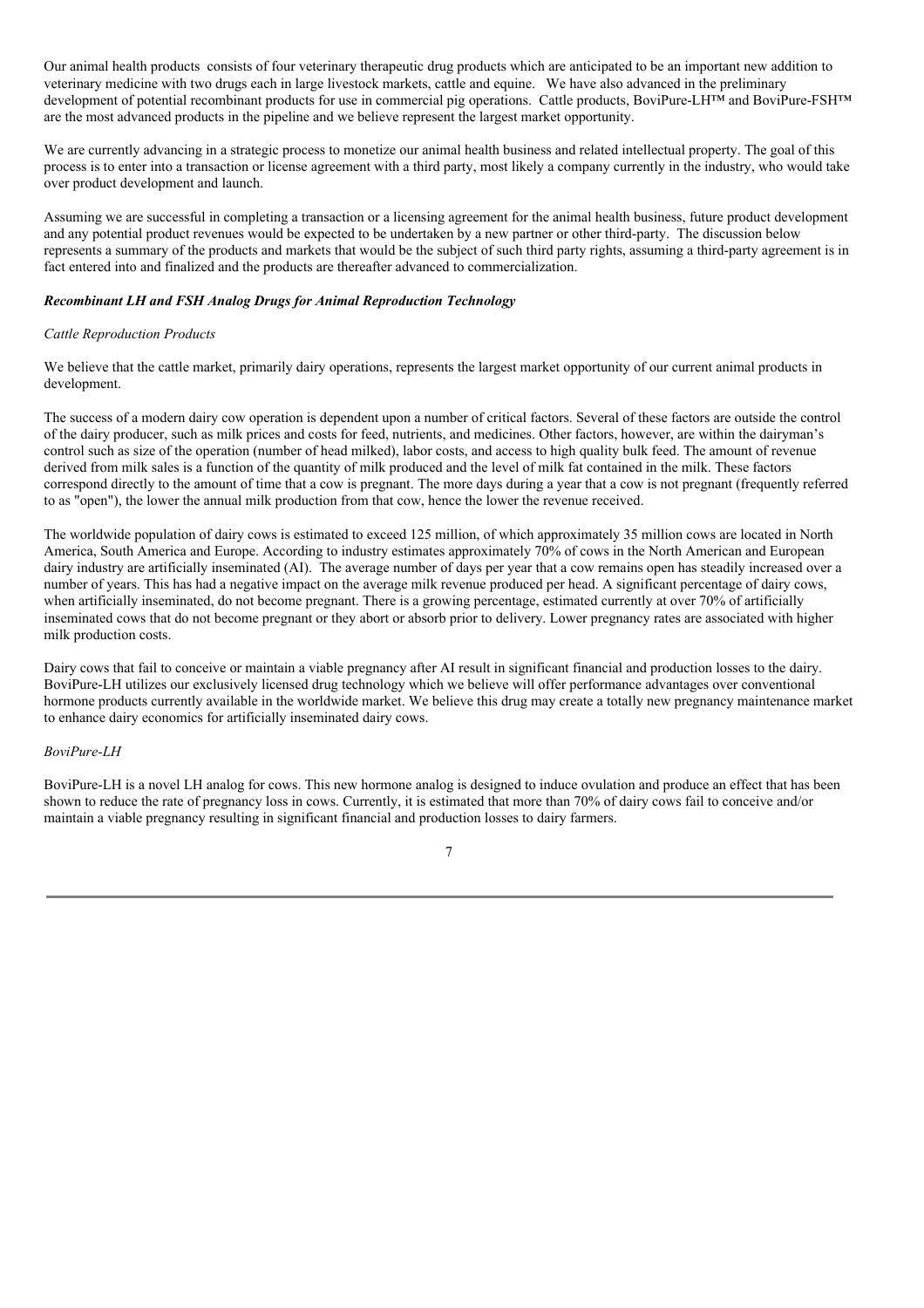It is estimated that there are between 16 and 20 million artificial insemination attempts annually in dairy cows in the United States alone. We believe the U.S. fertility control market for BoviPure-LH could be substantial. While pivotal studies are required to definitively demonstrate its specific properties and advantages, we believe BoviPure-LH would be an applicable and beneficial product, if approved by the FDA and administered to dairy cows as part of an artificial insemination program as a therapeutic treatment to improve the quality of ovulation and help maintain pregnancy. It is anticipated that if this product receives regulatory approval it would be prescribed and administered by licensed veterinarians; we expect the ultimate customers will be producer clients operating commercial dairy herds using breeding programs.

We anticipate the benefits and value of the BoviPure-LH product, if able to be successfully launched into the dairy industry, are summarized as follows:

- 1. pregnancy rates may increase and potentially reduce the additional cost and manipulation to the animal of repeated reproduction treatments;
- 2. potentially reduce average days a cow is "open", thereby improving overall milk production, milk quality and calf production;
- 3. anticipated cost per application may be cost-justified to the dairy operator;
- 4. the product is expected to be easy to administer; and
- 5. technology is patented with additional patents pending.

## *BoviPure-FSH*

BoviPure-FSH is a novel FSH analog for cows. It is designed for superovulation for embryo transfer in dairy and beef cows throughout the world. We expect the initial usage will be greatest in the beef industry but is expected to expand in the dairy industry with the anticipated increased use of predetermined sex semen for artificial insemination. This product is in development and is expected to provide significant benefits including superior single-dose product efficacy, unmatched purity, consistent bioactivity and significant labor savings for end users, versus conventional "animal-derived" pituitary extract FSH products currently on the market. These benefits are important to users of FSH products currently on the market. Conventional FSH products, all of which are directly harvested from animal organs, have inherent problems with product safety, purity and consistency. In addition, these conventional FSH products require considerable human and facility resources with an average of 8 treatments given every 12 hours for 4 consecutive days for every animal being treated versus our single treatment product.

## *Equine Reproduction Products*

The equine (horse) breeding industry currently lacks effective methods that can effectively impact and control follicular development. Extracts containing pituitary-derived LH and FSH have been shown to be somewhat effective; however, there is currently no commercially available product. The use of artificial lights to simulate longer days is also regularly used to attempt to advance the breeding season.

We have advanced preliminary development and testing of equine products EquiPure-LH™ (LH analog for horses) and EquiPure-FSH™ (FSH analog for horses). These specialized products are designed to create more effective breeding programs for horses. The ability to influence the timing of when mares are ready to breed, including potentially accelerating the seasonal ovulation, improving the success rate of bred mares and in some cases, increasing the number of embryos produced and harvested for transfer, are all valuable in equine reproduction worldwide. We have collaborated with researchers at several universities over several years to study these products and produce a number of publications regarding the basic science of these analogs. As part of our equine product development considerations, we are exploring options for securing funding for such product development as a separate funding opportunity.

# *EquiPure-FSH*

EquiPure-FSH is a novel FSH analog for horses. It is designed to assist mares through transition and for super-ovulation (for embryo transfer) in horses throughout the world. Based upon a Kentucky state legislative report, the U.S. thoroughbred horse industry spends over \$1.5 billion annually for breeding for new foals.

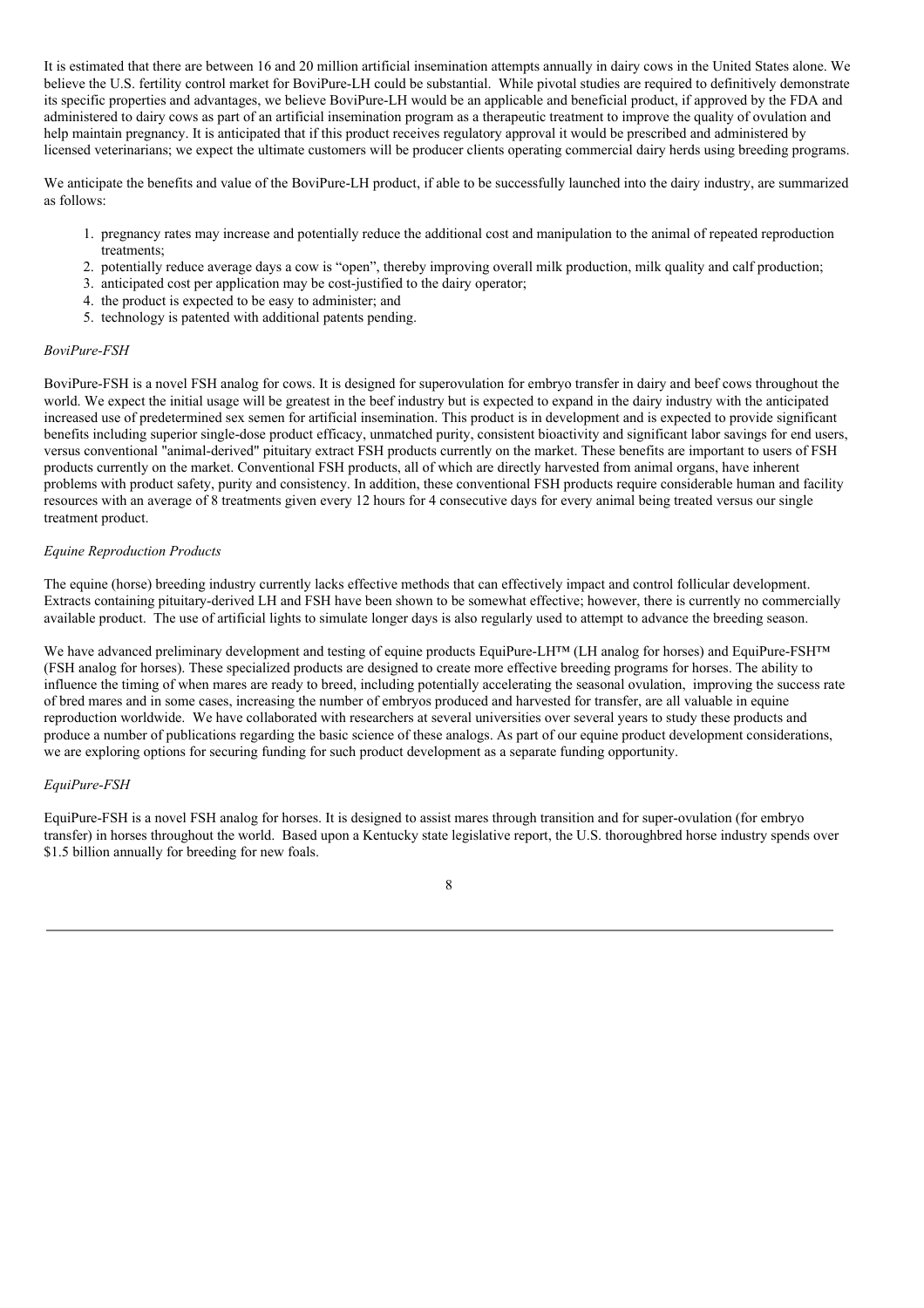The most significant breeding issue in mares is the timing conflict existing between horse breeders' goals versus the animal's normal breeding cycle during the year. The natural breeding season in horses in the Northern Hemisphere is from April to October. There are several beneficial reasons to try to influence the normal pattern of reproduction. In racing and some performance horses the age of the horse in the Northern Hemisphere, is always measured as of January 1st in the year of birth, therefore it is important that foals are born as early as possible in the year so that they have more time to develop their mature body weight (and strength) by the time they compete as two and three year olds. The demands of competition and sales, breeders and investor owners desire early breeding in the calendar year. This objective requires effective breeding programs. Current programs include extending the mare's daily photoperiod by artificial lighting in an attempt to advance reproductive activity. This process requires approximately 1-2 months and is costly (labor, feed, electricity) and requires additional infrastructure on the farm. There are currently no effective therapeutic drugs available to address this problem. EquiPure-FSH is designed to, and in preliminary studies, has been shown to provide a solution.

Thoroughbred horses would comprise an important worldwide segment of the EquiPure-FSH market, if the product receives regulatory approval. According to 2009 Jockey Club statistics, there were an estimated 45,000 mares bred in the U.S. and 180,000 worldwide. Additionally the embryo transfer (ET) market is significant. The 2009 International Embryo Transfer Society worldwide data lists approximately 60,000 donor and recipient mares combined used in ET activities. Argentina and Brazil dominate the ET industry with an estimated total of two-thirds of the worldwide transfers occurring in those countries. A significant portion of that activity relates to the polo horse industry.

# *EquiPure-LH*

EquiPure-LH is a novel LH analog for horses. It is designed to induce ovulation in estrous mares thereby providing better overall breeding management and convenience to breeders. It is expected that this product will be prescribed and administered by licensed veterinarians when and if it is cleared for use by the FDA. Ultimate customers would be horse owners and breeding farm operations.

## *Human Diagnostic Antigens*

Historically we supplied purified proteins for diagnostic applications to large medical diagnostic companies and research institutions. We manufactured and sold approximately 20-30 purified protein products primarily for use as controls by diagnostic test kit manufacturers and research facilities, to determine whether diagnostic test kits are functioning properly. As a result of the development activities and priorities, we are focused on the blood-based human diagnostic test, and in the first quarter of 2011, we substantially terminated operations of the antigen business. In 2011, we had approximately \$219,000 in revenue from these products and expect such revenues to decline significantly in 2012 and subsequently.

### **Raw Materials**

Our human antigens products were purified from human tissue or fluids. In 2010, due to the fact that the Company is focusing its efforts primarily on the development of other products, primarily its AppyScore test, purchases of these raw materials was suspended.

#### **Intellectual Property**

Further enhancement and expansion of our proprietary patent position is ongoing with respect to the scope of protection for the Company's first generation and future generation versions of tests. Strong scientific and technical progress remains the basis for these innovative efforts.

### *Human Diagnostics*

AspenBio Pharma, Inc. began building its intellectual property portfolio for the appendicitis testing technology and products in 2004. We have filed for and are pursuing worldwide patent coverage related to several aspects of the initial discovery and various test applications. This initial patent family, entitled "Methods and Devices for Diagnosis of Appendicitis", has a number of granted patents, as well as several others still in prosecution worldwide. Further enhancement and expansion of our proprietary patent position is ongoing with respect to the scope of protection for our first generation and future generation versions of the test. Recently, key scientific advancements have led to the filing of a second patent family, entitled "Compositions and Methods for Assessing Appendicitis", which focuses on a multi-marker approach to aid in the diagnosis of appendicitis.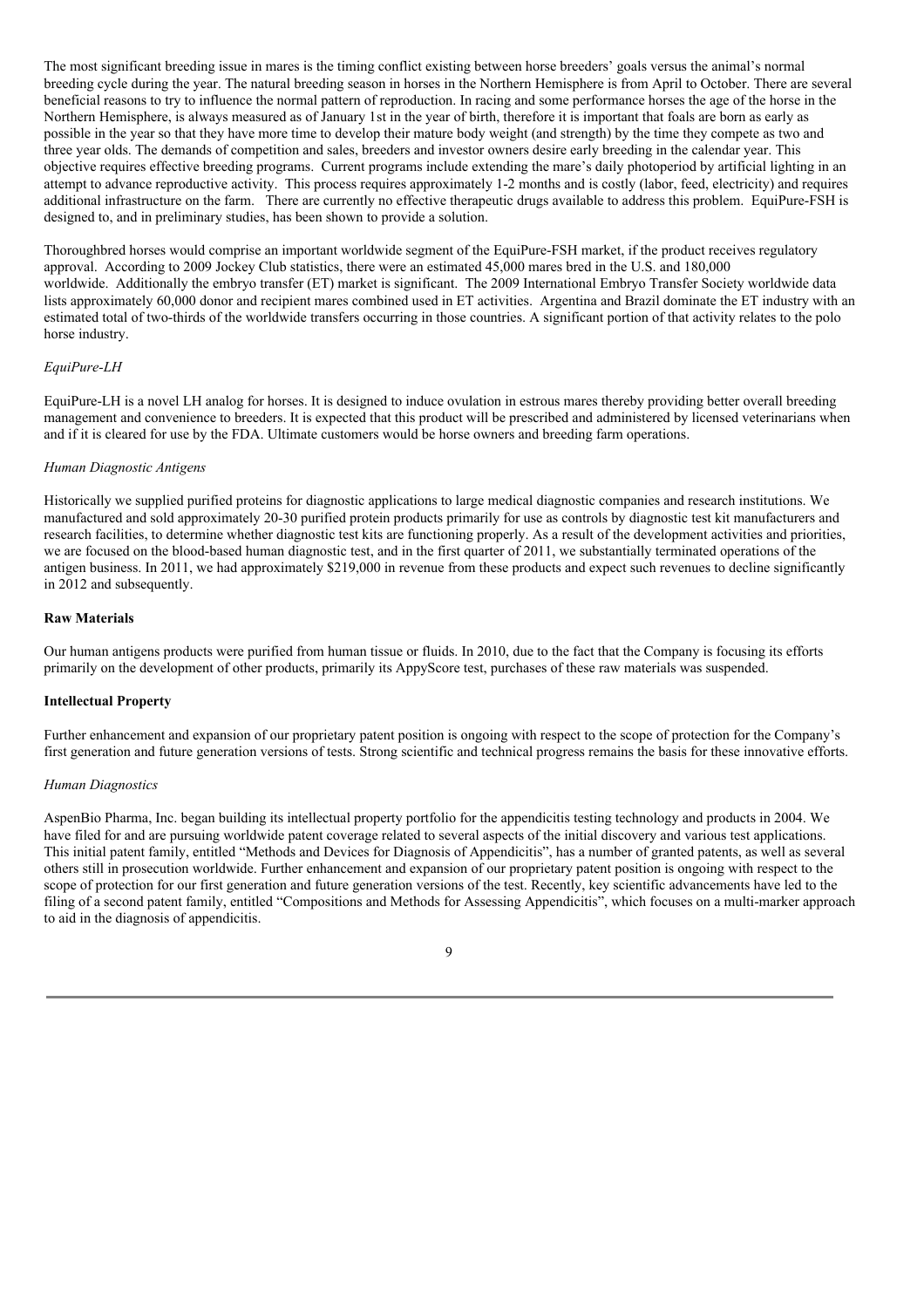The initial family of patents provides coverage specific to detecting MRP8/14 levels in a given sample (blood, serum, plasma) and using it to provide information regarding the likelihood the patient has appendicitis. This family of patents claims methods, devices, and kits relating to the detection of MRP8/14 levels and its correlation with appendicitis. Overall, this coverage provides AspenBio the exclusive ability to use MRP8/14 levels to aid in the diagnosis of appendicitis. In March 2009, the United States Patent and Trademark Office issued AspenBio's patent directed to methods relating to its appendicitis diagnostic technology. This patent, No. 7,501,256, is entitled 'Methods and Devices for Diagnosis of Appendicitis'. Additional U.S. patents, 7,659,087 and 7,670,789, have issued on February 9, 2010 and March 2, 2010, respectively. The patent family includes filings in the following foreign countries (granted patent numbers listed when applicable): Australia (Pat. No. 2005266921), Brazil, Canada, China, Hong Kong (Pat No. 1102830), India, Israel, Japan (Pat No. 4447641, 4486153, 4630383), New Zealand (Pat No. 553386, 580805), Singapore (Pat No. 129503), South Africa (Pat No. 2007/01450), and Taiwan. Additionally, a patent has been awarded by the European Patent Convention (Pat No. EP1778869B1) and validated in the following countries: Belgium, France, Germany, Great Britain, Ireland, Italy, the Netherlands, Spain, Sweden, and Switzerland.

In November 2011 an additional patent family filing was added to AspenBio's intellectual property portfolio for the appendicitis testing technology and products. This patent filing focuses on the newly developed multiple-marker technology, providing patent coverage for using the level of MRP8/14 in a given sample in conjunction with CRP levels and WBC in order to provide an increasingly robust test to aid in the diagnosis of appendicitis. Additionally, this patent filing claims a method for ruling out appendicitis based on multiple markers, a device or system for assessing a subject based on a plurality of markers, and a kit or device to determine the value of a biomarker in a given sample. Currently, this second patent family filing is a provisional patent application and has not yet been filed or granted in any specific countries.

In May 2003, AspenBio entered into an Assignment and Consultation Agreement (the Bealer Agreement) with Dr. John Bealer related to the appendicitis diagnosis technology. The Bealer Agreement transferred to AspenBio ownership rights from Dr. Bealer for inventions and related improvements to technology associated with human appendicitis diagnostics involving protein antigens. The consideration for the Bealer Agreement was the payment of a future royalty to Dr. Bealer based upon a low double digit rate applied to revenues, all as defined under the Bealer Agreement. The Bealer Agreement contains confidentiality provisions, provides for the assignment of all patent rights to AspenBio (which has occurred) and restrictions on the assignability of the agreement. The Bealer Agreement continues for the longer of twenty years or the expiration of the last AspenBio patent to expire. AspenBio may terminate the Bealer Agreement if AspenBio in its reasonable judgment decides it has no interest in pursuing the opportunity as defined under the agreement.

## *Animal Health*

The AspenBio animal health patent portfolio originated under the exclusive license agreement with Washington University (St. Louis, MO), under which we obtained intellectual property rights to their patent estate. This extensive portfolio consists of both patents and pending patent applications (approximately 25 patents and numerous patent applications) related to our animal health products under development. The term of the WU License Agreement ends upon the expiration of the last patent to expire. Patents in the estate begin to expire in 2014, with the last of the current patents set to expire after 2028. WU has filed, and continues to file, patent applications to expand and extend the patent coverage of the WU technology. AspenBio reimburses WU for the costs of such patent filings, namely prosecution and maintenance fees. Additional patents in the AspenBio Pharma animal health portfolio have been filed by AspenBio since the execution of the agreement with WU. In addition to the WU patents rights, there are additional patents and patent applications filed by AspenBio.

A patent filing for the recombinant luteinizing hormone technology was submitted in 2004, entitled "Methods and Kits for Maintaining Pregnancy, Treating Follicular Cysts, and Synchronizing Ovulation Using Luteinizing Hormone." This patent family claims methods of administering rLH, the timing of administration, and dosage given in order to increase formation of accessory corpora lutea and maintain pregnancies in treated animals. The patent family includes filings in the following countries (patent number included where applicable): Australia (Pat No. 2004218365), Brazil, Canada and the United States. Three foreign patents have been granted for 'Methods and Kits for Maintaining Pregnancy, Treating Follicular Cysts, and Synchronizing Ovulation Using Luteinizing Hormone', New Zealand patent 542549 was granted March 12, 2009 (expiring March 2024), Australia 2004218365 was granted May 27, 2010 (expiring March 2024) and European patent 1610803 was granted December 15, 2010 (expiring March 2024). The patent granted by the European Patent Office and has been validated in the following countries: Belgium, France, Germany, Ireland, Italy, The Netherlands, Spain, Switzerland, and the United Kingdom.

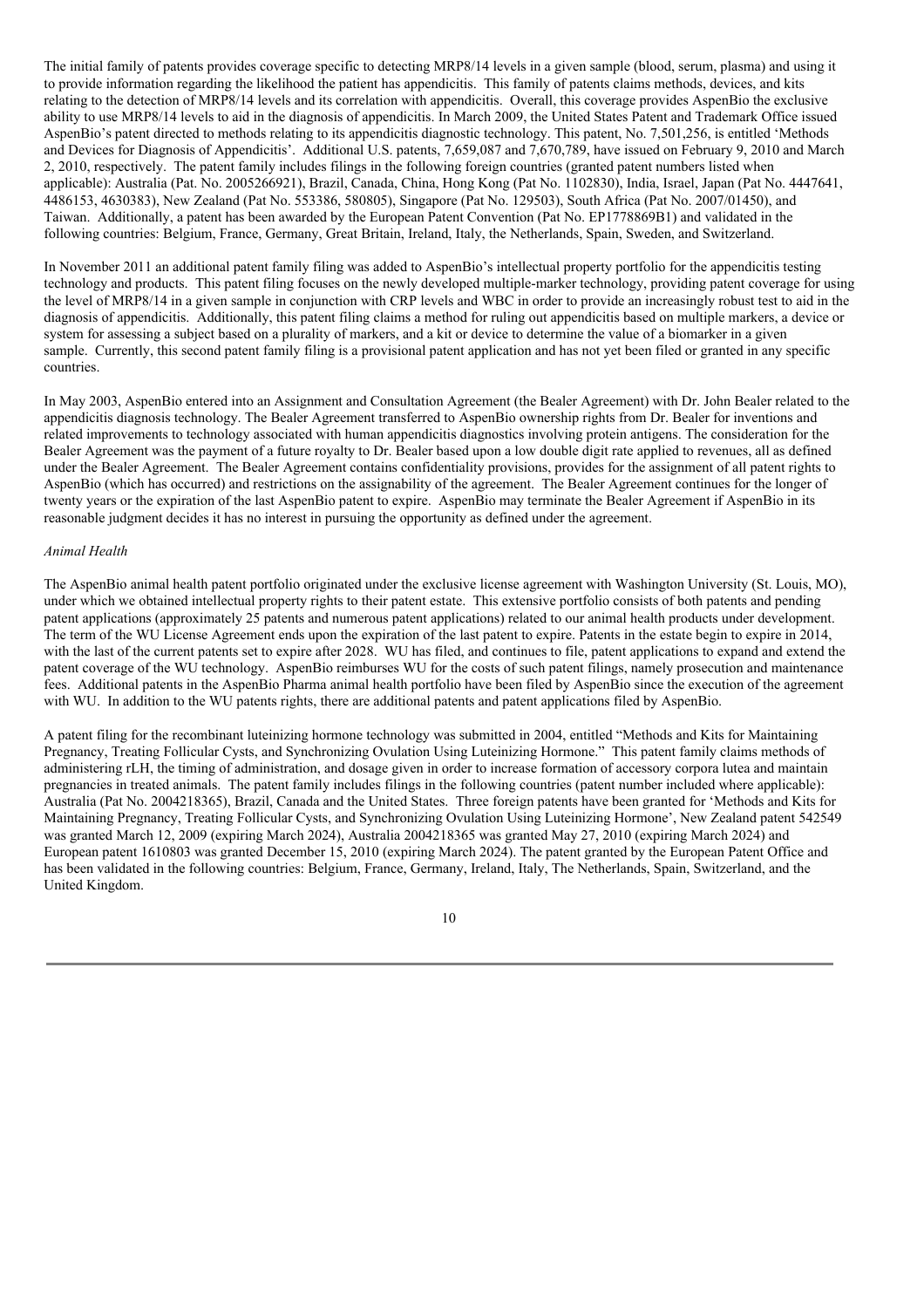A patent filing for the recombinant bovine follicle stimulating hormone technology was submitted in 2008, entitled "Compositions and Methods Including Expression and Bioactivity of Bovine Follicle Stimulating Hormone." This patent family claims the rbFSH singlechains itself, as well as methods of administering rbFSH, the timing of administration, and dosage given in order to increase reproduction, induce superovulation or increase embryo production in ungulates. In October of 2011, the first patent in this family was granted by the European Patent Convention. The patent family includes filings age in the following countries (patent number included where applicable): Argentina, Australia, Canada, European Patent Council (2134165), New Zealand, Thailand, and the United States. Patents have been allowed in New Zealand and Europe. Following the grant of the patent in 2011 by the European Patent Office, the patent was validated in the following countries: France, Germany, Italy, and The Netherlands.

A patent filing for the equine follicle stimulating hormone technology was filed in 2008, entitled "Activity of Recombinant Equine Follicle Stimulating Hormone." This patent family provides coverage for the single chain eFSH itself, methods of administering reFSH, the timing of administration, and dosage given in order to increase reproductive activity in treated animals. To date, no patents have been issued in this patent family. The application has been filed and is active in the following countries: Brazil, Canada, China, The European Patent Council, and the United States.

Two separate patent applications relating to cattle pregnancy have been filed by AspenBio. A patent filing for the Bovine Pregnancy test technology was filed in 2007, entitled "Bovine Pregnancy Test." This patent family provides coverage for an assay device designed to detect pregnancy, the specific specifications of the device, for the antibodies used in the assay, as well as the type of sample used and the species for which the test is effective in detecting pregnancy. The parent application was granted in the United States in 2008 (Pat No. 7,393,696), with the divisional application granted in 2010 (Pat No. 7,687,281). Additionally, a patent filing for pregnancy detection was filed in 2003, entitled "Pregnancy Detection." This patent family provides coverage for an immunoassay test device, the specific specifications of the device, and for the antibodies used in the assay as well as the type of sample used. The patent has been issued in the following counties: Australia (Pat No. 2003243199), New Zealand (Pat No. 536229 & 572488), and the United States (Pat No. 7,842,513).

## **General Operations**

*Backlog and Inventory* — Historically our antigen business has not been seasonal in nature. As a result of our activities being focused on AppyScore product development, we do not expend large amounts of capital to maintain inventory. We believe we have developed and identified reliable sources of raw material and components as we progress towards commercialization of the AppyScore test.

*Payment terms* — Historically in connection with our human antigen business we did not provide extended payment terms, other than to support certain new product introductions, and then with terms of no more than 60 days.

*Revenues* — Historically the majority of our revenues have come from U.S. customers of our human antigen business with no long-term supply agreements and orders processed on a purchase-order basis. Two customers accounted for \$93,000 of the total 2011 sales and individually represented 28% and 14% of such sales. During the years ended December 31, 2011, 2010 and 2009, one European-based company, accounted for a total of 3%, 4% and 3%, respectively of our net sales. Our U.S. based revenues for the years ended December 31, 2011, 2010 and 2009 were \$213,000, \$355,000 and \$282,000, respectively.

### **Research and Development**

We expended \$5,666,000 on total research and development in fiscal 2011, \$6,112,000 in fiscal 2010 and \$9,292,000 in fiscal 2009. We anticipate that total expenditures for research and development for the fiscal year ending December 31, 2012 will generally decrease as compared to the amounts expended in 2011, due primarily to the completion of a majority of the AppyScore discovery efforts in 2011, combined with lower expected product development activities in 2012, offset by additional anticipated clinical trial costs in the second half of 2012. Research and development activities for the animal health business are expected to be minimal in 2012.

Development and testing costs in support of the current products, as well as costs to file patents and revise and update previous filings on our technologies, will continue to be substantial. Our principal development product consists of the acute appendicitis test, AppyScore. As we continue towards commercialization of these products including evaluation of strategic alternatives to effectively maximize the value of our technology, we will need to consider a number of alternatives, including possible capital raising or other transactions and partnering opportunities, working capital requirements including possible product management and distribution alternatives and implications of product manufacturing and associated carrying costs. Certain costs such as manufacturing and license / royalty agreements have different implications depending upon the ultimate strategic path determined.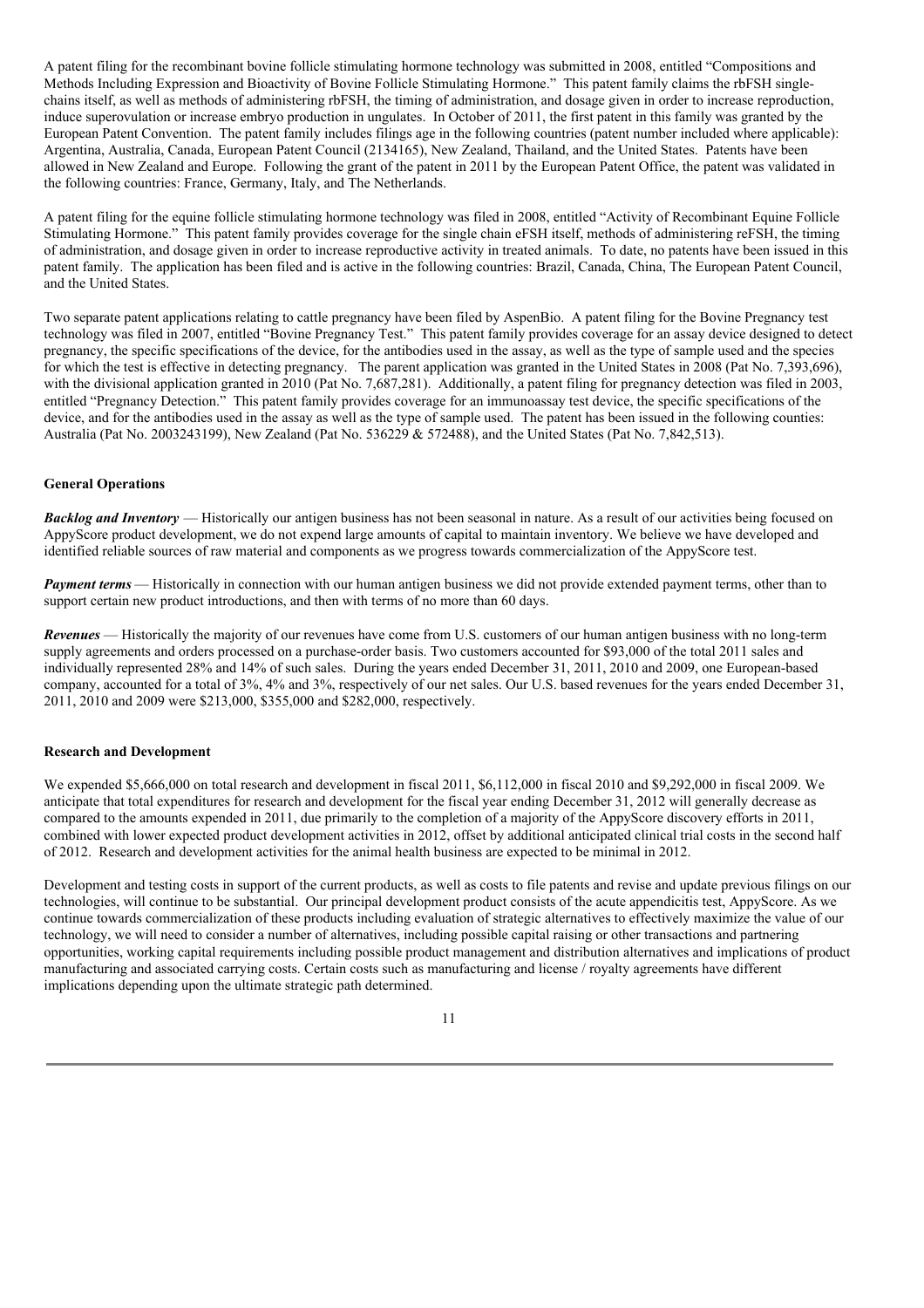We expect that the primary expenditures will be incurred to continue to advance our initial acute appendicitis blood test technology, AppyScore, through the product refinement, clinical trial process and FDA application and clearance process in addition to advancing development of the next generation acute appendicitis products. During the years ended December 31, 2011, 2010 and 2009, we expended approximately \$3,388,000, \$3,371,000 and \$6,290,000, respectively in direct costs for the acute appendicitis test development and related efforts. Should we be unable to achieve FDA clearance of the AppyScore test and generate revenues from the product, we would need to rely on other product opportunities to generate revenues and the costs that we have incurred for the appendicitis patent may be deemed to be impaired.

In April 2008 we entered into a long term exclusive license and commercialization agreement with Novartis Animal Health, Inc., to develop and launch our novel recombinant single-chain bovine products, BoviPure LH and BoviPure FSH. The license agreement was a collaborative arrangement that provided for a sharing of product development activities, development and registration costs and worldwide product sales for the bovine species. We received an upfront cash payment of \$2,000,000 under the Novartis License Agreement, of which 50% was nonrefundable upon signing the agreement, and the balance subject to certain conditions. In 2010 the conditions associated with \$100,000 of such milestones were satisfied. Novartis had the right to request a refund of the \$900,000 remaining milestone payment and/or terminate the agreement if the pilot study (as defined in the agreement) was not successful. NAH informed us that preliminary pilot study results revealed that the pilot study did not demonstrate the outcomes as defined in the success criteria, and NAH requested a refund of the contingent \$900,000 milestone payment that was tied to the pilot study outcome and notified us that they wished to terminate the agreement. On November 15, 2011, AspenBio and Novartis executed a Termination and Settlement Agreement that provided for the termination of the existing agreements between the Company and NAH. During the years ended December 31, 2011, 2010 and 2009, we expended approximately \$148,000, \$1,154,000 and \$1,109,000, respectively in direct costs for the BoviPure LH and BoviPure FSH product development and related efforts.

We have entered, and expect to continue to enter, into additional agreements with contract manufacturers for the development / manufacture of certain of our products for which we are seeking or plan to seek FDA clearance. The ultimate goal of this development process is to establish current good manufacturing practices (cGMP) manufacturing methods required for those products for which we are seeking FDA clearance. We enter into discussions from time to time with various potential manufacturers who meet full cGMP requirements, and are capable of large-scale manufacturing batches of our medical devices, and who can economically manufacture them to produce our products at an acceptable cost. These development and manufacturing agreements generally contain transfer fees and possible penalty and / or royalty provisions should we transfer our products to another contract manufacturer. We expect to continue to evaluate, negotiate and execute additional development and manufacturing agreements, some of which may be significant commitments during 2012. We may also consider acquisitions of development technologies or products, should opportunities arise that we believe fit our business strategy and would be appropriate from a capital standpoint.

### **Compliance**

## **FDA**

The FDA has regulatory authority over virtually all of our products in development.

*AppyScore Acute Appendicitis Blood Tests* —The FDA's Center for Devices and Radiological Health (CDRH) is responsible for regulating firms who manufacture, repackage, re-label and or import medical devices sold in the United States. Medical devices are classified into Class I, II and III. Currently our acute appendicitis test in development is anticipated to be classified as a non-invasive Class II medical device by the FDA, which will require Premarket Notification 510(k) clearance. We continue to anticipate being able to obtain FDA 510(k) clearance of our acute appendicitis blood test following successful completion of required clinical trials and other activities. Generally FDA product clearance is granted after specific clinical trials, GMP validations and quality control requirements have been achieved to the agency's satisfaction. There is no assurance that we may obtain FDA clearance to market our acute appendicitis test.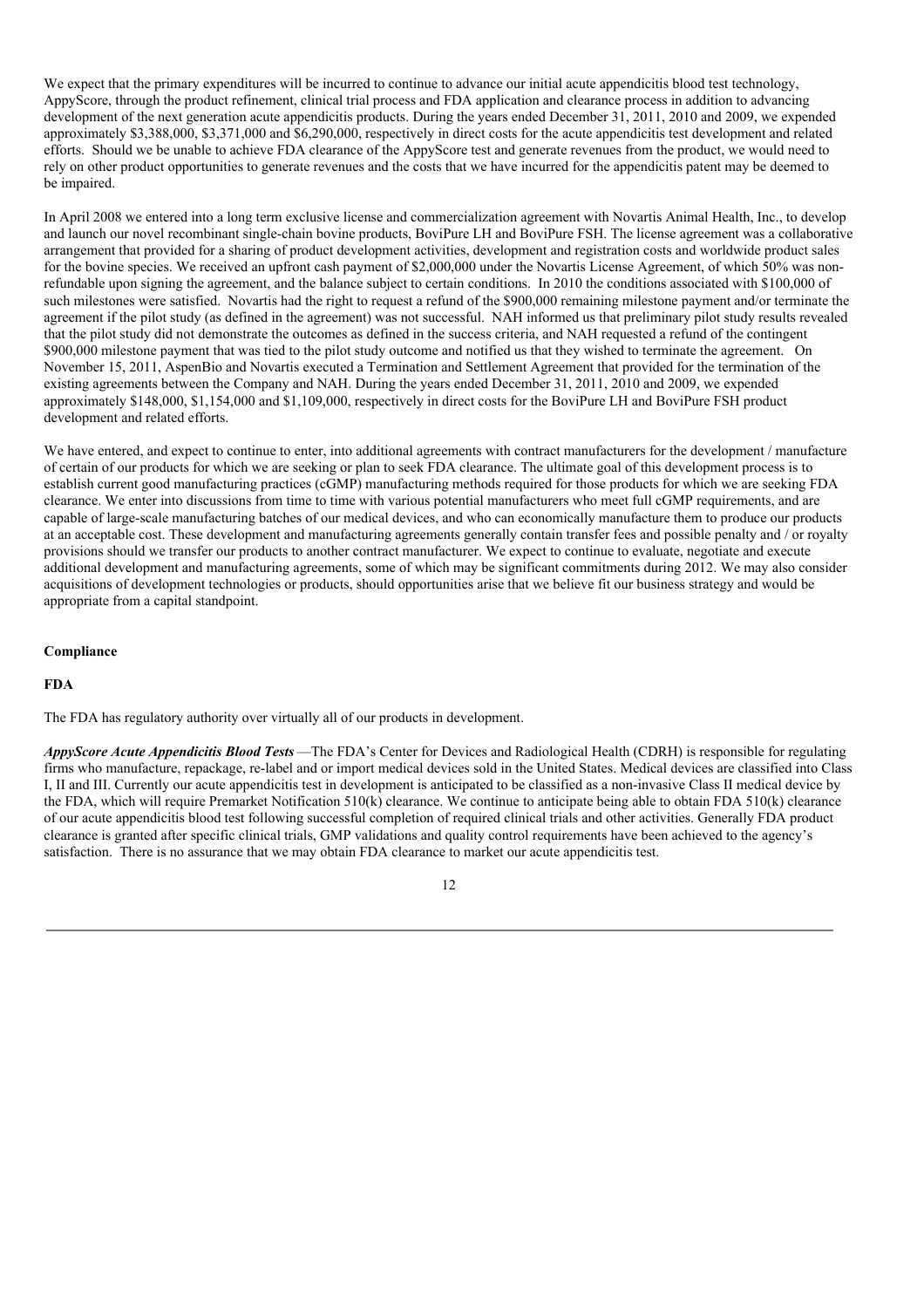In June 2009, we submitted a 510(k) application to the FDA, with our then current ELISA platform and data from our December 2008 clinical trial on the basis of comparing this new test to an existing assay, or "predicate". We subsequently withdrew that 510(k) application in February 2010. Although we previously submitted, and will submit our 510(k), using a predicate, we expect that because AppyScore is the first blood-based test to aid in the evaluation of acute appendicitis, the FDA may not agree that a predicate exists. If this happens we would then expect to be told by the FDA that there is no substantially equivalent predicate and the application will be routed into the *de novo* process, a procedural method that places a new diagnostic test on the a path to receive a new classification. Based on conversations with our consultants we believe this may be the pathway for AppyScore. This allows the FDA to review the product without a predicate being defined. To date, around 50 products have successfully followed this path since this approach was first used in 1997. There can be no assurance this will be the outcome of our submission for AppyScore.

Any product clearances or approvals that are granted remain subject to continual FDA review, and newly discovered or developed safety or efficacy data may result in withdrawal of products from the market. Moreover, if and when such approval is obtained, the manufacture and marketing of such products remain subject to extensive regulatory requirements administered by the FDA and other regulatory bodies, including compliance with current GMP, adverse event reporting requirements and the FDA's general prohibitions against promoting products for unapproved or "off-label" uses. Manufacturers are subject to inspection and market surveillance by the FDA for compliance with these regulatory requirements. Failure to comply with the requirements can, among other things, result in warning letters, product seizures, recalls, fines, injunctions, suspensions or withdrawals of regulatory approvals, operating restrictions and criminal prosecutions. Any such enforcement action could have a material adverse effect on our business. Unanticipated changes in existing regulatory requirements or the adoption of new requirements could also have a material adverse effect on our business.

*BoviPure LH and BoviPure FSH Drugs* — FDA - INADA file numbers previously obtained by Novartis have been transferred to AspenBio. INADA's officially commence the approval process with the Veterinary — CVM section of the FDA for BoviPure LH (LH analog for cows) and BoviPure FSH (FSH analog for cows).

*EquiPure LH and FSH Drugs* — we are monitoring our position and plans regarding INADA filings for these two drugs and (Veterinary — CVM) FDA approval.

### **Environmental Protection**

We are subject to various environmental laws pertaining to the disposal of hazardous medical waste. We contract for disposal of our hazardous waste with a licensed disposal facility. We do not expect to incur liabilities related to compliance with environmental laws; however, we cannot make a definitive prediction. The costs we incur in disposal of hazardous waste have not been significant.

#### **Other Laws**

We are also subject to other federal, state and local laws, pertaining to matters such as safe working conditions and fire hazard control.

#### **Glossary of Terms**

*Human Diagnostic Terms*:

Algorithm  $-a$  set of rules that precisely defines a sequence of operations, in the case of AppyScore using a mathematical computation in a *software program*

Biomarker tests — *tests that identify and quantify markers associated with disease or medical condition*

Complete Blood Count (CBC) — a blood test used to evaluate overall health and detect a wide range of disorders, including anemia, *infection and leukemia*

 $CRP$  — an abbreviation for C-reactive protein. CRP is a protein produced in the liver and found in the blood, the levels of which rise in *response to inflammation*

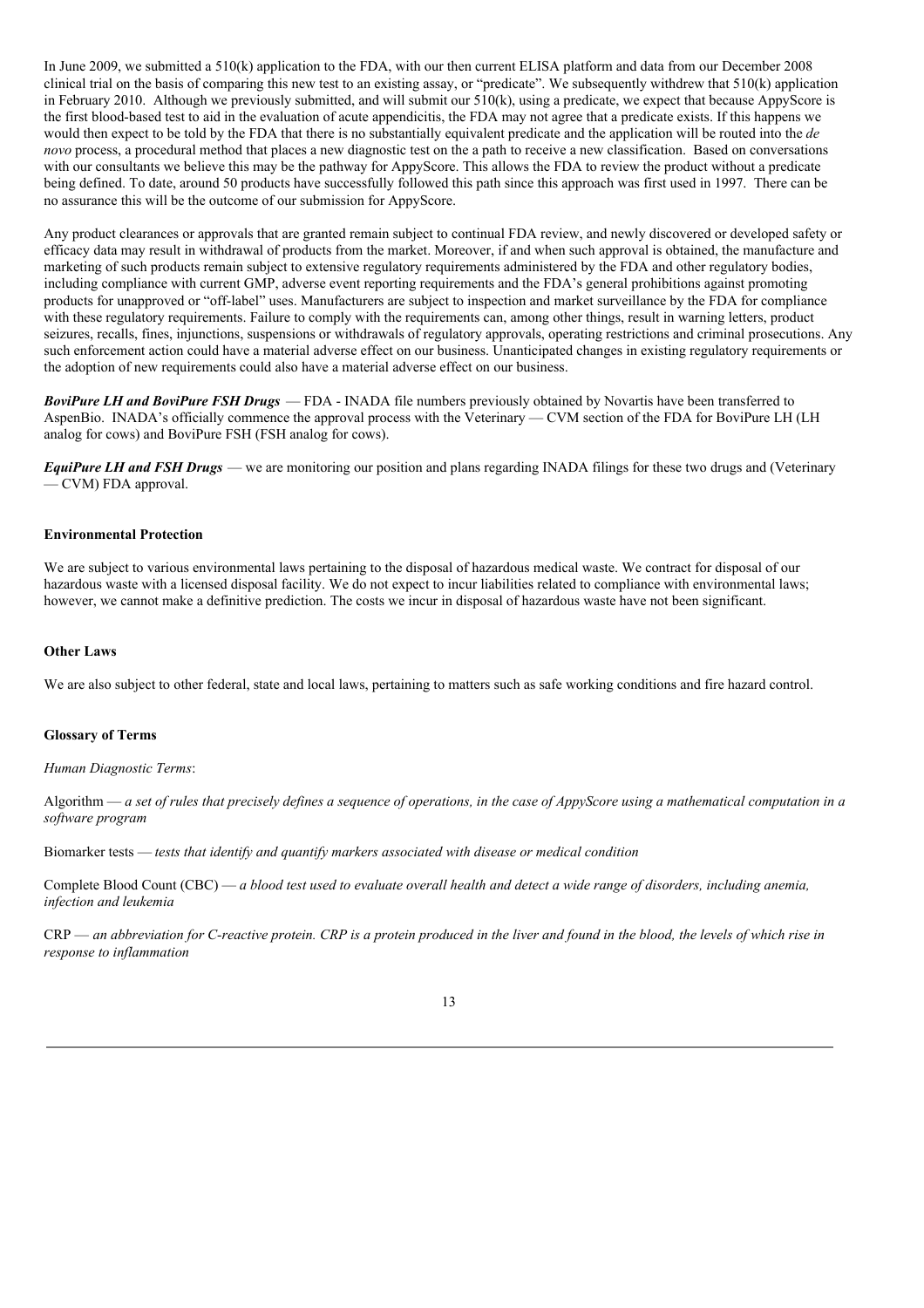De Novo Classification –a mechanism defined by the FDA Modernization Act (Section 513(f)) for classifying new medical devices for which there is no predicate, providing the product with a risk-based Class II classification allowing clearance under as a  $510(k)$ 

ELISA (Enzyme Linked Immunosorbant Assay) — *immunological method used to test a sample for a protein marker*

Genomics — *the study of the genomes of organisms*

GMP \ cGMP — *Good Manufacturing Practice \ Good Manufacturing Practice compliant*

Immunoassay-based — *test that uses antibody-antigen interaction as method of measure*

Multi-marker test  $-a$  diagnostic or other test that uses multiple protein biomarkers as part of a diagnostic test panel

Proteomics — *the study of an organisms complete compliment of proteins*

Recombinant — *Novel DNA made by genetic engineering*

 $WBC$  — an abbreviation for white blood cell count. The white blood cells are analyzed from a blood sample collected as part of a standard *protocol for patients suspected of having infections who have entered the Emergency Department of a hospital*

*Animal Health Terms*:

Artificially inseminated (AI) — the process in which a female has been bred via use of semen which does not involve the physical live *mounting / breeding using a bull*

Compounded Deslorelin reagents — *synthetic gonadotropin releasing hormone drug*

Embryo transfer — *transfer of an embryo from one female to another*

Follicle stimulating hormone (FSH) — *hormone that induces ovarian follicular development*

GnRH-derived products — *synthetic gonadotropin releasing hormone compounds*

Gonadorelin — *synthetic gonadotropin releasing hormone compound*

Gonadotropins — *See LH and FSH*

Heterodimeric complex — natural form of gonadotropin comprising a complex of an alpha and beta subunit which can easily become *dissociated*

Histopathologic — *pertaining cell and histological structure in diseased tissue*

INADA — *an investigational new animal drug application filed with the FDA*

Luteinizing hormone (LH) — *hormone that induces ovulation*

Prostaglandin — *hormone that causes regression of the corpus luteum*

Single-chain analogs — *see single-chain gonadotropin*

Single-chain gonadotropin — recombinant forms of gonadotropins composed of the alpha and beta subunits fused in a single polypeptide

Single-polypeptide-chain-variants- *see single-chain gonadotropin*

Super ovulation *— using hormone treatment to stimulate a female to produce more than one ova at one time*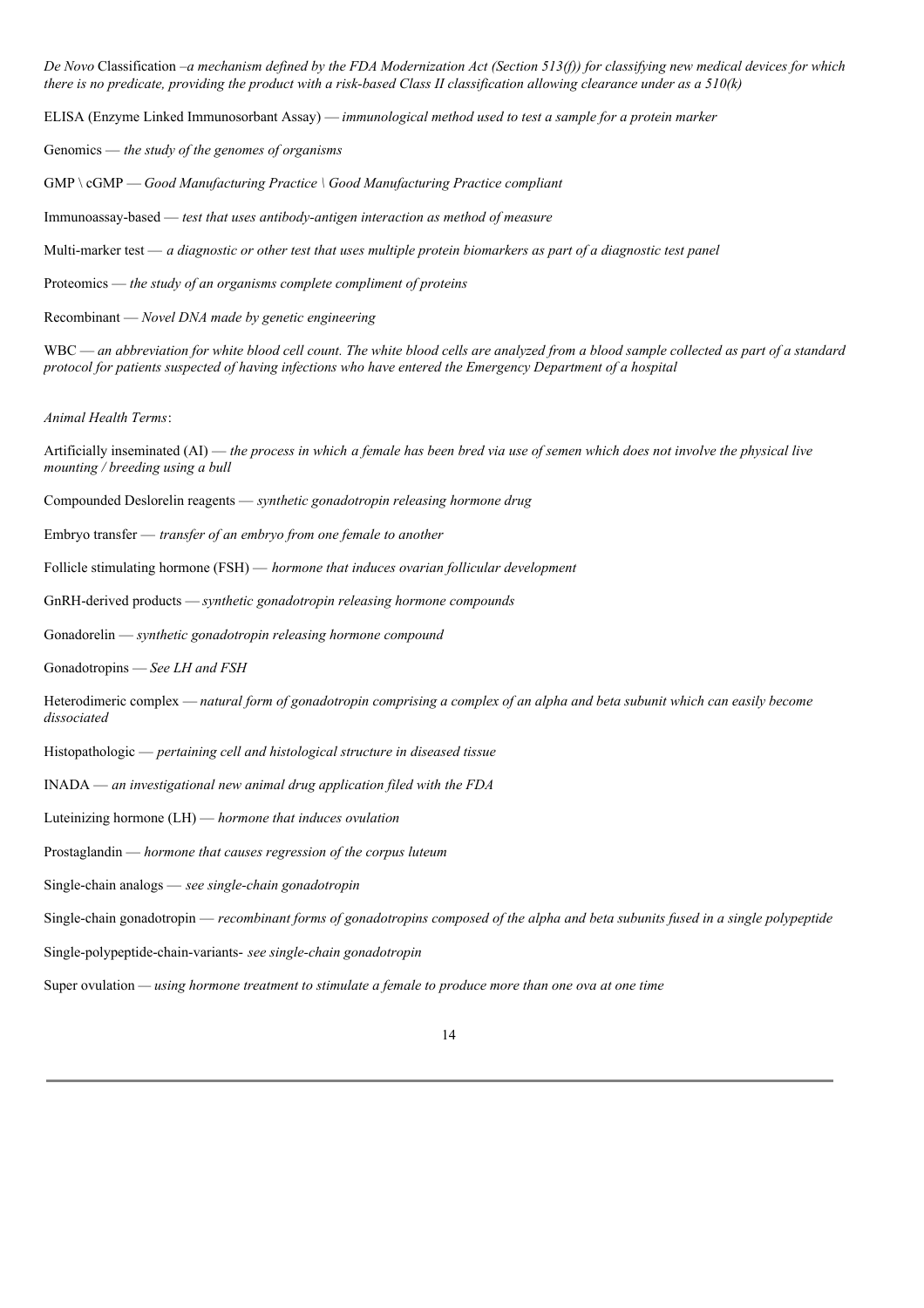#### *Corporate Information*

We are located at 1585 S. Perry Street, Castle Rock, CO 80104. Our phone number is (303) 794-2000 and our facsimile is (303) 798-8332. We currently employ twenty-three full-time employees and three part-time employees. We believe our relationships with our employees are good. We also regularly use part-time student interns and additional temporary and contract personnel depending upon our research and development needs at any given time. We maintain a website at www.aspenbiopharma.com.

## *Available Information*

You can access, free of charge, our annual reports on Form 10-K, quarterly reports on Form 10-Q, current reports on Form 8-K, and amendments to these reports as filed with the Securities and Exchange Commission (SEC) under the Securities Exchange Act of 1934. These documents may be accessed on our website: www.aspenbiopharma.com. These documents are placed on our website as soon as is reasonably practicable after their filing with the SEC. The information contained in, or that can be accessed through, the website is not part of this annual report. These documents may also be found at the SEC's website at www.sec.gov.

|   | I                        |
|---|--------------------------|
| ٠ | I<br>۰.<br>۰,<br>۰.<br>× |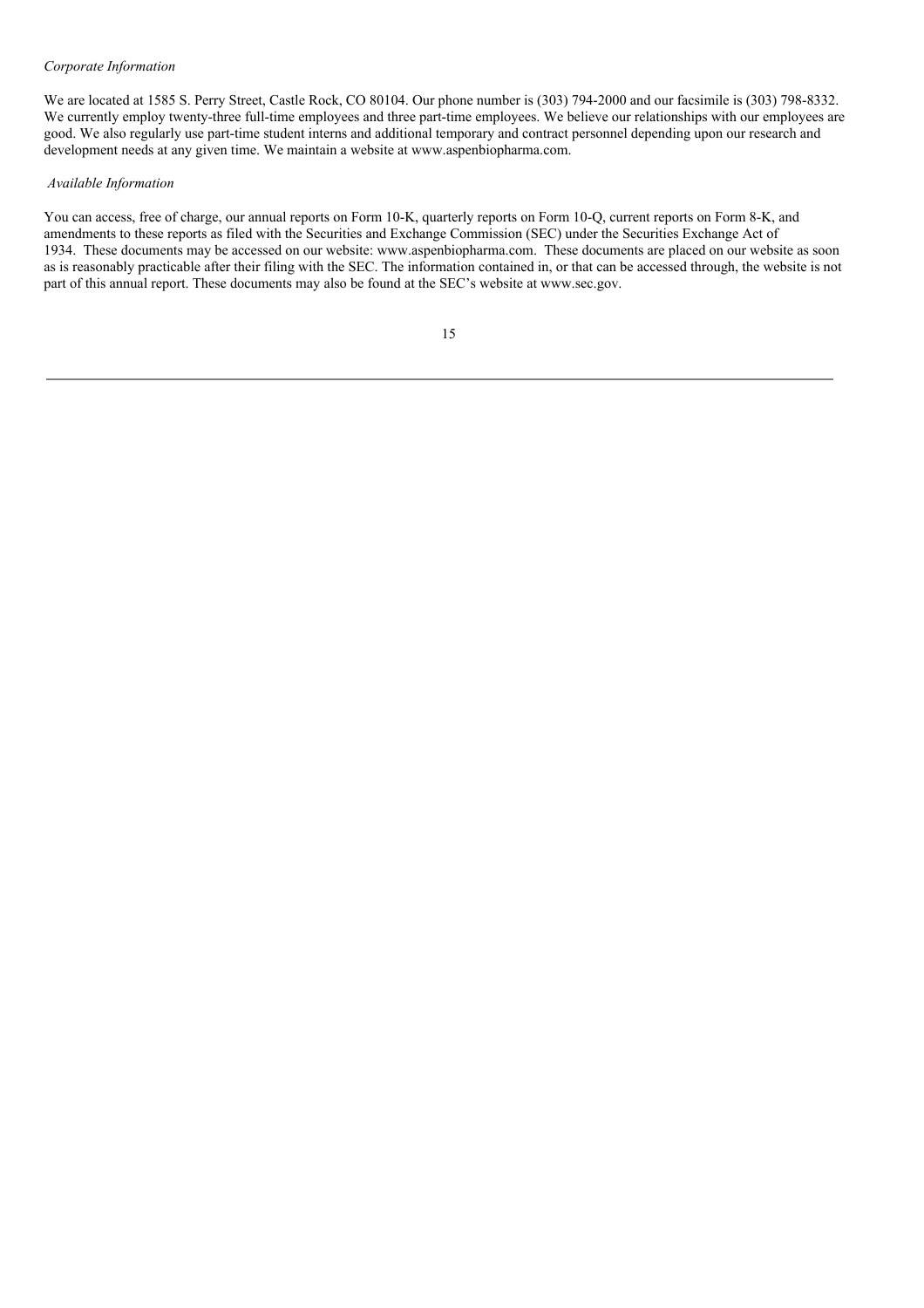# **ITEM 1A. — RISK FACTORS**

If any of the following risks actually occur, they could materially adversely affect our business, financial condition or operating results. In that case, the trading price of our common stock could decline.

## **Risks Related to Our Business**

### Our independent registered public accounting firm added an emphasis paragraph to their audit report describing an uncertainty related *to our ability to continue as a going concern.*

Due to our continued losses and limited capital resources our independent registered public accounting firm has issued a report that describes an uncertainty related to our ability to continue as a going concern. The auditors' report discloses that we did not generate significant revenues in 2011, we incurred a net loss of approximately \$10,214,000 and we consumed cash in operating activities of approximately \$8,333,000 in 2011. These conditions raise substantial doubt about our ability to continue as a going concern and may make it difficult for us to raise capital. The financial statements do not include any adjustments that might result from the outcome of this uncertainty.

### *If we fail to obtain FDA clearance, we cannot market certain products in the United States.*

Therapeutic or human diagnostic products require FDA approval (or clearance) prior to marketing and sale. This applies to our ability to market, directly or indirectly, our AppyScore acute appendicitis test. As a new product, this test must undergo lengthy and rigorous testing and other extensive, costly and time-consuming procedures mandated by the FDA. In order to obtain required FDA clearance an additional specific pivotal clinical trial is planned to be conducted. This process can take substantial amounts of time and resources to complete. We may elect to delay or cancel our anticipated regulatory submissions for new indications for our proposed new products for a number of reasons. There is no assurance that any of our strategies for obtaining FDA clearance or approval in an expedient manner will be successful, and FDA clearance is not guaranteed. The timing, which cannot be estimated at this point, of such completion, submission and clearance, could also impact our ability to realize market value from such tests. FDA clearance can be suspended or revoked, or we could be fined, based on a failure to continue to comply with those standards. Similar approval requirements and contingencies will also be encountered in a number of major international markets.

FDA approval is also required prior to marketing and sale for therapeutic products that will be used on animals, and can also require considerable time and resources to complete. New drugs for animals must receive New Animal Drug Application approval. This type of approval is required for the use of our therapeutic equine and bovine protein products. The requirements for obtaining FDA approval are similar to that for human drugs and will require similar clinical testing. Approval is not assured and, once FDA approval is obtained, we would still be subject to fines and suspension or revocation of approval if we fail to comply with ongoing FDA requirements.

If we fail to obtain FDA clearance or approval for our human diagnostic products or our animal health therapeutic products, we will not be able to market and sell our products in the U.S. As a result, we would not be able to recover the time and resources spent on research and development of such products.

#### The successful development of a medical device such as our acute appendicitis test is highly uncertain and requires significant *expenditures and time.*

Successful development of medical devices is highly uncertain. Products that appear promising in research or development may be delayed or fail to reach later stages of development or the market for several reasons, including failure to obtain regulatory clearance or approval, manufacturing costs, pricing, reimbursement issues, or other factors that may make the product uneconomical to commercialize. In addition, success in pilot trials does not ensure that larger-scale clinical trials will be successful. Clinical results are frequently susceptible to varying interpretations that may delay, limit, or prevent regulatory approvals. The length of time necessary to complete clinical trials and to submit an application for marketing approval for a final decision by a regulatory authority varies significantly and may be difficult to predict. If our large-scale clinical trials for a product are not successful, we will not recover our substantial investments in that product.

Factors affecting our R&D productivity and the amount of our R&D expenses include but are not limited to the number, patient enrollment quantities and outcome of clinical trials to be conducted by us and/or our collaborators.

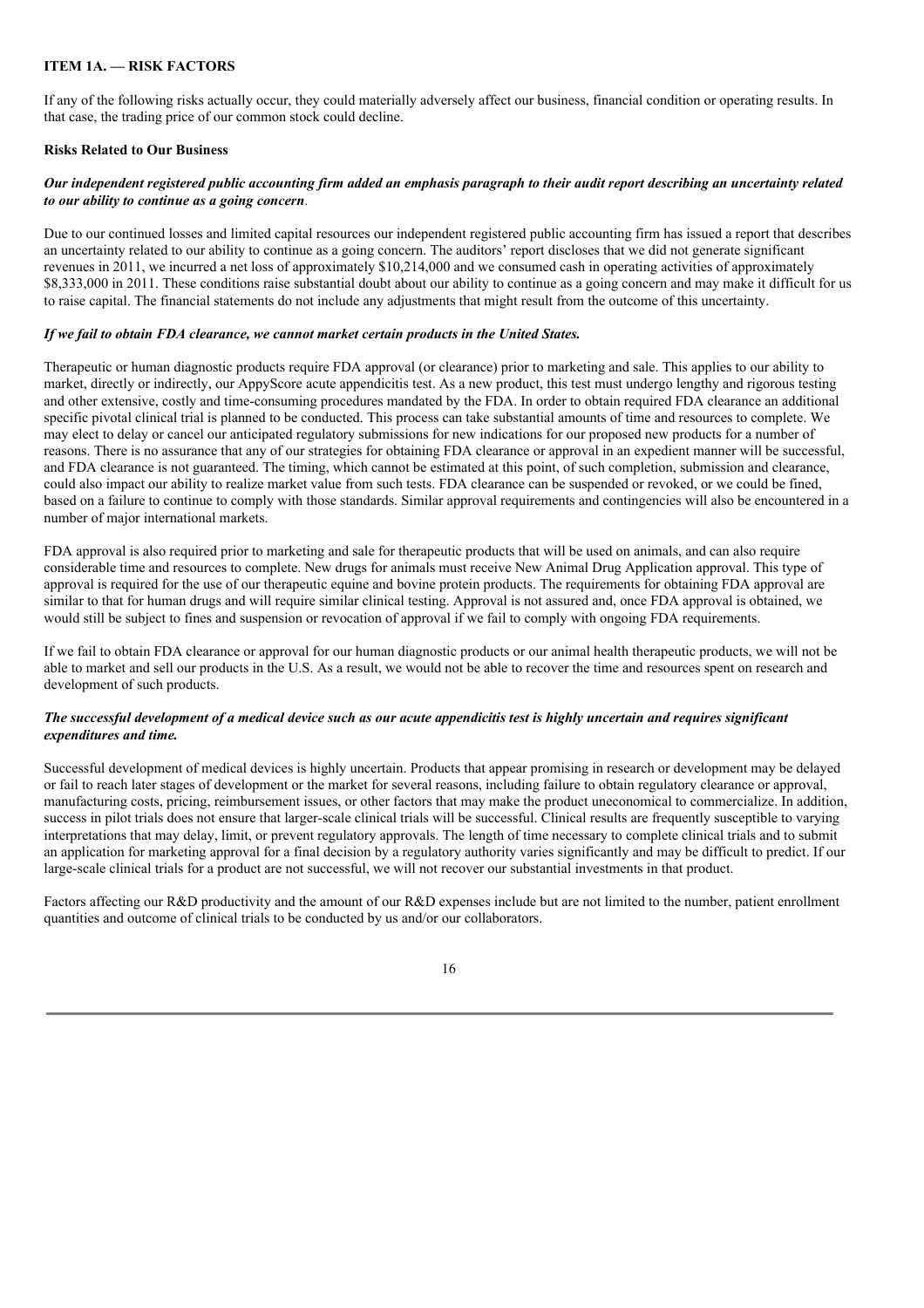#### *Clinical trials for our products are expensive and until completed their outcome is uncertain.*

Conducting clinical trials is a lengthy, time-consuming and expensive process. Before obtaining regulatory approvals for the commercial sale of any products, we or our partners must demonstrate through clinical trials the efficacy of our products. We have incurred, and we will continue to incur, substantial expense for, and devote a significant amount of time to, pilot trial testing and clinical trials.

In 2009 and 2010, we expended significant resources in the conduct of clinical trials on our ELISA-based AppyScore product. The statistical analysis report for the 2010 trial showed higher sensitivity (96%) and negative predictive value (92%) but lower specificity (16%) than seen in the 2008 ELISA-based study, which was further investigated as discussed below. The study report also revealed a wider range in prevalence of acute appendicitis between sites than had been anticipated. The overall prevalence of acute appendicitis was similar to that seen in the previous clinical trial conducted in 2008, however inter-site variability was notably larger, with a wider range of patients enrolled with acute appendicitis observed between sites. We believe that the large inter-site variability in the prevalence reported is an indication of the clinical challenge of diagnosing acute appendicitis and the judgment of individual ED physicians in evaluating acute abdominal pain. We performed, in conjunction with our consultants and scientific advisors, significant secondary analyses of the 2010 clinical trial results and data to explore the observed change in specificity in the 2010 trial as compared to the 2008 trial. These analyses suggested that the apparent differences between the two studies were primarily due to the conditions of transport for samples from the sites to the central laboratory. where the testing was conducted, in the 2010 trial. An increase in AppyScore test values that occurred in the "pre-measurement" phase between blood draw at the hospital and the testing at the central laboratory, which involved sample handling, time and transportation. resulted in an apparent increased level of false positives and, accordingly, decreased specificity. As a result of these analyses, we determined that we would not file a 510(k) premarket notification with the FDA based on the results of the 2010 AppyScore ELISA-based clinical trial.

In late 2011, we completed enrollment and in early 2012 completed the analysis of the data for a pilot trial (approximately 500 patients) of our AppyScore test, involving pediatric and adolescent patients aged 2 to 20 with symptoms suspicious for acute appendicitis who were enrolled from 11 hospital sites across the country. Based upon data obtained from samples at AspenBio, we ran MRP 8/14 values using both our cassette based reader system as well as the ELISA-based test. We also ran and obtained values for a number of other biomarkers from those samples from internally run assays and laboratory analyzers. As part of the patient enrollment and sample collection we also obtained numerous subjective and objective data points for each subject. This included the patient's WBC count as processed by the hospital. Our extensive analysis of the data, focusing on the use and interaction of combinations of multiple biomarkers, analyzed using a proprietary algorithm for the AppyScore test configuration, demonstrated appreciably better results than the single-marker test evaluated in previous studies. The AppyScore test will comprise a multi-marker blood test panel consisting of the company's patented MRP 8/14 biomarker and CRP, along with WBC. An additional patent application has been filed based on the results of our work involving a number of markers including those mentioned above. The scoring results of these individual components will be analyzed using the company's proprietary algorithm software embedded in the AppyScore cassette reader system, to provide an AppyScore result to the clinician. The results of this pilot study based on the multi-marker panel, showed negative predictive value of 97%, sensitivity of 96%, and specificity of 43%. Prevalence of the disease in the pilot study was 29%.

We are advancing the AppyScore product configuration using the MRP 8/14 and CRP biomarkers, along with WBC and a proprietary algorithm. MRP 8/14 and CRP testing will be performed on AspenBio's cassette-based system, with WBC performed by the hospital's hematology system or potentially, a standalone system. Each of the individual biomarker's and the white blood cell count results will be combined and analyzed using the Company's proprietary algorithm software embedded in the AppyScore cassette reader system. Completion of the product development required for the test panel will primarily involve incorporating the CRP test into the current cassette based reader system. The AspenBio development team has completed the initial work required to add CRP to the reader cassette.

Our business, results of operations and financial condition may be materially adversely affected by any delays in, or termination of, our product development, regulatory path or clinical trial results.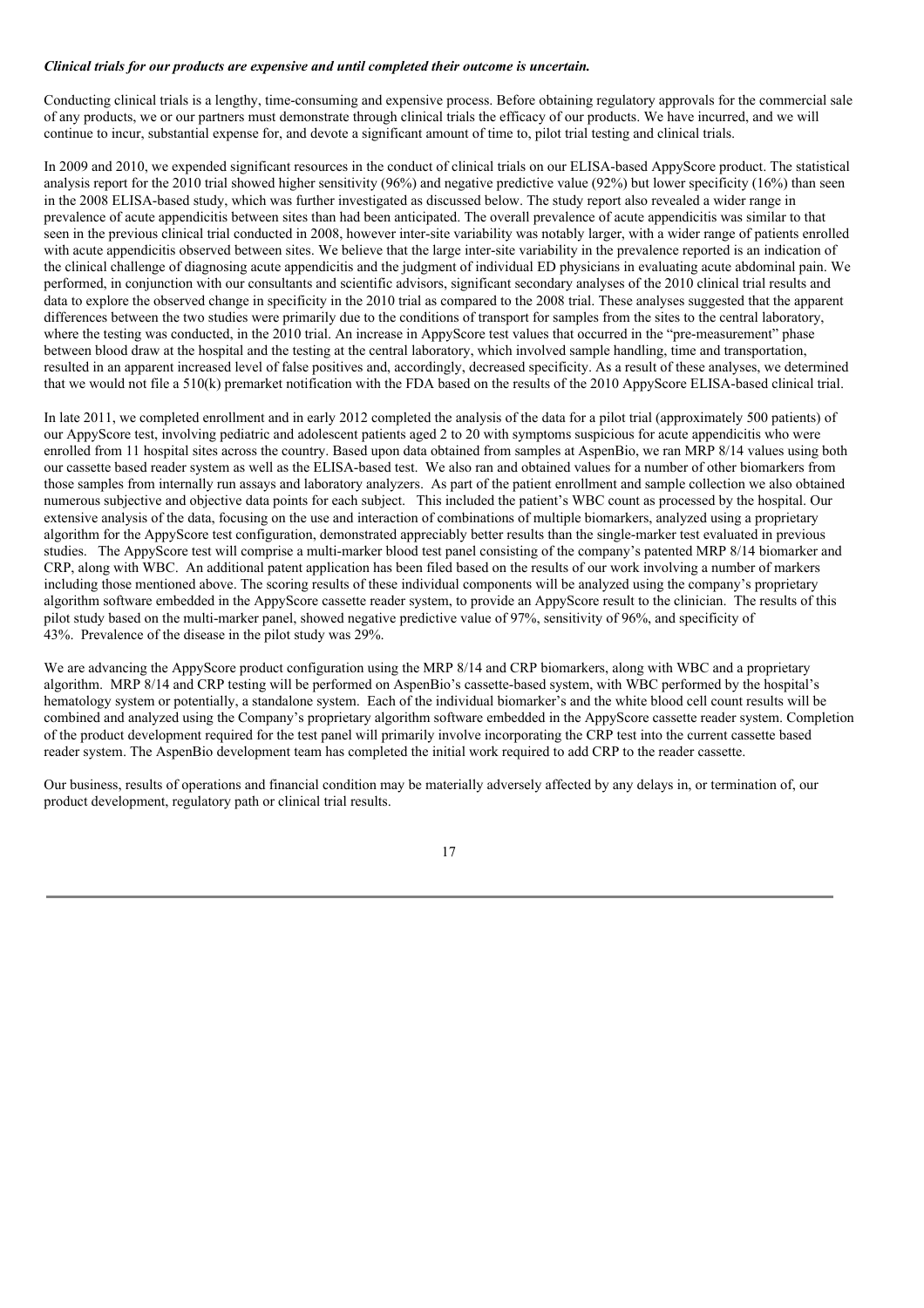### *We face competition in the biotechnology and pharmaceutical industries.*

We face intense competition in the development, manufacture, marketing and commercialization of diagnostic products such as ours from a variety of sources — from academic institutions, government agencies, research institutions and biotechnology and pharmaceutical companies, including other companies with similar technologies, including those with platform technologies. These platform technologies vary from very large analyzer systems to smaller and less expensive instruments similar to ours. These competitors are working to develop and market other diagnostic tests, systems, products, and other methods of detecting, preventing or reducing disease.

The development of new technologies or improvements in current technologies for diagnosing acute appendicitis, including CT imaging agents and products that would compete with our acute appendicitis test could have an impact on our ability to sell the acute appendicitis tests or the sales price of the tests. This could impact our ability to market the tests and /or secure a marketing partner both of which could have a substantial impact on the value of our acute appendicitis products.

Among the many experimental diagnostics and therapies being developed around the world, there may be some that we do not now know of that may compete with our technologies or products.

Many of our competitors have much greater capital resources, manufacturing, research and development resources and production facilities than we do. Many of them also have much more experience than we do in preclinical testing and clinical trials of new drugs and in obtaining FDA and foreign regulatory approvals.

Major technological changes can happen quickly in the biotechnology and pharmaceutical industries, and the development of technologically improved or different products or technologies may make our product candidates or platform technologies obsolete or noncompetitive.

Our product candidates if successfully developed and approved for commercial sale, will compete with a number of drugs and diagnostic tests currently manufactured and marketed by major pharmaceutical and other biotechnology companies. Our product candidates may also compete with new products currently under development by others or with products which may cost less than our product candidates. Physicians, patients, third party payors and the medical community may not accept or utilize our acute appendicitis test products when and if approved. If our products, if and when approved, do not achieve significant market acceptance, our business, results of operations and financial condition may be materially adversely affected.

# Medical reimbursement for our products under development, as well as a changing regulatory environment, may impact our business.

The U.S. healthcare regulatory environment may change in a way that restricts our ability to market our acute appendicitis tests due to medical coverage or reimbursement limits. Sales of our human diagnostic tests will depend in part on the extent to which the costs of such tests are paid by health maintenance, managed care, and similar healthcare management organizations, or reimbursed by government health payor administration authorities, private health coverage insurers and other third-party payors. These healthcare management organizations and third party payers are increasingly challenging the prices charged for medical products and services. The containment of healthcare costs has become a priority of federal and state governments. Accordingly, our potential products may not be considered cost effective, and reimbursement to the consumer may not be available or sufficient to allow us to sell our products on a competitive basis. Legislation and regulations affecting reimbursement for our products may change at any time and in ways that are difficult to predict and these changes may be adverse to us. Any reduction in Medicare, Medicaid or other third-party payer reimbursements could have a negative effect on our operating results.

## We have very little sales and marketing experience and limited sales capabilities, which may make commercializing our products *dif icult.*

We currently have very little marketing experience and limited sales capabilities. Therefore, in order to commercialize our products, once approved, we must either develop our own marketing and distribution sales capabilities or collaborate with a third party to perform these functions. We may, in some instances, rely significantly on sales, marketing and distribution arrangements with collaborative partners and other third parties. In these instances, our future revenues will be materially dependent upon the success of the efforts of these third parties.

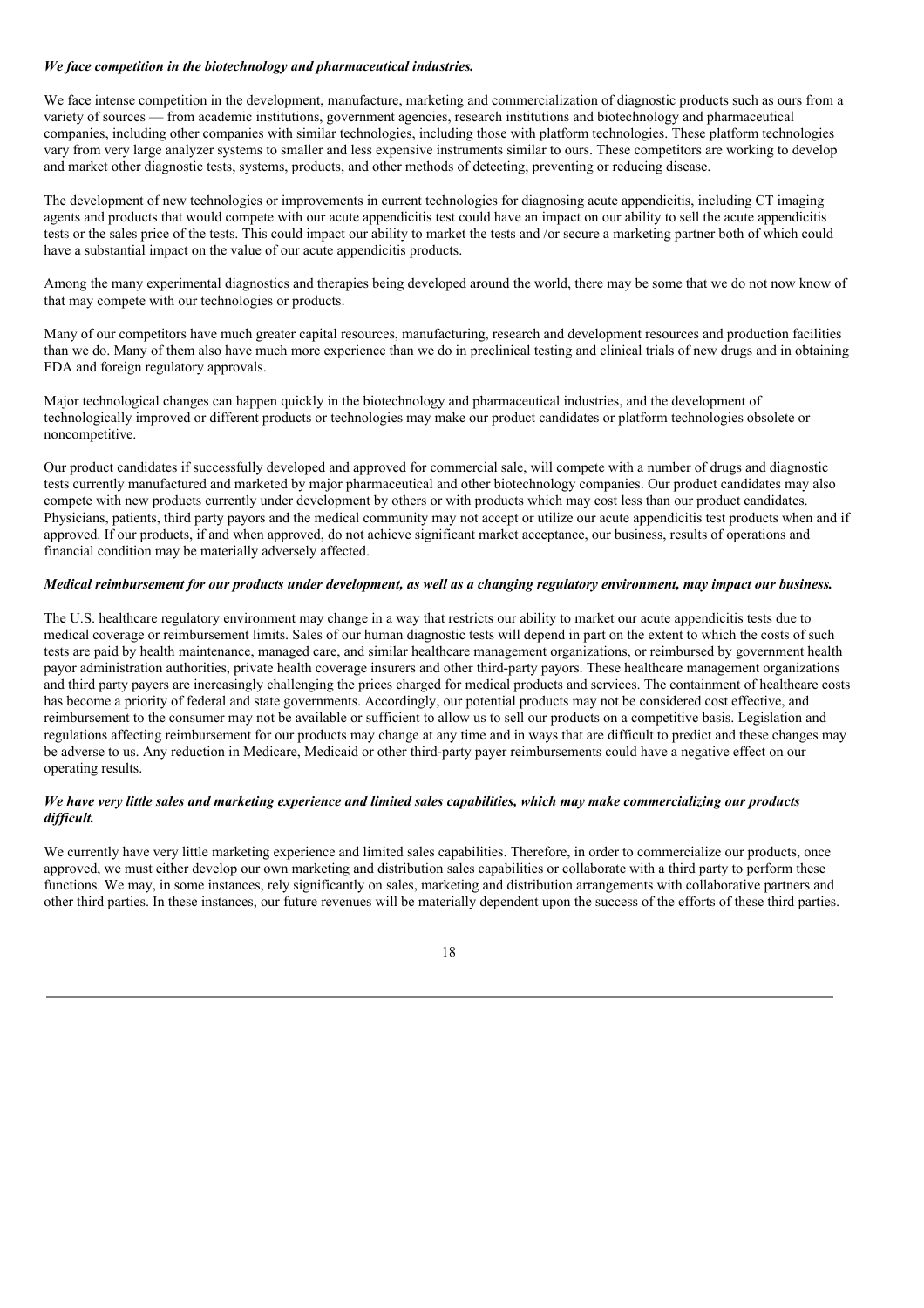We may not be able to attract and retain qualified personnel to serve in our sales and marketing organization, to develop an effective distribution network or to otherwise effectively support our commercialization activities. The cost of establishing and maintaining a sales and marketing organization may exceed its cost effectiveness. If we fail to develop sales and marketing capabilities, if sales efforts are not effective or if costs of developing sales and marketing capabilities exceed their cost effectiveness, our business, results of operations and financial condition would be materially adversely affected.

## If we successfully obtain FDA clearance to market our acute appendicitis tests, we may experience manufacturing problems that could *limit the near term growth of our revenue.*

Our ability to successfully market the acute appendicitis tests once approved will partially depend on our ability to obtain sufficient quantities of the finished tests from qualified GMP suppliers. While we have identified and are progressing with qualified suppliers, their ability to produce tests or component parts in sufficient quantities to meet possible demand may cause delays in securing products or could force us to seek alternative suppliers. The need to locate and use alternative suppliers could also cause delivery delays for a period of time. Delays in finalizing and progressing under agreements with cGMP facilities may delay our FDA approval process and potentially delay sales of such products. In addition, we may encounter difficulties in production due to, among other things, the inability to obtain sufficient amounts of raw materials, components or finished goods inventory, and quality control issues with raw materials, components or finished goods. These difficulties could reduce sales of our products, increase our costs, or cause production delays, all of which could damage our reputation and hurt our financial condition. To the extent that we enter into manufacturing arrangements with third parties, we will depend on them to perform their obligations in a timely manner and in accordance with applicable government regulations.

### *Our results of operations could be af ected by our royalty payments due to third parties.*

Any revenues from products under development will likely be subject to royalty payments under licensing or similar agreements. Major factors affecting these payments include but are not limited to:

- our ability to achieve meaningful sales of our products;
- our use of the intellectual property licensed in developing the products;
- coverage decisions by governmental and other third-party payors; and
- the achievement of milestones established in our license agreements.

If we need to seek additional intellectual property licenses in order to complete our product development, our cumulative royalty obligations could adversely affect our net revenues and results of operations.

## *Our success depends on our ability to develop and commercialize new products.*

Our success depends on our ability to successfully develop new products. Although we were engaged in human diagnostic antigen manufacturing operations and historically substantially all of our revenues have been derived from this business, our ability to substantially increase our revenues and generate net income is contingent on successfully developing one or more of our pipeline products. Our ability to develop any of the pipeline products is dependent on a number of factors, including funding availability to complete development efforts, to adequately test and refine products, to seek required FDA clearance or approval, and to commercialize our products, thereby generating revenues once development efforts prove successful. We have encountered in the past, and may again encounter in the future, problems in the testing phase for different pipeline products, which sometimes resulted in substantial setbacks in the development process. There can be no assurance that we will not encounter similar setbacks with the products in our pipeline, or that funding from outside sources and our revenues will be sufficient to bring any or all of our pipeline products to the point of commercialization. There can be no assurance that the products we are developing will work effectively in the marketplace, or that we will be able to produce them on an economical basis.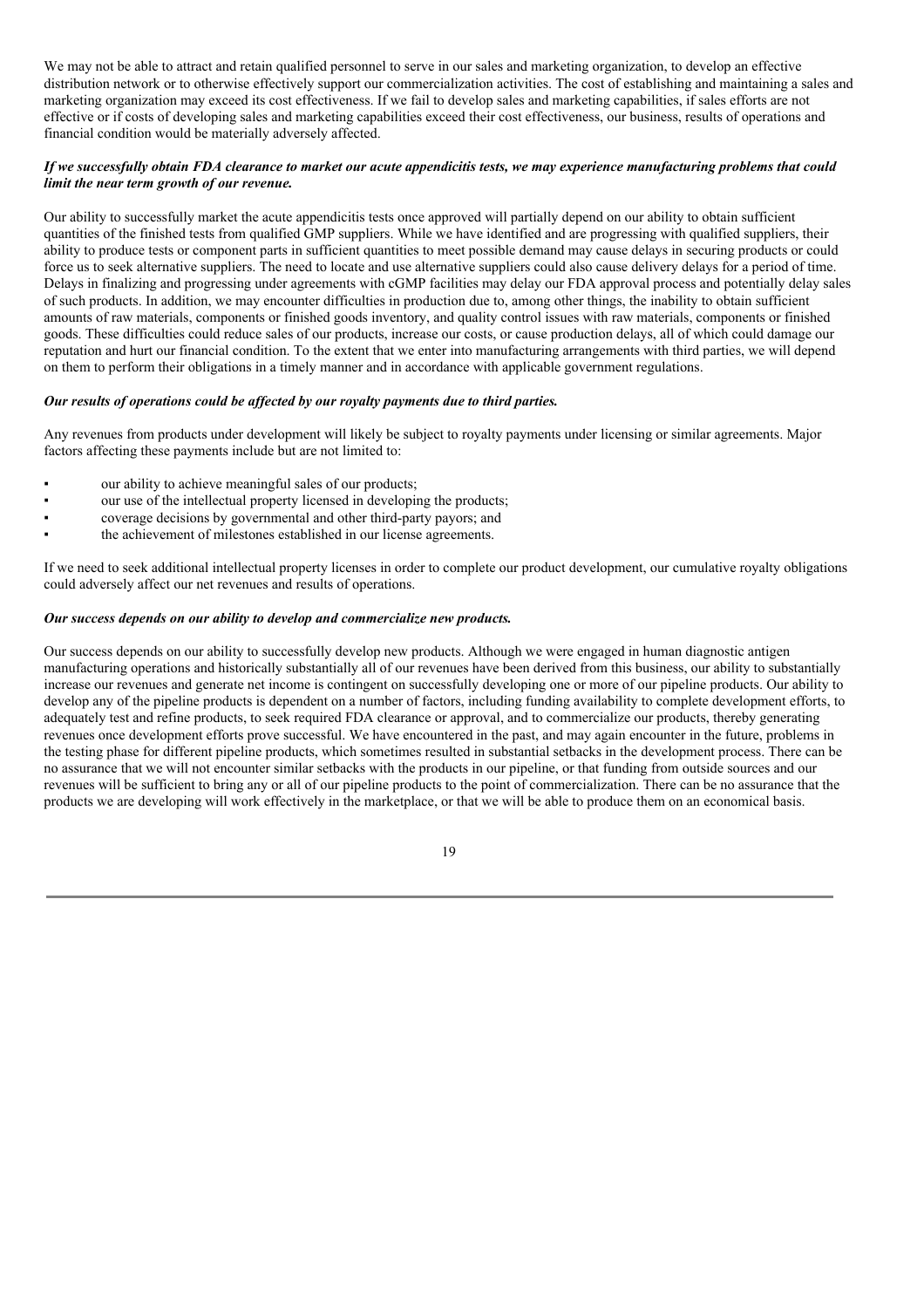## Our success will depend in part on establishing and maintaining effective strategic partnerships and business relationships.

A key aspect of our business strategy is to establish and maintain strategic partnerships. We currently have a license arrangement with WU. It is likely that we will seek other strategic alliances. We also intend to rely heavily on companies with greater capital resources and marketing expertise to market some of our products. We have identified certain possible candidates for other potential products. We may not reach definitive agreements with any potential strategic partners. Even if we enter into these arrangements, we may not be able to maintain these collaborations or establish new collaborations in the future on acceptable terms. Furthermore, future arrangements may require us to grant certain rights to third parties, including exclusive marketing rights to one or more products, or may have other terms that are burdensome to us, and may involve the issuance of our securities. Our partners may decide to develop alternative technologies either on their own or in collaboration with others. If any of our partners terminate their relationship with us or fail to perform their obligations in a timely manner, or if we fail to perform our obligations in a timely manner, the development or commercialization of our technology in potential products may be affected, delayed or terminated.

### *We need to secure and protect our intellectual property rights.*

Our success will partially depend on our ability to protect our trade secrets and obtain and enforce patents relating to our technology and processes including our ability to secure intellectual property protection related to recent discoveries regarding our multi-marker panel and the risk stratification method for AppyScore that we are currently developing. Third parties may challenge, narrow, invalidate or circumvent our patents and processes and /or demand payments of royalties that would impact our product costs. The patent position of biotechnology companies is generally highly uncertain, involves complex legal and factual questions and has recently been the subject of much litigation. Neither the U.S. Patent Office nor the courts have a consistent policy regarding breadth of claims allowed or the degree of protection afforded under many biotechnology patents.

In an effort to protect our proprietary technology, trade secrets and know-how, we require our employees, consultants and prospective partners to execute confidentiality and invention disclosure agreements. However, these agreements may not provide us with adequate protection against improper use or disclosure of confidential information. These agreements may be breached, and we may not have adequate remedies for any such breach. In addition, in some situations, these agreements may conflict, or be subject to, the rights of third parties with whom our employees or consultants have previous employment or consulting relationships. Also, others may independently develop substantial proprietary information and techniques or otherwise gain access to our trade secrets. We intend to market our products in many different countries but in some of these countries we will not seek or have patents protection. Different countries have different patent rules and we may sell in countries that do not honor patents and in which the risk that our products could be copied would be greater.

### If we fail to obtain regulatory approval in foreign jurisdictions, then we cannot market our products in those jurisdictions.

We plan to market some of our products in foreign jurisdictions. Specifically, we expect that AppyScore will be aggressively marketed in foreign jurisdictions. We may market our therapeutic animal health products in foreign jurisdictions, as well. We may need to obtain regulatory approval from the European Union or other foreign jurisdictions to do so and obtaining approval in one jurisdiction does not necessarily guarantee approval in another. We may be required to conduct additional testing or provide additional information, resulting in additional expenses, to obtain necessary approvals. If we fail to obtain approval in such foreign jurisdictions, we would not be able to sell our products in such jurisdictions, thereby reducing the potential revenue from the sale of our products.

### *We may be unable to retain key employees or recruit additional qualified personnel.*

Because of the specialized scientific nature of our business, we are highly dependent upon qualified scientific, technical, and managerial personnel. There is intense competition for qualified personnel in our business. A loss of the services of our qualified personnel, as well as the failure to recruit additional key scientific, technical and managerial personnel in a timely manner would harm our development programs and our business.

#### *Our product liability insurance coverage may not be suf icient to cover claims.*

Our insurance policies currently cover claims and liabilities arising out of defective products for losses up to \$2.0 million. As a result, if a claim was to be successfully brought against us, we may not have sufficient insurance that would apply and would have to pay any costs directly, which we may not have the resources to do.

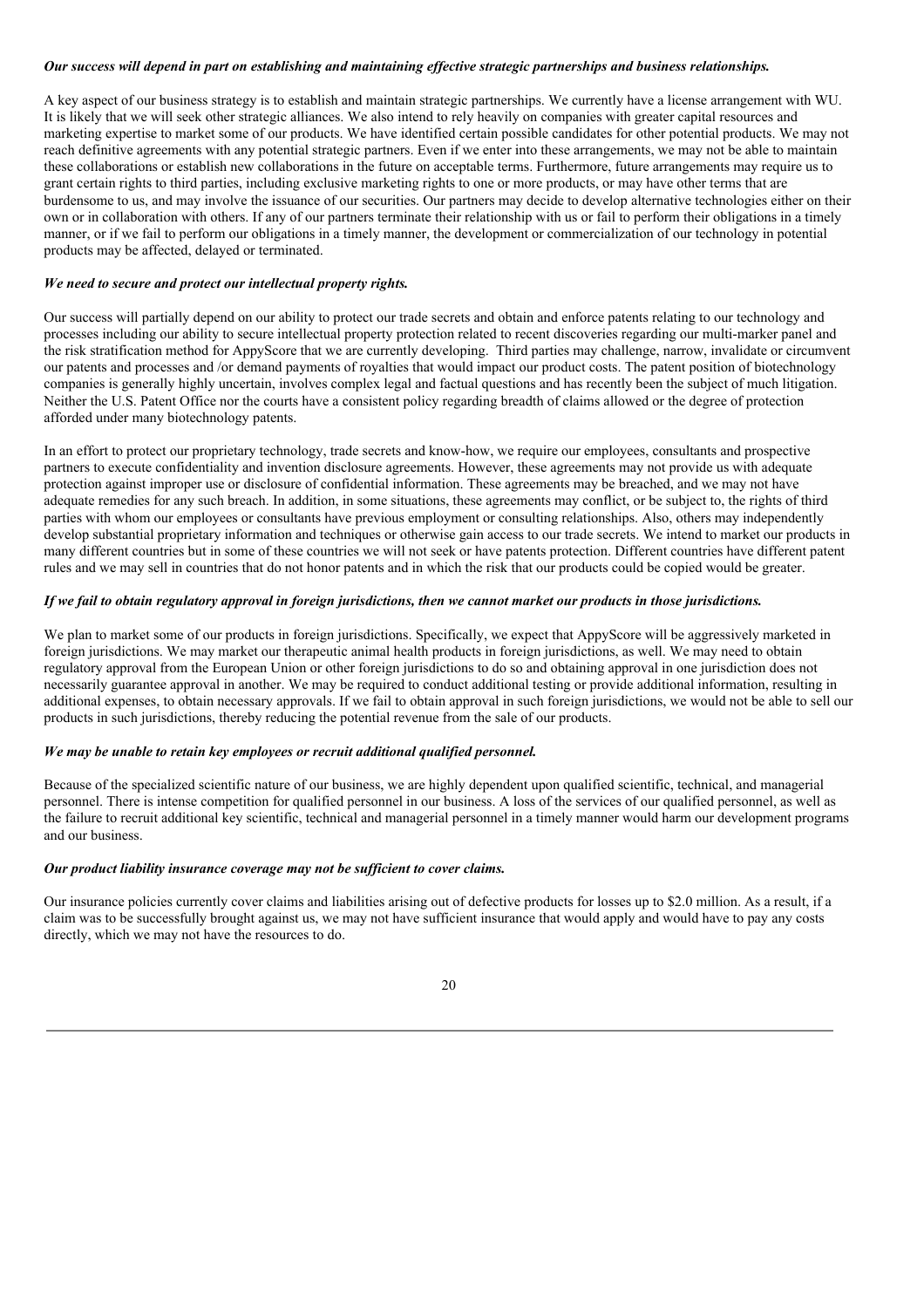### **Risks Related to Our Securities**

## While our common stock currently trades on the NASDAO Capital Markets Exchange, our share price is below NASDAO's \$1.00 *minimum bid price rule which could subject our shares to de-listing.*

On February 13, 2012, the Company was notified by NASDAQ that the Company did not meet the minimum bid price rule required for continued listing and was provided until August 13, 2012 to achieve compliance with such minimum bid rule. If at any time before August 13, 2012, the bid price of our common stock closes at \$1.00 per share or more for a minimum of 10 consecutive trading days (subject to extension to 20 trading days in NASDAQ's discretion), we will regain compliance with the bid price rule. We may seek shareholder approval of a reverse stock split transaction to help achieve such compliance. If we do not regain compliance by the end of this grace period, we anticipate we will receive notification from NASDAQ that our common stock is subject to delisting. At that time we may then appeal the delisting determination to a Hearings Panel. Such notification will have no immediate effect on our listing on the NASDAQ Capital Market nor on the trading of our common stock pending such hearing. There can be no assurance, however, that we will be able to regain compliance with NASDAQ's minimum bid price per share requirement for continued listing on the NASDAQ Capital Market. Being delisted by NASDAQ could have a negative impact on our ability to raise capital among other considerations.

### We require additional capital for future operations and we cannot assure you that capital will be available on reasonable terms, if at all, *or on terms that would not cause substantial dilution to our existing stockholders.*

We have historically needed to raise capital to fund our operating losses including development expenses, which have been significant. We expect to continue to incur operating losses in the 2012 calendar year and at least into 2013. If capital requirements vary materially from those currently planned, we may require additional capital sooner than expected. There can be no assurance that such capital will be available in sufficient amounts or on terms acceptable to us, if at all, especially in light of the state of the current financial markets which could impact the timing, terms, and other factors in our attempts to raise capital. Any sale of a substantial number of additional shares may cause dilution to our existing stockholders and could also cause the market price of our common stock to decline.

### Current challenges in the commercial and credit environment may adversely affect our business and financial condition.

The global financial markets have recently experienced unprecedented levels of volatility. Our ability to generate cash flows from operations, issue debt or enter into other financing arrangements on acceptable terms could be adversely affected if there is a material decline in the demand for the Company's products or in the solvency of its customers or suppliers, deterioration in the Company's key financial ratios or credit ratings, or other significantly unfavorable changes in conditions. While these conditions and the current economic downturn have not meaningfully adversely affected our operations to date, continuing volatility in the global financial markets could increase borrowing costs or affect the company's ability to access the capital markets. Current or worsening economic conditions may also adversely affect the business of our customers, including their ability to pay for our products and services, and the amount spent on healthcare generally. This could result in a decrease in the demand for our potential products and services, longer sales cycles, slower adoption of new technologies and increased price competition. These conditions may also adversely affect certain of our suppliers, which could cause a disruption in our ability to produce our products.

### *We do not anticipate paying any dividends in the foreseeable future.*

The Company does not intend to declare any dividends in the foreseeable future. Investors who require income from dividends should not purchase our securities.

#### *Our stock price, like that of many biotechnology companies, is volatile.*

The market prices for securities of biotechnology companies in general have been highly volatile and may continue to be highly volatile in the future, particularly in light of the current financial markets. In addition, the market price of our common stock has been and may continue to be volatile, especially on the eve of Company announcements which the market is expecting, as is the case with clinical trial results. Among other factors, the following may have a significant effect on the market price of our common stock:

- announcements of clinical trial results, FDA correspondence or interactions, developments with regard to our intellectual property rights, technological innovations or new commercial products by us or our competitors.
- publicity regarding actual or potential medical results related to products under development or being commercialized by us or our competitors.
- regulatory developments or delays affecting our products under development in the U.S. and other countries; and
- new proposals to change or reform the U.S. healthcare system, including, but not limited to, new regulations concerning reimbursement programs.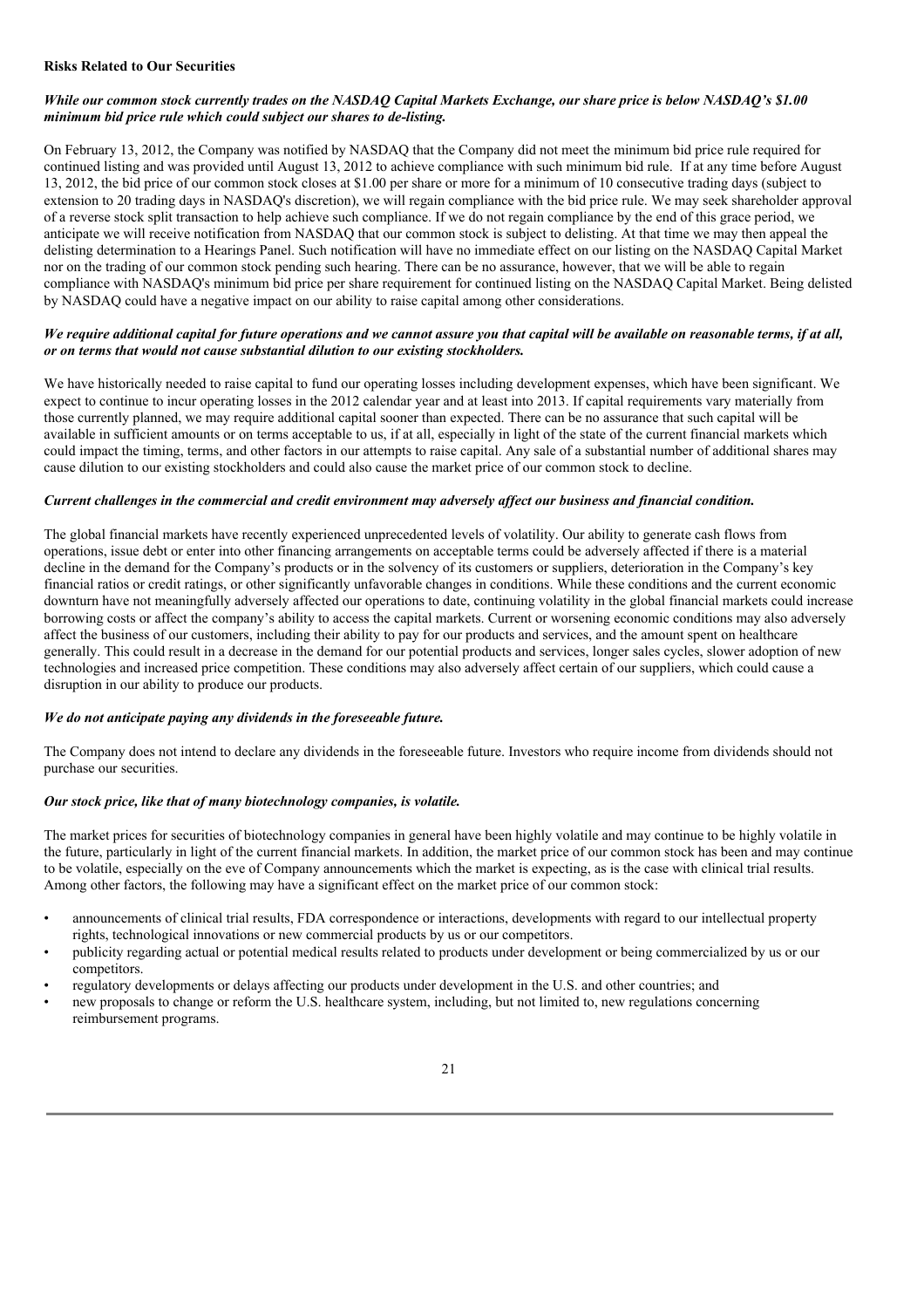## **ITEM 1B. UNRESOLVED STAFF COMMENTS.**

None.

# **ITEM 2. PROPERTIES.**

We maintain our administrative office, laboratory and production operations in a 40,000 square foot building in Castle Rock, Colorado, which was constructed for us in 2003. We presently do not plan any renovation, improvements, or development of this property. We may utilize a portion of the currently un-used space, which amounts to approximately 14,000 square feet for expansion at some point in the future. The Company believes that its facilities are adequate for its near-term needs.

We own the property subject to a mortgage with an outstanding balance of approximately \$2,545,000 at December 31, 2011, payable in monthly installments of approximately \$23,500 and bearing interest at an approximate average rate of 7%. In the opinion of management, the Company maintains adequate insurance coverage on the property.

## **ITEM 3. LEGAL PROCEEDINGS.**

On September 1, 2010, the Company received a complaint, captioned Mark Chipman v. AspenBio Pharma, Inc., Case No. 2:10-cv-06537- GW-JC. The complaint was filed in the United States District Court in the Central District of California by an individual investor. The complaint includes allegations of fraud, negligent misrepresentation, violations of Section 10(b) of the Securities Exchange Act of 1934 ("Exchange Act") and Securities and Exchange Commission ("SEC") Rule 10b-5, and violations of Sections 25400 and 25500 of the California Corporations Code, all related to the Company's blood-based acute appendicitis test in development known as AppyScore. On the Company's motion, the action was transferred to the U.S. District Court for the District of Colorado by order dated January 21, 2011. The action has been assigned a District of Colorado Civil Case No. 11-cv-00163-REB-KMT. On September 7, 2011, the plaintiff filed an amended complaint. Based on a review of the amended complaint, the Company believes that the plaintiff's allegations are without merit, and intends to vigorously defend against these claims. On October 7, 2011, the Company filed a motion to dismiss the amended complaint, and the plaintiff's response and the Company's reply thereto were subsequently filed. The motion is pending, awaiting a decision by the court.

On October 1, 2010, the Company received a complaint, captioned John Wolfe, individually and on behalf of all others similarly situated v. AspenBio Pharma, Inc. et al., Case No. CV10 7365. This federal securities purported class action was filed in the United States District Court in the Central District of California on behalf of all persons, other than the defendants, who purchased common stock of the Company during the period between February 22, 2007 and July 19, 2010, inclusive. The complaint names as defendants certain officers and directors of the Company during such period. The complaint includes allegations of violations of Section 10(b) of the Exchange Act and SEC Rule 10b-5 against all defendants, and of Section 20(a) of the Exchange Act against the individual defendants, all related to the Company's bloodbased acute appendicitis test in development known as AppyScore. On the Company's motion, this action was also transferred to the U.S. District Court for the District of Colorado by order dated January 21, 2011. The action has been assigned a District of Colorado Civil Case No. 11-cv-00165-REB-KMT. On July 11, 2011, the court appointed a lead plaintiff and approved lead counsel. On August 23, 2011, the lead plaintiff filed an amended putative class action complaint, alleging the same class period. Based on a review of the amended complaint, the Company and the individual defendants believe that the plaintiffs' allegations are without merit and intend to vigorously defend against these claims. On October 7, 2011, the Company filed a motion to dismiss the amended complaint, and the plaintiff's response and the Company's reply thereto were subsequently filed. The motion is pending, awaiting a decision by the court.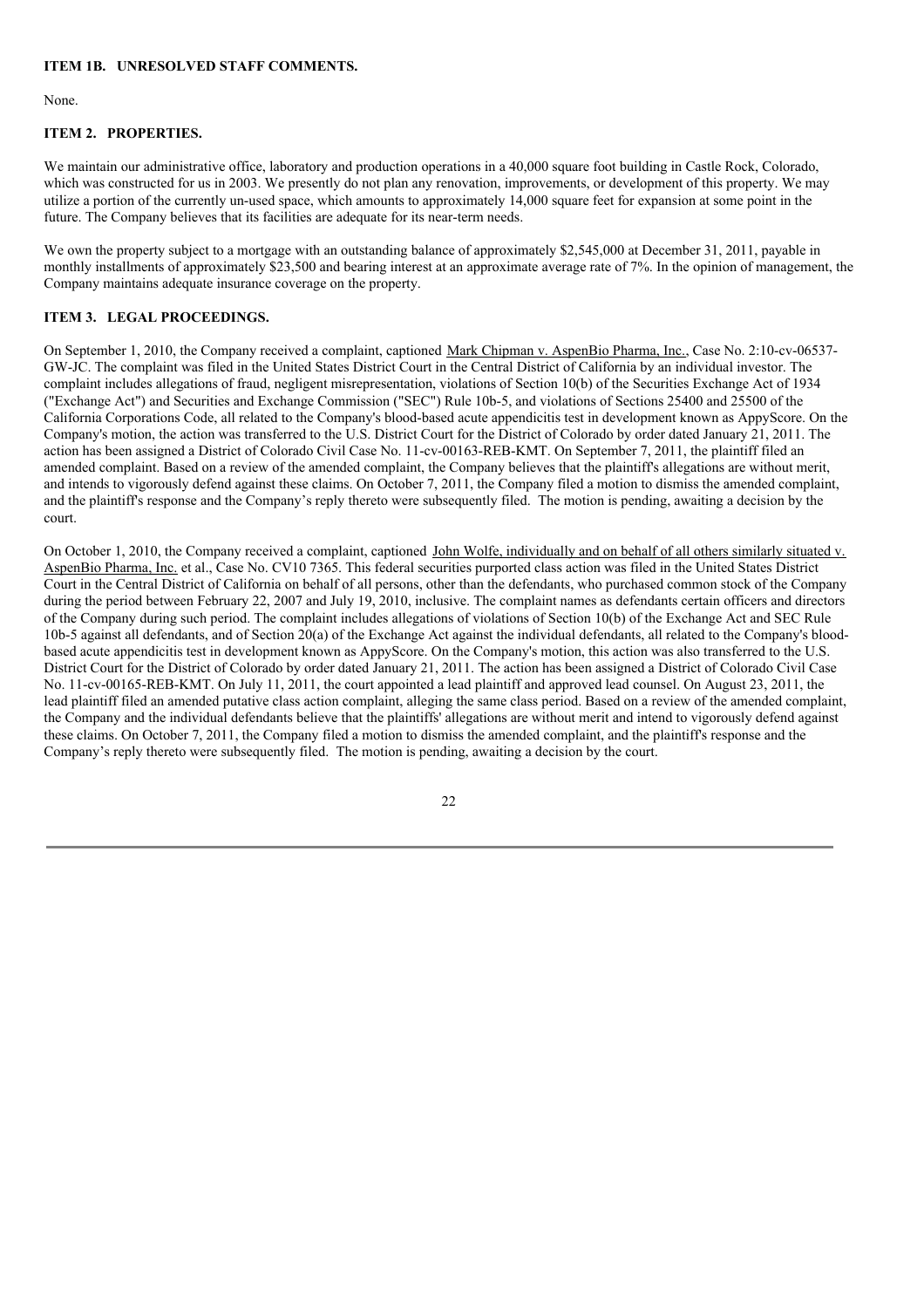On January 4, 2011, a plaintiff filed a complaint in the U.S. District Court for the District of Colorado captioned Frank Trpisovsky v. Pusey, et al., Civil Action No. 11-cv-00023-PAB-BNB, that purports to be a shareholder derivative action on behalf of the Company against thirteen individual current or former officers and directors. The complaint also names the Company as a nominal defendant. The plaintiff asserts violations of Section 14(a) of the Exchange Act, SEC Rule 14a-9, breach of fiduciary duty, waste of corporate assets, and unjust enrichment. On motion of the Company and the individual defendants, the U.S. District Court has stayed this derivative action by order dated March 15, 2011, and this action continues to be stayed. The Company believes that the plaintiff lacks standing to proceed with this action and intends to challenge the plaintiff's standing if and when the stay is lifted.

In the ordinary course of business and in the general industry in which the Company is engaged, it is not atypical to periodically receive a third party communication which may be in the form of a notice, threat, or 'cease and desist' letter concerning certain activities. For example, this can occur in the context of the Company's pursuit of intellectual property rights. This can also occur in the context of operations such as the using, making, having made, selling, and offering to sell products and services, and in other contexts. The Company intends to make a rational assessment of each situation on a case-by-case basis as such may arise. The Company periodically evaluates its options for trademark positions and considers a full spectrum of alternatives for trademark protection and product branding.

We are not a party to any other legal proceedings, the adverse outcome of which would, in our management's opinion, have a material adverse effect on our business, financial condition and results of operations.

# **ITEM 4. MINE SAFETY DISCLOSURES.**

Not applicable.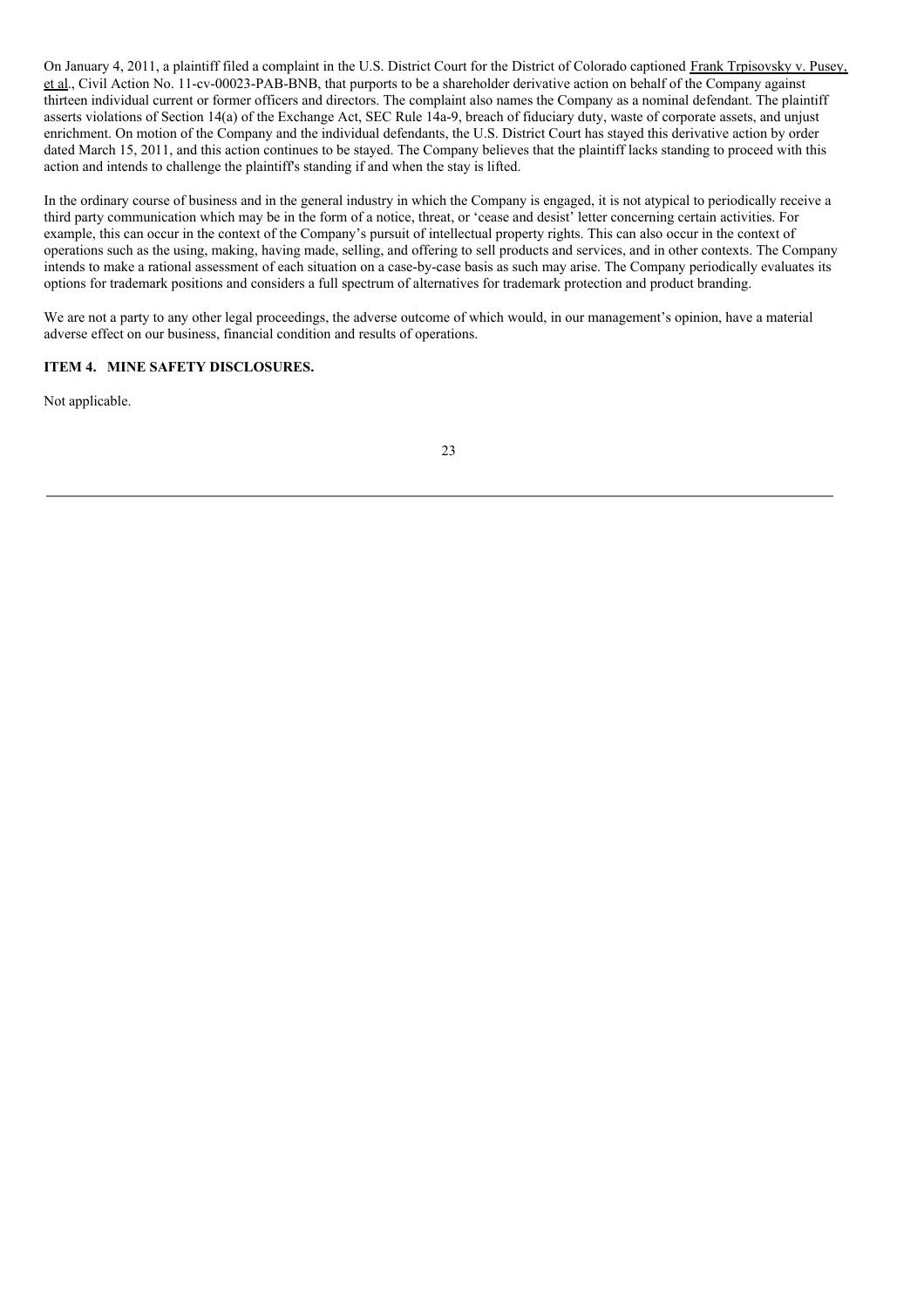### **PART II**

## **ITEM 5. MARKET FOR REGISTRANT'S COMMON EQUITY, RELATED STOCKHOLDER MATTERS AND ISSUER PURCHASES OF EQUITY SECURITIES.**

#### **Market Information**

Our common stock began trading on the Nasdaq Capital Market under the symbol "APPY" as of August 28, 2007. The following table sets forth, for the periods indicated, the high and low closing prices of our shares, as reported by www.Nasdaq.com.

| <b>Ouarter ended</b> | High                     |    | Low  |
|----------------------|--------------------------|----|------|
|                      |                          |    |      |
| March 31, 2010       | \$<br>$11.85$ \$         |    | 9.55 |
| June 30, 2010        | \$<br>23.20              |    | 4.75 |
| September 30, 2010   | \$<br>5.60               | -S | 2.45 |
| December 31, 2010    | \$<br>3.55S              |    | 1.60 |
|                      |                          |    |      |
| March 31, 2011       | \$<br>$4.25 \text{ }$ \$ |    | 2.80 |
| June 30, 2011        | \$<br>3.94               | -8 | 3.10 |
| September 30, 2011   | \$<br>3.75               | £. | 2.40 |
| December 31, 2011    | \$<br>2.92               | -S | 0.97 |

As of March 7, 2012 we had approximately 944 holders of record (excluding an indeterminable number of stockholders whose shares are held in street or "nominee" name) of our common stock.

The closing price of our common stock on March 6, 2012 was \$0.76 per share.

During the last two fiscal years we have not paid any dividend on any class of equity securities. We anticipate that for the foreseeable future all earnings will be retained for use in our business and no cash dividends will be paid to stockholders. Any payment of cash dividends in the future on the Common Stock will be dependent upon our financial condition, results of operations, current and anticipated cash requirements, plans for expansion, as well as other factors that the Board of Directors deems relevant.

## **Securities Authorized under Equity Compensation Plans Information**

The Company currently has one equity compensation plan. The 2002 Stock Incentive Plan (the Plan) was approved by the Board of Directors and adopted by the stockholders on May 20, 2002. At our annual meeting of stockholders held on June 9, 2008 our stockholders approved an amendment to the Plan increasing the number of shares reserved under the Plan to 920,000. On November 20, 2009, the Company's stockholders approved an amendment to the Plan to increase the number of shares reserved under the Plan to 1,220,000. On November 22, 2010, the Company's stockholders approved an amendment to the Plan to increase the number of shares reserved under the Plan to 1,360,000. On July 8, 2011, the Company's stockholders approved an amendment to the Plan to increase the number of shares reserved under the Plan to 1,500,000. Additionally, following approval at the 2011 annual stockholders meeting, the Board of Directors approved an amendment to the Company's Articles of Incorporation to authorize a reverse stock split of the Company's common stock that the Board implemented as of July 29, 2011. All historical common stock and per share amounts in this Annual Report on Form 10-K retroactively reflect this Reverse Stock Split.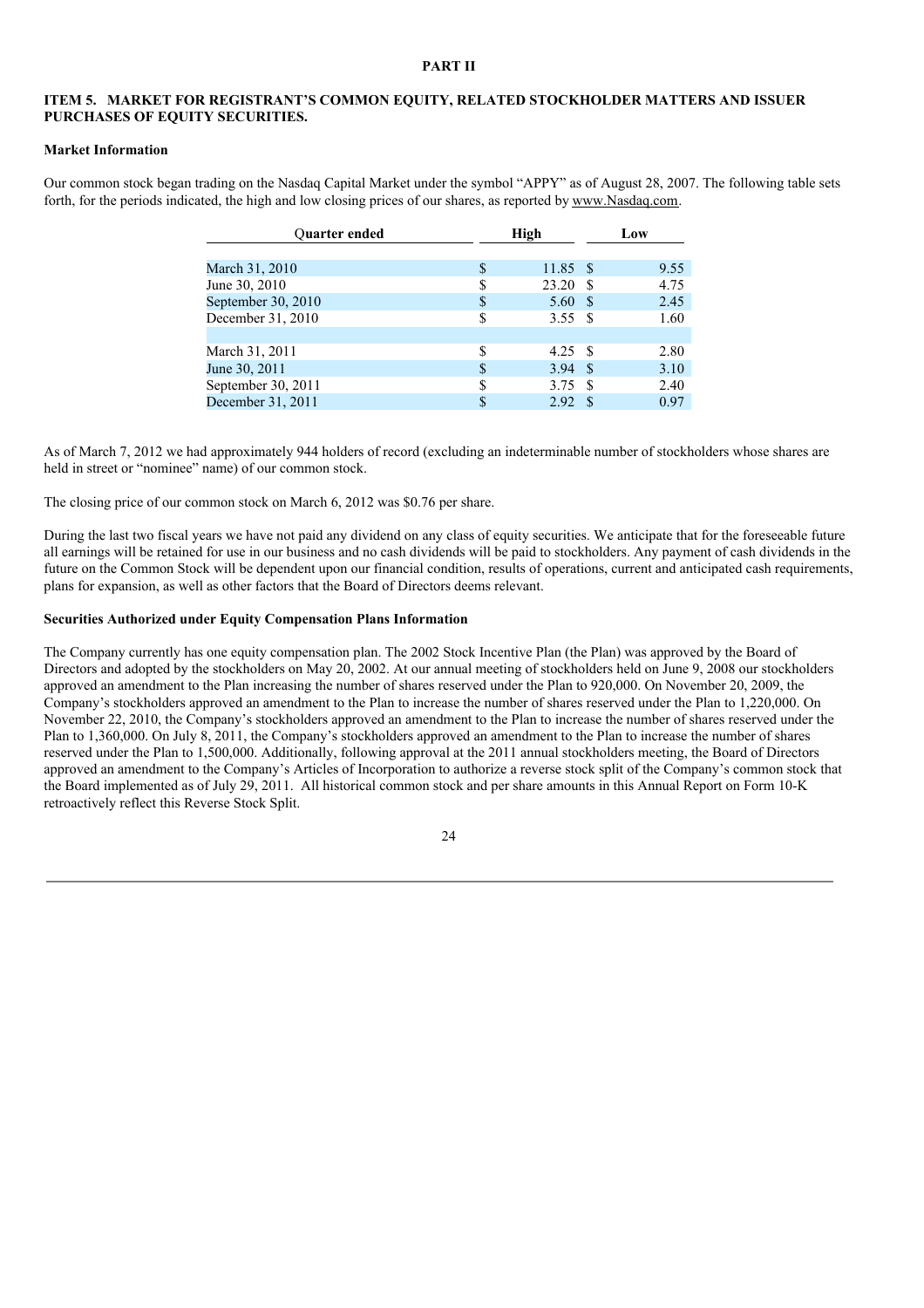The following table gives information about the Company's Common Stock that may be issued upon the exercise of options and rights under the Company's plan as of December 31, 2011:

| <b>Plan Category</b>                                          | Number of<br>securities<br>to be issued<br>upon exercise<br>of outstanding<br>options | Weighted average<br>exercise<br>price of<br>outstanding<br>options | Number of<br>securities<br>remaining<br>available for<br>future issuance |  |  |
|---------------------------------------------------------------|---------------------------------------------------------------------------------------|--------------------------------------------------------------------|--------------------------------------------------------------------------|--|--|
| Equity compensation plans approved                            |                                                                                       |                                                                    |                                                                          |  |  |
| by security holders                                           | 1,291,485 \$                                                                          | 8.99                                                               | 156,306                                                                  |  |  |
|                                                               |                                                                                       |                                                                    |                                                                          |  |  |
| Equity compensation plans not<br>approved by security holders |                                                                                       |                                                                    |                                                                          |  |  |
|                                                               |                                                                                       |                                                                    |                                                                          |  |  |
| Total                                                         | 1,291,485 \$                                                                          | 8.99                                                               | 156,306                                                                  |  |  |

# **Recent Sales of Unregistered Securities**

None.

## **Purchases of Equity Securities by the Issuer and Affiliated Purchasers**

During the year ended December 31, 2011 covered by this report, the Company did not make any purchases of its common shares under the previously announced 2008 authorized common stock repurchase program of up to \$5 million that may be made from time to time at prevailing prices as permitted by securities laws and other requirements, and subject to market conditions and other factors. No repurchases have been made under this program since 2008 and no purchases are anticipated in the near-term. The program is administered by management and may be discontinued at any time.

# **ITEM 6. SELECTED FINANCIAL DATA.**

|                                        | For the Fiscal Years Ended December 31, |              |               |              |      |                    |              |                  |      |             |
|----------------------------------------|-----------------------------------------|--------------|---------------|--------------|------|--------------------|--------------|------------------|------|-------------|
|                                        |                                         | 2011         |               | 2010         |      | 2009               |              | 2008             |      | 2007        |
| Summary Statement of Operations Items: |                                         |              |               |              |      |                    |              |                  |      |             |
| Total revenues                         | $\mathbf{s}$                            | 219,000      | <sup>S</sup>  | 370,000      | - \$ | 291,000            | <sup>S</sup> | 821,000 \$       |      | 849,000     |
| Net loss                               | \$                                      | (10,214,000) | S             | (13,338,000) | -S   | (15,518,000)       | S            | $(9,568,000)$ \$ |      | (6,201,000) |
| Basic and diluted loss per share       | \$                                      | $(1.27)$ \$  |               | $(1.69)$ \$  |      | $(2.34)$ \$        |              | $(1.55)$ \$      |      | (1.20)      |
| Weighted average shares<br>outstanding |                                         | 8,032,718    |               | 7,876,081    |      | 6,634,490          |              | 6,235,228        |      | 5,236,329   |
|                                        |                                         |              |               |              |      | As of December 31, |              |                  |      |             |
|                                        |                                         | 2011         |               | 2010         |      | 2009               |              | 2008             |      | 2007        |
| Summary Balance Sheet Information:     |                                         |              |               |              |      |                    |              |                  |      |             |
| Current assets                         | \$                                      | 4,321,000    | <sup>\$</sup> | 12,307,000   | S.   | 14,427,000         | \$           | 18,871,000 \$    |      | 26,695,000  |
| Total assets                           | \$                                      | 8,728,000    | \$            | 17,159,000   | S.   | 19,378,000         | \$           | 24,187,000       | S.   | 31,662,000  |
| Long term liabilities                  | \$                                      | 2,830,000    | <sup>\$</sup> | 3,180,000    | \$.  | 3,290,000          | \$.          | 3,553,000        | - \$ | 3,053,000   |
| Total liabilities                      |                                         | 4,902,000    | \$.           | 5,912,000    | S.   | 6,564,000          | S            | 6,299,000        | - S  | 5,158,000   |
| Equity                                 | \$                                      | 3,826,000    | \$            | 11,247,000   | S    | 12,814,000         | \$           | 17,888,000       | \$.  | 26,504,000  |
|                                        |                                         |              |               |              |      |                    |              |                  |      |             |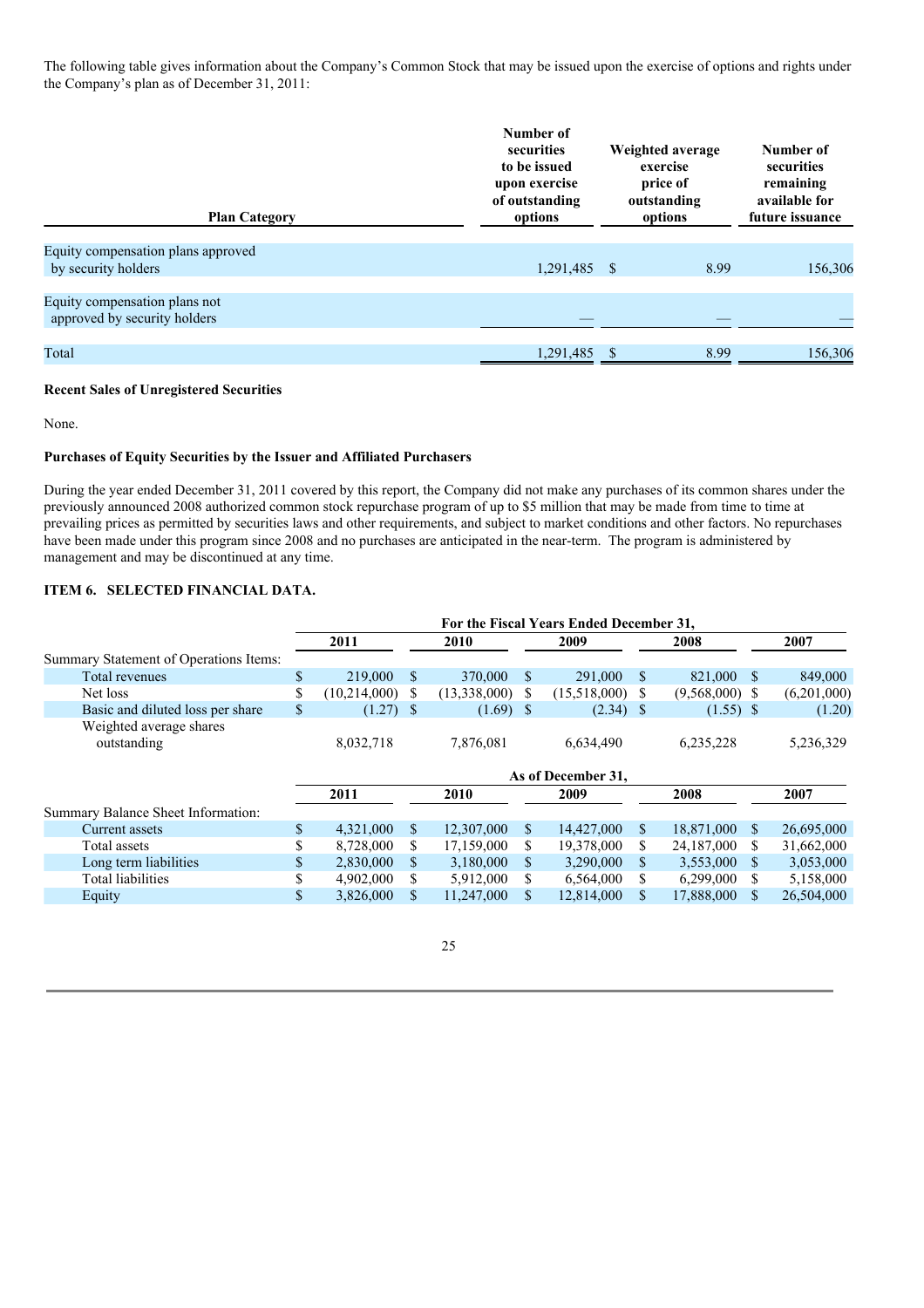# **ITEM 7. MANAGEMENT'S DISCUSSION AND ANALYSIS OF FINANCIAL CONDITION AND RESULTS OF OPERATIONS.**

The discussion and analysis below includes certain forward-looking statements that are subject to risks, uncertainties and other factors, as described in "Risk Factors" and elsewhere in this Annual Report on Form 10-K, that could cause our actual growth, results of operations, performance, financial position and business prospects and opportunities for this fiscal year and the periods that follow to differ materially from those expressed in, or implied by, those forward-looking statements.

## **RESULTS OF OPERATIONS**

AspenBio Pharma's independent public accounting firm's report on its financial statements as of December 31, 2011 includes a "going concern" explanatory paragraph that describes factors that raise substantial doubt about AspenBio Pharma's ability to continue as a going concern. The Company's financial statements for the year ended December 31, 2011 have been prepared on a going concern basis, which contemplates the realization of assets and the settlement of liabilities and commitments in the normal course of business.

The Company has experienced significant recurring losses from operations and negative cash flows from operations, and at December 31, 2011 had cash and liquid investments of \$3,971,000, working capital of \$2,249,000, total stockholders' equity of \$3,826,000 and an accumulated deficit of \$65,021,000. To date, the Company has in a large part relied on equity financing to fund its operations. We expect to continue to incur losses from operations for the near-term and these losses could be significant as we incur product development, contract consulting and other product development related expenses. We believe that our current working capital position will not be sufficient to meet our estimated cash needs for the remainder of 2012. These factors raise substantial doubt about the Company's ability to continue as a going concern. If the Company does not obtain additional capital or financing, then the Company would potentially be required to reduce the scope of its research and development and general and administrative expenses and may not be able to continue in business. The accompanying financial statements do not include any adjustments to reflect the possible future effects on the recoverability and classification of assets or the amounts and classification of liabilities that might result in the possible inability of the Company to continue as a going concern.

The Company is actively looking to obtain additional financing; however, there can be no assurance that the Company will be able to obtain sufficient additional financing on terms acceptable to the Company, if at all, or that they will not have significantly dilutive effect on the Company's existing shareholders. We are closely monitoring our cash balances, cash needs and expense levels. The Company's ability to continue as a going concern depends on the success of management's plans to bridge cash shortfalls in 2012, which includes the following:

- aggressively pursuing additional capital raising activities in 2012;
- continuing to advance development of the Company's products, particularly AppyScore;
- continuing to advance the strategic process to monetize the Company's animal health business and related intellectual property;
- continuing to explore prospective partnering or licensing opportunities with complementary opportunities and technologies; and
- continuing to monitor and implement cost control initiatives to conserve cash.

#### **Revenues**

#### *Year 2011 compared to Year 2010*

Sales of the Company's antigen products for the year ended December 31, 2011 totaled \$219,000, which is a \$151,000 or 41% decrease from the 2010 period. This decrease in sales is primarily attributable to the Company's strategic decision in 2010 to suspend antigen production and focus available scientific resources on the acute appendicitis project and single-chain animal product development. Two customers accounted for \$93,000 of the total 2011 sales and individually represented 28% and 14% of such sales. Antigen sales in 2012 are expected to decline significantly from the 2011 totals.

In April 2008, the Company entered into a long term exclusive license and commercialization agreement with Novartis to develop and launch the Company's novel recombinant single-chain products for bovine species. The total payments received under this agreement were recorded as deferred revenue and was being recognized over future periods through 2020. In November 2011, the Company entered into a Termination Agreement with Novartis Animal Health which terminated future revenue related to the license agreement. The company recognized \$62,000 and \$68,000 of such license payments in each of years ended December 31, 2011 and 2010, respectively.

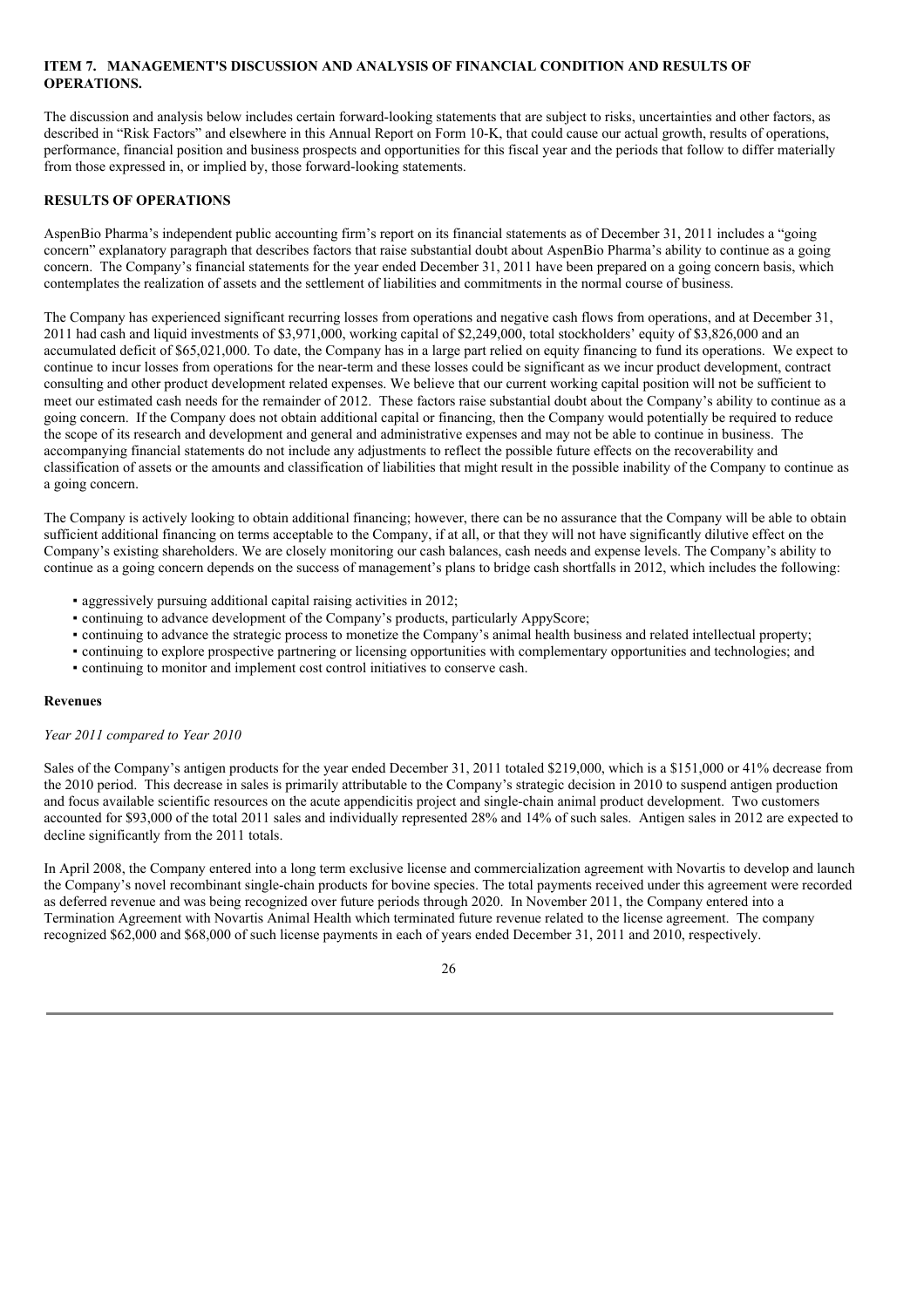Cost of sales for the year ended December 31, 2011 totaled \$16,000, which is a \$342,000 or 95% decrease as compared to the 2010 period. As a percentage of sales, 2011 gross profit was 93% as compared to 3% in 2010. The improvement in the gross profit percentage resulted from \$153,000 in inventory write downs recorded in 2010 compared to \$1,000 in write downs in 2011, combined with no fixed production cost incurred in the 2011 period.

### *Year 2010 compared to Year 2009*

Sales of the Company's antigen products for the year ended December 31, 2010 totaled \$370,000, which is a \$79,000 or 27% increase from the 2009 period. Four customers accounted for \$215,000 of the total 2010 sales and individually represented 10%, 11%, 18% and 19% of such sales. This increase in sales is primarily attributable to the timing of customer orders as they purchased on-hand stock of inventory. In late 2009, the Company made a strategic decision to suspend antigen production and focus available scientific resources on the acute appendicitis project and single-chain animal product development.

In April 2008, the Company entered into a long term exclusive license and commercialization agreement with Novartis to develop and launch the Company's novel recombinant single-chain products for bovine species. The total payments received under this agreement were recorded as deferred revenue and was being recognized over future periods through 2020, with \$68,000 and \$64,000 of such license fee recognized in each of years ended December 31, 2010 and 2009, respectively. In December 2009, the Company entered into a termination agreement for a prior distribution agreement covering a bovine diagnostic blood test. Upon execution of the original agreement, the Company received \$200,000, which had been recorded as deferred revenue. Under the termination agreement a refund of 25% (\$50,000) of the development payment previously received was paid and the remaining \$150,000, which was no longer subject to any conditions was recorded as license fee income in 2009.

Cost of sales for the year ended December 31, 2010 totaled \$358,000, which is a \$352,000 or 50% decrease as compared to the 2009 period. As a percentage of sales, 2010 gross profit was 3% as compared to a gross loss of 144% in 2009. The net decrease in cost of sales is the result of inventory write-downs in 2009 totaling \$400,000 compared to write-downs in 2010 totaling \$153,000 as well as the allocation of certain fixed overhead production costs to cost of sales in 2009 which were not allocated in the 2010 period as no production runs of antigen products were made in 2010.

## **Selling, General and Administrative Expenses**

## *Year 2011 compared to Year 2010*

Selling, general and administrative expenses in the year ended December 31, 2011, totaled \$5,575,000, which is a \$1,842,000 or 25% decrease as compared to the 2010 period. Total stock-based compensation and non-qualified option expenses decreased \$1,044,000 in 2011 primarily due to fewer options being granted combined with lower computed Black-Scholes values attributable to the options granted. Compensation expenses also decreased \$359,000 in 2011 due to lower employee costs including a reduced amount accrued for incentive pay in the 2011 period compared to the 2010 period. Expenses associated with public company costs decreased \$379,000 in 2011 and legal fees decreased \$104,000 compared to 2010.

#### *Year 2010 compared to Year 2009*

Selling, general and administrative expenses in the year ended December 31, 2010, totaled \$7,418,000, which is a \$1,365,000 or 23% increase as compared to the 2009 period. Hiring of additional management personnel to advance the AppyScore product resulted in approximately \$329,000 of additional expenses in the 2010 period. Approximately \$611,000 in additional stock-based compensation expense was recorded in 2010 over 2009 amounts which included \$106,000 related to options granted to animal health advisory board members. Selling, general and administrative expenses also increased by \$213,000 in insurance related costs primarily due to increased medical benefits costs and increases in the Company's insurance limits and public company expense increased by \$167,000 in 2010.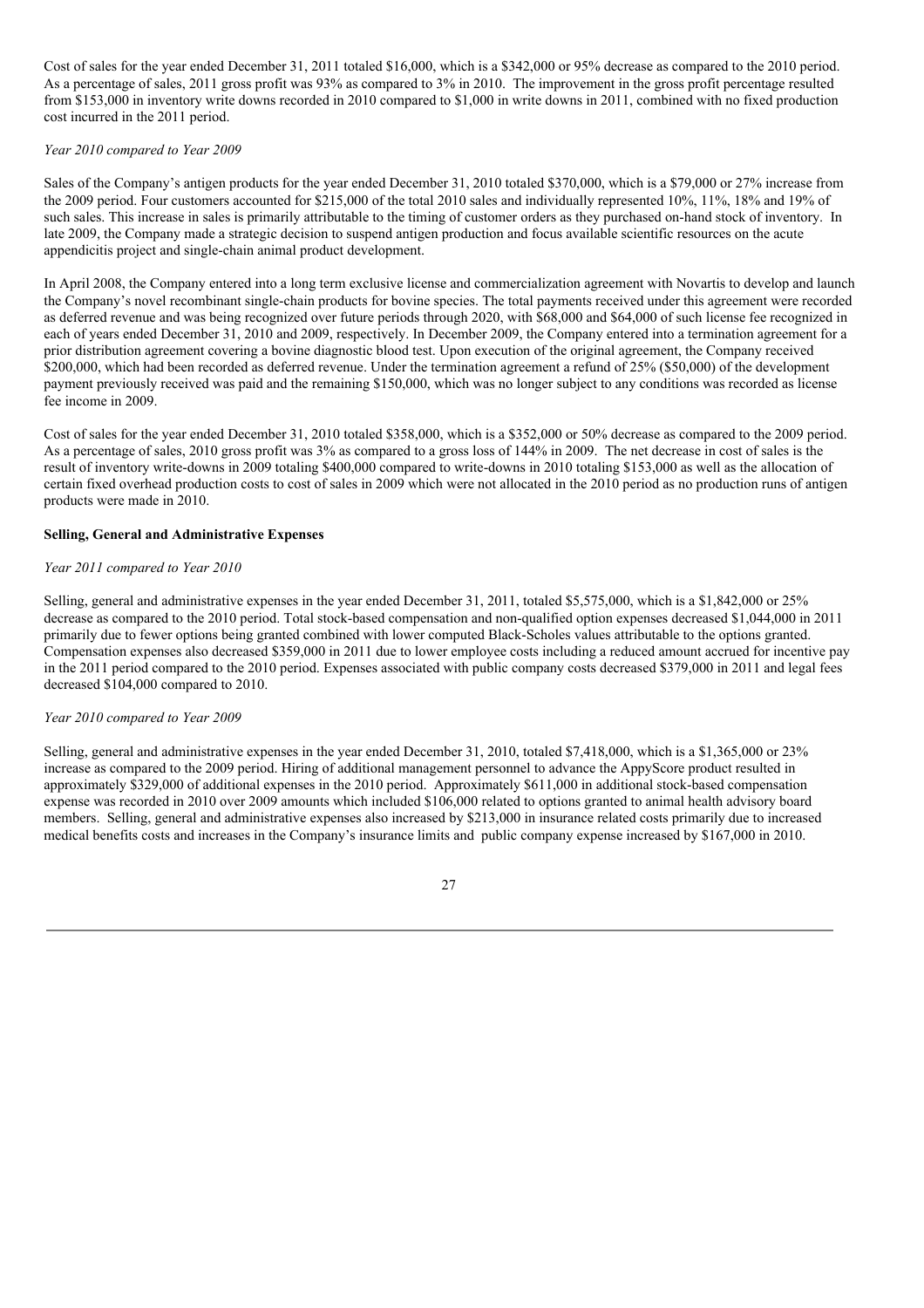### **Research and Development**

#### *Year 2011 compared to Year 2010*

Research and development expenses in the 2011 period totaled \$5,666,000, which is a \$446,000 or 7% decrease as compared to the 2010 period. The completion of the Enzyme Linked Immunosorbant Assay (ELISA) based appendicitis clinical trial in mid-2010 resulted in a \$1,269,000 decrease which was offset by \$1,030,000 in expenses in 2011 for the AppyScore pilot trial. Discovery efforts related to the identifying additional markers for the appendicitis test increased expenses by approximately \$488,000 compared to the 2010 period and general appendicitis research decreased \$131,000 in the 2011 period. Expenses incurred for the single-chain animal product development decreased by approximately \$963,000 in the 2011 period due to lower expenses associated with the shared development costs under the Novartis agreement. Research and development expense increased by \$250,000 for salaries primarily related to development activities on the appendicitis test and related discovery work. Amortization expenses associated with patents in 2011 increased by \$162,000, over 2010 expenses primarily due to patent and trademark amortization and write-offs.

#### *Year 2010 compared to Year 2009*

Research and development expenses in the 2010 period totaled \$6,112,000, which is a \$3,179,000 or 34% decrease as compared to the 2009 period. Development efforts and advances on the acute appendicitis test, including product development advances, clinical trial and regulatory related activities comprised the primary expenses. Clinical trial and regulatory related expenses were approximately \$1,130,000 lower in the year ended December 31, 2010 primarily due to the fact that in 2009 one AppyScore clinical trial was completed and a second clinical trial that commenced in the second half of 2009 was completed in early 2010. Development expenses incurred for advances on the cassette and reader program were approximately \$1,448,000 lower in 2010 as compared to 2009, primarily due to substantial completion of development activities by the firms engaged in product development. Expenses incurred in connection with product and market related studies were approximately \$340,000 lower in 2010 as compared to 2009. Hiring of additional scientific personnel for product development resulted in approximately \$103,000 of additional expenses in the 2010 period. Direct development expenses on the single-chain animal health products increased by approximately \$41,000 in the 2010 period. Amortization expenses during the 2010 period decreased by \$384,000 as compared to 2009 amounts which included impairment charges for patents related to terminating an agreement with Merial Limited and management's decision to not pursue patents specific to certain small market countries.

#### **Other Income and Expense**

### *Year 2011 compared to Year 2010*

In 2011 other income includes a gain of approximately \$939,000 resulting from the Termination Agreement with Novartis. Under the Termination Agreement, the Company's liabilities associated with the Novartis arrangements exceeded it net settlement payable to Novartis, resulting in a gain on the contract termination, net of related legal fees incurred of approximately \$7,500.

Primarily as a result of lower average cash and investment balances in 2011 as compared to 2010, interest income of approximately \$16,000 was earned in 2011 as compared to \$62,000 in 2010. Interest expense for the year ended December 31, 2011, increased to \$197,000, compared to \$194,000 the 2010 year. The increase in interest expense is primarily due to the financing of certain insurance premiums.

### *Year 2010 compared to Year 2009*

Primarily as a result of lower average cash and investment balances in 2010 as compared to 2009, interest income of approximately \$62,000 was earned in 2010 as compared to \$189,000 in 2009. Interest expense for the year ended December 31, 2010, decreased to \$194,000, or \$6,000 less as compared to the 2009 year. The decrease was primarily due to lower debt levels resulting from scheduled principal repayments.

## **Income Taxes**

No income tax benefit was recorded on the loss for the year ended December 31, 2011, as management of the Company was unable to determine that it was more likely than not that such benefit would be realized. At December 31, 2011, the Company had a net operating loss carry forwards for income tax purposes of approximately \$62 million, expiring through 2031.

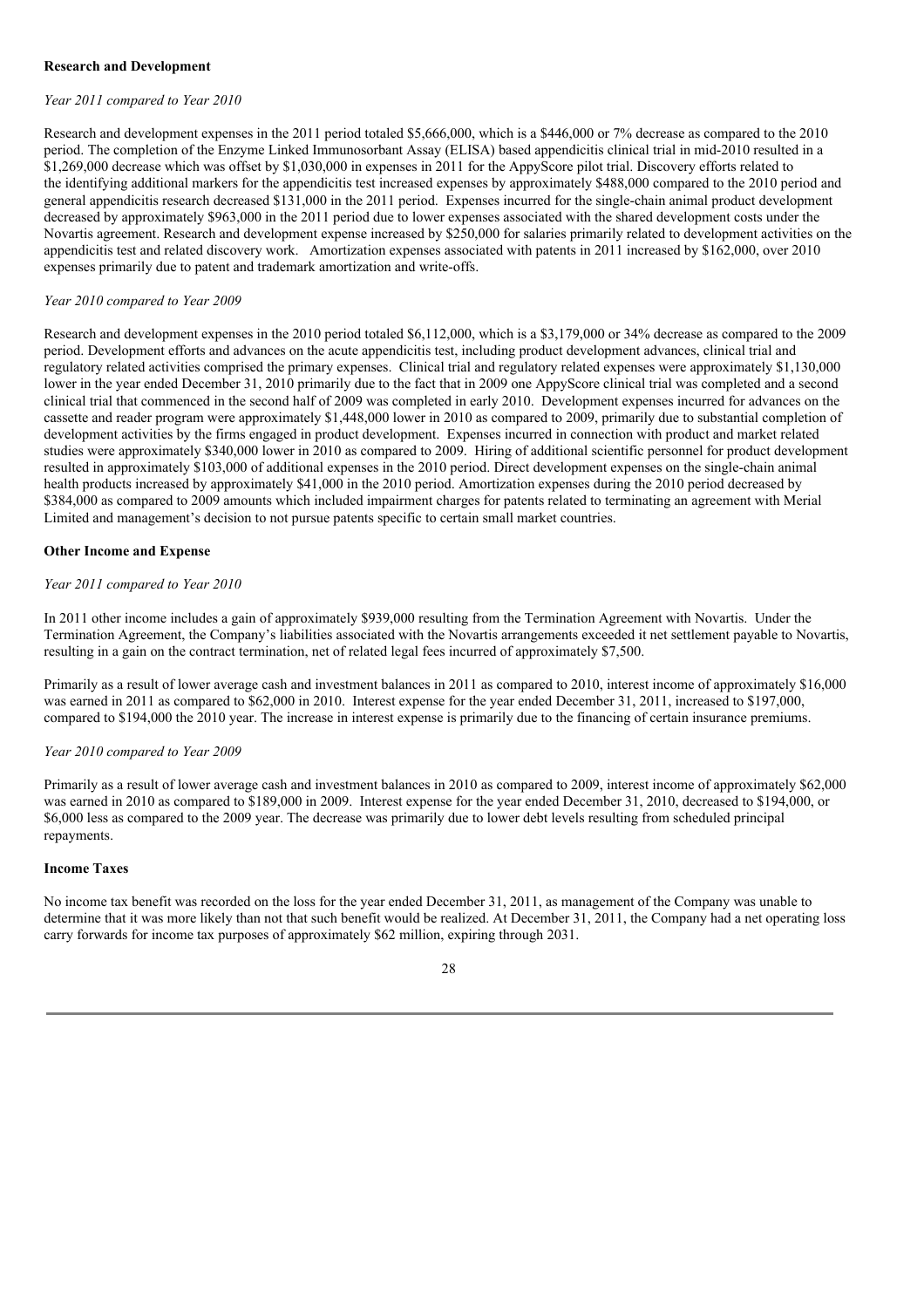## **LIQUIDITY AND CAPITAL RESOURCES**

At December 31, 2011, we had working capital of \$2,249,000, which included cash, cash equivalents and short term investments of \$3,971,000. We reported a net loss of  $$10,214,000$  during the year ended December 31, 2011, which included \$1,093,000 in net non-cash expenses including, stock-based compensation totaling \$1,336,000, depreciation and amortization totaling \$491,000, impairment and related charges totaling \$275,000, and a \$939,000 non-cash gain related to the Novartis Termination Agreement.

Currently, our primary focus is to continue the development activities on our acute appendicitis diagnostic test, including advancement of such test with the FDA, and to advance the strategic process to monetize our animal health business and related intellectual property.

We expect to continue to incur losses from operations for the near-term and these losses could be significant as we incur product development, contract consulting and other product development related expenses. We believe that our current working capital position will not be sufficient to meet our estimated cash needs for the remainder of 2012. These factors raise substantial doubt about the Company's ability to continue as a going concern. If the Company does not obtain additional capital, then the Company would potentially be required to reduce the scope of its research and development and general and administrative expenses and may not be able to continue in business. The Company is actively looking to obtain additional financing; however, there can be no assurance that the Company will be able to obtain sufficient additional financing. We are closely monitoring our cash balances, cash needs and expense levels. The accompanying financial statements do not include any adjustments to reflect the possible future effects on the recoverability and classification of assets or the amounts and classification of liabilities that might result in the possible inability of the Company to continue as a going concern.

Capital expenditures, primarily for production, laboratory and facility improvement costs for the fiscal year ending December 31, 2012 are anticipated to total less than \$100,000. We anticipate these capital expenditures to be financed through working capital.

We anticipate that expenditures for research and development for the fiscal year ending December 31, 2012 will decrease compared to the amounts expended in 2011. Development and testing costs in support of the current AppyScore product as well as costs to file patents and revise and update previous filings on our technologies will continue to be substantial. As we continue towards commercialization of these products, including evaluation of alternatives for possible product management and distribution alternatives and implications of product manufacturing and associated carrying costs such evaluation and related decisions will impact our future capital needs. Certain costs such as manufacturing and license / royalty agreements have different financial, logistical and operational implications depending upon the ultimate strategic commercialization path determined.

We expect that our primary development expenditures will be to continue to advance product development and testing of the cassette and instrument version of AppyScore. During the years ended December 31, 2011, 2010, and 2009, we expended approximately \$3,388,000, \$3,371,000 and \$6,290,000, respectively, in direct costs for AppyScore development and related efforts. Steps to achieve commercialization of the acute appendicitis product will be an ongoing and evolving process with subsequent generations and expected improvements being made in the test. Should we be unable to achieve FDA clearance of the AppyScore appendicitis test and generate revenues from the product, we would need to rely on other product opportunities to generate revenues and costs that we have incurred for the acute appendicitis patent may be deemed impaired.

The Exclusive License Agreement (WU License Agreement) between AspenBio and WU was entered into effective May 1, 2004, and grants AspenBio exclusive license and right to sublicense WU's technology (as defined under the WU License Agreement) for veterinary products worldwide, except where such products are prohibited under U.S. laws for export. The term of the WU License Agreement continues until the expiration of the last of WU's patents (as defined in the WU License Agreement) to expire. AspenBio has agreed to pay minimum annual royalties of \$20,000 annually during the term of the WU License Agreement and such amounts are creditable against future royalties. Royalties payable to WU under the WU License Agreement for covered product sales by AspenBio carry a mid-single digit royalty rate and for sublicense fees received by AspenBio carry a low double-digit royalty rate. The WU License Agreement contains customary terms for confidentiality, prosecution and infringement provisions for licensed patents, publication rights, indemnification and insurance coverage. The WU License Agreement is cancelable by AspenBio with ninety days advance notice at any time and by WU with sixty days advance notice if AspenBio materially breaches the WU License Agreement and fails to cure such breach.

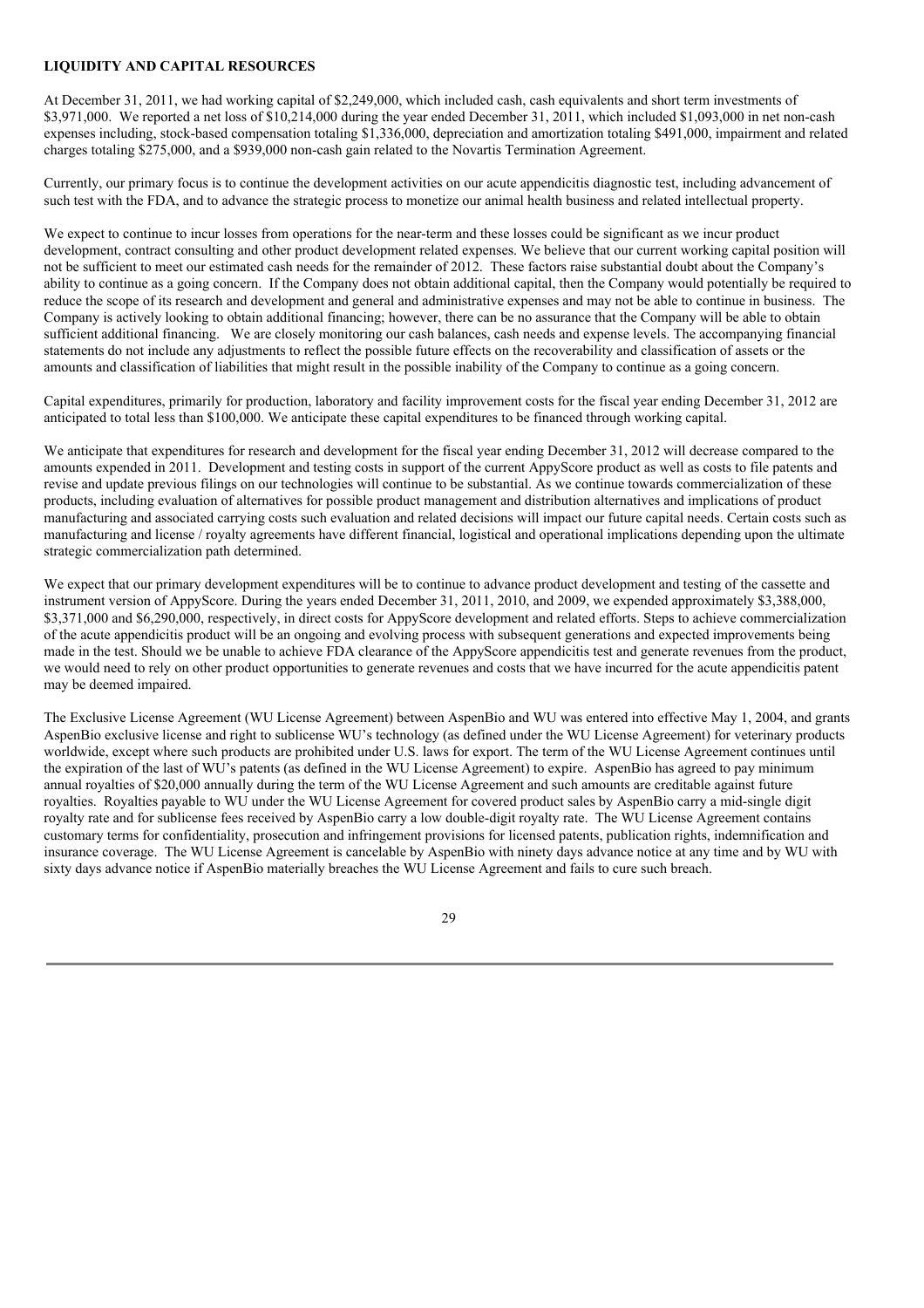Our animal health technology, licensed from Washington University in St. Louis (WU) in 2004 and further developed at AspenBio, has been used to develop reproduction drugs, initially in the bovine, to be followed by other livestock species of economic importance. The bovine drugs were sub-licensed in 2008 to Novartis Animal Health ("NAH" or "Novartis") under a long-term world-wide development and marketing agreement. Between 2008 and 2011, substantial investment and progress in product, regulatory and clinical activities were made on the bovine drug products. A pilot study was completed during late 2010 using the bovine LH drug and subsequently NAH informed us that preliminary pilot study results revealed that the pilot study did not demonstrate the outcomes as defined in the success criteria, and NAH had requested a refund of the contingent \$900,000 milestone payment that was tied to the pilot study outcome and notified us that they wished to terminate the agreement. On November 15, 2011, AspenBio and Novartis executed a Termination and Settlement Agreement ("Agreement") that provided for the termination of the existing agreements between the Company and NAH. Under the terms of the Agreement, the Company will pay to NAH the refundable \$900,000 milestone payment and a negotiated amount totaling \$475,000 of the Company's portion of net shared development expenses. The settlement amount is payable in quarterly installments commencing upon execution of the Agreement and for the following six fiscal quarters. Upon execution of the Agreement, the Company gained access to and use of all development and research materials and protocols developed under the prior NAH agreements. All of NAH's rights under the prior agreements will be terminated in full once the Company pays the settlement amount in full.

We have entered and expect to continue to enter into additional agreements with contract manufacturers for the development / manufacture of certain of our products for which we are seeking FDA approval. The goal of this development process is to establish current good manufacturing practices (cGMP) required for those products for which we are seeking FDA approval. These development and manufacturing agreements generally contain transfer fees and possible penalty and /or royalty provisions should we transfer our products to another contract manufacturer. We expect to continue to evaluate, negotiate and execute additional and expanded development and manufacturing agreements, some of which may be significant commitments during 2012. We may also consider acquisitions of development technologies or products, should opportunities arise that we believe fit our business strategy and would be appropriate from a capital standpoint.

The Company periodically enters into generally short-term consulting and development agreements primarily for product development, testing services and in connection with clinical trials conducted as part of the Company's FDA clearance process. Such commitments at any point in time may be significant but the agreements typically contain cancellation provisions.

We have a permanent mortgage facility on our land and building that commenced in July 2003. The mortgage is held by a commercial bank and includes a portion guaranteed by the U. S. Small Business Administration. The loan is collateralized by the real property and is also personally guaranteed by a former officer of the Company. The interest rate on the bank portion is one percentage over the Wall Street Journal Prime Rate (minimum 7%), with 7% being the approximate effective rate, and the SBA portion bears interest at the rate of 5.86%. The commercial bank portion of the loan requires total monthly payments of approximately \$14,200, which includes approximately \$9,200 per month in contractual interest, through June 2013 when the then remaining principal balance is due which is estimated to be approximately \$1,607,000 at that time. The SBA portion of the loan requires total monthly payments of approximately \$9,200 through July 2023, which includes approximately \$4,200 per month in contractual interest and fees.

In April 2008, the Board authorized a stock repurchase plan to purchase shares of our common stock up to a maximum of \$5.0 million. Purchases may be made in routine, open market transactions, when management determines to effect purchases and any purchased shares of common stock are thereupon retired. Management may elect to purchase less than \$5.0 million. The repurchase program allows us to repurchase our shares in accordance with the requirements of the Securities and Exchange Commission on the open market, in block trades and in privately negotiated transactions, depending upon market conditions and other factors. A total of approximately 46,400 common shares were purchased and retired in 2008 at a total cost of approximately \$992,000. No repurchases have been made since 2008.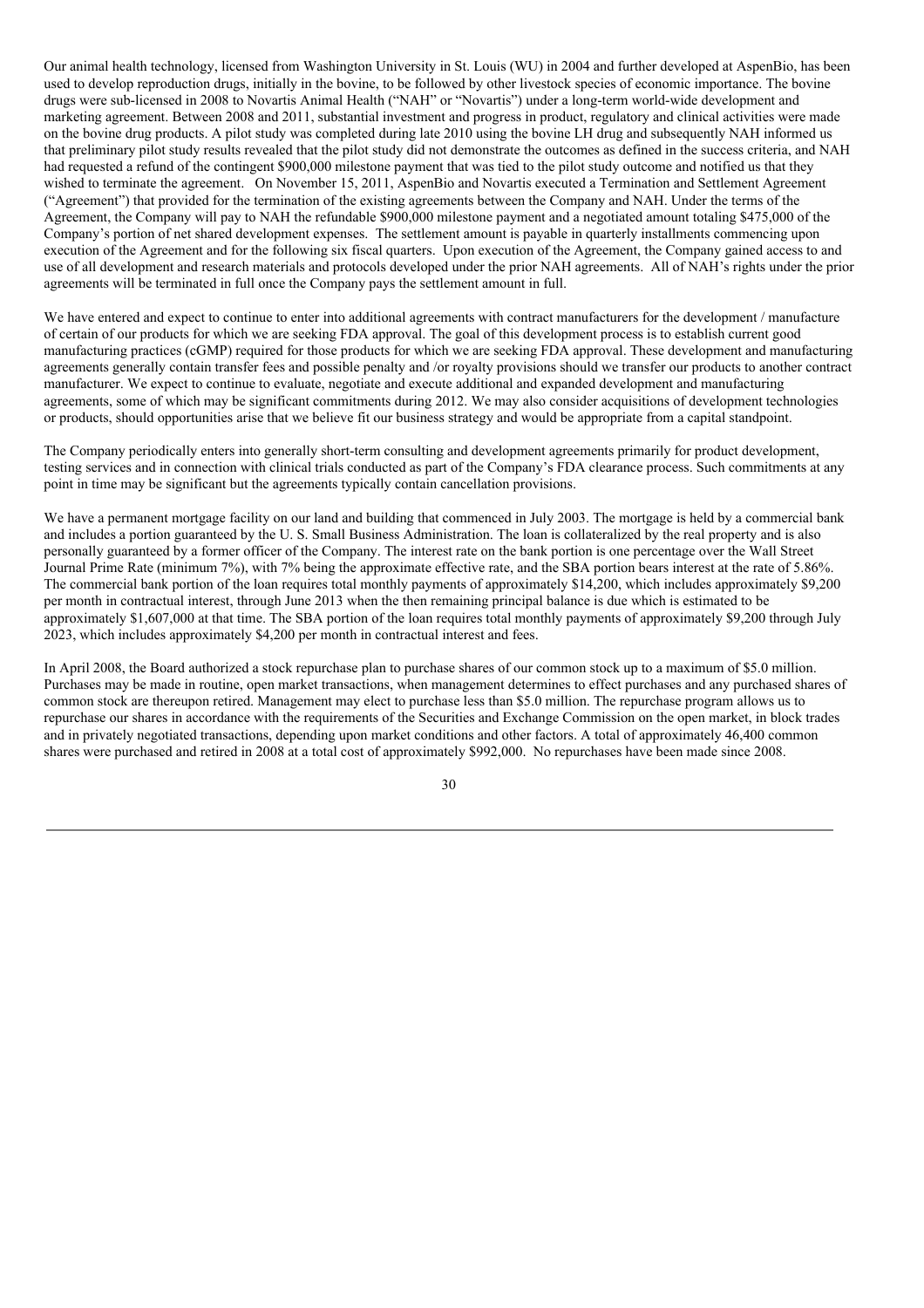With the recent changes in market conditions, combined with our conservative investment policy and lower average investable balances due to cash consumption, we expect that our investment earnings in 2012 will be lower than in 2011. The Board has approved an investment policy covering the investment parameters to be followed with the primary goals being the safety of principal amounts and maintaining liquidity of the fund. The policy provides for minimum investment rating requirements as well as limitations on investment duration and concentrations. Commencing in the fourth quarter of 2008, based upon market conditions, the investment guidelines were tightened to raise the minimum acceptable investment ratings required for investments and shorten the maximum investment term. Current investment guidelines require investments to be made in investments with minimum ratings purchasing commercial paper with an A1/P1 rating, longerterm bonds with an A- rating or better, a maximum maturity of nine months and a concentration guideline of 10% with no security or issuer representing more than 10% of the portfolio upon purchase. As of December 31, 2011, 64% of the investment portfolio was in cash equivalents which are included with cash and the remaining funds were invested in short term marketable securities with none individually representing more than 16% of the portfolio and none maturing past June 2012. To date, we have not experienced a cumulative market loss from the investments that has exceeded \$5,000.

Due to recent market events that have adversely affected all industries and the economy as a whole, management has placed increased emphasis on monitoring the risks associated with the current environment, particularly the investment parameters of the short term investments, the recoverability of current assets, the fair value of assets, and the Company's liquidity. At this point in time, there has not been a material impact on the Company's assets and liquidity. Management will continue to monitor the risks associated with the current environment and their impact on the Company's results.

## **Off-Balance Sheet Arrangements**

We do not have any off-balance sheet arrangements.

### **Operating Activities**

Net cash consumed by operating activities was \$8,333,000 during the year ended December 31, 2011. Cash was consumed by the loss of \$10,214,000, less net non-cash expenses of \$1,093,000, including stock-based compensation totaling \$1,336,000, \$491,000 for depreciation and amortization, impairment and related charges totaling \$275,000 and a \$939,000 non-cash gain related to the Novartis Termination Agreement. For the year ended December 31, 2011, a \$38,000 decrease in accounts receivable associated with lower antigen sales generated cash. A decrease in prepaid and other current assets of \$427,000 provided cash, primarily related to routine changes in operating activities. Cash increased from an increase of \$292,000 in accounts payable, net of the non-cash adjustment of \$837,000 decreasing the accounts payable balance associated with the Novartis Termination Agreement settlement. Accrued expenses decreased \$31,000 in the year ended December 31, 2011 also generated cash, primarily due to a combination of an increase in accrued expenses related to AppyScore pilot trial expenses and a decrease of \$180,000 in accrued compensation, due to a decrease in amounts accrued for incentive pay for the 2011 period.

Net cash consumed by operating activities was \$10,707,000 during the year ended December 31, 2010. Cash was consumed by the loss of \$13,338,000, less non-cash expenses totaling \$2,895,000 relating to stock-based compensation totaling \$2,364,000 and depreciation and amortization totaling \$492,000 and other items net, which totaled \$39,000. In late 2009, we substantially suspended the production of antigen products as a result of our strategic decision to focus available scientific resources on acute appendicitis and single-chain animal product development. As a result of this decision we recorded a write down of approximately \$153,000 in antigen inventories in 2010. Due to the suspension of antigen sales the net investment in accounts receivable and inventories, decreased by \$297,000 in 2010 generating cash including the inventory write down of approximately \$153,000. A decrease in prepaid and other current assets of \$81,000 provided cash, primarily related to routine changes in operating activities. Cash used by operations included a \$642,000 reduction in accounts payable and accrued expenses in 2010, primarily due to the decrease in expenses related to the recent completion of the Company's AppyScore clinical trial.

Net cash consumed by operating activities was \$11,364,000 during the year ended December 31, 2009. Cash was consumed by the loss of \$15,518,000, less net non-cash expenses totaling \$2,462,000, for stock-based compensation of \$1,715,000, impairment and related charges of \$573,000 and depreciation and amortization expenses of \$388,000, net of amortized license fee revenues of \$214,000. Included in the 2009 impairment charges is \$565,000 in patent impairment costs related to terminating an agreement with Merial Limited and to not pursuing patents specific to certain countries that were determined to be not economically beneficial. A decrease in accounts receivable of \$15,000 provided cash resulting from lower base antigen sales levels. Inventory levels decreased by a net \$233,000, arising from net sales activities and the write down of antigen based inventory to lower of cost or market. In late 2009, we substantially suspended the production of antigen products as a result of its strategic decision to focus available scientific resources on acute appendicitis and single-chain animal product development. As a result of this decision we recorded an approximately \$400,000 write down in antigen inventories. Cash consumed in operations was reduced by the net increase of \$830,000 in accounts payable and accrued expenses, primarily due to the increase in year-end accrued expenses.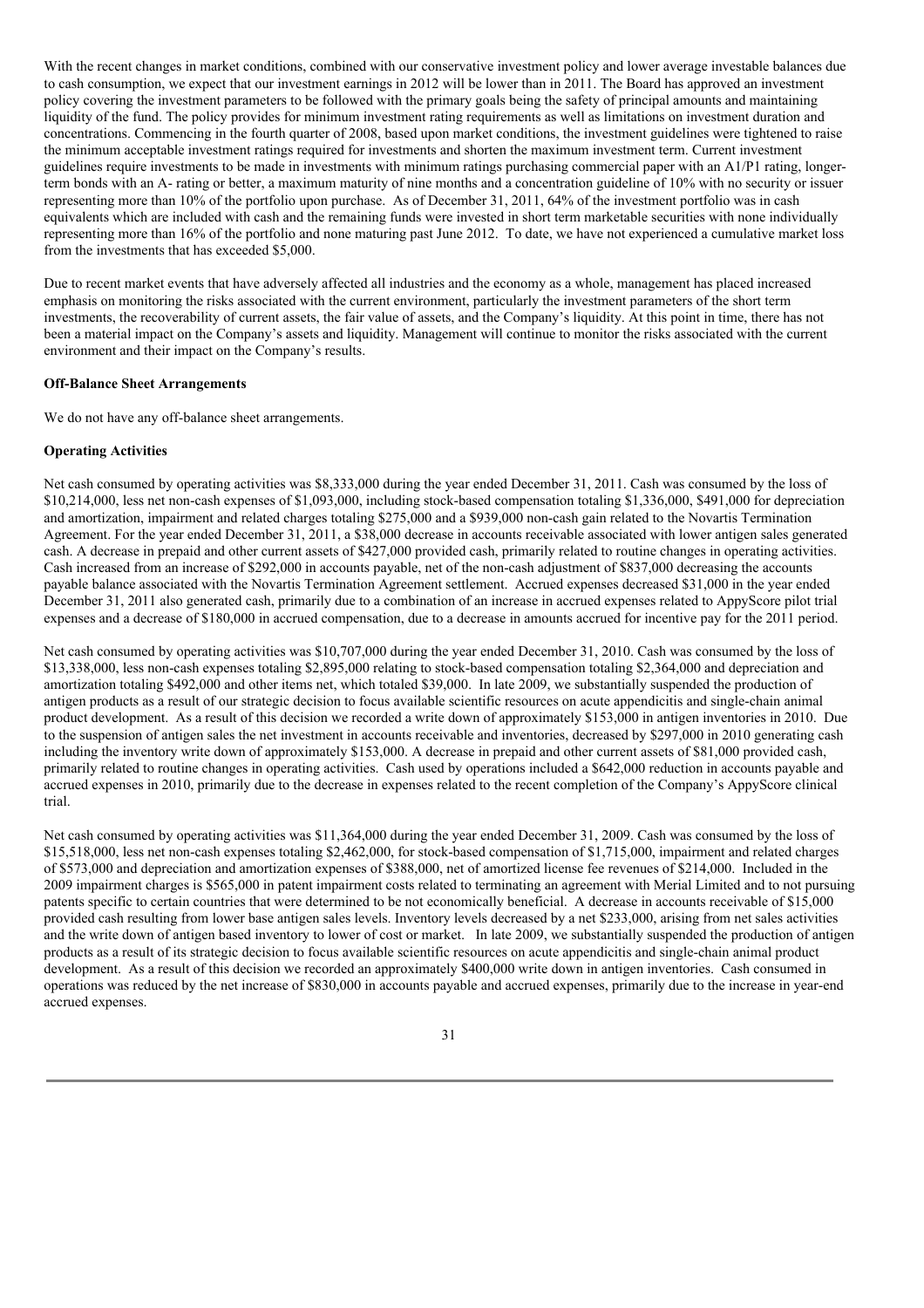### **Investing Activities**

Net cash inflows from investing activities generated \$1,611,000 during the year ended December 31, 2011. Marketable securities investments purchased totaled approximately \$1.0 million and marketable securities sold totaled approximately \$3.0 million. Cash totaling \$228,000 was used for additions to patents and additions to equipment totaling \$90,000.

Net cash outflows from investing activities consumed \$2,923,000 during the year ended December 31, 2010. Marketable securities investments acquired totaled approximately \$7.6 million and sales of marketable securities totaled approximately \$5.2 million. Cash was used for additions to intangibles of \$310,000 for costs incurred from patent filings and equipment additions totaling \$192,000.

Net cash inflows from investing activities generated \$4,533,000 during the year ended December 31, 2009. Marketable securities investments acquired totaled approximately \$2.3 million and sales of marketable securities totaled approximately \$7.4 million. Cash totaling \$596,000 was used in additions to intangibles of \$352,000 for costs incurred from patent filings and equipment additions totaling \$244,000 for additions and expansion of lab equipment and facilities.

## **Financing Activities**

Net cash inflows from financing activities generated \$782,000 during the year ended December 31, 2011. The Company received net proceeds of \$1,456,000 from the sale of common stock in a December 2011 Registered Direct offering and repaid \$674,000, in scheduled payments under its debt agreements.

Net cash inflows from financing activities generated \$9,171,000 during the year ended December 31, 2010. The Company received net proceeds of \$9,117,000 from the sale of common stock and \$291,000 in proceeds from the exercise of stock options. The Company repaid \$236,000, in scheduled payments under its debt agreements.

Net cash inflows from financing activities generated \$8,378,000 during the year ended December 31, 2009. The Company received net proceeds of \$8,260,000 from an offering of common stock and \$469,000 in proceeds from the exercise of stock warrants and options. The Company repaid \$351,000 in scheduled payments under its debt agreements.

# **Critical Accounting Policies**

The preparation of financial statements in conformity with accounting principles generally accepted in the United States of America (GAAP) requires management to make estimates and assumptions about future events that affect the amounts reported in the financial statements and accompanying notes. Future events and their effects cannot be determined with absolute certainty. Therefore, the determination of estimates requires the exercise of judgment. Actual results inevitably will differ from those estimates, and such differences may be material to the financial statements. The most significant accounting estimates inherent in the preparation of our financial statements include estimates associated with revenue recognition, impairment analysis of intangibles and stock-based compensation.

The Company's financial position, results of operations and cash flows are impacted by the accounting policies the Company has adopted. In order to get a full understanding of the Company's financial statements, one must have a clear understanding of the accounting policies employed. A summary of the Company's critical accounting policies follows:

**Investments:** The Company invests excess cash from time to time in highly liquid debt and equity securities of highly rated entities which are classified as trading securities. Such amounts are recorded at market and are classified as current, as the Company does not intend to hold the investments beyond twelve months. Such excess funds are invested under the Company's investment policy but an unexpected decline or loss could have an adverse and material effect on the carrying value, recoverability or investment returns of such investments. Our Board has approved an investment policy covering the investment parameters to be followed with the primary goals being the safety of principal amounts and maintaining liquidity of the fund. The policy provides for minimum investment rating requirements as well as limitations on investment duration and concentrations.

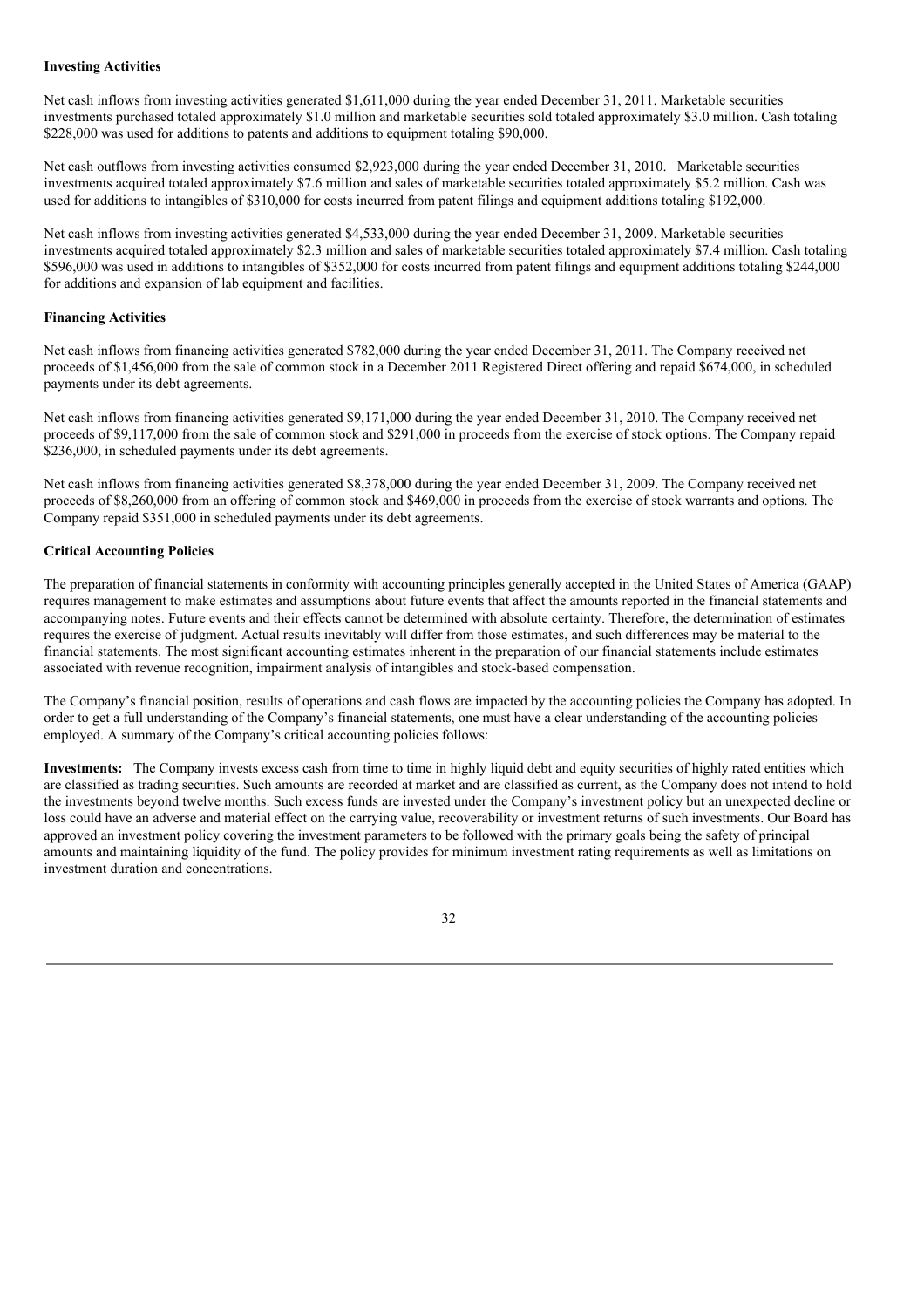**Intangible Assets:** Intangible assets primarily represent legal costs and filings associated with obtaining patents on the Company's new discoveries. The Company amortizes these costs over the shorter of the legal life of the patent or its estimated economic life using the straight-line method. The Company tests intangible assets with finite lives upon significant changes in the Company's business environment. The testing resulted in approximately \$275,000, \$107,000 and \$565,000 of impairment charges during the years ended December 31, 2011, 2010 and 2009, respectively.

**Long-Lived Assets:** The Company records property and equipment at cost. Depreciation of the assets is recorded on the straight-line basis over the estimated useful lives of the assets. Dispositions of property and equipment are recorded in the period of disposition and any resulting gains or losses are charged to income or expense when the disposal occurs. The Company reviews for impairment whenever there is an indication of impairment. The required annual testing resulted in no impairment charges being recorded to date.

**Revenue Recognition**: The Company's revenues are recognized when products are shipped or delivered to unaffiliated customers. The Securities and Exchange Commission's Staff Accounting Bulletin (SAB) No. 104, provides guidance on the application of generally accepted accounting principles to select revenue recognition issues. The Company has concluded that its revenue recognition policy is appropriate and in accordance with SAB No. 104. Revenue is recognized under development and distribution agreements only after the following criteria are met: (i) there exists adequate evidence of the transactions; (ii) delivery of goods has occurred or services have been rendered; and (iii) the price is not contingent on future activity and (iv) collectability is reasonably assured.

**Stock-based Compensation:** ASC 718 (formerly - SFAS No. 123(R)), *Share-Based Payment*, defines the fair-value-based method of accounting for stock-based employee compensation plans and transactions used by the Company to account for its issuances of equity instruments to record compensation cost for stock-based employee compensation plans at fair value as well as to acquire goods or services from non-employees. Transactions in which the Company issues stock-based compensation to employees, directors and consultants and for goods or services received from non-employees are accounted for based on the fair value of the equity instruments issued. The Company utilizes pricing models in determining the fair values of options and warrants issued as stock-based compensation. These pricing models utilize the market price of the Company's common stock and the exercise price of the option or warrant, as well as time value and volatility factors underlying the positions.

## **Recently issued and adopted accounting pronouncements:**

In April 2010, the FASB issued ASU 2010-17, "*Revenue Recognition – Milestone Method (Topic 605): Milestone Method of Revenue Recognition*." The pronouncement provides guidance on the milestone method of revenue recognition for research and development arrangements. Under the milestone method contingent consideration received from the achievement of a substantive milestone is recognized in its entirety in the period in which the milestone is achieved. A milestone is defined as an event (i) that can only be achieved based in whole or in part on either the entity's performance or on the occurrence of a specific outcome resulting from the entity's performance, (ii) for which there is substantive uncertainty at the date the arrangement is entered into that the event will be achieved, and (iii) that would result in additional payments being due to the entity. A milestone is substantive if the consideration earned from the achievement of the milestone is consistent with the performance required to achieve the milestone or the increase in value to the collaboration resulting from performance, relates solely to past performance, and is reasonable relative to all of the other deliverables and payments within the arrangement. The adoption of this ASU did not have a material impact on the Company's financial statements.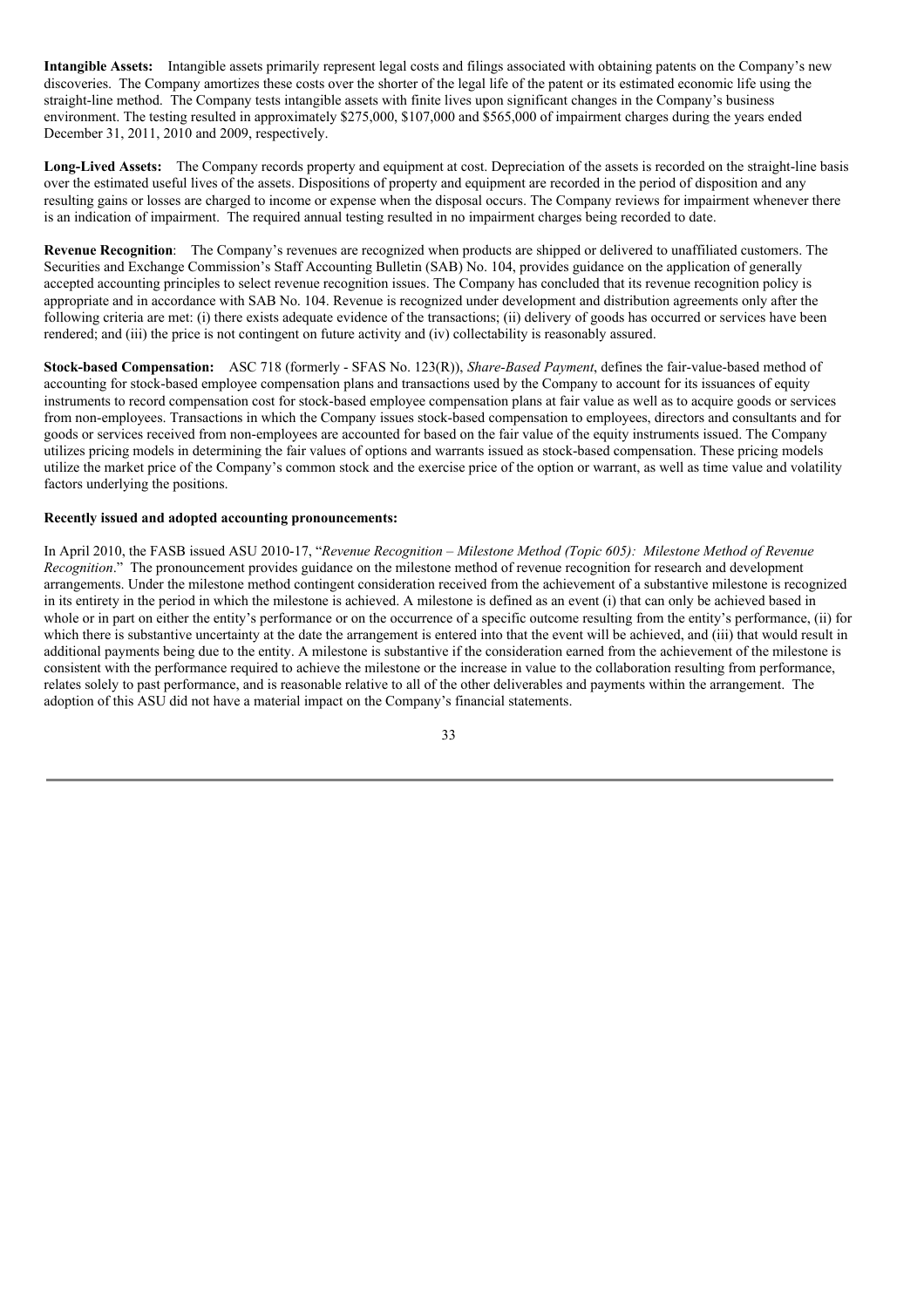## **ITEM 7A. QUANTITATIVE AND QUALITATIVE DISCLOSURE ABOUT MARKET RISK.**

### **General**

We have limited exposure to market risks from instruments that may impact the *Balance Sheets*, *Statements of Operations*, and *Statements of Cash Flows*. Such exposure is due primarily to changing interest rates.

## **Interest Rates**

The primary objective for our investment activities is to preserve principal while maximizing yields without significantly increasing risk. This is accomplished by investing excess cash in highly liquid debt and equity investments of highly rated entities which are classified as trading securities. As of December 31, 2011, approximately 64% of the investment portfolio was in cash equivalents with very short term maturities and therefore not subject to any significant interest rate fluctuations. We have no investments denominated in foreign currencies and therefore our investments are not subject to foreign currency exchange risk.

| ۰<br>٧<br>i<br>×<br>۰.<br>× |  |
|-----------------------------|--|
|                             |  |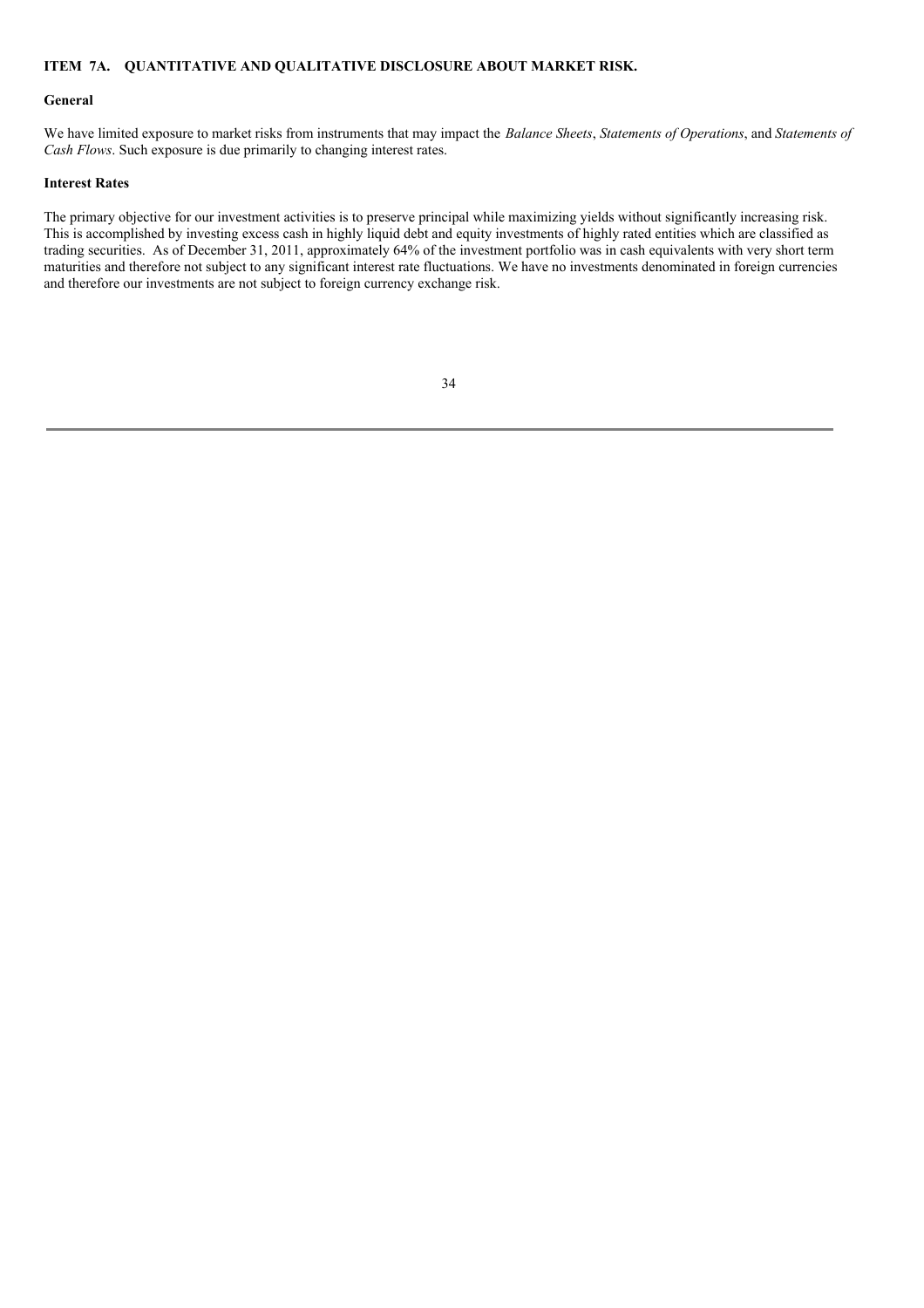### **ITEM 8. FINANCIAL STATEMENTS AND SUPPLEMENTARY DATA.**

## **REPORT OF INDEPENDENT REGISTERED PUBLIC ACCOUNTING FIRM**

Board of Directors and Shareholders AspenBio Pharma, Inc.

We have audited the accompanying balance sheets of AspenBio Pharma, Inc. ("the Company") as of December 31, 2011 and 2010, and the related statements of operations, stockholders' equity, and cash flows for each of the three years in the period ended December 31, 2011. These financial statements are the responsibility of the Company's management. Our responsibility is to express an opinion on these financial statements based on our audits.

We conducted our audits in accordance with the standards of the Public Company Accounting Oversight Board (United States). Those standards require that we plan and perform the audit to obtain reasonable assurance about whether the financial statements are free of material misstatement. An audit includes examining, on a test basis, evidence supporting the amounts and disclosures in the financial statements. An audit also includes assessing the accounting principles used and significant estimates made by management, as well as evaluating the overall financial statement presentation. We believe that our audits provide a reasonable basis for our opinion.

In our opinion, the financial statements referred to above present fairly, in all material respects, the financial position of AspenBio Pharma, Inc. as of December 31, 2011 and 2010, and the results of its operations and its cash flows for each of the three years in the period ended December 31, 2011, in conformity with accounting principles generally accepted in the United States of America.

The accompanying financial statements have been prepared assuming that the Company will continue as a going concern. As discussed in Note 1 to the financial statements, the Company has suffered recurring losses and negative cash flows from operations that raise substantial doubt about its ability to continue as a going concern. Management's plans in regard to these matters are also described in Note 1. The financial statements do not include any adjustments that might result from the outcome of this uncertainty.

/s/ GHP HORWATH, P.C.

Denver, Colorado March 16, 2012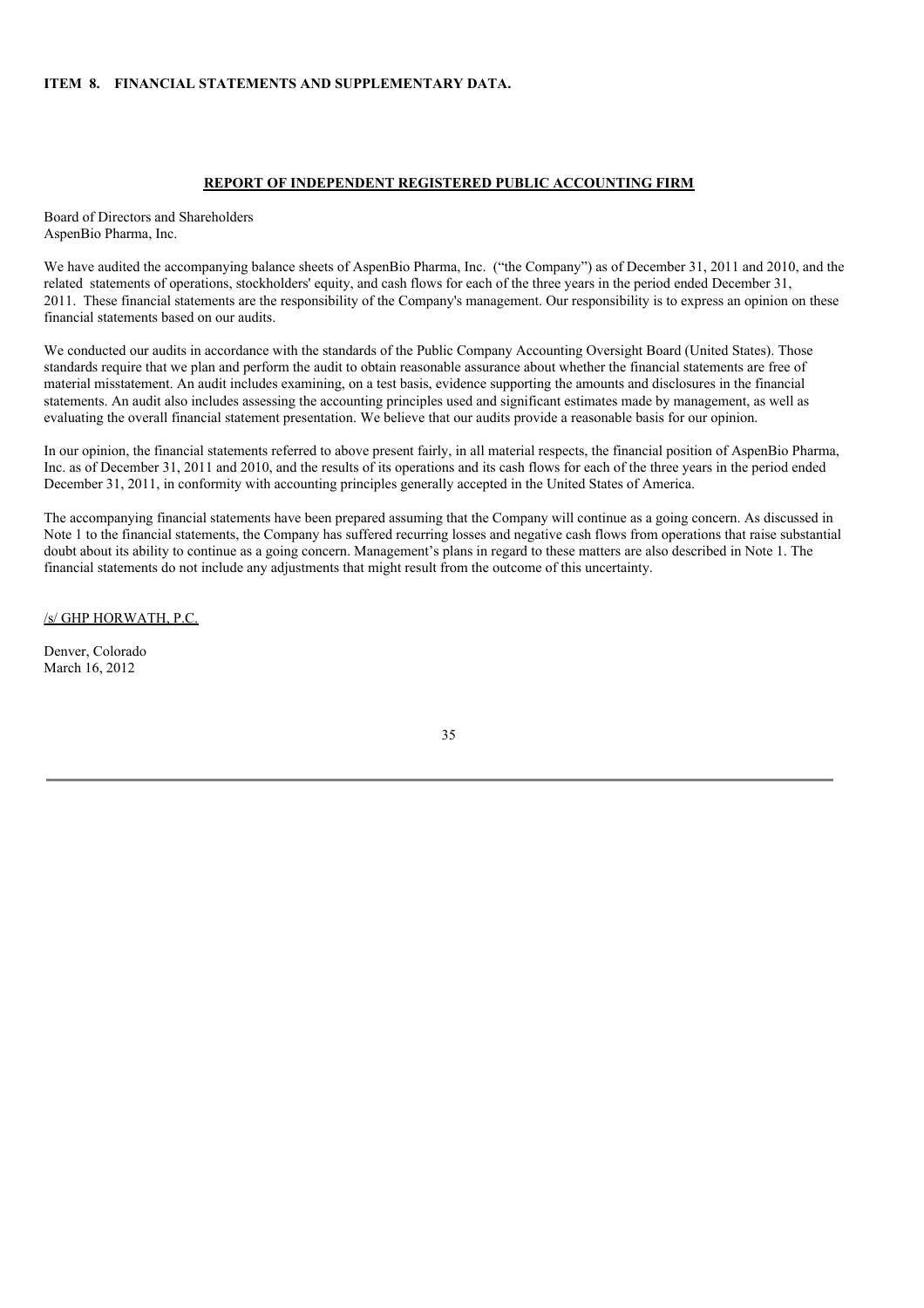# **AspenBio Pharma, Inc. Balance Sheets December 31,**

|                                                            | 2011            |              | 2010           |
|------------------------------------------------------------|-----------------|--------------|----------------|
| <b>ASSETS</b>                                              |                 |              |                |
| Current assets:                                            |                 |              |                |
| Cash and cash equivalents                                  | \$<br>2,968,104 | $\mathbb{S}$ | 8,908,080      |
| Short term investments (Note 1)                            | 1,003,124       |              | 2,932,188      |
| Accounts receivable (Note 1)                               | 35,016          |              | 73,176         |
| Prepaid expenses and other current assets                  | 314,800         |              | 393,177        |
| Total current assets                                       | 4,321,044       |              | 12,306,621     |
|                                                            |                 |              |                |
| Property and equipment, net (Note 2)                       | 2,795,149       |              | 3,107,134      |
| Other long term assets, net (Notes 1 and 3)                | 1,611,652       |              | 1,745,350      |
| Total assets                                               | \$<br>8,727,845 | S.           | 17,159,105     |
|                                                            |                 |              |                |
| LIABILITIES AND STOCKHOLDERS' EQUITY                       |                 |              |                |
| Current liabilities:                                       |                 |              |                |
| Accounts payable                                           | \$<br>581,713   | \$           | 1,126,172      |
| Accrued compensation                                       | 47.622          |              | 227,570        |
| Accrued expenses                                           | 368,406         |              | 357,685        |
| Deferred revenue, current portion (Note 9)                 |                 |              | 746,062        |
| Notes and other obligations, current portion (Note 4)      | 1,074,185       |              | 273,861        |
| Total current liabilities                                  | 2,071,926       |              | 2,731,350      |
|                                                            |                 |              |                |
| Notes and other obligations, less current portion (Note 4) | 2,830,041       |              | 2,546,682      |
| Deferred revenue, less current portion (Note 9)            |                 |              | 633,636        |
| <b>Total liabilities</b>                                   | 4,901,967       |              | 5,911,668      |
| Commitments and contingencies (Note 9)                     |                 |              |                |
|                                                            |                 |              |                |
| Stockholders' equity (Notes 5 and 6):                      |                 |              |                |
| Common stock, no par value, 30,000,000 shares authorized;  |                 |              |                |
| 9,633,321 and 8,028,321 shares issued and outstanding      | 68,846,796      |              | 66,054,554     |
| Accumulated deficit                                        | (65,020,918)    |              | (54, 807, 117) |
| Total stockholders' equity                                 | 3,825,878       |              | 11,247,437     |
| Total liabilities and stockholders' equity                 | \$<br>8,727,845 | \$           | 17,159,105     |
|                                                            |                 |              |                |

See Accompanying Notes to Financial Statements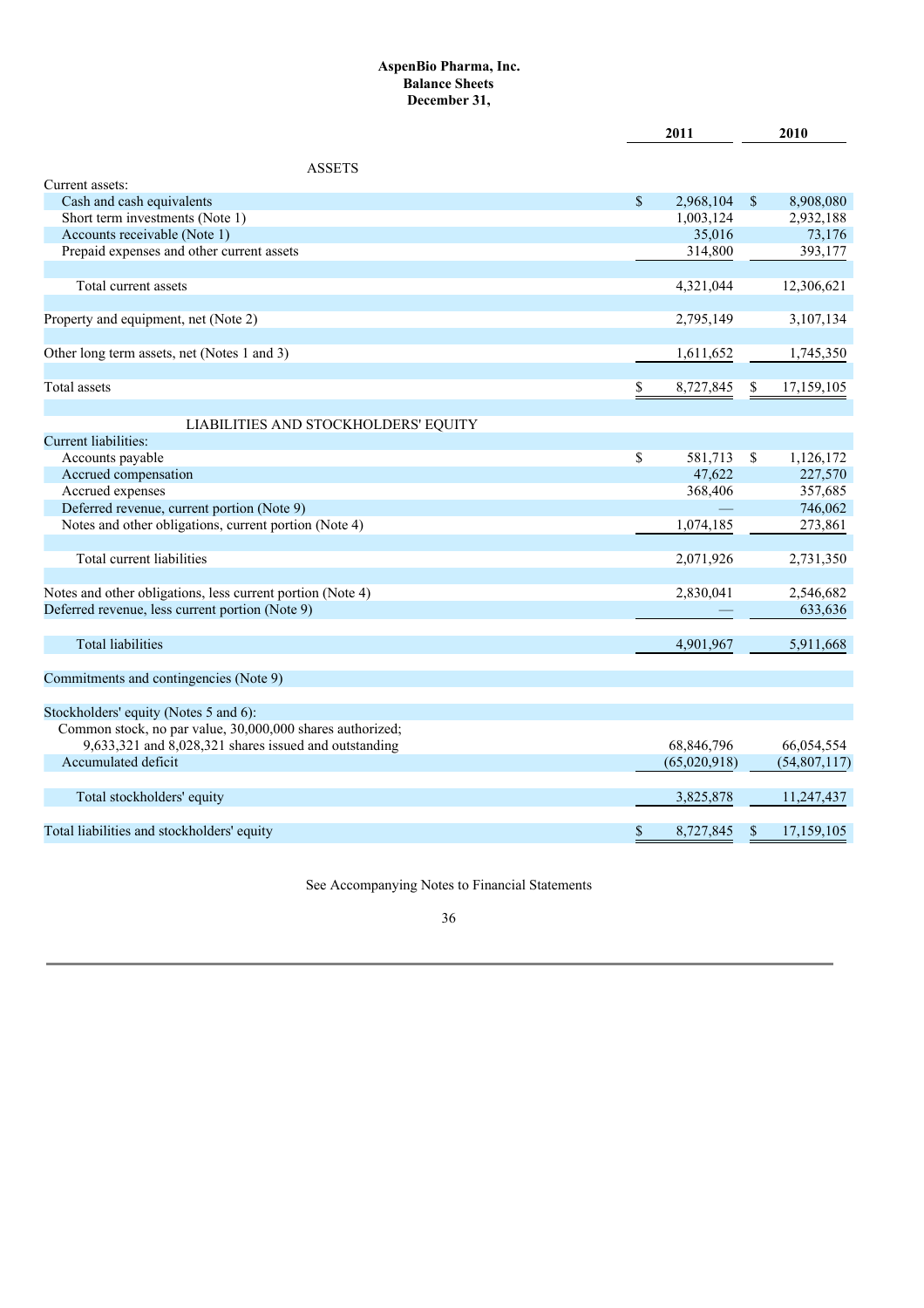## **AspenBio Pharma, Inc. Statements of Operations Years ended December 31,**

|                                                                                           | 2011                |               | 2010           |             | 2009         |
|-------------------------------------------------------------------------------------------|---------------------|---------------|----------------|-------------|--------------|
| Sales (Note 1)                                                                            | \$<br>219,420       | $\mathbf S$   | 370,229        | $\mathbf S$ | 290,872      |
| Cost of sales                                                                             | 16,345              |               | 358,094        |             | 710,207      |
|                                                                                           |                     |               |                |             |              |
| Gross profit (loss)                                                                       | 203,075             |               | 12,135         |             | (419, 335)   |
| Other revenue - fee (Note 9)                                                              | 62,179              |               | 68,394         |             | 213,947      |
|                                                                                           |                     |               |                |             |              |
| Operating expenses:                                                                       |                     |               |                |             |              |
| Selling, general and administrative                                                       | 5,575,221           |               | 7,417,686      |             | 6,052,968    |
| Research and development                                                                  | 5,666,221           |               | 6,112,405      |             | 9,291,637    |
|                                                                                           |                     |               |                |             |              |
| Total operating expenses                                                                  | 11,241,442          |               | 13,530,091     |             | 15,344,605   |
|                                                                                           |                     |               |                |             |              |
| Operating loss                                                                            | (10, 976, 188)      |               | (13, 449, 562) |             | (15,549,993) |
|                                                                                           |                     |               |                |             |              |
| Other income (expense):<br>Interest income                                                | 16,424              |               | 61,696         |             | 189,429      |
|                                                                                           | (196, 933)          |               |                |             |              |
| Interest expense<br>Gain on contract termination (Note 9)                                 | 938,896             |               | (194, 482)     |             | (200, 136)   |
| Other income (Note 7)                                                                     |                     | 4,000         | 244,629        |             | 43,135       |
|                                                                                           |                     |               |                |             |              |
| Total other income, net                                                                   | 762,387             |               | 111,843        |             | 32,428       |
|                                                                                           |                     |               |                |             |              |
| Net loss                                                                                  | S<br>(10, 213, 801) | \$            | (13, 337, 719) | \$          | (15,517,565) |
|                                                                                           |                     |               |                |             |              |
| Basic and diluted net loss per share (Note 1)                                             | \$                  | (1.27)<br>-\$ | (1.69)         | \$          | (2.34)       |
|                                                                                           |                     |               |                |             |              |
| Basic and diluted weighted average number<br>of common shares outstanding (Notes 1 and 5) | 8.032.718           |               | 7,876,081      |             | 6,634,490    |
|                                                                                           |                     |               |                |             |              |

See Accompanying Notes to Financial Statements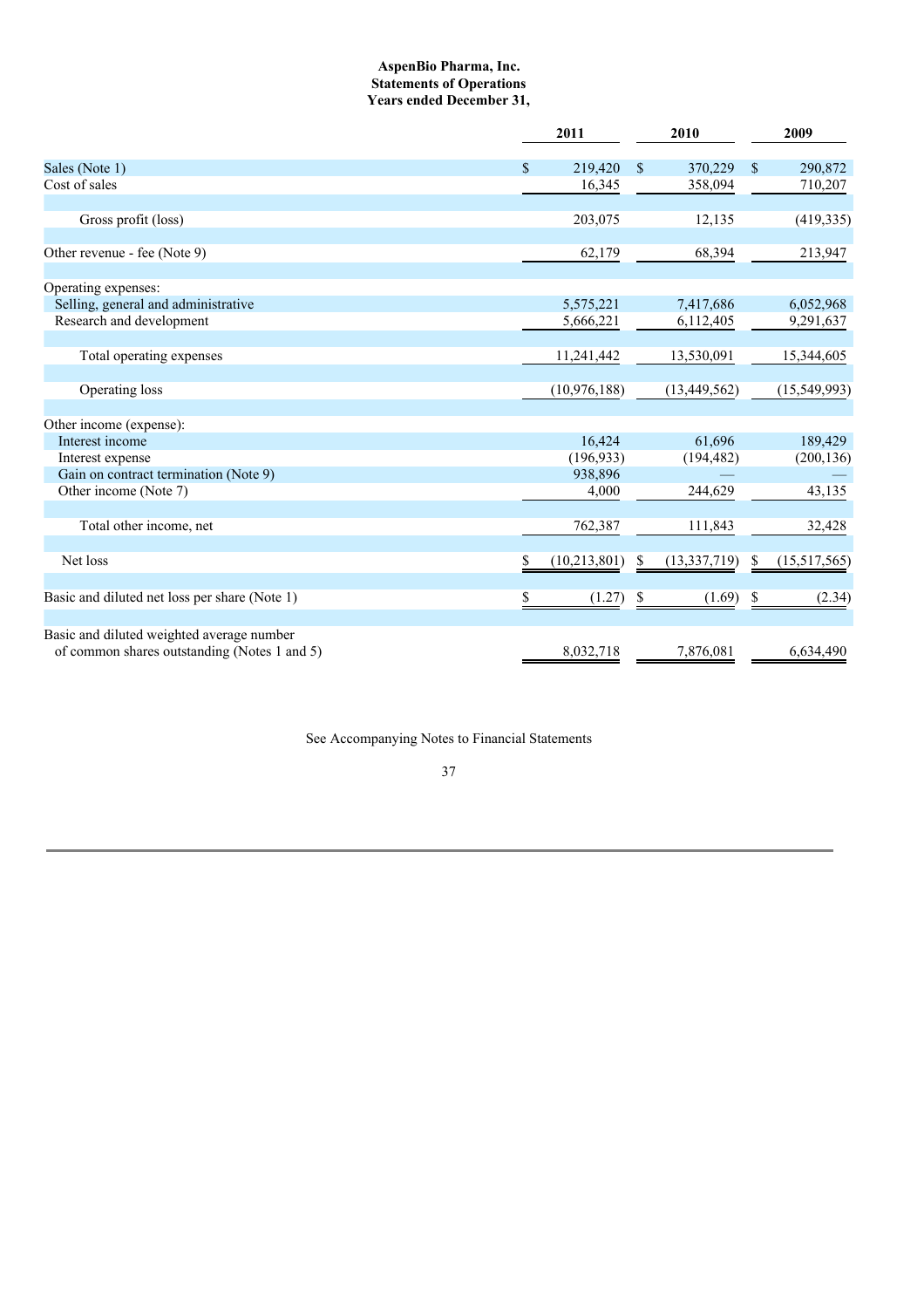### **AspenBio Pharma, Inc. Statements of Stockholders' Equity Years ended December 31, 2011, 2010 and 2009**

|                                                                     |               | <b>Common Stock</b> |              |               | <b>Accumulated</b> |                |
|---------------------------------------------------------------------|---------------|---------------------|--------------|---------------|--------------------|----------------|
|                                                                     | <b>Shares</b> |                     | Amount       |               | <b>Deficit</b>     | <b>Total</b>   |
| Balance, January 1, 2009                                            | 6,235,817     | \$.                 | 43,839,785   | <sup>\$</sup> | $(25,951,833)$ \$  | 17,887,952     |
| Common stock options and warrants exercised                         | 227,367       |                     | 468,640      |               |                    | 468,640        |
| Stock-based compensation issued for services                        |               |                     | 1,714,936    |               |                    | 1,714,936      |
| Common stock issued for cash, net<br>of offering costs of \$503,735 | 1,031,000     |                     | 8,259,765    |               |                    | 8,259,765      |
| Net loss for the year                                               |               |                     |              |               | (15,517,565)       | (15,517,565)   |
| Balance, December 31, 2009                                          | 7,494,184     |                     | 54, 283, 126 |               | (41, 469, 398)     | 12,813,728     |
| Common stock options exercised                                      | 52,209        |                     | 291,028      |               |                    | 291,028        |
| Stock-based compensation issued for services                        |               |                     | 2,363,871    |               |                    | 2,363,871      |
| Common stock issued for cash, net<br>of offering costs of \$883,471 | 481.928       |                     | 9,116,529    |               |                    | 9,116,529      |
| Net loss for the year                                               |               |                     |              |               | (13, 337, 719)     | (13, 337, 719) |
| Balance, December 31, 2010                                          | 8,028,321     |                     | 66,054,554   |               | (54, 807, 117)     | 11,247,437     |
| Stock-based compensation issued for services                        |               |                     | 1,336,177    |               |                    | 1,336,177      |
| Common stock issued for cash, net<br>of offering costs of \$181,035 | 1,605,000     |                     | 1,456,065    |               |                    | 1,456,065      |
| Net loss for the year                                               |               |                     |              |               | (10, 213, 801)     | (10, 213, 801) |
| Balance, December 31, 2011                                          | 9,633,321     | \$                  | 68,846,796   | <sup>\$</sup> | $(65,020,918)$ \$  | 3,825,878      |

See Accompanying Notes to Financial Statements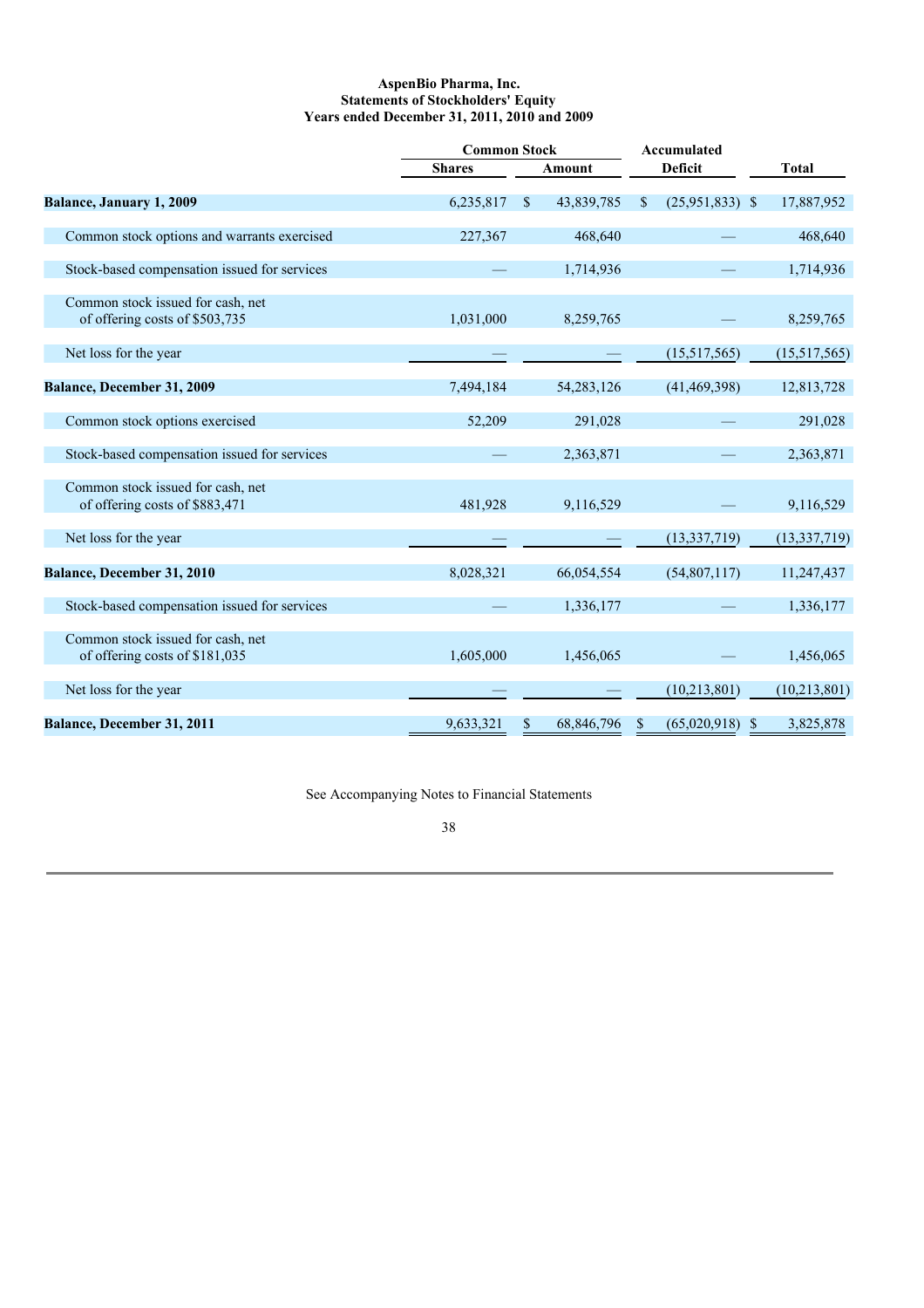## **AspenBio Pharma, Inc. Statements of Cash Flows Years ended December 31,**

|                                                            | 2011                 |               | 2010         |              | 2009         |
|------------------------------------------------------------|----------------------|---------------|--------------|--------------|--------------|
| Cash flows from operating activities:                      |                      |               |              |              |              |
| Net loss                                                   | \$<br>(10, 213, 801) | $\mathcal{S}$ | (13,337,719) | $\mathbb{S}$ | (15,517,565) |
| Adjustments to reconcile net loss to                       |                      |               |              |              |              |
| net cash used by operating activities:                     |                      |               |              |              |              |
| Depreciation and amortization                              | 490,515              |               | 492,160      |              | 388,203      |
| Impairment charges                                         | 274,941              |               | 107,443      |              | 565,242      |
| Non-cash charges                                           |                      |               |              |              | 7,995        |
| Amortization of license fee                                | (62, 179)            |               | (68, 394)    |              | (213, 947)   |
| Stock-based compensation for services                      | 1,336,177            |               | 2,363,871    |              | 1,714,936    |
| Gain on contract termination                               | (938, 896)           |               |              |              |              |
| (Increase) decrease in:                                    |                      |               |              |              |              |
| Accounts receivable                                        | 38,160               |               | (25, 217)    |              | 15,235       |
| Prepaid expenses and other current assets                  | 426,825              |               | 403,271      |              | 846,029      |
| Increase (decrease) in:                                    |                      |               |              |              |              |
| Accounts payable                                           | 284,543              |               | (419, 377)   |              | 662,309      |
| Accrued expenses                                           | 30,773               |               | (222, 652)   |              | 167,916      |
|                                                            |                      |               |              |              |              |
| Net cash used in operating activities                      | (8, 332, 942)        |               | (10,706,614) |              | (11,363,647) |
|                                                            |                      |               |              |              |              |
| Cash flows from investing activities:                      |                      |               |              |              |              |
| Purchases of investment securities                         |                      |               |              |              |              |
| Sales of investment securities                             | (1,043,192)          |               | (7,628,977)  |              | (2,307,248)  |
|                                                            | 2,972,256            |               | 5,206,909    |              | 7,436,336    |
| Purchases of property and equipment                        | (90, 100)            |               | (191, 509)   |              | (243,769)    |
| Patent and trademark application costs                     | (228, 163)           |               | (309, 898)   |              | (352, 184)   |
|                                                            |                      |               |              |              |              |
| Net cash provided by (used in) investing activities        | 1,610,801            |               | (2,923,475)  |              | 4,533,135    |
|                                                            |                      |               |              |              |              |
| Cash flows from financing activities:                      |                      |               |              |              |              |
| Repayment of notes payable and other obligations           | (673,900)            |               | (236, 165)   |              | (350, 621)   |
| Net proceeds from issuance of common stock                 | 1,456,065            |               | 9,116,529    |              | 8,259,765    |
| Proceeds from exercise of warrants and options             |                      |               | 291,028      |              | 468,640      |
|                                                            |                      |               |              |              |              |
| Net cash provided by financing activities                  | 782,165              |               | 9,171,392    |              | 8,377,784    |
|                                                            |                      |               |              |              |              |
| Net increase (decrease) in cash and cash equivalents       | (5,939,976)          |               | (4,458,697)  |              | 1,547,272    |
|                                                            |                      |               |              |              |              |
| Cash and cash equivalents, at beginning of year            | 8,908,080            |               | 13,366,777   |              | 11,819,505   |
|                                                            |                      |               |              |              |              |
|                                                            |                      |               |              |              |              |
| Cash and cash equivalents, at end of year                  | \$<br>2,968,104      | \$            | 8,908,080    | \$           | 13,366,777   |
|                                                            |                      |               |              |              |              |
|                                                            |                      |               |              |              |              |
| Supplemental disclosure of cash flow information:          |                      |               |              |              |              |
| Cash paid during the year for:                             |                      |               |              |              |              |
| Interest                                                   | \$<br>180,915        | \$            | 194,533      | \$           | 186,700      |
|                                                            |                      |               |              |              |              |
| Schedule of non-cash investing and financing transactions: |                      |               |              |              |              |
| Acquisitions of assets for installment obligations         | \$<br>454,830        | $\mathbb{S}$  | 293,873      | \$           |              |

See Accompanying Notes to Financial Statements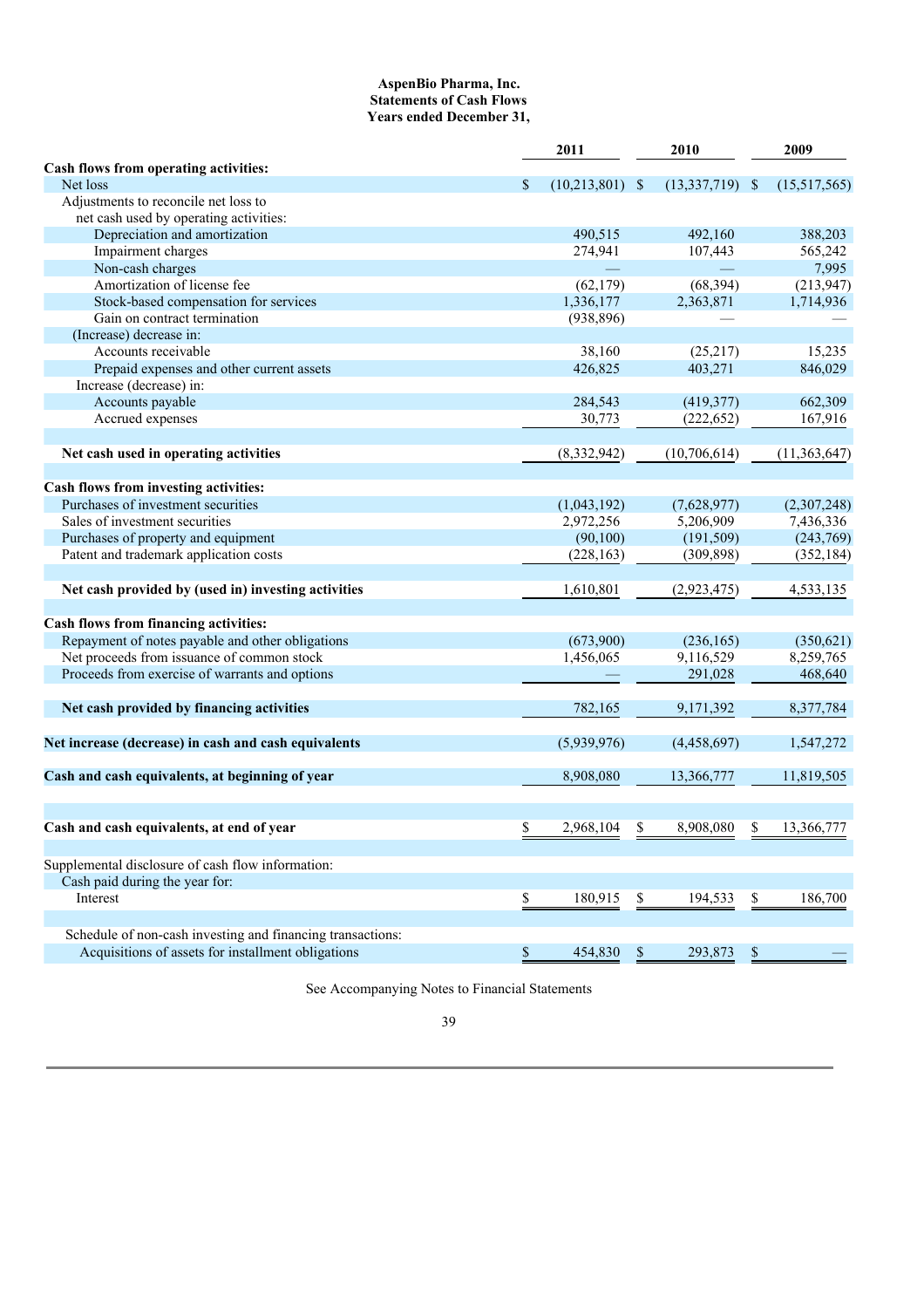### **AspenBio Pharma, Inc. Notes to Financial Statements**

### **Note 1. Organization and summary of significant accounting policies:**

## **Nature of operations:**

AspenBio Pharma, Inc. (the "Company" or "AspenBio Pharma") was organized on July 24, 2000, as a Colorado corporation. AspenBio Pharma's business is in the development and commercialization of innovative products that address unmet diagnostic and therapeutic needs. The Company's lead product candidate, AppyScore, is designed to be a novel blood-based diagnostic test that, if successfully cleared to be marketed by the FDA, will aid, through the test's negative predictive value, in the evaluation of low risk patients initially suspected of having acute appendicitis, thereby helping address the difficult challenge of triaging possible acute appendicitis patients in the hospital emergency department or urgent care settings.

The Company's research and development activities are currently focused primarily on a human acute appendicitis blood-based test.

## **Going concern, management's plans and basis of presentation:**

The accompanying financial statements have been prepared assuming that the Company will continue as a going concern. The Company has experienced recurring losses and negative cash flows from operations, and at December 31, 2011 had cash and liquid investments of \$3,971,000, working capital of \$2,249,000, total stockholders' equity of \$3,826,000 and an accumulated deficit of \$65,021,000. To date, the Company has in large part, relied on equity financing to fund its operations. The Company expects to continue to incur losses from operations for the near-term and these losses could be significant as product development, contract consulting and other product development related expenses are incurred. The Company believes that its current working capital position will not be sufficient to meet its estimated cash needs for the remainder of 2012. These factors raise substantial doubt about the Company's ability to continue as a going concern. If the Company does not obtain additional capital, then the Company would potentially be required to reduce the scope of its research and development activities or cease operations. The Company is actively looking to obtain additional financing; however, there can be no assurance that the Company will be able to obtain sufficient additional financing on terms acceptable to the Company, if at all, or that they will not have significantly dilutive effect on the Company's existing shareholders. The Company is closely monitoring its cash balances, cash needs and expense levels. The accompanying financial statements do not include any adjustments to reflect the possible future effects on the recoverability and classification of assets or the amounts and classification of liabilities that might result should the Company be unable to continue as a going concern.

The Company's ability to continue as a going concern depends on the success of management's plans to bridge such cash shortfalls in 2012, which includes the following:

- aggressively pursuing additional capital raising activities in 2012;
- continuing to advance development of the Company's products, particularly AppyScore;
- continuing to advance the strategic process to monetize the Company's animal health business and related intellectual property;
- continuing to explore prospective partnering or licensing opportunities with complementary opportunities and technologies; and
- continuing to monitor and implement cost control initiatives to conserve cash.

### **Cash, cash equivalents and short term investments:**

The Company considers all highly liquid investments with an original maturity of three months or less at the date of acquisition to be cash equivalents. From time to time, the Company's cash account balances exceed the balances as covered by the Federal Deposit Insurance System. The Company has never suffered a loss due to such excess balances.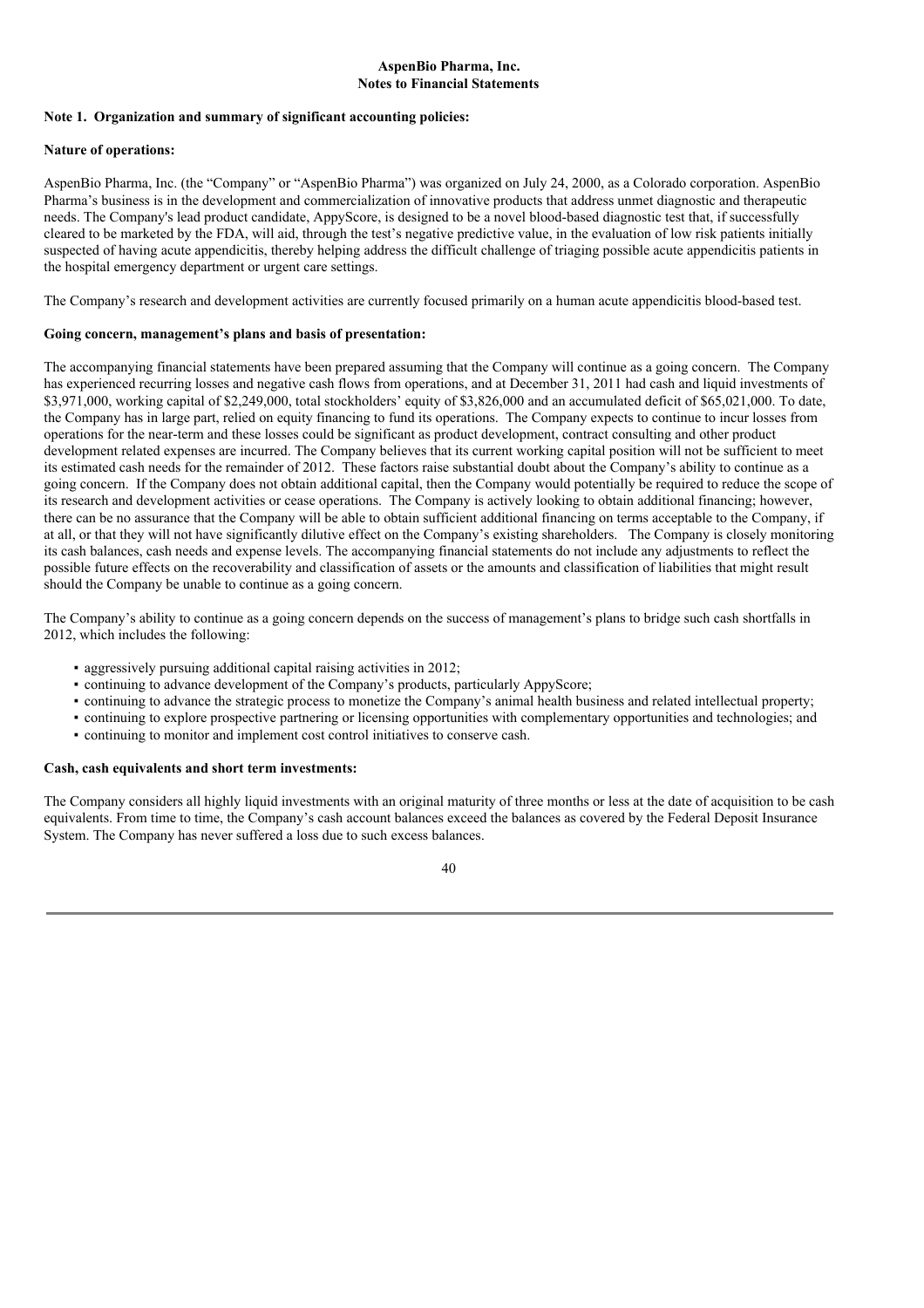The Company invests excess cash from time to time in highly-liquid debt and equity investments of highly-rated entities which are classified as trading securities. The purpose of the investments is to fund research and development, product development, United States Food and Drug Administration (the "FDA") approval-related activities and general corporate purposes. Such amounts are recorded at market values using Level 1 inputs in determining fair value and are classified as current, as the Company does not intend to hold the investments beyond twelve months. Investment securities classified as trading are those securities that are bought and held principally for the purpose of selling them in the near term, with the objective of preserving principal and generating profits. These securities are reported at fair value with unrealized gains and losses reported as an element of other income (expense) in current period earnings. The Board has approved an investment policy covering the investment parameters to be followed with the primary goals being the safety of principal amounts and maintaining liquidity of the fund. The policy provides for minimum investment rating requirements as well as limitations on investment duration and concentrations. Based upon market conditions, the investment guidelines have been tightened to increase the minimum acceptable investment ratings required for investments and shorten the maximum investment term. As of December 31, 2011, 64% of the investment portfolio was in cash equivalents, which is presented as such on the accompanying balance sheet, and the remaining funds were invested in short-term marketable securities with none individually representing more than 16% of the portfolio and none with maturities past June 2012. To date, the Company's cumulative realized market loss from the investments has not been in excess of \$5,000. For the year ended December 31, 2011, there was \$1,004 in unrealized loss, \$3,505 in realized loss, \$1,073 in realized gain for the year and \$9,248 in management fees. For the year ended December 31, 2010, there was \$1,065 in unrealized income, \$1,388 in unrealized loss, \$2,023 in realized gain for the year and \$17,959 in management fees. For the year ended December 31, 2009, there was \$4,709 in unrealized income, there was no realized gain or loss, and \$18,271 in management fees.

## **Fair value of financial instruments:**

The Company accounts for financial instruments under Financial Accounting Standards Board (FASB) Accounting Standards Codification Topic (ASC) 820 (formerly Statement of Financial Accounting Standard (SFAS) No. 157), *Fair Value Measurements*. This statement defines fair value, establishes a framework for measuring fair value in generally accepted accounting principles, and expands disclosures about fair value measurements. To increase consistency and comparability in fair value measurements, ASC 820 establishes a fair value hierarchy that prioritizes the inputs to valuation techniques used to measure fair value into three levels as follows:

Level 1 — quoted prices (unadjusted) in active markets for identical assets or liabilities;

Level 2 — observable inputs other than Level 1, quoted prices for similar assets or liabilities in active markets, quoted prices for identical or similar assets and liabilities in markets that are not active, and model-derived prices whose inputs are observable or whose significant value drivers are observable; and

Level 3 — assets and liabilities whose significant value drivers are unobservable.

Observable inputs are based on market data obtained from independent sources, while unobservable inputs are based on the Company's market assumptions. Unobservable inputs require significant management judgment or estimation. In some cases, the inputs used to measure an asset or liability may fall into different levels of the fair value hierarchy. In those instances, the fair value measurement is required to be classified using the lowest level of input that is significant to the fair value measurement. Such determination requires significant management judgment. There were no financial assets or liabilities measured at fair value, with the exception of cash, cash equivalents and short-term investments as of December 31, 2011 and December 31, 2010.

The carrying amounts of the Company's financial instruments (other than cash, cash equivalents and short-term investments as discussed above) approximate fair value because of their variable interest rates and / or short maturities combined with the recent historical interest rate levels.

#### **Revenue recognition and accounts receivable:**

The Company recognizes revenue when product is shipped or delivered depending upon the terms of sale. The Company extends credit to customers generally without requiring collateral. Historically, the Company's base antigen business has sold products primarily throughout North America. One European customer accounted for approximately 3%, 4%, and 3% of net sales during 2011, 2010 and 2009, respectively. At December 31, 2011, two customers accounted for 73% and 19% of total accounts receivable. At December 31, 2010, two customers accounted for 82% and 13% of total accounts receivable. During the year ended December 31, 2011, two customers accounted for a total of 42% of net sales, each representing 28% and 14%, respectively. During the year ended December 31, 2010, four customers accounted for a total of 58% of net sales, each representing 19%, 18%, 11% and 10%, respectively. During the year ended December 31, 2009, two customers accounted for a total of 37% of net sales, each representing 20% and 17%, respectively.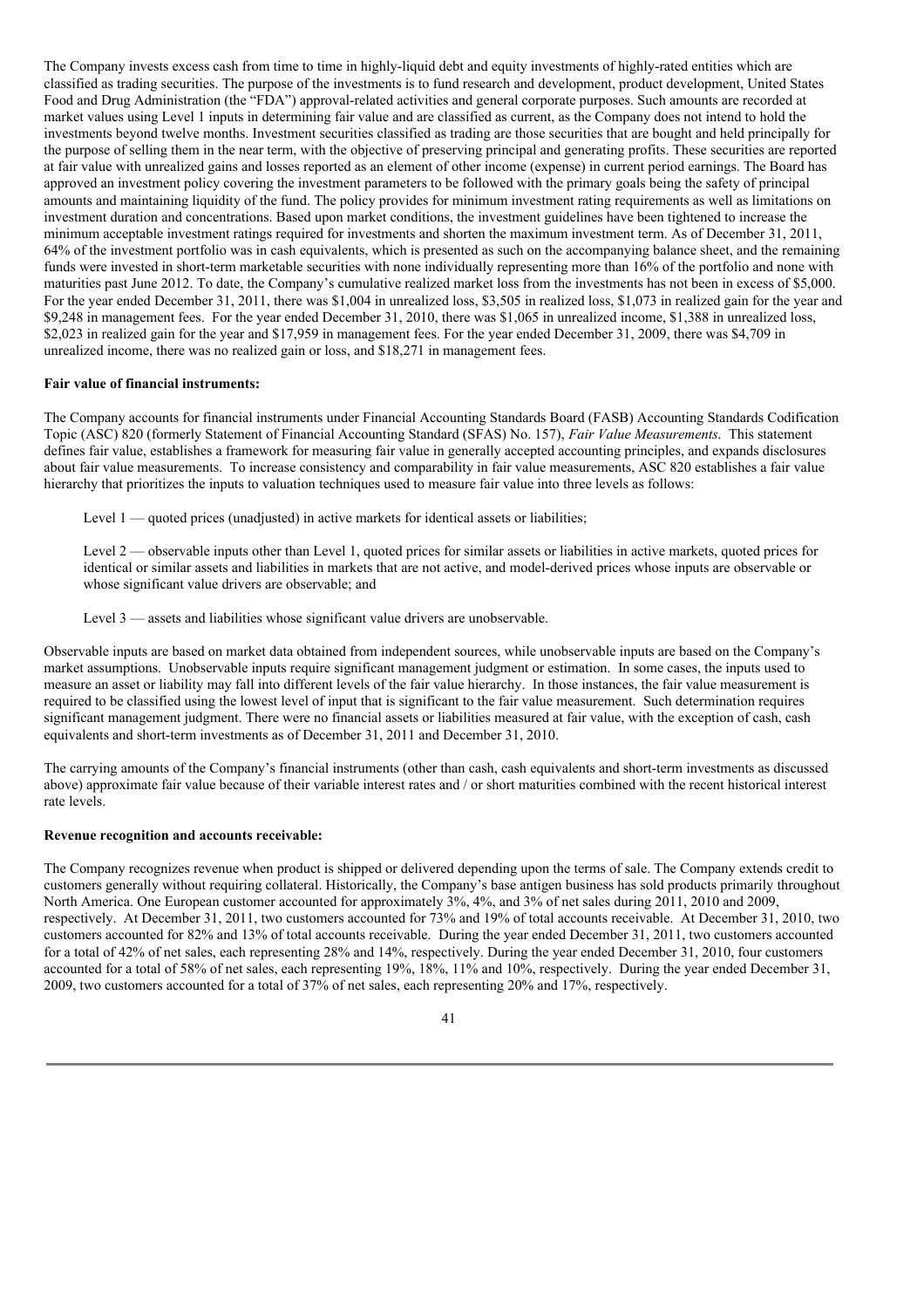Revenue is recognized under development and distribution agreements only after the following criteria are met: (i) there exists adequate evidence of the transactions; (ii) delivery of goods has occurred or services have been rendered; and (iii) the price is not contingent on future activity and (iv) collectability is reasonably assured.

The Company monitors its exposure for credit losses and maintains allowances for anticipated losses. The Company records an allowance for doubtful accounts when it is probable that the accounts receivable balance will not be collected. When estimating the allowance, the Company takes into consideration such factors as its day-to-day knowledge of the financial position of specific clients, the industry and size of its clients. A financial decline of any one of the Company's large clients could have an adverse and material effect on the collectability of receivables and thus the adequacy of the allowance for doubtful accounts receivable. Increases in the allowance are recorded as charges to bad debt expense and are reflected in other operating expenses in the Company's statements of operations. Writeoffs of uncollectible accounts are charged against the allowance. No allowance was considered necessary at December 31, 2011 or 2010.

## **Property and equipment:**

Property and equipment is stated at cost and depreciated using the straight-line method over the estimated useful lives of the assets, generally twenty-five years for the building, ten years for land improvements, five years for equipment and three years for computer related assets.

## **Goodwill and other intangible assets:**

Goodwill, arose from the initial formation of the Company, and represents the purchase price paid and liabilities assumed in excess of the fair market value of tangible assets acquired. The Company performs a goodwill impairment test in the fourth quarter of each year and has determined that there has been no goodwill impairment. The Company reviews for impairment at least annually, or whenever there is an indication of impairment.

## **Impairment of long-lived assets:**

Management reviews long-lived assets for impairment whenever events or changes in circumstances indicate that the carrying amount of an asset may not be recoverable. Recoverability of assets to be held and used is measured by a comparison of the carrying amount of an asset to undiscounted future cash flows expected to be generated by the asset. If such assets are considered to be impaired, the impairment to be recognized is measured by the amount by which the carrying amount of the assets exceeds the fair value of the assets. Based on its review, including an updated assessment subsequent to year end, management determined that certain costs previously incurred for patents had been impaired during the years ended December 31, 2011 and 2010. Approximately \$275,000, \$107,000 and \$565,000 of such patent costs were determined to be impaired during the years ended December 31, 2011, 2010 and 2009, respectively resulting from management's decisions not to pursue patents based upon a cost benefit analysis of patent expenses and coverage protection in several smaller world markets that were determined to not have the economic or fiscal potential to make the patent pursuit viable. Impairment charges are included in research and development expenses in the accompanying statement of operations.

#### **Research and development:**

Research and development costs are charged to expense as incurred.

#### **Use of estimates:**

The preparation of financial statements in conformity with accounting principles generally accepted in the United States of America (GAAP) requires management to make estimates and assumptions that affect reported amounts of assets and liabilities and disclosure of contingent assets and liabilities at the date of the balance sheet and the reported amounts of revenue and expenses during the reporting periods. Actual results could differ significantly from those estimates.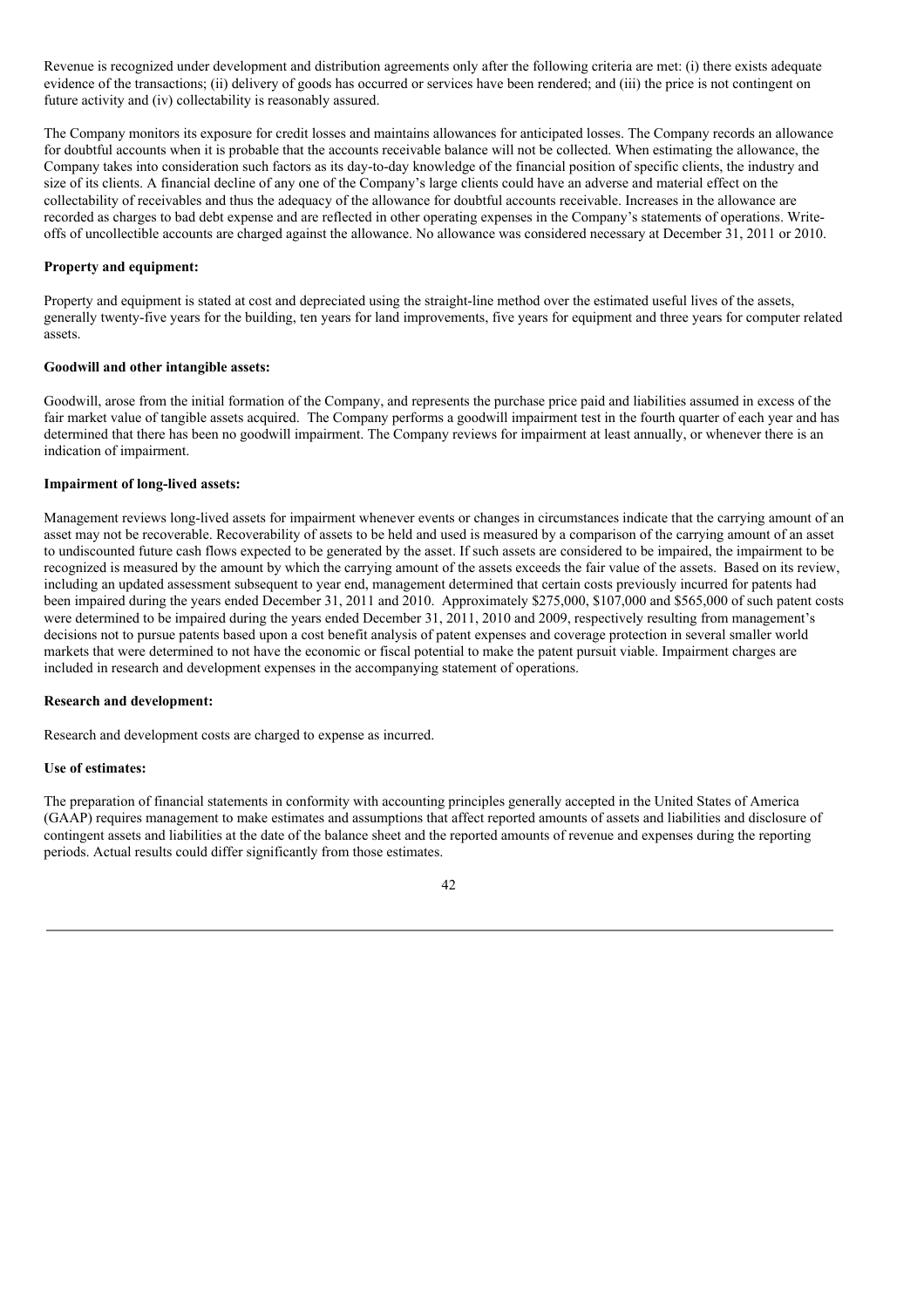### **Income taxes:**

The Company accounts for income taxes under the asset and liability method, in which deferred tax assets and liabilities are recognized for the future tax consequences attributable to differences between the financial statement carrying amounts of existing assets and liabilities and their respective tax bases and operating loss and tax credit carry forwards. Deferred tax assets and liabilities are measured using enacted tax rates expected to apply to taxable income in the years in which those temporary differences are expected to be recovered or settled. The effect on deferred tax assets and liabilities of a change in tax rates is recognized in operations in the period that includes the enactment date. A valuation allowance is required to the extent any deferred tax assets may not be realizable.

The Company does not have an accrual for uncertain tax positions as of December 31, 2011 and 2010. The Company files corporate income tax returns with the Internal Revenue Service and the State of Colorado, and there are open statutes of limitations for tax authorities to audit the Company's tax returns from 2008 through the current period.

#### **Stock-based compensation:**

AspenBio Pharma accounts for stock-based compensation under ASC 718 (formerly - SFAS No. 123 (revised 2004)), *Share-Based Payment*. ASC 718 requires the recognition of the cost of employee services received in exchange for an award of equity instruments in the financial statements and is measured based on the grant date fair value of the award. ASC 718 also requires the stock option compensation expense to be recognized over the period during which an employee is required to provide service in exchange for the award (generally the vesting period). The Company estimates the fair value of each stock option at the grant date by using the Black-Scholes option pricing model.

### **Income (loss) per share:**

ASC 260, *Earnings Per Share*, requires dual presentation of basic and diluted earnings per share (EPS) with a reconciliation of the numerator and denominator of the basic EPS computation to the numerator and denominator of the diluted EPS computation. Basic EPS excludes dilution. Diluted EPS reflects the potential dilution that could occur if securities or other contracts to issue common stock were exercised or converted into common stock or resulted in the issuance of common stock that then shared in the earnings of the entity.

Basic earnings (loss) per share includes no dilution and is computed by dividing net earnings (loss) available to stockholders by the weighted average number of common shares outstanding for the period. Diluted earnings per share reflect the potential dilution of securities that could share in the Company's earnings (loss). The effect of the inclusion of the dilutive shares would have resulted in a decrease in loss per share. Accordingly, the weighted average shares outstanding have not been adjusted for dilutive shares. Outstanding stock options and warrants are not considered in the calculation, as the impact of the potential common shares (totaling approximately 2,984,000, 1,286,000 and 952,000 shares for each of the years ended December 31, 2011, 2010 and 2009, respectively) would be to decrease the net loss per share.

Upon the completion of the 2011 annual shareholders meeting on July 8, 2011 where such actions were approved, the Board of Directors authorized a reverse stock split of the Company's common stock at a ratio of one-for-five, whereby each five shares of common stock were combined into one share of common stock (the "Reverse Stock Split"). The Reverse Stock Split was effective with respect to shareholders of record at the close of business on July 28, 2011, and trading of the Company's common stock on the NASDAQ Capital Market began on a split-adjusted basis beginning on July 29, 2011. As a result of the Reverse Stock Split, the total number of shares of common stock outstanding was reduced from approximately 40.1 million shares to approximately 8.0 million shares.

All historical references to shares and share amounts in this report have been retroactively revised to reflect the Reverse Stock Split, the principal effects of which were to:

- 1. reduce the number of shares of common stock issued and outstanding by a factor of 5;
- 2. increase the per share exercise price of options and warrants by a factor of 5, and decrease the number of shares issuable upon exercise by a factor of 5, for all outstanding options and warrants entitling the holders to purchase shares of the Company's common stock; and
- 3. proportionately reduce the number of shares authorized and reserved for issuance under the Company's existing equity compensation plans.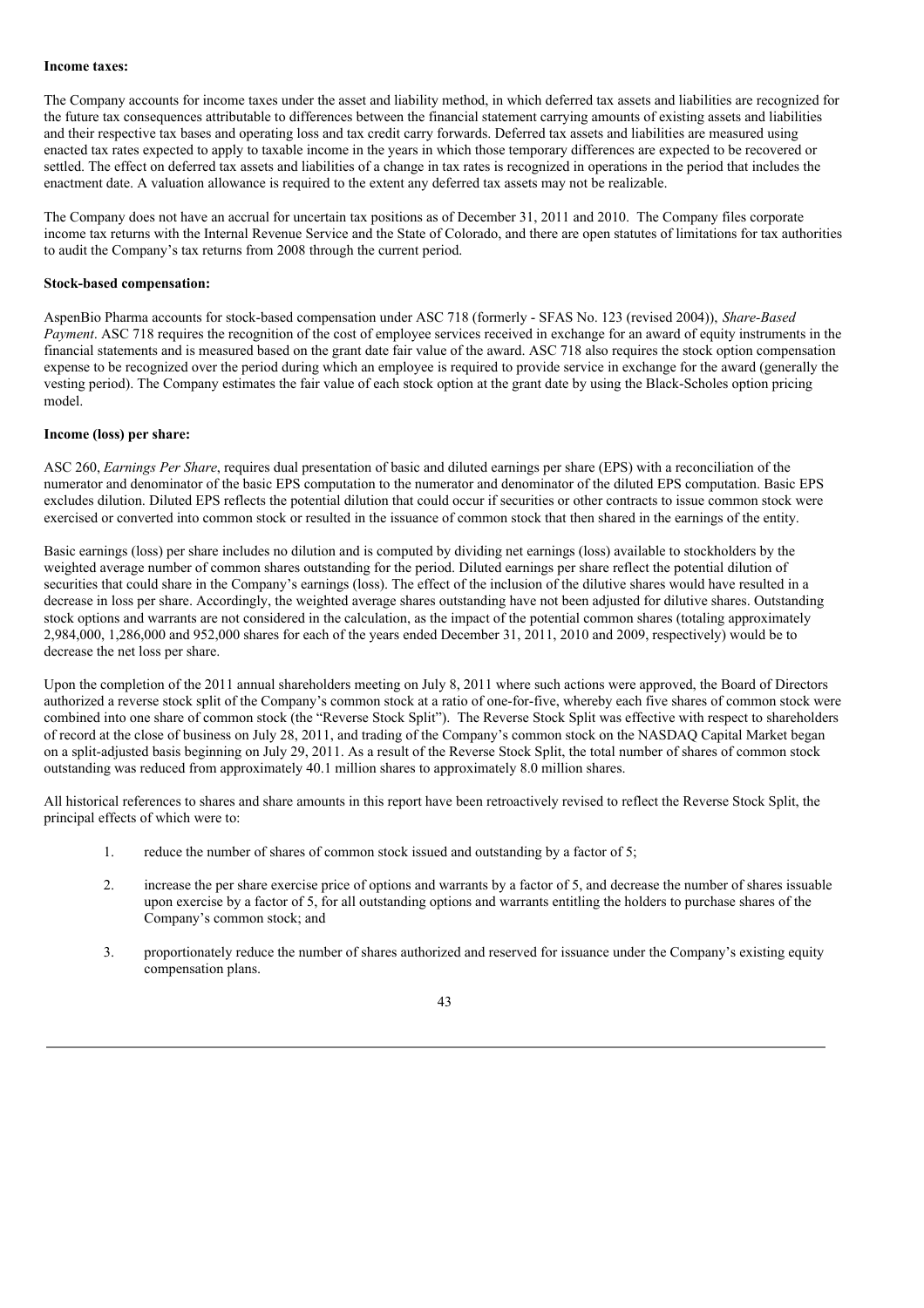A reconciliation of historical basic and diluted weighted average number of shares outstanding retroactively adjusted for the Reverse Stock Split follows:

|                                                                 | December 31,<br>2010 | December 31,<br>2009 |
|-----------------------------------------------------------------|----------------------|----------------------|
| Basic and diluted weighted average number of shares outstanding |                      |                      |
| Pre-split                                                       | 39.247.604           | 33,169,172           |
| Post split                                                      | 7.876.081            | 6.634.490            |

#### **Recently issued and adopted accounting pronouncements:**

In April 2010, the FASB issued ASU 2010-17, "*Revenue Recognition – Milestone Method (Topic 605): Milestone Method of Revenue Recognition*." The pronouncement provides guidance on the milestone method of revenue recognition for research and development arrangements. Under the milestone method contingent consideration received from the achievement of a substantive milestone is recognized in its entirety in the period in which the milestone is achieved. A milestone is defined as an event (i) that can only be achieved based in whole or in part on either the entity's performance or on the occurrence of a specific outcome resulting from the entity's performance, (ii) for which there is substantive uncertainty at the date the arrangement is entered into that the event will be achieved, and (iii) that would result in additional payments being due to the entity. A milestone is substantive if the consideration earned from the achievement of the milestone is consistent with the performance required to achieve the milestone or the increase in value to the collaboration resulting from performance, relates solely to past performance, and is reasonable relative to all of the other deliverables and payments within the arrangement. The adoption of this ASU did not have a material impact on the Company's financial statements.

#### **Reclassifications:**

Certain amounts in the accompanying financial statements for the years ended December 31, 2010 and 2009 have been reclassified to conform to the presentation used in 2011.

# **Note 2. Property and equipment:**

Property and equipment consisted of the following as of December 31,:

|                               | 2011            |      | 2010      |
|-------------------------------|-----------------|------|-----------|
| Land and improvements         | \$<br>1,107,508 | - \$ | 1,107,508 |
| <b>Building</b>               | 2,589,231       |      | 2,589,231 |
| <b>Building improvements</b>  | 251,049         |      | 235,946   |
| Laboratory equipment          | 1,175,047       |      | 1,207,241 |
| Office and computer equipment | 398,295         |      | 378,431   |
|                               |                 |      |           |
|                               | 5,521,130       |      | 5,518,357 |
| Less accumulated depreciation | 2,725,981       |      | 2,411,223 |
|                               |                 |      |           |
|                               | \$<br>2,795,149 | S    | 3,107,134 |

Depreciation expense totaled approximately \$402,000, \$395,000 and \$341,000 for each of years ended December 31, 2011, 2010 and 2009, respectively.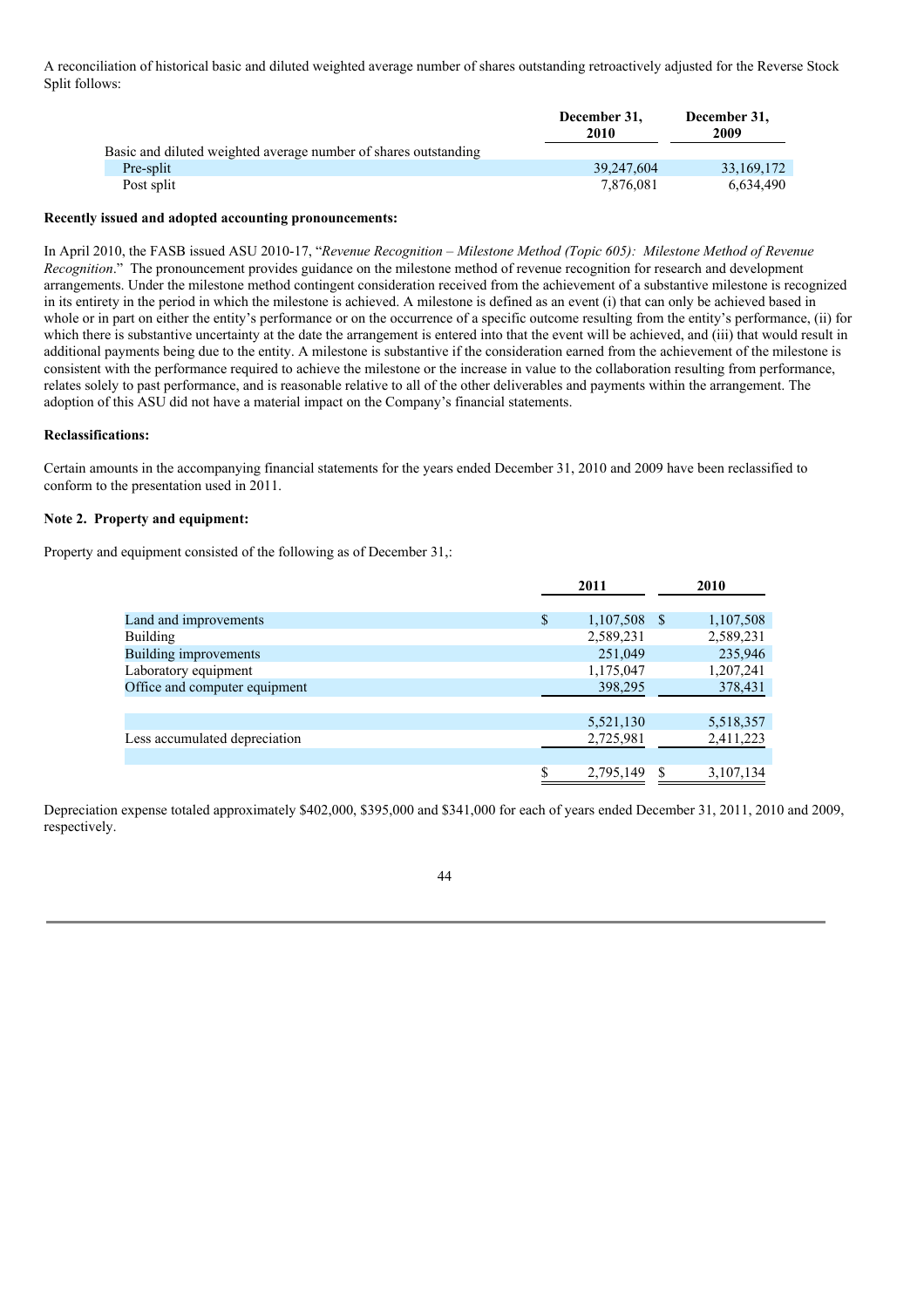### **Note 3. Other long-term assets:**

Other long-term assets consisted of the following as of December 31,:

|                                                          | 2011                      |  | 2010    |
|----------------------------------------------------------|---------------------------|--|---------|
| Patents, trademarks and applications, net of accumulated |                           |  |         |
| amortization of \$273,550 and \$190,829                  | $$1,214,748$ $$1,342,737$ |  |         |
| Goodwill                                                 | 387,239                   |  | 387,239 |
| Other                                                    | 9.665                     |  | 15,374  |
|                                                          |                           |  |         |
|                                                          | 1,611,652 \$ 1,745,350    |  |         |

The Company capitalizes legal costs and filing fees associated with obtaining patents on its new discoveries. Once the patents have been issued, the Company amortizes these costs over the shorter of the legal life of the patent or its estimated economic life using the straight-line method. Based upon the current status of the above intangible assets, the aggregate amortization expense is estimated to be approximately \$69,000 for each of the next five fiscal years.

### **Note 4. Notes and other obligations:**

Notes payable and installment obligations consisted of the following as of December 31,:

|                                          |    | 2011      |              | 2010      |
|------------------------------------------|----|-----------|--------------|-----------|
|                                          |    |           |              |           |
| Mortgage notes                           | S. | 2,545,312 | <sup>S</sup> | 2,653,737 |
| Termination obligation (Note 9)          |    | 1,152,753 |              |           |
| Other short-term installment obligations |    | 206,161   |              | 166,806   |
|                                          |    |           |              |           |
|                                          |    | 3,904,226 |              | 2,820,543 |
| Less current portion                     |    | 1,074,185 |              | 273,861   |
|                                          |    |           |              |           |
|                                          |    | 2,830,041 | S            | 2,546,682 |

#### **Mortgage notes:**

The Company has a mortgage facility on its land and building. The mortgage is held by a commercial bank and includes approximately 35% that is guaranteed by the U. S. Small Business Administration (SBA). The loan is collateralized by the real property and is also personally guaranteed by a former officer of the Company. The interest rate on the bank portion is one percentage over the Wall Street Journal Prime Rate (minimum 7%), with 7% being the approximate effective rate for 2011 and 2010, and the SBA portion bears interest at the rate of 5.86%. The commercial bank portion of the loan requires total monthly payments of approximately \$14,200, which includes approximately \$9,200 per month in contractual interest, through June 2013 when the then remaining principal balance is due which is estimated to be approximately \$1,607,000 at that time. The SBA portion of the loan requires total monthly payments of approximately \$9,200 through July 2023, which includes approximately \$4,200 per month in contractual interest and fees.

### **Other short-term installment obligations:**

The Company has executed financing agreements for certain of the Company's insurance premiums. At December 31, 2011, these obligations totaled \$206,000 all of which are due in 2012.

### **Future maturities:**

The Company's debt obligations including the termination obligation, require minimum annual principal payments of approximately \$1,074,000 in 2012, \$2,067,000 in 2013, \$65,000 in 2014, \$68,000 in 2015, \$72,000 in 2016 and \$558,000 thereafter, through the terms of the agreements. The Company's Exclusive License Agreement with The Washington University also requires minimum annual royalty payments of \$20,000 per year during its term.

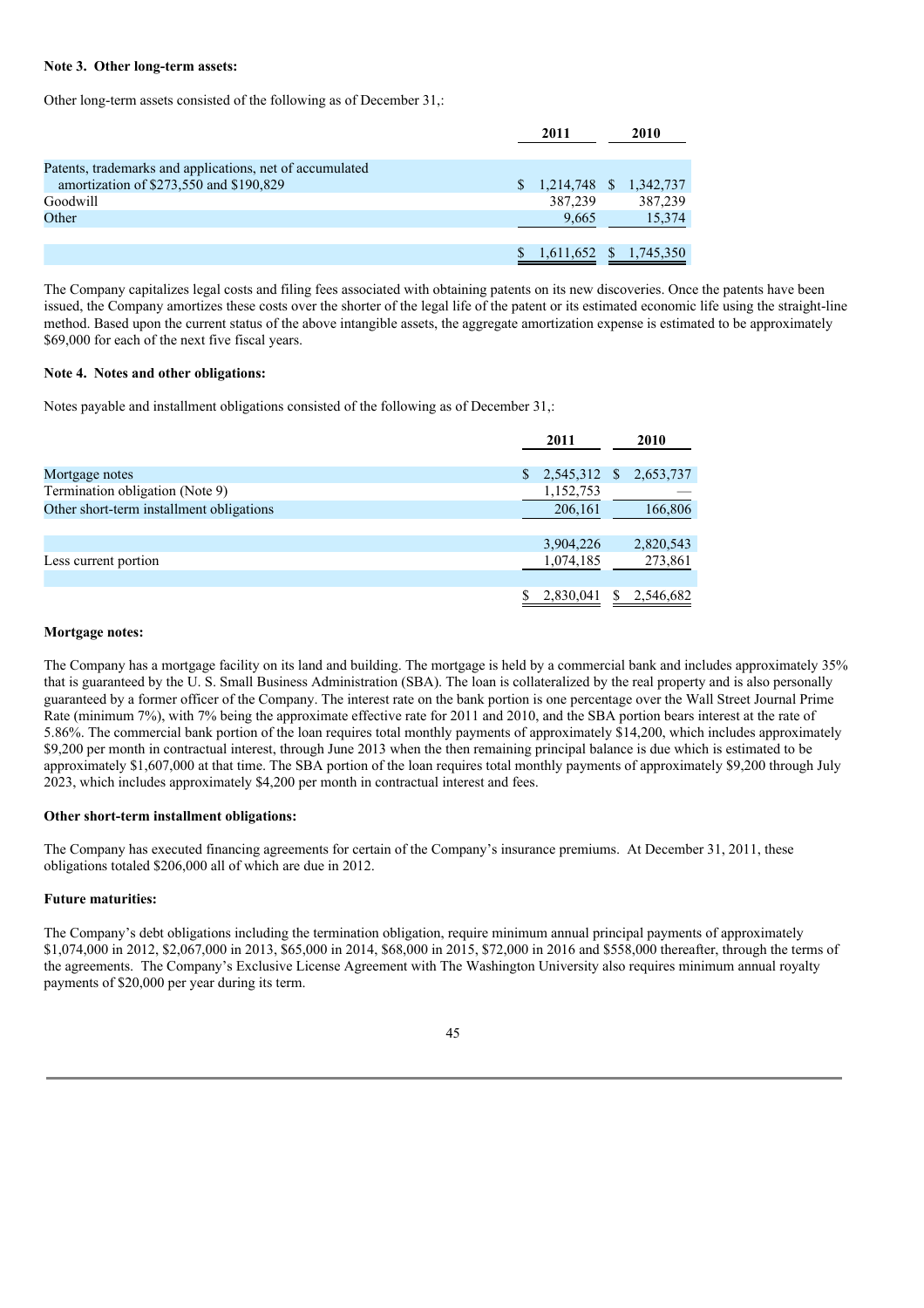### **Note 5. Stockholders' equity:**

#### **2011 Transactions:**

In July 2011 at the annual shareholders meeting the Board of Directors approved an amendment to the Company's Articles of Incorporation to reduce the authorized common shares from 60 million to 30 million.

In December 2011, the Company completed a registered direct offering of securities consisting of 1,605,000 units for a negotiated price of \$1.02 per unit, generating approximately \$1,456,000 in net proceeds to the Company. Fees and other expenses totaled \$181,000, including a placement fee of 6.79%. Each unit consisted of one share of the Company's no par value common stock and one warrant to purchase one share of common stock. The exercise price of each warrant is \$1.22 per share; the warrants are exercisable beginning June 30, 2012 and expire in June 2017. The purpose of the offering was to raise funds for working capital, new product development and general corporate purposes.

### **2010 Transactions:**

In May 2010, the Company completed a registered direct offering of securities consisting of 481,928 units (Units) for a negotiated price of \$20.75 per Unit, generating approximately \$9,117,000 in net proceeds to the Company. Fees and other expenses totaled \$883,000, including a placement fee of 6.5%. Each Unit consisted of one share of the Company's no par value common stock and one warrant to purchase 0.285 shares of common stock. Accordingly, a total of 481,928 shares of common stock and warrants to purchase 137,349 shares of common stock were issued. The exercise price of the warrants was \$24.10 per share; the warrants were exercisable upon issuance for an eight month term and expired in January 2011. The purpose of the offering was to raise funds for working capital, new product development and general corporate purposes.

During the year ended December 31, 2010, consultants exercised options outstanding under the Company's 2002 Stock Incentive Plan (the Plan) as amended and approved by the Company's shareholders, to purchase 52,209 shares of common stock generating \$291,028 in cash proceeds to the Company.

#### **2009 Transactions:**

During the year ended December 31, 2009, former employees, prior to the termination of their option rights, exercised options outstanding under the Plan to purchase 121,000 shares of common stock generating \$438,700 in cash proceeds to the Company, and consultants exercised options to purchase 7,600 shares of common stock generating \$29,940 in cash proceeds. A consultant's options to purchase 10,000 shares of common stock expired upon the consultant's termination from the Company during 2009. During the year ended December 31, 2009, the holders of 134,185 warrants that were issued for investor relations services elected to exercise those warrants on a cashless basis as provided in the agreements and as a result, were issued 98,767 common shares.

In October 2009, the Company completed a placement of registered securities consisting of 1,031,000 common shares generating \$8,260,000 in net proceeds to the Company. Fees and costs totaled \$503,735, including a placement agent fee of 5% for certain investors. The purpose of the offering was to raise funds for working capital, new product development and general corporate purposes.

### **Note 6. Stock options and warrants:**

The Company currently provides stock-based compensation to employees, directors and consultants under the Company's 2002 Stock Incentive Plan, as amended (the "Plan") and non-qualified options and warrants issued outside of the Plan. The Company estimates the fair value of the share-based awards on the date of grant using the Black-Scholes option-pricing model (the "Black-Scholes model"). Using the Black-Scholes model, the value of the award that is ultimately expected to vest is recognized over the requisite service period in the statement of operations. Option forfeitures are estimated at the time of grant and revised, if necessary, in subsequent periods if actual forfeitures differ from those estimates. The Company attributes compensation to expense using the straight-line single option method for all options granted.

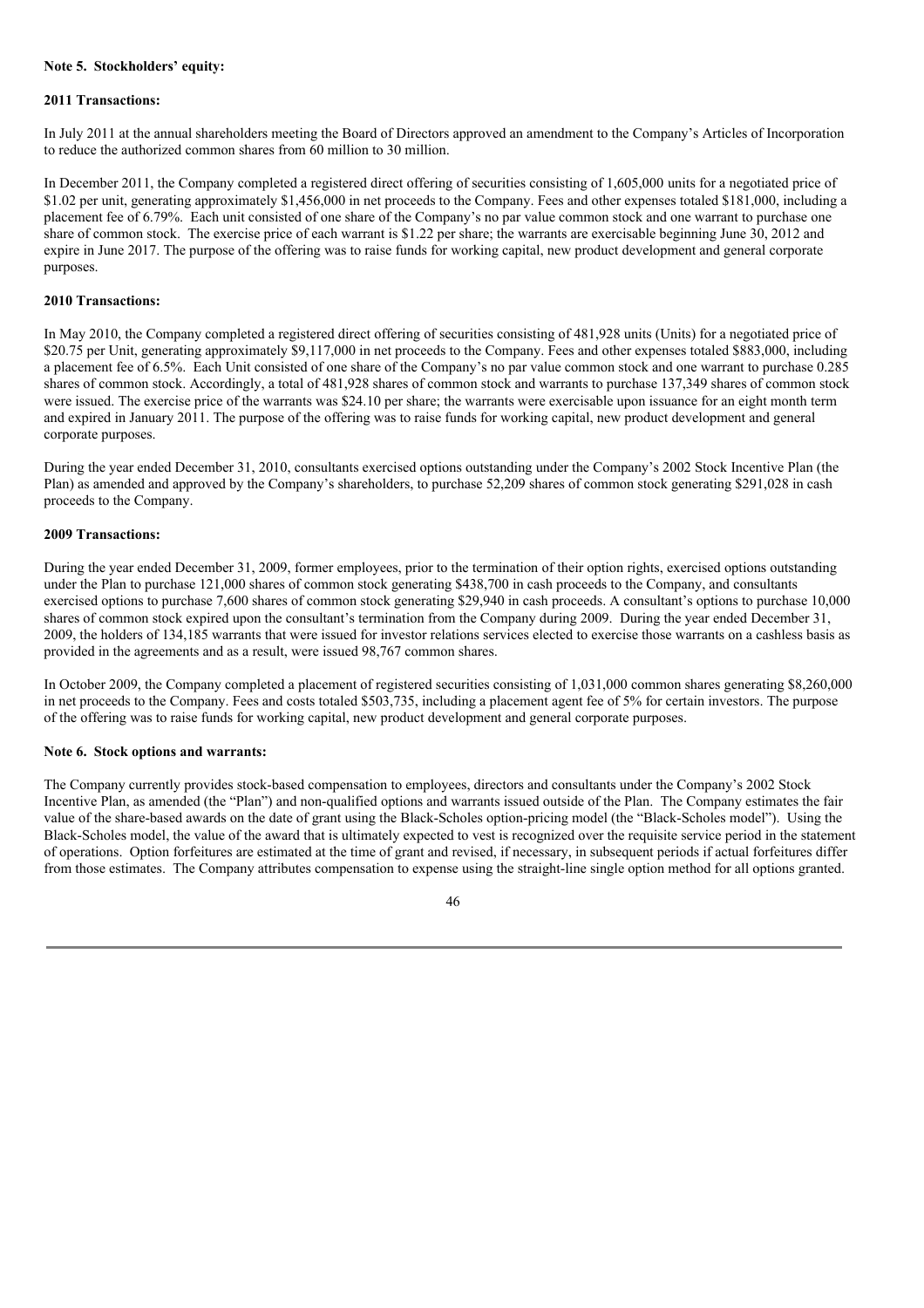The Company's determination of the estimated fair value of share-based payment awards on the date of grant is affected by the following variables and assumptions:

- The grant date exercise price the closing market price of the Company's common stock on the date of the grant;
- Estimated option term based on historical experience with existing option holders;
- Estimated dividend rates based on historical and anticipated dividends over the life of the option;
- **Term of the option based on historical experience, grants have lives of approximately 3-5 years;**
- Risk-free interest rates with maturities that approximate the expected life of the options granted;
- Calculated stock price volatility calculated over the expected life of the options granted, which is calculated based on the daily
- closing price of the Company's common stock over a period equal to the expected term of the option; and
- Option exercise behaviors based on actual and projected employee stock option exercises and forfeitures.

The Company recognized stock-based compensation during the years ended December 31, as follows:

|                                          | 2011 |                                     | 2010 |           | 2009      |
|------------------------------------------|------|-------------------------------------|------|-----------|-----------|
|                                          |      |                                     |      |           |           |
| Stock options to employees and directors |      | 1,200,118 \$ 2,103,276 \$ 1,570,552 |      |           |           |
| Stock options to consultants for:        |      |                                     |      |           |           |
| Animal health activities                 |      | 24,446                              |      | 161.357   | 35,017    |
| AppyScore activities                     |      | 54,304                              |      | 38,064    |           |
| General and other activities             |      |                                     |      |           | 20,196    |
| Investor relations activities            |      | 57,309                              |      | 61.174    | 89,171    |
| Total stock-based compensation           |      | 1,336,177                           |      | 2.363.871 | 1.714.936 |

The above expenses are included in the accompanying Statements of Operations for the years ended December 31, in the following categories:

|                                              | 2011                                           | 2010                   | 2009 |
|----------------------------------------------|------------------------------------------------|------------------------|------|
| Selling, general and administrative expenses | $$1,281,873 \quad $2,325,807 \quad $1,714,936$ |                        |      |
| Research and development expenses            | 54.304                                         | 38,064                 |      |
| Total stock-based compensation               | 1.336.177                                      | 2,363,871 \$ 1,714,936 |      |

### **Stock incentive plan options:**

The Company currently provides stock-based compensation to employees, directors and consultants under the Company's 2002 Stock Incentive Plan, as amended (Plan). In July 2011, the Company's shareholders approved an amendment to the Plan to increase the number of shares reserved under the Plan from 1,360,000 to 1,500,000.

The Company utilized assumptions in the estimation of fair value of stock-based compensation for the years ended December 31, as follows:

|                           | 2011             | 2010             | 2009             |
|---------------------------|------------------|------------------|------------------|
| Dividend yield            | $0\%$            | $0\%$            | $0\%$            |
| Expected price volatility | 119 to $120\%$   | 110 to $119\%$   | 113 to $119\%$   |
| Risk free interest rate   | 1.32 to $2.14\%$ | 1.60 to $2.62\%$ | 1.47 to $2.66\%$ |
| Expected term             | 5 years          | 5 years          | 5 years          |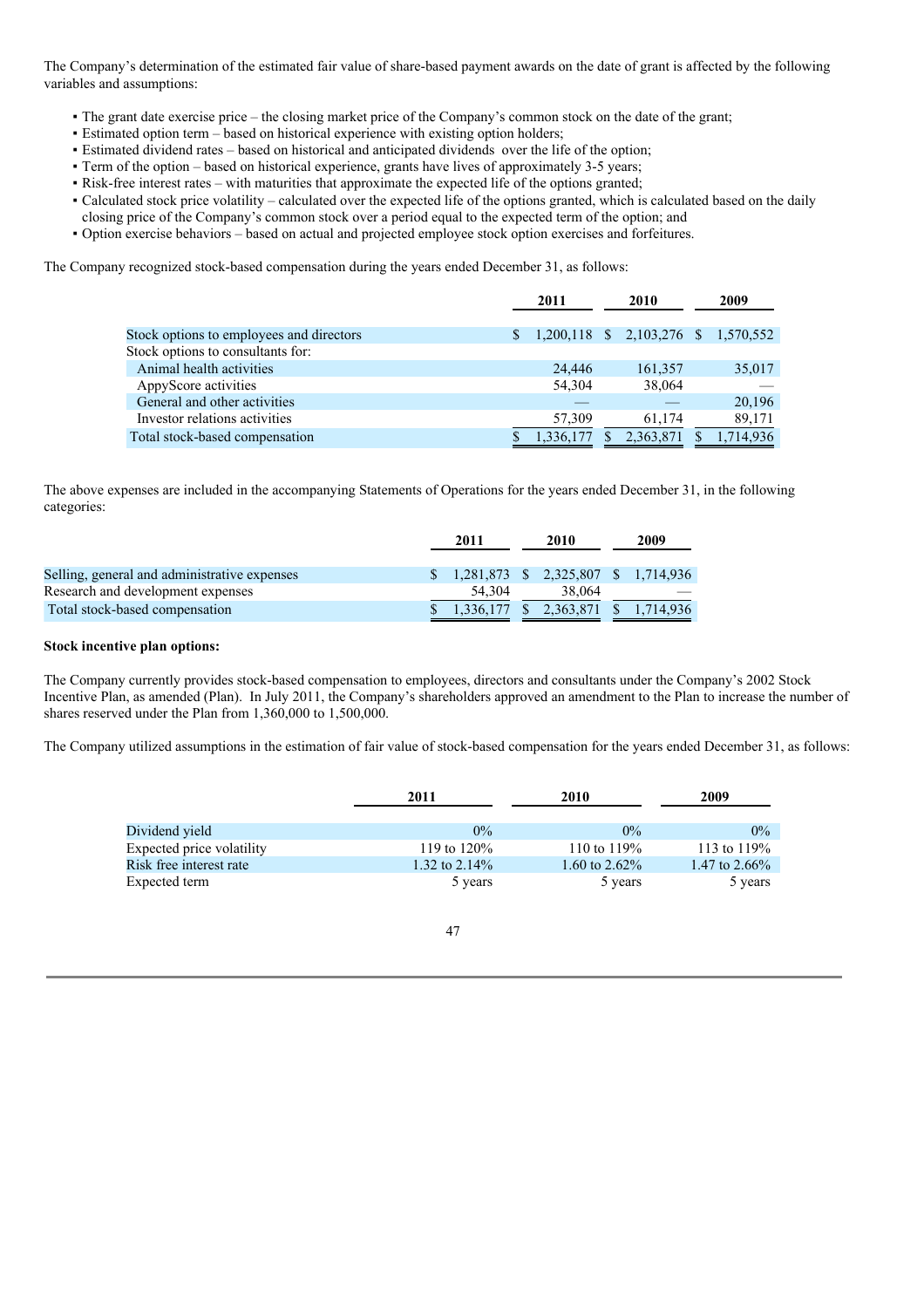A summary of stock option activity under the Company's Plan for options to employees, officers, directors and consultants, for the year ended December 31, 2011, is presented below:

|                                  | <b>Shares</b><br>Underlying<br><b>Options</b> | Weighted<br>Average<br><b>Exercise</b><br>Price | Weighted<br>Average<br>Remaining<br>Contractual<br><b>Term</b><br>(Years) | Aggregate<br><b>Intrinsic</b><br>Value |  |
|----------------------------------|-----------------------------------------------|-------------------------------------------------|---------------------------------------------------------------------------|----------------------------------------|--|
| Outstanding at January 1, 2011   | 1,103,358 \$                                  | 10.60                                           |                                                                           |                                        |  |
| Granted                          | 313,600                                       | 3.19                                            |                                                                           |                                        |  |
| Exercised                        |                                               |                                                 |                                                                           |                                        |  |
| Forfeited                        | (125, 473)                                    | 8.75                                            |                                                                           |                                        |  |
|                                  |                                               |                                                 |                                                                           |                                        |  |
| Outstanding at December 31, 2011 | 1,291,485 \$                                  | 8.99                                            | 6.8                                                                       | \$                                     |  |
| Exercisable at December 31, 2011 | 757,664 \$                                    | 11.14                                           | 5.4                                                                       | \$                                     |  |

The aggregate intrinsic value in the table above represents the total intrinsic value (the difference between the Company's closing stock price on December 31, 2011 and the exercise price, multiplied by the number of in-the-money options) that would have been received by the option holders, had all option holders been able to, and in fact had, exercised their options on December 31, 2011.

During the year ended December 31, 2011, 313,600 stock options were granted under the Plan to employees, officers, directors, and consultants with a weighted average fair value at the grant date of \$3.19 per option. Included in the 313,600 options issued, existing directors and officers were granted a total of 245,000 options at an exercise price of \$3.17 per share and existing employees were granted 25,900 options at an exercise price of \$3.05 per share, all vesting over a three-year period annually in arrears and expiring in ten years. Four newly hired employees were granted a total of 2,700 options at \$3.31 per share, all vesting over a three-year period annually in arrears and expiring in ten years. The Company also issued 40,000 non-qualified options to a consultant at an exercise price of \$3.40 per share which expire in ten years. These non-qualified options are performance related with vesting tied to achieving specific AppyScore clinical and regulatory milestones. During the year ended December 31, 2010, 279,600 stock options were granted under the Plan to employees, officers, directors and consultants with a weighted average fair value at the grant date of \$8.55 per option. During the year ended December 31, 2009, there were 412,100 options granted under the Plan to employees, officers, directors and consultants with a weighted average fair value at the grant date of \$8.25 per option.

During the year ended December 31, 2011, no options were exercised. During the year ended December 31, 2010, consultants exercised 52,209 options outstanding under the Company's Plan generating \$291,028 in cash and which had an intrinsic value when exercised of \$371,130. During the year ended December 31, 2009, 128,600 options were exercised by employees, a former officer, and consultants at an average of \$3.65 per that had an intrinsic value totaling \$1,285,000.

During the year ended December 31, 2011, a total of 125,473 options granted under the Plan were forfeited, 68,413 of which were vested and 57,060 which were unvested. The options were exercisable at an average of \$8.75 per share and were forfeited upon the employees', officers and consultant's termination from the Company. During the year ended December 31, 2010, a total of 9,140 options were forfeited, 2,667 of which were vested and 6,473 were unvested. The options were exercisable at an average of \$13.25 per share and were forfeited upon the employees' terminations from the Company. During the year ended December 31, 2009, a total of 70,720 options were forfeited, 26,667 of which were vested and 44,053 were unvested. The options were exercisable at an average of \$13.40 per share and were forfeited upon the employees', officer and advisor terminations from the Company.

The total fair value of stock options granted to employees, directors and consultants that vested and became exercisable during the years ended December 31, 2011, 2010 and 2009, was \$2,063,000, \$2,327,000 and \$964,000, respectively. Based upon the Company's experience, approximately 85% of the outstanding stock options, or approximately 1,098,000 options, are expected to vest in the future, under their terms.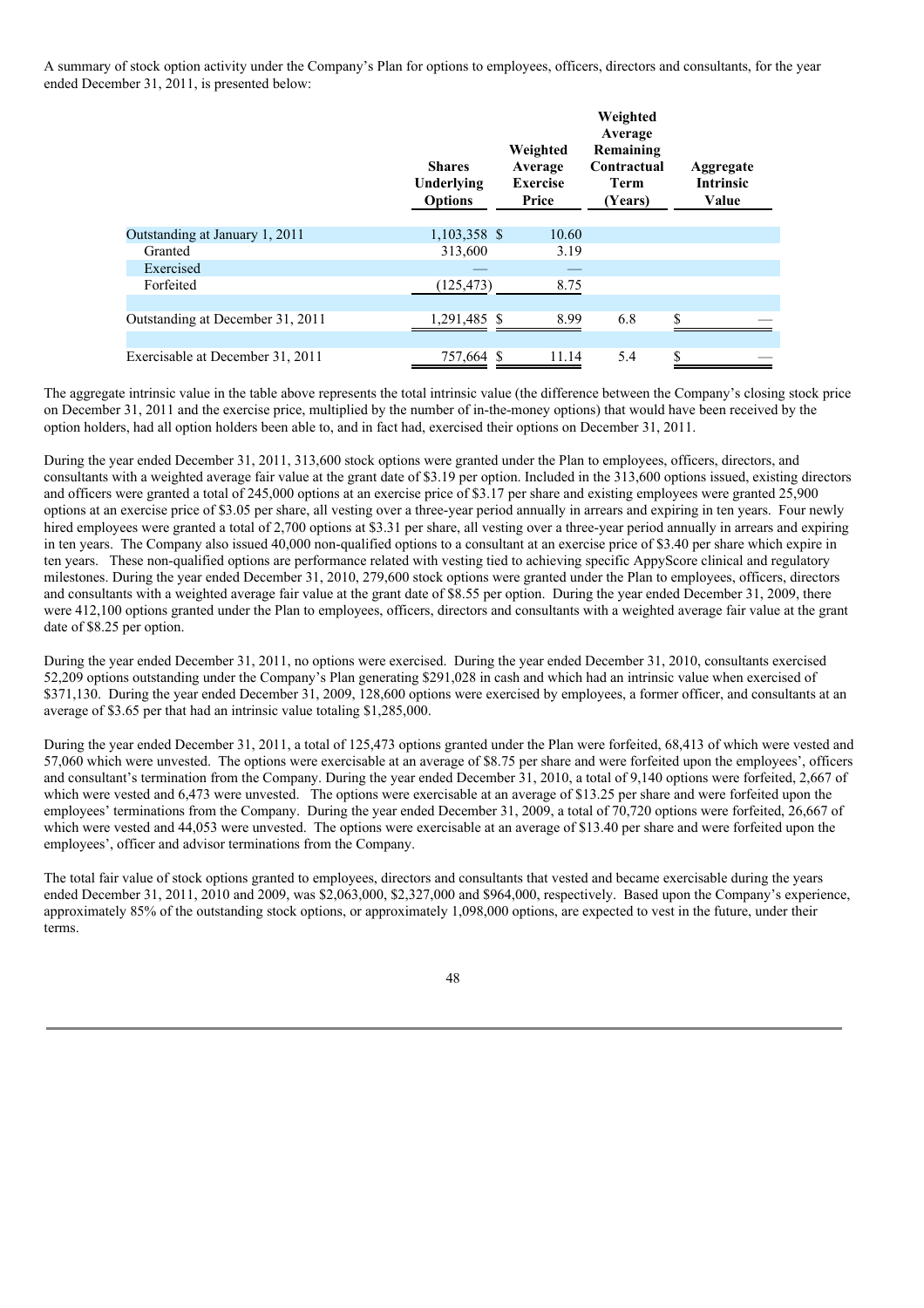A summary of the activity of non-vested options under the Company's Plan to acquire common shares granted to employees, officers, directors and consultants during the year ended December 31, 2011 is presented below:

| <b>Nonvested Shares</b>        | <b>Nonvested</b><br><b>Shares</b><br>Underlying<br><b>Options</b> | Weighted<br>Average<br><b>Exercise</b><br>Price | Weighted<br>Average<br><b>Grant Date</b><br><b>Fair Value</b> |      |
|--------------------------------|-------------------------------------------------------------------|-------------------------------------------------|---------------------------------------------------------------|------|
| Nonvested at January 1, 2011   | 506,063                                                           | 10.80<br>- \$                                   | - \$                                                          | 8.33 |
| Granted                        | 313,600                                                           | 3.19                                            |                                                               | 2.64 |
| Vested                         | (228, 782)                                                        | 12.31                                           |                                                               | 9.02 |
| Forfeited                      | (57,060)                                                          | 8.63                                            |                                                               | 7.04 |
| Nonvested at December 31, 2011 | 533,821                                                           | 5.94                                            | -S                                                            | 4.83 |

At December 31, 2011, based upon employee, officer, director and consultant options granted to that point, there was approximately \$1,096,000 additional unrecognized compensation cost related to stock options that will be recorded over a weighted average future period of approximately two years.

Subsequent to December 31, 2011, 121,533 options related to employee terminations expired which were exercisable at an average of \$7.40 per share.

#### **Other common stock purchase options and warrants:**

As of December 31, 2011, in addition to the stock incentive plan options discussed above, the Company had outstanding 1,693,000 nonqualified options and warrants in connection with offering warrants, an officer's employment and investor relations consulting.

The Company utilized assumptions in the estimation of the fair value of stock-based compensation for the years ended December 31, as follows:

|                           | 2011             | 2010           |                  |
|---------------------------|------------------|----------------|------------------|
|                           |                  |                |                  |
| Dividend yield            | $0\%$            | $0\%$          | $0\%$            |
| Expected price volatility | 119 to $145%$    | 128 to $130\%$ | 71 to 128%       |
| Risk free interest rate   | 1.20 to $1.95\%$ | 1.26 to 1.70\% | 1.14 to $1.62\%$ |
| Expected term             | 3 to 10 years    | 3 years        | 3 years          |

Operating expenses for the years ended December 31, 2011, 2010 and 2009, include \$92,000, \$61,000 and \$89,000, respectively, for the value of the non-qualified options and warrants.

Following is a summary of such outstanding options for the year ended December 31, 2011:

|                                  | <b>Shares</b><br>Underlying<br>Options /<br>Warrants | Weighted<br>Average<br><b>Exercise</b><br>Price | Weighted<br>Average<br>Remaining<br>Contractual<br>Term (Years) | Aggregate<br><b>Intrinsic</b><br>Value |
|----------------------------------|------------------------------------------------------|-------------------------------------------------|-----------------------------------------------------------------|----------------------------------------|
| Outstanding at January 1, 2011   | 182,855                                              | \$<br>25.15                                     |                                                                 |                                        |
| Granted                          | 1,675,000                                            | 1.34                                            |                                                                 |                                        |
| Forfeited                        | (164, 855)                                           | 26.56                                           |                                                                 |                                        |
| Outstanding at December 31, 2011 | 1,693,000                                            | \$<br>1.45                                      | 5.5                                                             | \$                                     |
| Exercisable at December 31, 2011 | 40,500                                               | \$<br>8.18                                      | 1.6                                                             | \$                                     |

The aggregate intrinsic value in the table above represents the total intrinsic value (the difference between the Company's closing stock price on December 31, 2011 and the exercise price, multiplied by the number of in-the-money options) that would have been received by the option holders, had all option holders been able to, and in fact had, exercised their options on December 31, 2011.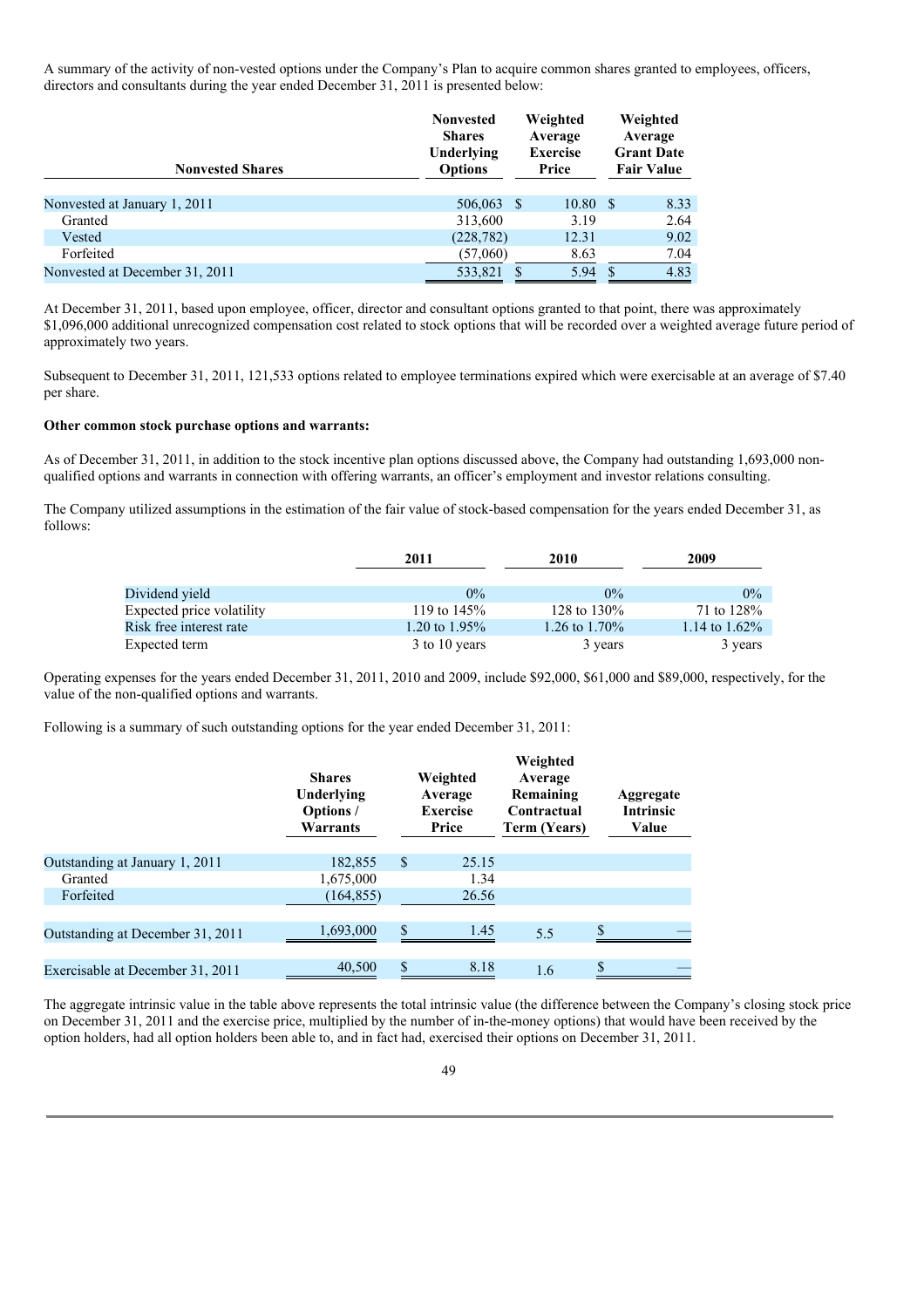During the year ended December 31, 2011, the Company hired a Vice President of Marketing and Business who previously had a consulting relationship with the Company. As part of the employment arrangement, the Board approved an employment-inducement grant made outside of the Company's Stock 2002 Incentive Plan, and he was granted 40,000 options for services exercisable at \$3.25 per share. The options vest equally over a three year period on the first, second and third anniversary of the grant date and expire in ten years. Also, during the year ended December 31, 2011, an investor relations firm was granted 30,000 warrants to purchase shares of common stock which are scheduled to vest at 2,500 shares per month over the twelve months from the date of grant and are exercisable at \$5.00 per share and expire in three years.

In December 2011, the Company closed a \$1.6 million registered direct offering consisting of 1,605,000 shares of the Company's no par value common stock and 1,605,000 warrants. The warrants which are included in the table above are not exercisable until June 30, 2012 at an exercise price of \$1.22 per common share, and expire in June 2017. During the year ended December 31, 2011, 27,506 investor relations consultant options were forfeited of which 9,000 were exercisable at \$60.00 per share, 7,506 options were exercisable at \$30.05 per share, 10,000 options were exercisable at \$27.85 per share, and 1,000 at \$24.95 per share. In addition 137,349 warrants granted at \$24.10 per share in connection with the 2010 public registered direct offering expired.

During the year ended December 31, 2010, 143,349 stock options and warrants were granted under to an investor relations firm and under a registered direct offering with a weighted average fair value at the grant date of \$23.50 per option. During the year ended December 31, 2009, there were 12,000 options granted to an investor relations firm with a weighted average fair value at the grant date of \$13.30 per option.

During the years ended December 31, 2011 and 2010, no options were exercised. During the year ended December 31, 2009, 134,185 options and warrants were exercised at an average of \$8.45 per share that had an intrinsic value totaling \$3,141,000.

The total fair value of stock options granted to an investor relations consulting firm that vested and became exercisable during the years ended December 31, 2011, 2010 and 2009, was \$61,000, \$61,000 and \$89,000, respectively.

A summary of the activity of nonvested, non-qualified options and warrants in connection with employment and investor relations consulting services during the year ended December 31, 2011, is presented below:

| <b>Nonvested Shares</b>        | <b>Nonvested</b><br><b>Shares</b><br>Underlying<br><b>Options</b> | Weighted<br>Average<br><b>Exercise</b><br>Price | Weighted<br>Average<br><b>Grant Date</b><br><b>Fair Value</b> |
|--------------------------------|-------------------------------------------------------------------|-------------------------------------------------|---------------------------------------------------------------|
| Nonvested at January 1, 2011   | $-$ \$                                                            | $-$ \$                                          |                                                               |
| Granted                        | 70,000                                                            | 4.00                                            | 2.69                                                          |
| Vested                         | (22,500)                                                          | 5.00                                            | 2.70                                                          |
| Forfeited                      |                                                                   |                                                 |                                                               |
|                                |                                                                   |                                                 |                                                               |
| Nonvested at December 31, 2011 | 47,500                                                            | 3.53                                            | 2.69                                                          |

At December 31, 2011, there was approximately \$97,000 in unrecognized cost for non-qualified options and warrants that will be recorded over a weighted average future period of approximately one year.

Subsequent to December 31, 2011, 3,000 investor relations options which were exercisable at \$24.95 per share expired.

### **Note 7. Other income:**

In 2010, the Company received \$244,479 from the U.S. Department of Treasury under the qualifying therapeutic discovery project under Section 48D of the Internal Revenue Code which is included in other income for the year ended December 31, 2010.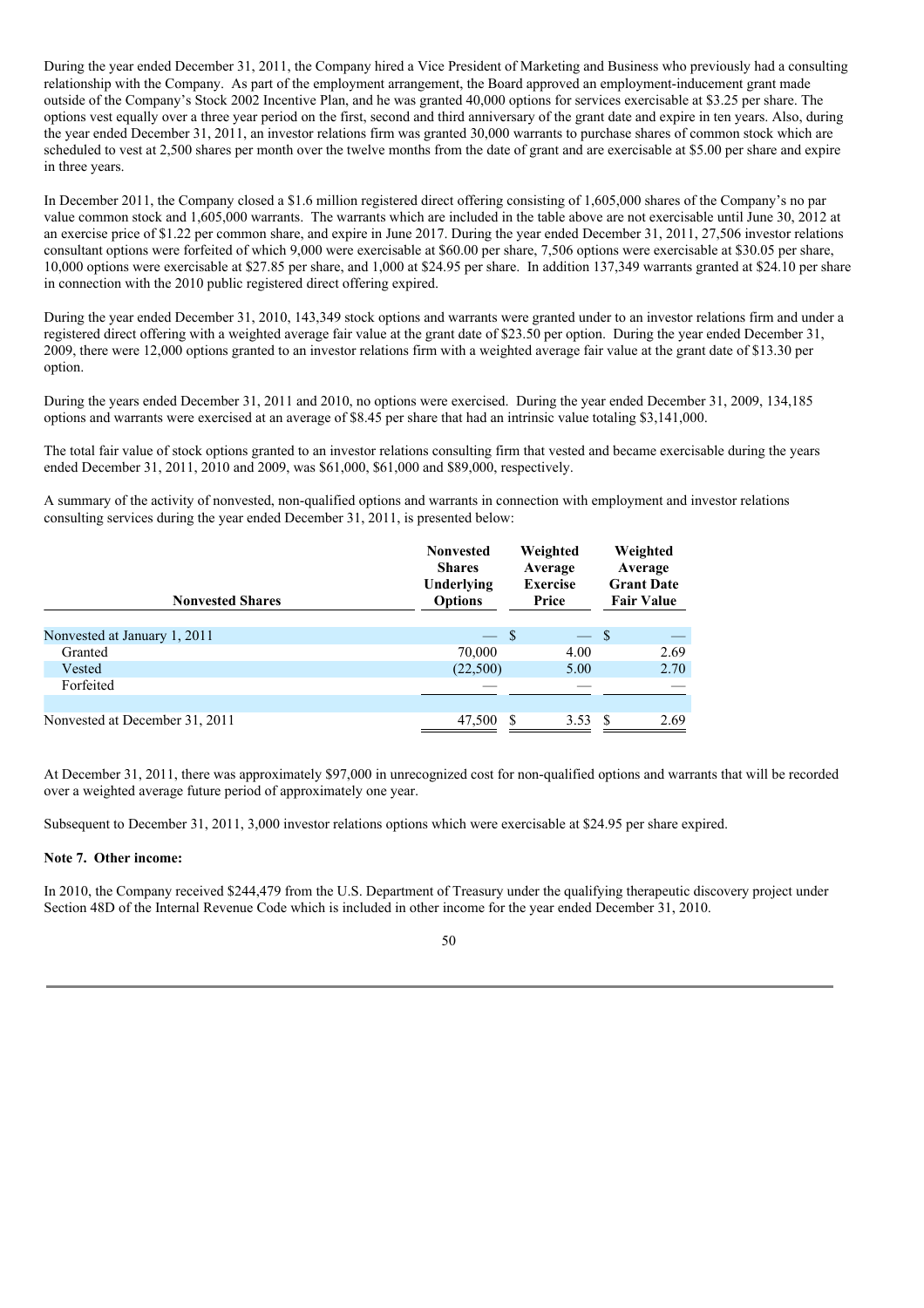### **Note 8. Income taxes:**

Income taxes at the federal statutory rate are reconciled to the Company's actual income taxes as follows:

|                                            | 2011 |           | 2010 |                                               | 2009 |           |
|--------------------------------------------|------|-----------|------|-----------------------------------------------|------|-----------|
| Federal income tax benefit at 34%          |      |           |      | $$$ (3,473,000) \$ (4,535,000) \$ (5,276,000) |      |           |
| State income tax net of federal tax effect |      | (306,000) |      | (400.000)                                     |      | (479,000) |
| Permanent items                            |      | 504,000   |      | 881,000                                       |      | (258,000) |
| Valuation allowance                        |      | 3,275,000 |      | 4,054,000                                     |      | 6,013,000 |
|                                            |      |           |      |                                               |      |           |

As of December 31, 2011, the Company has net operating loss carry forwards of approximately \$62 million for federal and state tax purposes, which are available to offset future taxable income, if any, expiring through December 2031. A valuation allowance was recorded at December 31, 2011 due to the uncertainty of realization of deferred tax assets in the future.

The tax effects of temporary differences that give rise to significant portions of deferred tax assets and liabilities at December 31, 2011 and 2010, are as follows:

|                                              | 2011         | 2010           |
|----------------------------------------------|--------------|----------------|
| Deferred tax assets (liabilities):           |              |                |
| Net operating loss and credit carry forwards | \$22,767,000 | \$19,164,000   |
| Inventories                                  | 4,000        | 318,000        |
| Property and equipment                       | 8,000        | 4,000          |
| Patents and other intangible assets          | 23,000       | 55,000         |
| Other                                        | 11,000       | 12,000         |
| Deferred revenue                             |              | 340,000        |
| Research and development credit              | 692,000      | 650,000        |
|                                              |              |                |
| Deferred tax asset                           | 23,505,000   | 20,543,000     |
| Valuation allowance                          | (23,505,000) | (20, 543, 000) |
|                                              |              |                |
|                                              | S            |                |
|                                              |              |                |

#### **Note 9. Commitments and contingencies:**

### **Commitments:**

Effective May 1, 2004 Washington University in St. Louis (WU) and AspenBio entered into The Exclusive License Agreement (WU License Agreement) which grants AspenBio exclusive license and right to sublicense WU's technology (as defined under the WU License Agreement) for veterinary products worldwide, except where such products are prohibited under U.S. laws for export. The term of the WU License Agreement continues until the expiration of the last of WU's patents (as defined in the WU License Agreement) to expire. AspenBio has agreed to pay minimum annual royalties of \$20,000 annually during the term of the WU License Agreement and such amounts are creditable against future royalties. Royalties payable to WU under the WU License Agreement for covered product sales by AspenBio carry a mid-single digit royalty rate and for sublicense fees received by AspenBio carry a low double-digit royalty rate. The WU License Agreement contains customary terms for confidentiality, prosecution and infringement provisions for licensed patents, publication rights, indemnification and insurance coverage. The WU License Agreement is cancelable by AspenBio with ninety days advance notice at any time and by WU with sixty days advance notice if AspenBio materially breaches the WU License Agreement and fails to cure such breach.

The animal health technology, licensed from WU in 2004 and further developed at AspenBio, focuses on reproduction drugs, initially in the bovine, to be followed by other livestock species of economic importance. The bovine drugs were sub-licensed in 2008 to Novartis Animal Health ("NAH" or "Novartis") under a long-term world-wide development and marketing agreement. Between 2008 and 2011, substantial investment and progress in product, regulatory and clinical activities were made on the bovine drug products.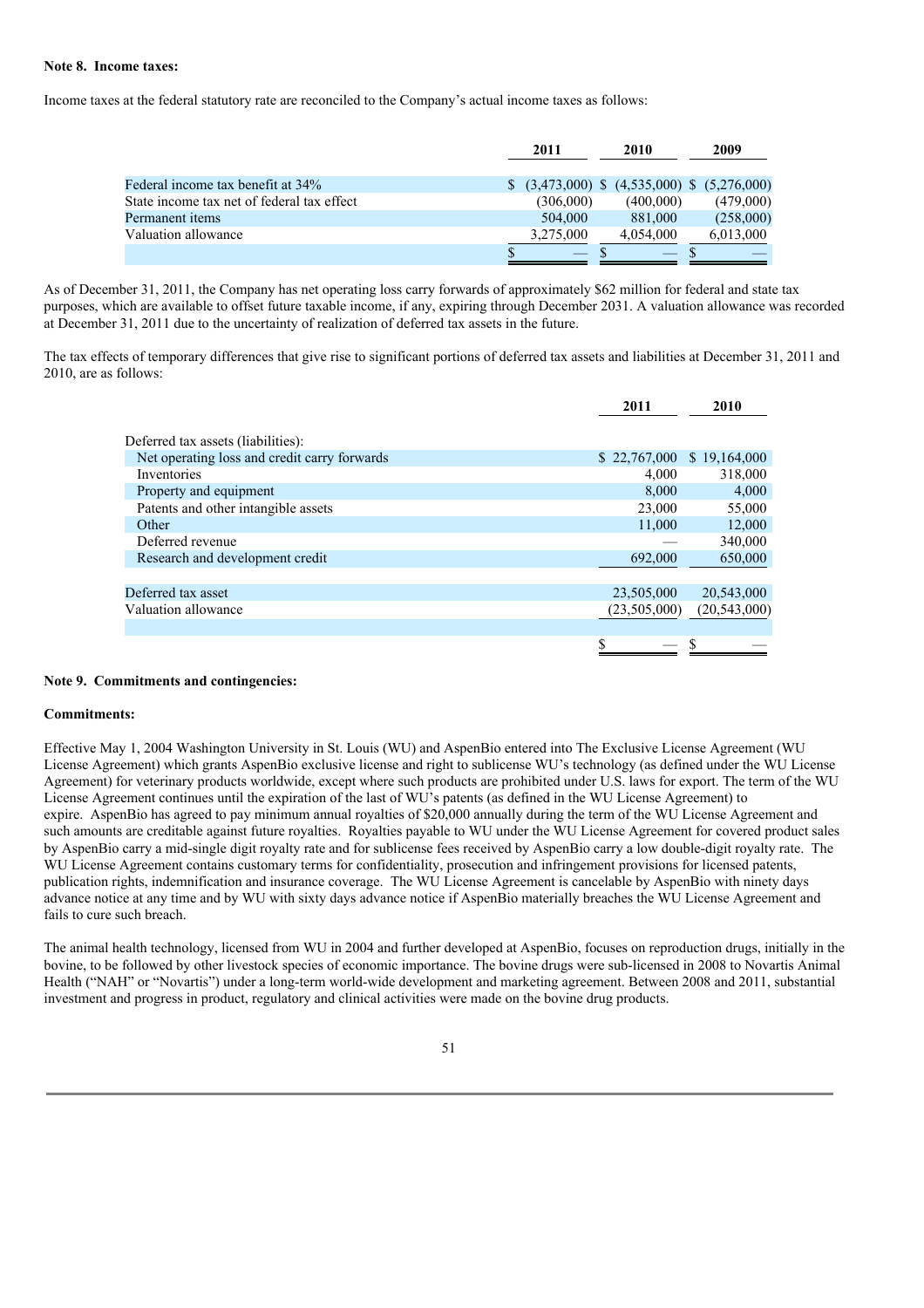Under the 2008, exclusive license and commercialization agreement (the "NAH License Agreement") with Novartis the Company received an upfront cash payment of \$2,000,000, of which 50% was non-refundable upon signing the agreement, and the balance of which was subject to certain conditions and milestones. In 2010, the conditions associated with \$100,000 of such milestones were satisfied. As of the November 15, 2011 execution of the termination agreement, discussed below, the \$900,000 remaining milestone payment was unachieved.

Revenue recognition related to the NAH License Agreement and WU Agreement was based primarily on the Company's consideration of Accounting Standards Codification No. 808-10-45 (EITF 07-1), "*Accounting for Collaborative Arrangements*", paragraphs 16-20. For financial reporting purposes, the up-front license fees received from the NAH License Agreement, net of the amounts due to WU, were recorded as deferred revenue and were being amortized over the term of the NAH License Agreement. The non-refundable net amount of \$810,000 was being amortized as deferred revenue income to amortized license fee revenue over the 152 month original license period. Milestone contingent revenue was recognized into income commencing with the date such milestones were achieved. During the year ended December 31, 2010, milestones totaling \$100,000 were achieved, triggering the commencement of amortization of \$100,000 of deferred revenue over the then remaining license period. During the years ended December 31, 2011, 2010 and 2009, \$62,179, \$68,394 and \$63,947, respectively, was recorded as the amortized license fee revenue arising from the NAH License Agreement. Cumulatively, from inception through November 15, 2011, the date of the termination Agreement, \$242,481 had been recorded as the amortized license fee revenue arising from the NAH License Agreement. As of December 31, 2010 deferred revenue totaled \$1,379,698 and net shared development costs totaled \$760,147, payable to NAH under the Novartis License Agreement. As of the date of termination, future amortization of the deferred revenue was terminated.

A pilot study was completed during late 2010 using the bovine LH drug and subsequently NAH informed us that preliminary pilot study results revealed that the pilot study did not demonstrate the outcomes as defined in the success criteria, and NAH had requested a refund of the contingent \$900,000 milestone payment that was tied to the pilot study outcome and notified us that they wished to terminate the agreements. On November 15, 2011, AspenBio and Novartis executed a Termination and Settlement Agreement ("Termination Agreement") that provided for the termination of the existing agreements between the Company and NAH. Under the terms of the Termination Agreement, the Company will pay to NAH the refundable \$900,000 milestone payment and a negotiated amount totaling \$475,000 of the Company's portion of net shared development expenses. The settlement amount is payable in quarterly installments commencing upon execution of the Termination Agreement. Upon execution of the Termination Agreement, the Company gained access to and use of all development and research materials and protocols developed under the prior NAH agreements. All of NAH's rights under the prior agreements will be terminated in full once the Company pays the settlement amount in full.

As a result of the Termination Agreement with Novartis, the Company agreed to pay \$150,000 upon signing the agreement and six equal quarterly installments thereafter, of \$204,000 each. The Company discounted this future payment stream at an assumed interest rate of 7% (which represents the rate management believes it could have obtained for similar financings) resulting in a net liability at termination of \$1,303,000. This obligation requires principal payments of approximately \$755,000 in 2012 with the remaining balance of \$398,000 due in 2013.

Upon execution of the Termination Agreement with Novartis, the Company recorded a gain of \$938,896, arising from the elimination of both the \$900,000 in remaining deferred revenue and the net accounts payable to Novartis the total of which exceeded the net recorded settlement obligation to Novartis. Net cash expenses of approximately \$7,500 were incurred by the Company on the transaction.

### **Other commitments:**

As of December 31, 2011, the Company has employment agreements with three officers providing aggregate annual minimum commitments totaling \$650,000. The agreements automatically renew at the end of each year unless terminated by either party and contain customary confidentiality and benefit provisions.

### **Contingencies:**

On September 1, 2010, the Company received a complaint, captioned Mark Chipman v. AspenBio Pharma, Inc., Case No. 2:10-cv-06537- GW-JC. The complaint was filed in the United States District Court in the Central District of California by an individual investor. The complaint includes allegations of fraud, negligent misrepresentation, violations of Section 10(b) of the Securities Exchange Act of 1934 ("Exchange Act") and Securities and Exchange Commission ("SEC") Rule 10b-5, and violations of Sections 25400 and 25500 of the California Corporations Code, all related to the Company's blood-based acute appendicitis test in development known as AppyScore. On the Company's motion, the action was transferred to the U.S. District Court for the District of Colorado by order dated January 21, 2011. The action has been assigned a District of Colorado Civil Case No. 11-cv-00163-REB-KMT. On September 7, 2011, the plaintiff filed an amended complaint. Based on a review of the amended complaint, the Company believes that the plaintiff's allegations are without merit, and intends to vigorously defend against these claims. On October 7, 2011, the Company filed a motion to dismiss the amended complaint, and the plaintiff's response and the Company's reply thereto were subsequently filed. The motion is pending, awaiting a decision by the court.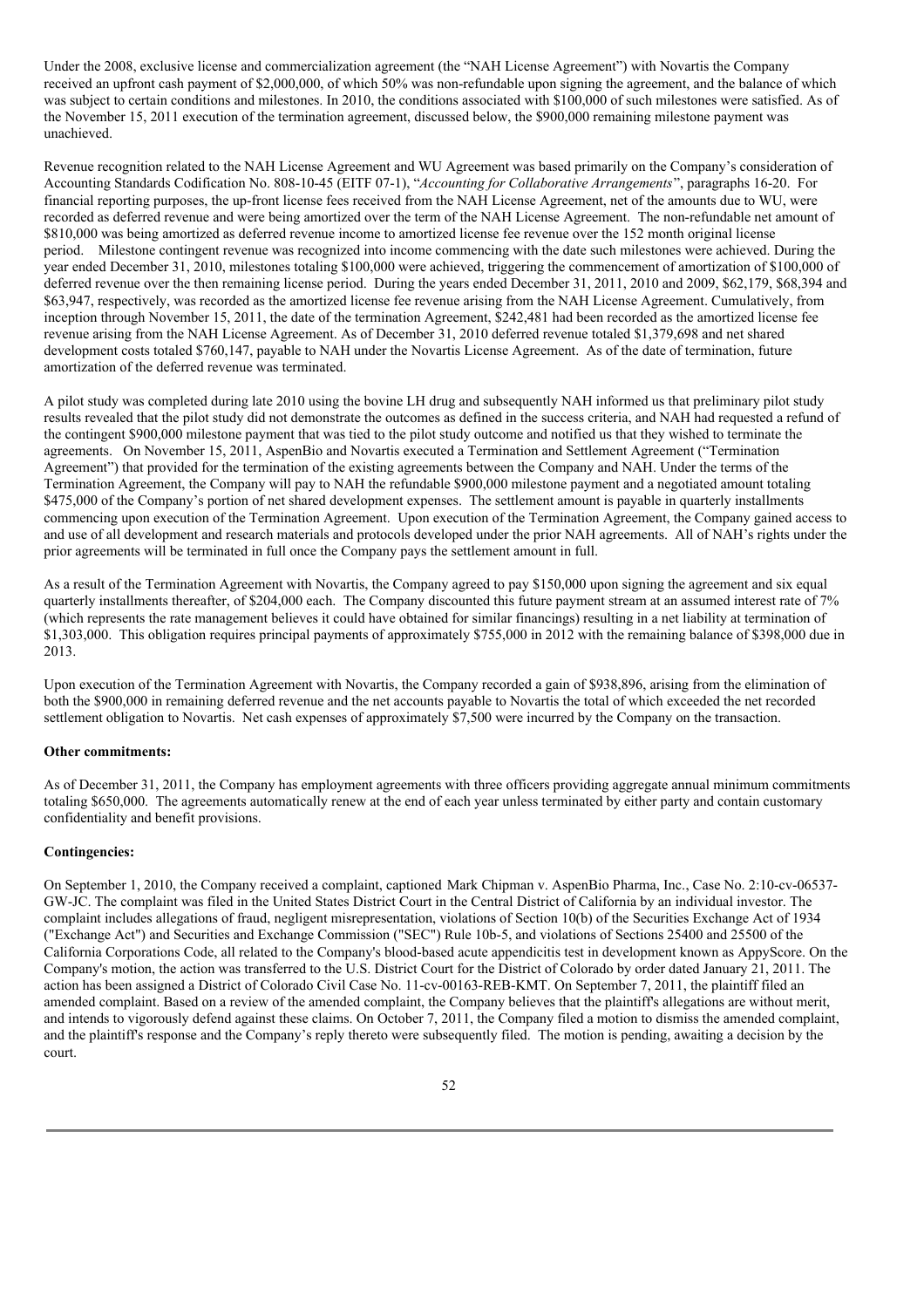On October 1, 2010, the Company received a complaint, captioned John Wolfe, individually and on behalf of all others similarly situated v. AspenBio Pharma, Inc. et al., Case No. CV10 7365. This federal securities purported class action was filed in the United States District Court in the Central District of California on behalf of all persons, other than the defendants, who purchased common stock of the Company during the period between February 22, 2007 and July 19, 2010, inclusive. The complaint names as defendants certain officers and directors of the Company during such period. The complaint includes allegations of violations of Section 10(b) of the Exchange Act and SEC Rule 10b-5 against all defendants, and of Section 20(a) of the Exchange Act against the individual defendants, all related to the Company's bloodbased acute appendicitis test in development known as AppyScore. On the Company's motion, this action was also transferred to the U.S. District Court for the District of Colorado by order dated January 21, 2011. The action has been assigned a District of Colorado Civil Case No. 11-cv-00165-REB-KMT. On July 11, 2011, the court appointed a lead plaintiff and approved lead counsel. On August 23, 2011, the lead plaintiff filed an amended putative class action complaint, alleging the same class period. Based on a review of the amended complaint, the Company and the individual defendants believe that the plaintiffs' allegations are without merit and intend to vigorously defend against these claims. On October 7, 2011, the Company filed a motion to dismiss the amended complaint, and the plaintiff's response and the Company's reply thereto were subsequently filed. The motion is pending, awaiting a decision by the court.

On January 4, 2011, a plaintiff filed a complaint in the U.S. District Court for the District of Colorado captioned Frank Trpisovsky v. Pusey, et al., Civil Action No. 11-cv-00023-PAB-BNB, that purports to be a shareholder derivative action on behalf of the Company against thirteen individual current or former officers and directors. The complaint also names the Company as a nominal defendant. The plaintiff asserts violations of Section 14(a) of the Exchange Act, SEC Rule 14a-9, breach of fiduciary duty, waste of corporate assets, and unjust enrichment. On motion of the Company and the individual defendants, the U.S. District Court has stayed this derivative action by order dated March 15, 2011, and this action continues to be stayed. The Company believes that the plaintiff lacks standing to proceed with this action and intends to challenge the plaintiff's standing if and when the stay is lifted.

In the ordinary course of business and in the general industry in which the Company is engaged, it is not atypical to periodically receive a third party communication which may be in the form of a notice, threat, or 'cease and desist' letter concerning certain activities. For example, this can occur in the context of the Company's pursuit of intellectual property rights. This can also occur in the context of operations such as the using, making, having made, selling, and offering to sell products and services, and in other contexts. The Company intends to make a rational assessment of each situation on a case-by-case basis as such may arise. The Company periodically evaluates its options for trademark positions and considers a full spectrum of alternatives for trademark protection and product branding.

| Note 10. Supplemental data: Selected quarterly financial information (unaudited) |  |  |  |  |  |
|----------------------------------------------------------------------------------|--|--|--|--|--|
|----------------------------------------------------------------------------------|--|--|--|--|--|

|                                    |              | March 31,        | June $30$ ,   |                  | September<br>30, |                  | December 31,  |             |
|------------------------------------|--------------|------------------|---------------|------------------|------------------|------------------|---------------|-------------|
| Fiscal 2011 quarters ended:        |              |                  |               |                  |                  |                  |               |             |
| Total revenues                     | \$           | 97,000           | $\mathcal{S}$ | 55,000           | $\mathcal{S}$    | 22,000           | $\mathcal{S}$ | 45,000      |
|                                    |              |                  |               |                  |                  |                  |               |             |
| Gross margin                       | $\mathbb{S}$ | 85,000           | $\mathbb{S}$  | 52,000           | <sup>\$</sup>    | 22,000           | <sup>\$</sup> | 44,000      |
|                                    |              |                  |               |                  |                  |                  |               |             |
| Net loss                           | \$           | $(2,806,000)$ \$ |               | $(2,787,000)$ \$ |                  | $(3,064,000)$ \$ |               | (1,557,000) |
| Loss per share - Basic and diluted | \$           | $(0.35)$ \$      |               | $(.35)$ \$       |                  | $(0.38)$ \$      |               | (0.16)      |
| Market price of common stock       |              |                  |               |                  |                  |                  |               |             |
| High                               | \$           | 4.25             | \$.           | 3.94             | <sup>\$</sup>    | 3.75             | \$.           | 2.92        |
| Low                                | $\mathbf{s}$ | 2.80             | \$.           | 3.10             | $\mathcal{S}$    | 2.40             | $\mathcal{S}$ | .97         |
|                                    |              |                  |               |                  |                  |                  |               |             |
|                                    |              |                  |               |                  |                  |                  |               |             |
| Fiscal 2010 quarters ended:        |              |                  |               |                  |                  |                  |               |             |
| Total revenues                     | \$           | 142,000          | <sup>\$</sup> | 59,000           | $\mathcal{S}$    | 80,000           | $\mathcal{S}$ | 89,000      |
|                                    |              |                  |               |                  |                  |                  |               |             |
| Gross margin (loss)                | $\mathbb{S}$ | 77,000           | \$            | 25,000           | $\mathbf S$      | (70,000)         | <sup>\$</sup> | (20,000)    |
|                                    |              |                  |               |                  |                  |                  |               |             |
| Net loss                           | \$           | $(3,871,000)$ \$ |               | $(3,422,000)$ \$ |                  | $(3,052,000)$ \$ |               | (2,993,000) |
| Loss per share - Basic and diluted | \$           | $(0.50)$ \$      |               | $(0.45)$ \$      |                  | $(0.40)$ \$      |               | (0.40)      |
| Market price of common stock       |              |                  |               |                  |                  |                  |               |             |
| High                               | \$           | 11.85            | \$.           | 23.20            | \$.              | 5.60             | \$            | 3.55        |
| Low                                | \$           | 9.55             | \$            | 4.75             | \$               | 2.45             | \$            | 1.60        |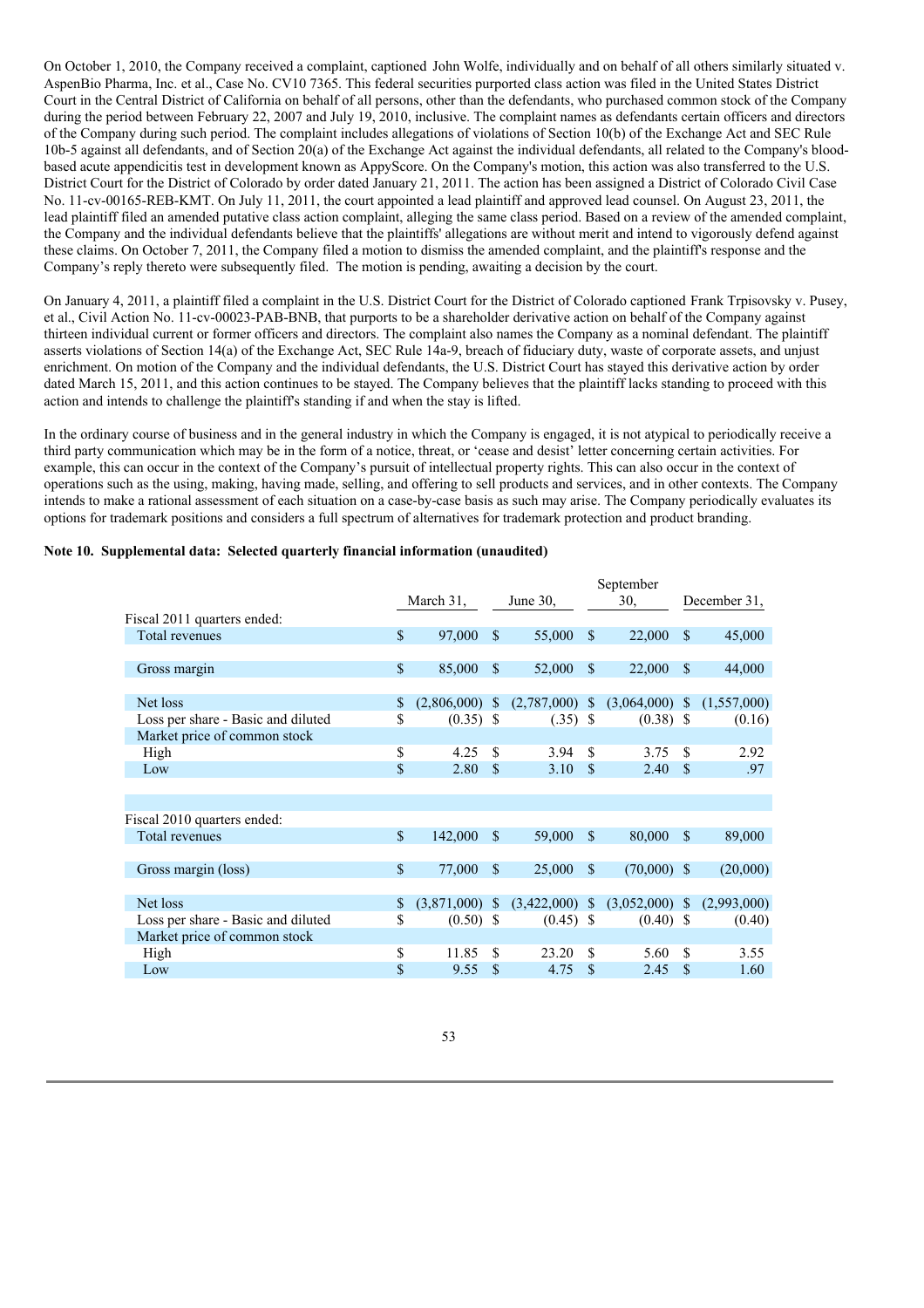## **ITEM 9. CHANGES IN AND DISAGREEMENTS WITH ACCOUNTANTS ON ACCOUNTING AND FINANCIAL DISCLOSURE**

There have been no disagreements between the Company and its independent accountants on any matter of accounting principles or practices, or financial statement disclosure.

## **ITEM 9A. CONTROLS AND PROCEDURES.**

#### **Evaluation of Disclosure Controls and Procedures**

We maintain disclosure controls and procedures (as such term is defined in Rule 13a-15(e) of the Securities Exchange Act of 1934, as amended (the "Exchange Act")) that are designed to ensure that information required to be disclosed in our reports filed or submitted to the SEC under the Exchange Act is recorded, processed, summarized and reported within the time periods specified by the Commission's rules and forms, and that information is accumulated and communicated to management, including the principal executive and financial officer as appropriate, to allow timely decisions regarding required disclosures. The Chief Executive Officer and Chief Financial Officer evaluated the effectiveness of disclosure controls and procedures as of December 31, 2011, pursuant to Rule 13a-15(b) under the Exchange Act. Based on that evaluation, the Chief Executive Officer and Chief Financial Officer concluded that, as of the end of the period covered by this report, the Company's disclosure controls and procedures were effective. A system of controls, no matter how well designed and operated, cannot provide absolute assurance that the objectives of the system of controls are met, and no evaluation of controls can provide absolute assurance that all control issues and instances of fraud, if any, within a company have been detected.

## **Changes in Internal Control over Financial Reporting**

No changes were made to our internal control over financial reporting during our most recently completed fiscal quarter that have materially affected, or are reasonably likely to materially affect, our internal control over financial reporting.

#### **Management's Report on Internal Control over Financial Reporting**

Management is responsible for establishing and maintaining adequate internal control over financial reporting as defined in Rules 13a-15(f) under the Exchange Act. The Exchange Act defines internal control over financial reporting as a process designed by, or under the supervision of, our executive and principal financial officers and effected by our board of directors, management and other personnel, to provide reasonable assurance regarding the reliability of financial reporting and the preparation of financial statements for external purposes in accordance with GAAP and includes those policies and procedures that:

- **•** Pertain to the maintenance of records that in reasonable detail accurately and fairly reflect the transactions and dispositions of our assets;
- **•** Provide reasonable assurance that transactions are recorded as necessary to permit preparation of financial statements in accordance with GAAP, and that our receipts and expenditures are being made only in accordance with authorizations of our management and our directors; and
- **•** Provide reasonable assurance regarding prevention or timely detection of unauthorized acquisition, use or disposition of our assets that could have a material effect on the financial statements.

All internal control systems, no matter how well designed, have inherent limitations. Therefore, even those systems determined to be effective can provide only reasonable assurance with respect to financial statement preparation and presentation. Also, projections of any evaluation of effectiveness to future periods are subject to the risk that controls may become inadequate because of changes in conditions or that the degree of compliance with the policies or procedures may deteriorate.

Management assessed the effectiveness of our internal control over financial reporting as of December 31, 2011. In making this assessment, we used the criteria set forth by the Committee of Sponsoring Organizations of the Treadway Commission (COSO) in Internal Control — Integrated Framework. Based on our assessment, we determined that, as of December 31, 2011, our internal control over financial reporting was effective based on those criteria.

# **ITEM 9B. OTHER INFORMATION.**

None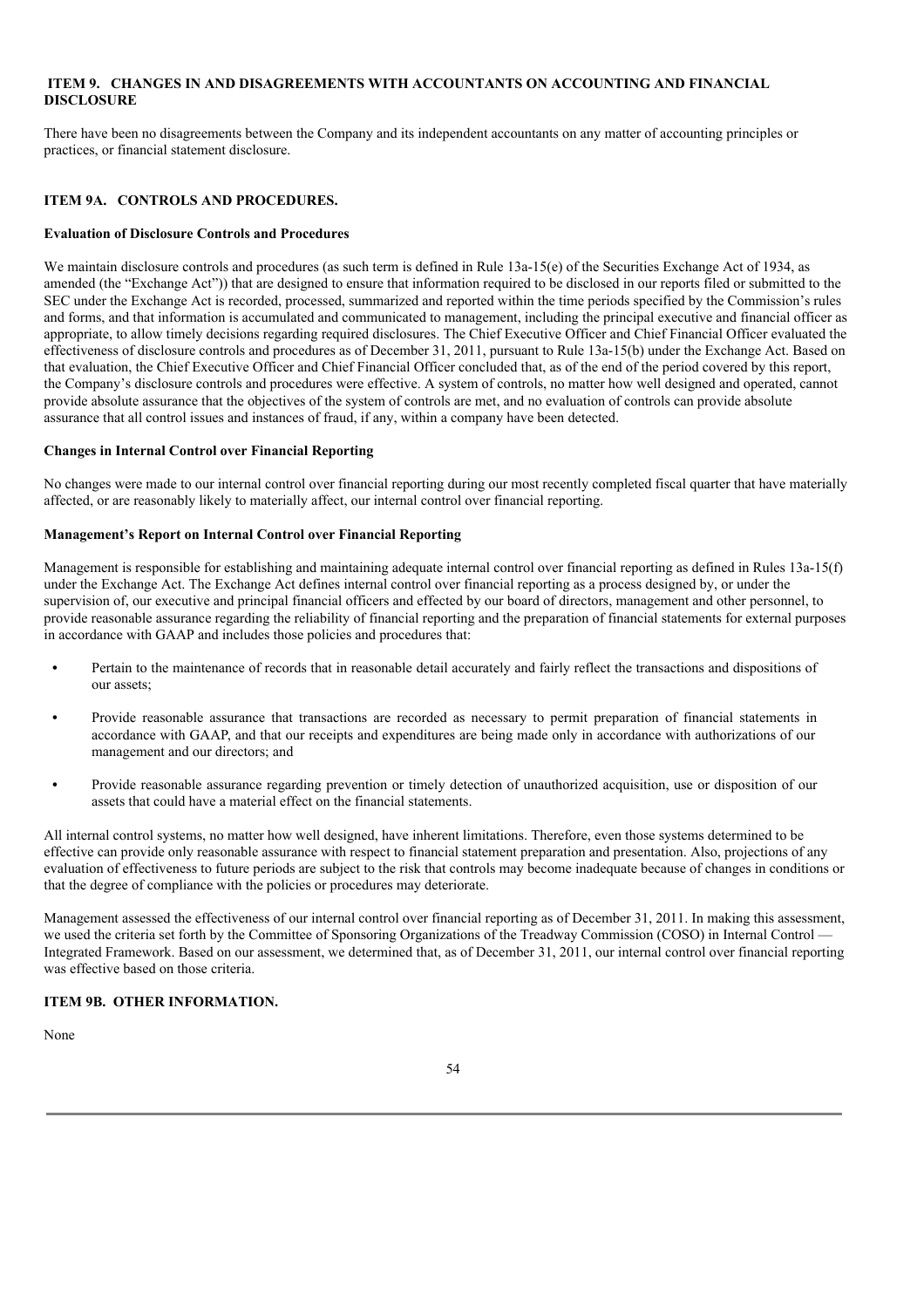## **PART III**

# **ITEM 10. DIRECTORS, EXECUTIVE OFFICERS AND CORPORATE GOVERNANCE.**

The information required by this Item is incorporated by reference to the Proxy Statement.

## **ITEM 11. EXECUTIVE COMPENSATION.**

The information required by this Item is incorporated by reference to the Proxy Statement.

# **ITEM 12. SECURITY OWNERSHIP OF CERTAIN BENEFICIAL OWNERS AND MANAGEMENT AND RELATED STOCK HOLDER MATTERS.**

The information required by this Item is incorporated by reference to the Proxy Statement.

# **ITEM 13. CERTAIN RELATIONSHIPS AND RELATED TRANSACTIONS, AND DIRECTOR INDEPENDENCE.**

The information required by this Item is incorporated by reference to the Proxy Statement.

# **ITEM 14. PRINCIPAL ACCOUNTANT FEES AND SERVICES.**

The information required by this Item is incorporated by reference to the Proxy Statement.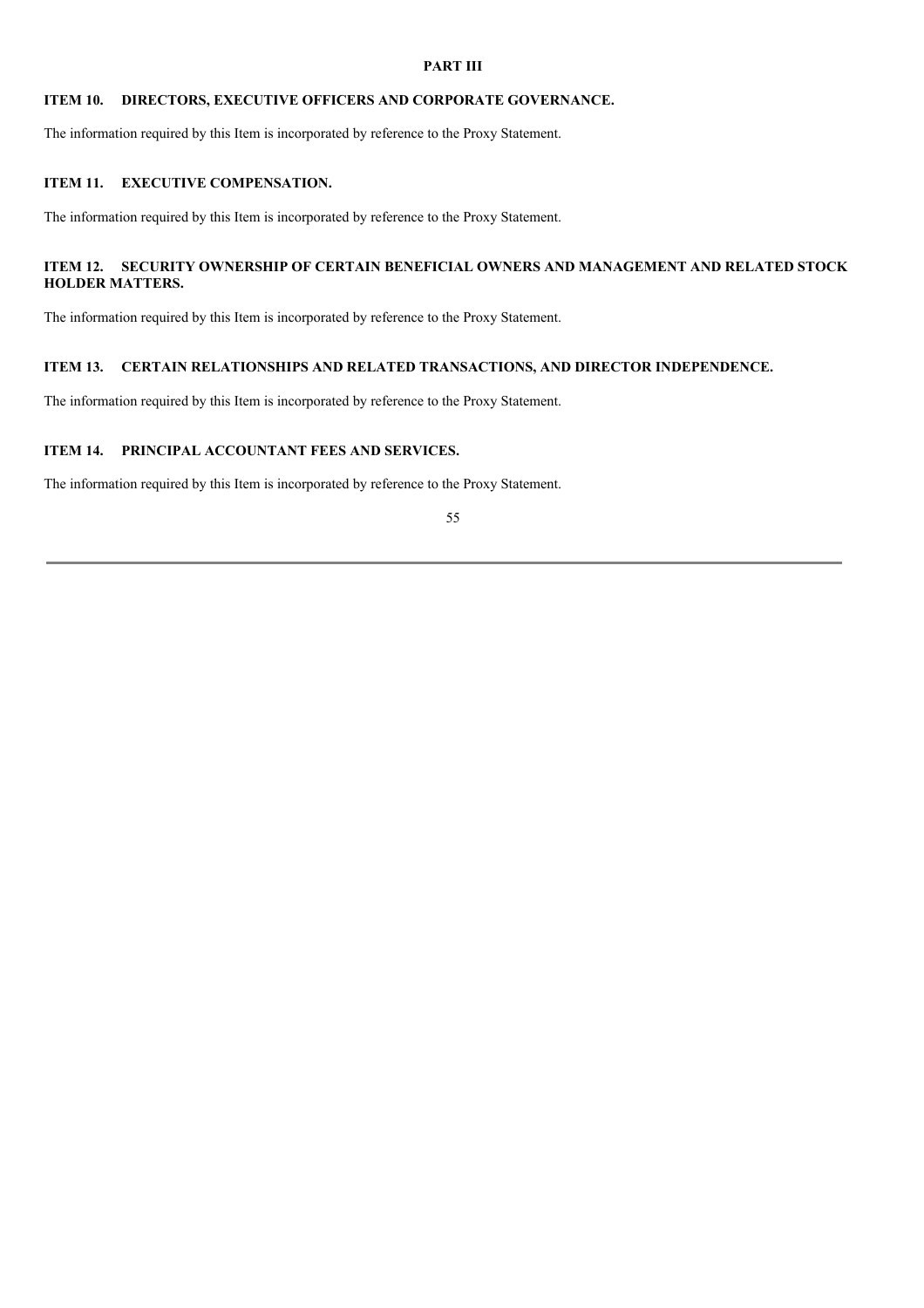### **PART IV**

### **ITEM 15. EXHIBITS, FINANCIAL STATEMENT SCHEDULES.**

- (a) Exhibits:
- 3.1 Articles of Incorporation filed July 24, 2000 (1)
- 3.1.1 Articles of Amendment to the Articles of Incorporation filed December 26, 2001 (1)
- 3.1.2 Articles of Amendment to the Articles of Incorporation filed November 9, 2005 (2)
- 3.1.2 Articles of Amendment to the Articles of Incorporation filed July 29, 2011 (17)<br>3.2 Amended and Restated Bylaws (3)
- Amended and Restated Bylaws (3)
- 4.1 Specimen Certificate of Common Stock (1)
- 4.2 Form of Warrant between the Company and each of the investors signatories thereto (incorporated by reference to the Company's Current Report on Form 8-K dated and filed with the Securities and Exchange Commission (SEC) on April 30, 2010). (11)
- 4.3 Form of Common Stock Warrant between AspenBio and Liolios Group, Inc. (12)
- 4.4 Form of Warrant between the Company and each of the investors signatories to the Securities Purchase Agreement dated December 23, 2011 (18)
- 10.1 2002 Stock Incentive Plan, as amended and restated effective July 1, 2007 (13)
- 10.1.1 Amendment to 2002 Stock Incentive Plan, dated June 9, 2008 (12)
- 10.1.2 Amendment to 2002 Stock Incentive Plan, dated November 20, 2009 (12)
- 10.1.3 Amendment to 2002 Stock Incentive Plan, dated November 22, 2010 (14) 10.1.4 Amendment to Amended and Restated 2002 Stock Incentive Plan, as amen
- Amendment to Amended and Restated 2002 Stock Incentive Plan, as amended, dated July 8, 2011 (16)
- 10.2 Placement Agent Agreement, dated April 30, 2010, between the Company and Lazard Capital Markets LLC. (10)
- 10.2.1 Form of Subscription Agreement between the Company and each of the investors signatories thereto. (10)
- 10.3 Placement Agency Agreement, dated December 23, 2011, between the Company and Landenburg Thalmann & Co. Inc. (18)
- 10.3.1 Form of Securities Purchase Agreement between the Company and each of the investors signatories thereto. (18)
- 10.4 Exclusive License Agreement, dated May 1, 2004 between AspenBio and The Washington University, as amended. (11) 10.5 Debt Modification Agreement dated June 13, 2003 with FirstBank of Tech Center. (4)
- Debt Modification Agreement dated June 13, 2003 with FirstBank of Tech Center. (4)
- 10.5.1 Loan Agreement between AspenBio, Inc. and Front Range Regional Economic Development Corporation dated June 13, 2003 for \$1,300,000 regarding loan for physical plant or capital equipment acquisitions. (4)
- 10.5.2 Promissory Note dated June 13, 2003 by AspenBio, Inc. to Front Range Regional Economic Development Corporation in principal amount of \$1,300,000. (4)
- 10.5.3 Unconditional Guarantee dated June 13, 2003 by AspenBio, Inc. to Front Range Regional Economic Development Corporation in principal amount of \$1,300,000. (4)
- 10.6 Exclusive License Agreement with Novartis Animal Health, Inc., dated as of April 2, 2008. (5)
- 10.6.1 Amendment to Exclusive License Agreement with Novartis Animal Health, Inc., dated as of April 2, 2008. (5)
- 10.6.2 Amendment to Exclusive License Agreement with Novartis Animal Health, dated July 26, 2010 (15)
- 10.6.3 Termination and Settlement Agreement with Novartis Animal Health, dated November 15, 2011 \*
- 10.7 Employment Agreement with Jeffrey McGonegal, effective as of February 10, 2009. (6)
- 10.8 Assignment and Consultation Agreement, dated May 29, 2003, between AspenBio and John Bealer, M.D. (7)
- 10.9 Employment Agreement with Greg Pusey effective as of January 1, 2010. (12)
- 10.10 Employment Agreement with Stephen Lundy effective as of March 24, 2010. (12)
- 10.11 Form of Stock Option Agreement under the 2002 Stock Incentive Plan, as amended and restated and amended. (12)
- 10.12 Non-Employee Director Compensation. (12)
- 14 Form of Code of Ethics (9)
- 23 Consent of GHP Horwath, P.C. \*
- 31.1 Rule 13a-14(a)/15d-14(a) Certification of Chief Executive Officer \*
- 31.2 Rule 13a-14(a)/15d-14(a) Certification of Chief Financial Officer. \*
- 32 Section 1350 Certification Pursuant to 18 U.S.C. Section 1350, as Adopted Pursuant to Section 906 of the Sarbanes-Oxley Act of 2002. \*
- 101 Interactive data files pursuant to Rule 405 of Regulation S-T: (i) the Balance Sheets, (ii) the Statements of Operations, (iii) Statements of Stockholders Equity, (iv) the Statement of Cash Flows and (v) the Notes to the Financial Statements (A)
- (A) Pursuant to Rule 106T for Regulation S-T, the XBRL related information in Exhibit 101 to this Annual Report on Form 10-K shall not be deemed to be filed by the Company for purposes of Section 18 or any other provision of the Exchange Act of 1934, as amended.

Filed herewith.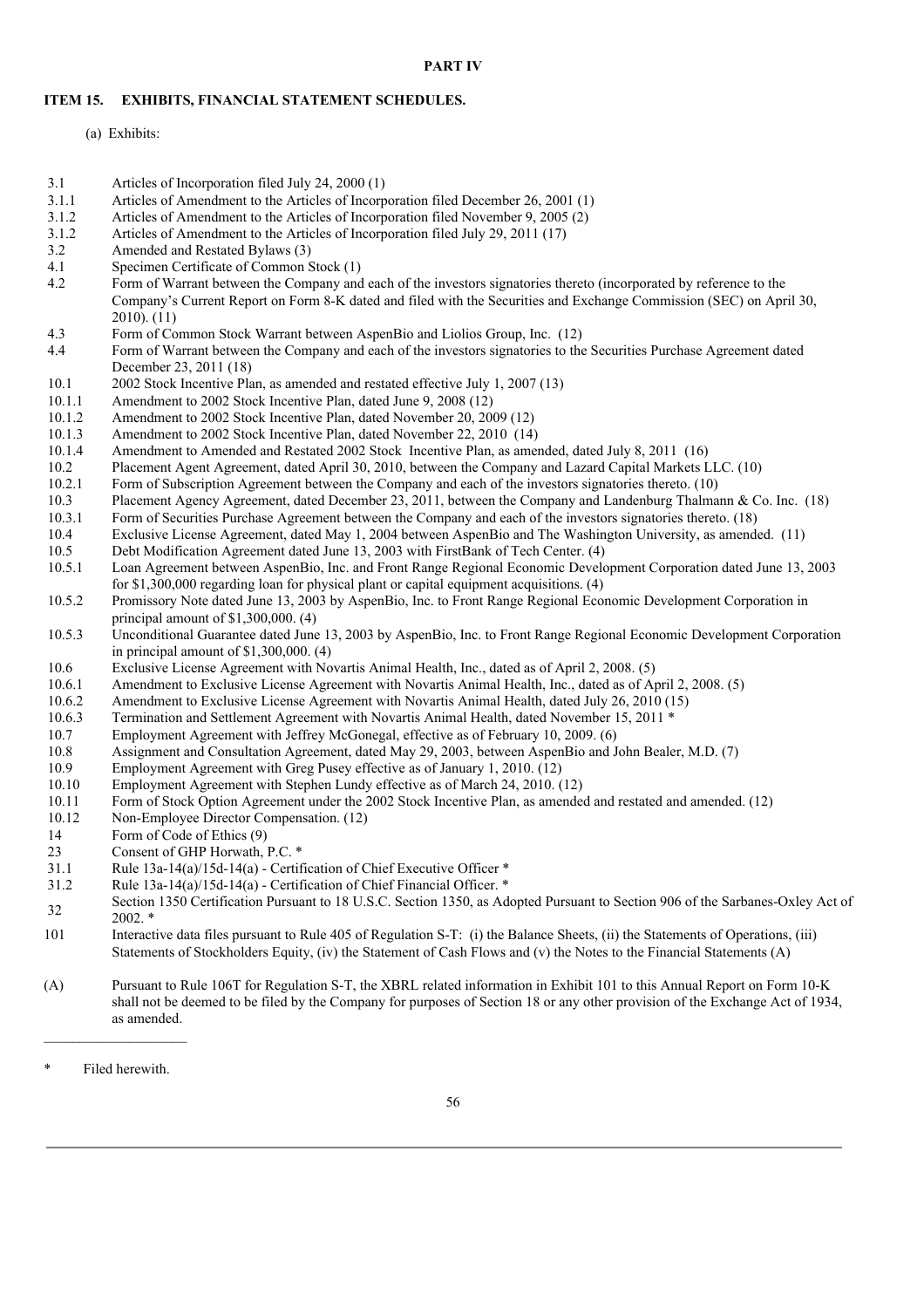- (1) Incorporated by reference from the registrant's Registration Statement on Form S-1 (File no. 333-86190), filed April 12, 2002.
- (2) Incorporated by reference from the registrant's Report on Form 10-QSB for the quarter ended October 31, 2005, filed November 10, 2005.
- (3) Incorporated by reference from the registrant's Report on Form 10-Q for the quarter ended March 31, 2008 filed on May 15, 2008.
- (4) Incorporated by reference from the registrant's Report on Form 10-KSB/A for the year ended December 31, 2004 (file no. 000- 50019), filed March 29, 2004.
- (5) Incorporated by reference from the registrant's Report on Form 10-Q for the quarter ended June 30, 2008, filed August 13, 2008.
- (6) Incorporated by reference from the registrant's Report on Form 8-K dated February 10, 2009, filed on February 17, 2009.
- (7) Incorporated by reference from the registrant's Report on Form 10-K for the year ended December 31, 2008, filed March 16, 2009.
- (8) Incorporated by reference from the registrant's Report on Form 8-K dated January 19, 2009, filed January 23, 2009.
- (9) Incorporated by reference from the registrant's Report on Form 10-KSB for the year ended December 31, 2007, filed March 21, 2008. (10) Incorporated by reference from the registrant's Report on Form 8-K dated and filed on April 30, 2010.
- (11) Incorporated by reference from the registrant's Report on Form 10-Q for the quarter ended June 30, 2010, filed August 5, 2010.
- (12) Incorporated by reference from the registrant's Report on Form 10-K for the year ended December 31, 2009, filed March 9, 2010.
- (13) Incorporated by reference from the registrant's Registration Statement on Form S-8, filed June 22, 2007.
- (14) Incorporated by reference from the registrant's Report on Form 8-K, dated November 22, 2010 and filed November 29, 2010.
- (15) Incorporated by reference from the registrant's Report on Form 10-K for the year ended December 31, 2010, filed April 15, 2011.
- (16) Incorporated by reference from the registrant's Report on Form 8-K, dated July 8, 2011 and filed July 13, 2011.
- (17) Incorporated by reference from the registrant's Report on Form 8-K, dated and filed July 29, 2011.
- (18) Incorporated by reference from the registrant's Report on Form 8-K, dated December 23, 2011 and filed December 28, 2011.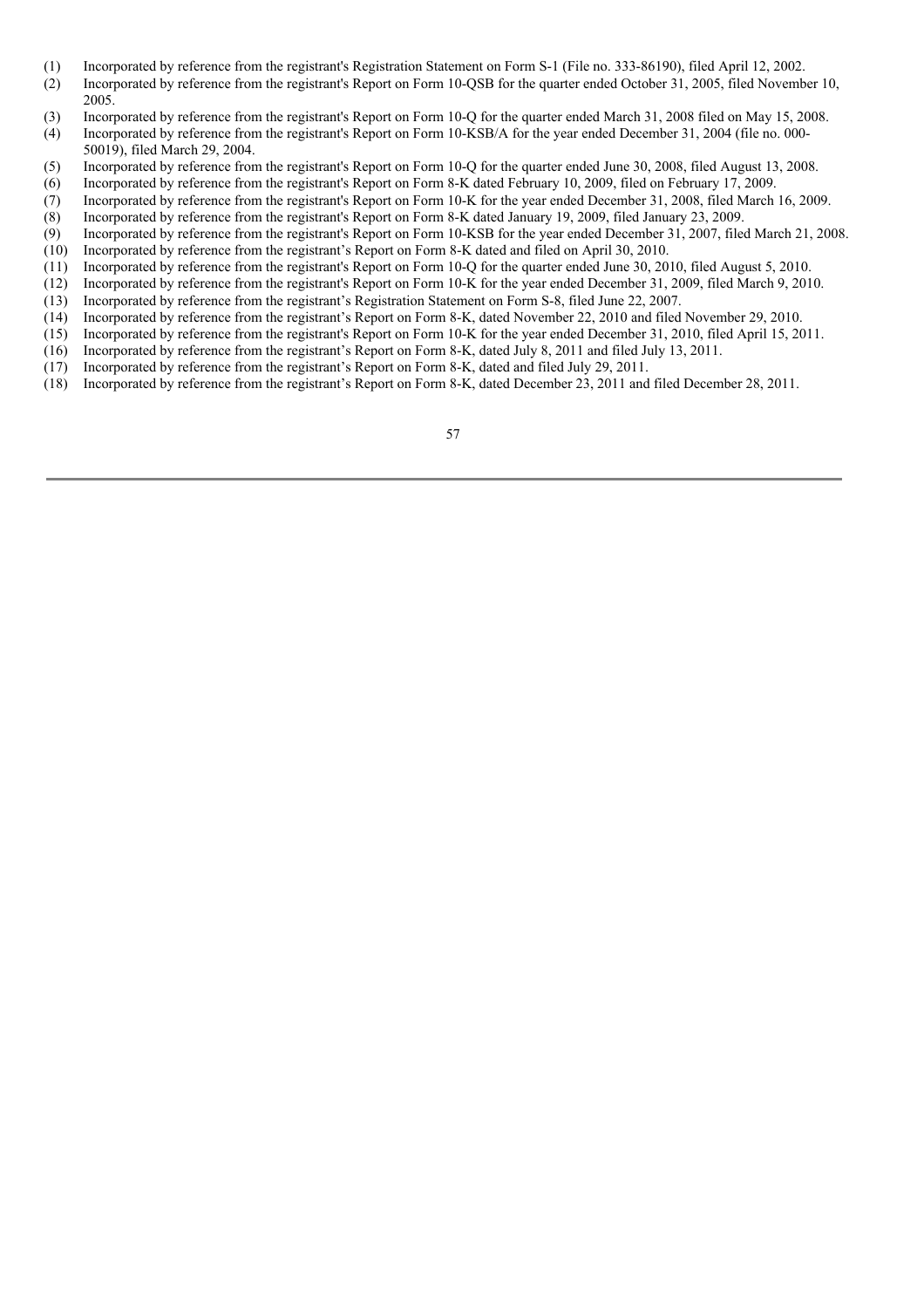## SIGNATURES

Pursuant to the requirements of Section 13 or 15(d) of the Securities Exchange Act of 1934, the registrant has duly caused this report to be signed on its behalf on March 16, 2012 by the undersigned thereunto duly authorized.

## **ASPENBIO PHARMA, INC.**

/s/ Stephen T. Lundy Stephen T. Lundy, Chief Executive Officer

Pursuant to the requirements of the Securities Exchange Act of 1934, this Report has been signed below by the following persons on behalf of the registrant on March 16, 2012 in the capacities indicated.

> /s/ Stephen T. Lundy Stephen T. Lundy, Chief Executive Officer and Director (principal executive officer) /s/ Jeffrey G. McGonegal Jeffrey G. McGonegal, Chief Financial Officer (principal financial officer and principal accounting officer) /s/ Gail S. Schoettler Gail S. Schoettler, Non-Executive Chair and Director /s/ Daryl J. Faulkner Daryl J. Faulkner, Director /s/ Gregory Pusey Gregory Pusey, Vice President and Director

/s/ Douglas I. Hepler Douglas I. Hepler, Director

/s/ David E. Welch David E. Welch, Director

/s/ Mark J. Ratain Mark J. Ratain, Director

/s/ Michael R. Merson Michael R. Merson, Director

/s/ John H. Landon John H. Landon, Director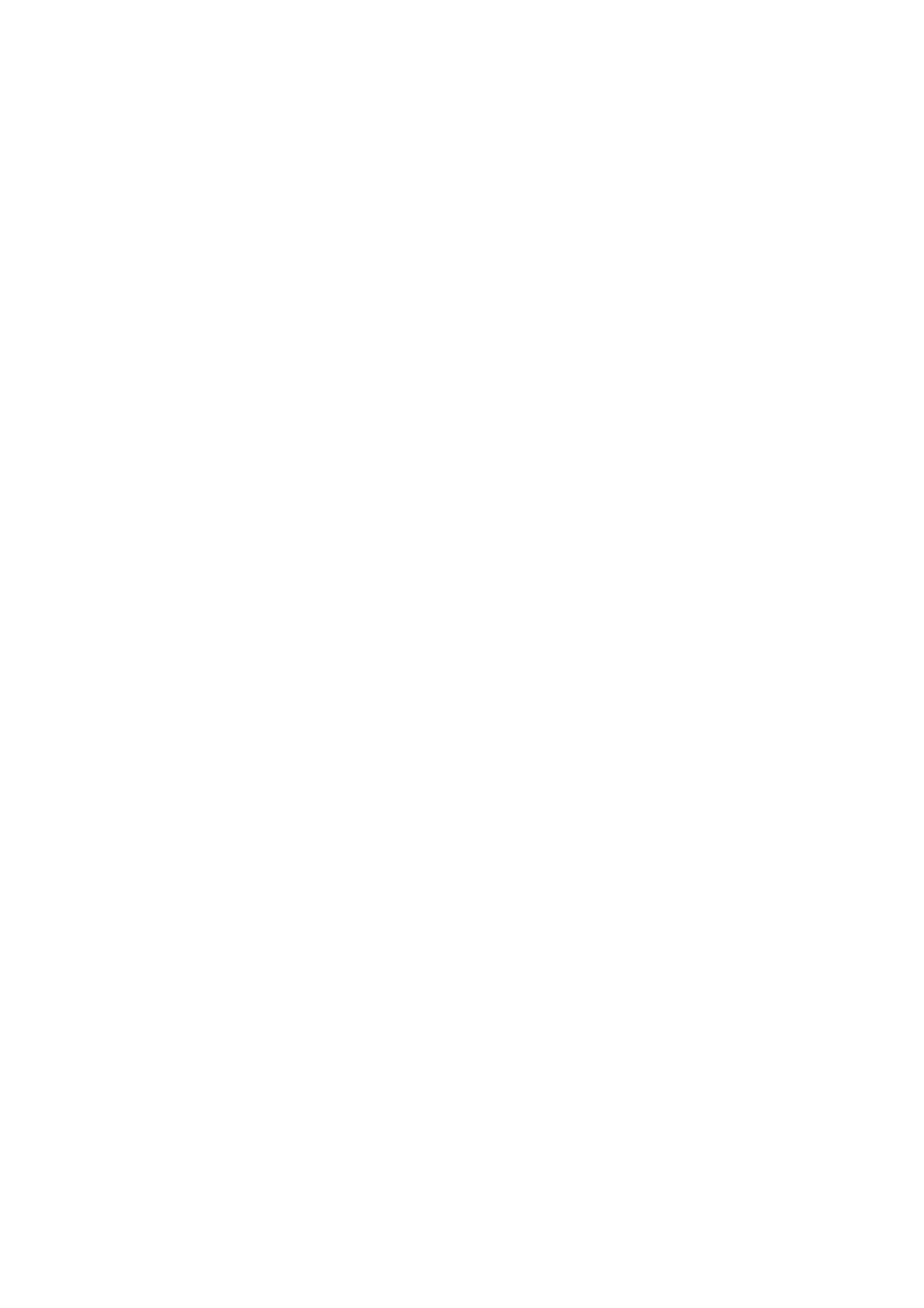### **CONSENT OF INDEPENDENT REGISTERED PUBLIC ACCOUNTING FIRM**

We consent to the incorporation by reference in the Registration Statement on Form S-3 (No. 333-174213) and the Registration Statements on Form S-8 (Nos. 333-143959, 333-165841 and 333-171251) of AspenBio Pharma, Inc., of our report dated March 16, 2012, on the financial statements of AspenBio Pharma, Inc., which report appears on page 35 in this Annual Report on Form 10-K for the year ended December 31, 2011.

/s/ GHP HORWATH, P.C.

Denver, Colorado March 16, 2012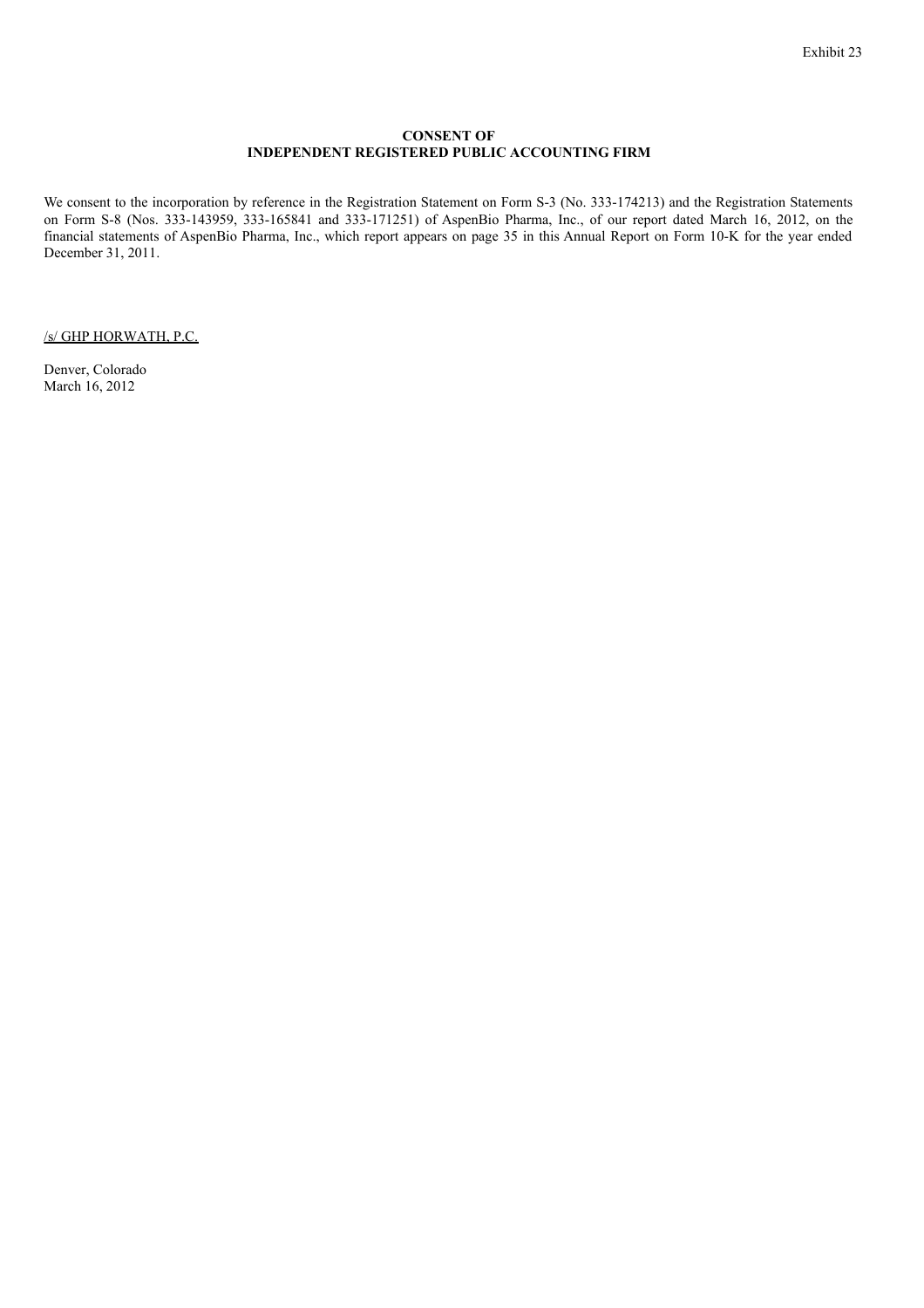# **CERTIFICATION**

I, Stephen T. Lundy certify that:

- 1. I have reviewed this annual report on Form 10-K of AspenBio Pharma, Inc.;
- 2. Based on my knowledge, this report does not contain any untrue statement of a material fact or omit to state a material fact necessary to make the statements made, in light of the circumstances under which such statements were made, not misleading with respect to the period covered by this report;
- 3. Based on my knowledge, the financial statements, and other financial information included in this report, fairly present in all material respects the financial condition, results of operations and cash flows of the registrant as of, and for, the periods presented in this report.
- 4. The registrant's other certifying officers and I are responsible for establishing and maintaining disclosure controls and procedures (as defined in Exchange Act Rules 13a-15(e) and 15d-15(e)) and internal control over financial reporting (as defined in Exchange Act Rules 13a-15(f) and 15d-15(f)) for the registrant and have:
	- a) Designed such disclosure controls and procedures, or caused such disclosure controls and procedures to be designed under our supervision, to ensure that material information relating to the registrant, including its consolidated subsidiaries, is made known to us by others within those entities, particularly during the period in which this report is being prepared;
	- b) Designed such internal control over financial reporting, or caused such internal control over financial reporting to be designed under our supervision, to provide reasonable assurance regarding the reliability of financial reporting and the preparation of financial statements for external purposes in accordance with generally accepted accounting principles;
	- c) Evaluated the effectiveness of the registrant's disclosure controls and procedures and presented in this report our conclusions about the effectiveness of the disclosure controls and procedures, as of the end of the period covered by this report based on such evaluation; and
	- d) Disclosed in this report any change in the registrant's internal control over financial reporting that occurred during the registrant's most recent fiscal quarter (the registrant's fourth fiscal quarter in the case of an annual report) that has materially affected, or is reasonably likely to materially affect, the registrant's internal control over financial reporting; and
- 5. The registrant's other certifying officers and I have disclosed, based on our most recent evaluation of internal control over financial reporting, to the registrant's auditors and the audit committee of the registrant's board of directors (or persons performing the equivalent functions):
	- (a) All significant deficiencies and material weaknesses in the design or operation of internal control over financial reporting which are reasonably likely to adversely affect the registrant's ability to record, process, summarize and report financial information; and
	- (b) Any fraud, whether or not material, that involves management or other employees who have a significant role in the registrant's internal control over financial reporting.

March 16, 2012

/s/ Stephen T. Lundy Stephen T. Lundy, Chief Executive Officer and President PRINCIPAL EXECUTIVE OFFICER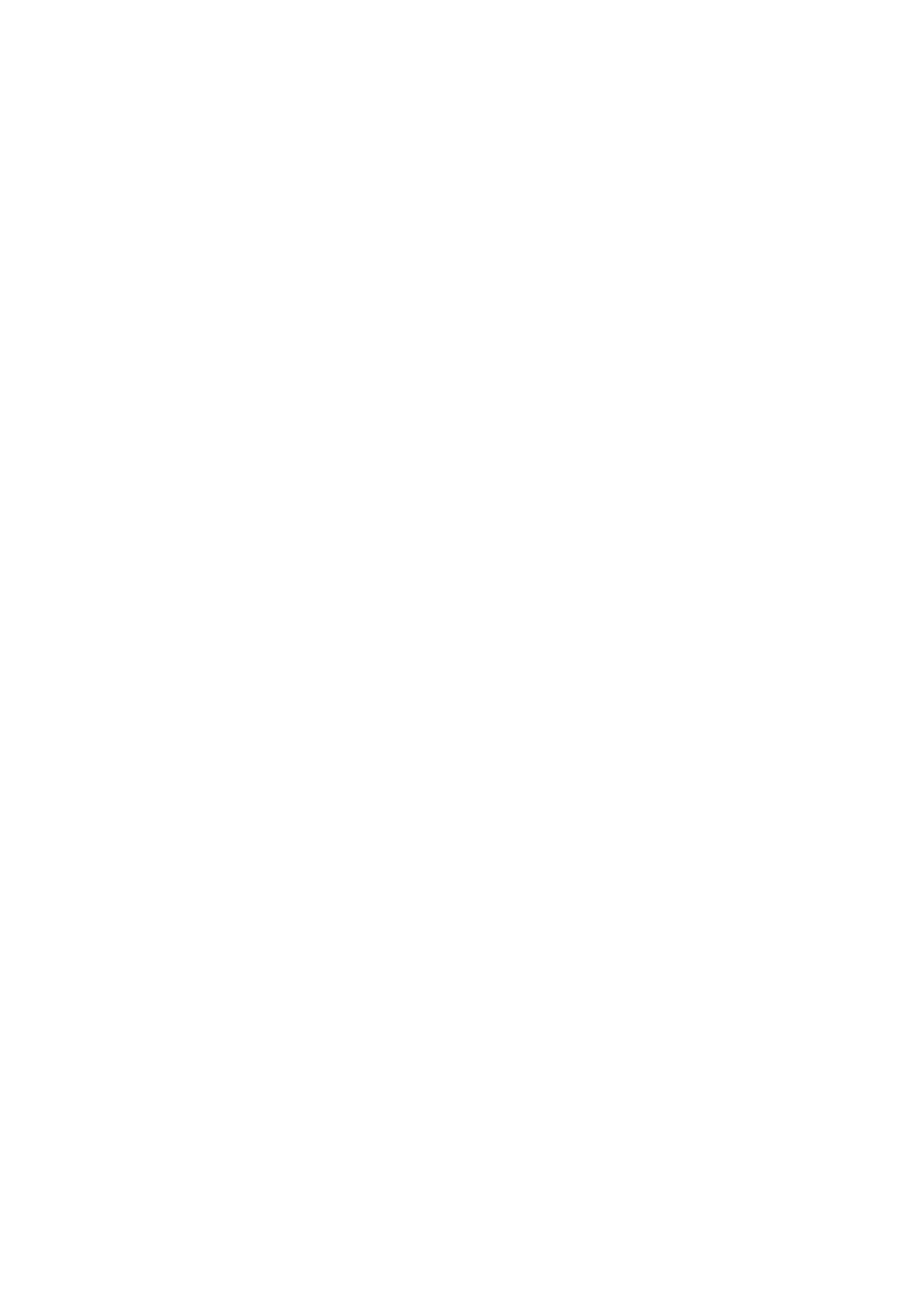# **CERTIFICATION**

I, Jeffrey G. McGonegal certify that:

- 1. I have reviewed this annual report on Form 10-K of AspenBio Pharma, Inc.;
- 2. Based on my knowledge, this report does not contain any untrue statement of a material fact or omit to state a material fact necessary to make the statements made, in light of the circumstances under which such statements were made, not misleading with respect to the period covered by this report;
- 3. Based on my knowledge, the financial statements, and other financial information included in this report, fairly present in all material respects the financial condition, results of operations and cash flows of the registrant as of, and for, the periods presented in this report.
- 4. The registrant's other certifying officers and I are responsible for establishing and maintaining disclosure controls and procedures (as defined in Exchange Act Rules 13a-15(e) and 15d-15(e)) and internal control over financial reporting (as defined in Exchange Act Rules 13a-15(f) and 15d-15(f)) for the registrant and have:
	- a) Designed such disclosure controls and procedures, or caused such disclosure controls and procedures to be designed under our supervision, to ensure that material information relating to the registrant, including its consolidated subsidiaries, is made known to us by others within those entities, particularly during the period in which this report is being prepared;
	- b) Designed such internal control over financial reporting, or caused such internal control over financial reporting to be designed under our supervision, to provide reasonable assurance regarding the reliability of financial reporting and the preparation of financial statements for external purposes in accordance with generally accepted accounting principles;
	- c) Evaluated the effectiveness of the registrant's disclosure controls and procedures and presented in this report our conclusions about the effectiveness of the disclosure controls and procedures, as of the end of the period covered by this report based on such evaluation; and
	- d) Disclosed in this report any change in the registrant's internal control over financial reporting that occurred during the registrant's most recent fiscal quarter (the registrant's fourth fiscal quarter in the case of an annual report) that has materially affected, or is reasonably likely to materially affect, the registrant's internal control over financial reporting; and
- 5. The registrant's other certifying officers and I have disclosed, based on our most recent evaluation of internal control over financial reporting, to the registrant's auditors and the audit committee of the registrant's board of directors (or persons performing the equivalent functions):
	- (a) All significant deficiencies and material weaknesses in the design or operation of internal control over financial reporting which are reasonably likely to adversely affect the registrant's ability to record, process, summarize and report financial information; and
	- (b) Any fraud, whether or not material, that involves management or other employees who have a significant role in the registrant's internal control over financial reporting.

March 16, 2012

/s/ Jeffrey G. McGonegal Jeffrey G. McGonegal, Chief Financial Officer PRINCIPAL FINANCIAL AND ACCOUNTING OFFICER